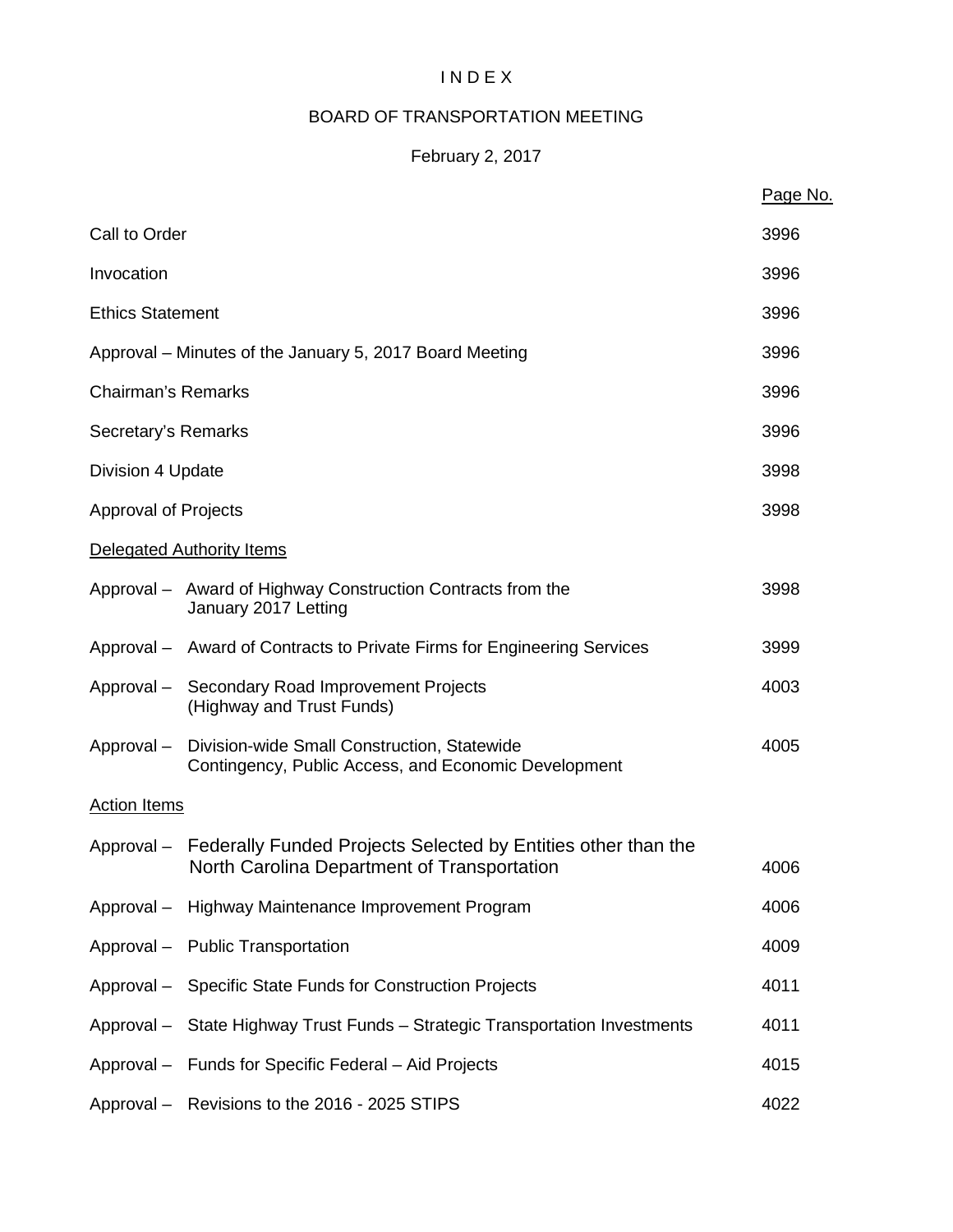|                          | Approval - Municipal and Special Agreements                                 | 4065 |
|--------------------------|-----------------------------------------------------------------------------|------|
|                          | Approval – Preliminary Right of Way Plans                                   | 4075 |
|                          | Approval – Final Right of Way Plans                                         | 4076 |
|                          | Approval - Revisions of Final Right of Way Plans                            | 4077 |
|                          | Approval – Conveyance of Highway Right of Way Residues                      | 4078 |
|                          | Approval – Conveyance of Surplus Highway Right of Way                       | 4079 |
|                          | Approval - Authorization to Condemn Right of Way for Secondary Road Project | 4079 |
| <b>Committee Reports</b> |                                                                             | 4080 |
| Adjournment              |                                                                             | 4081 |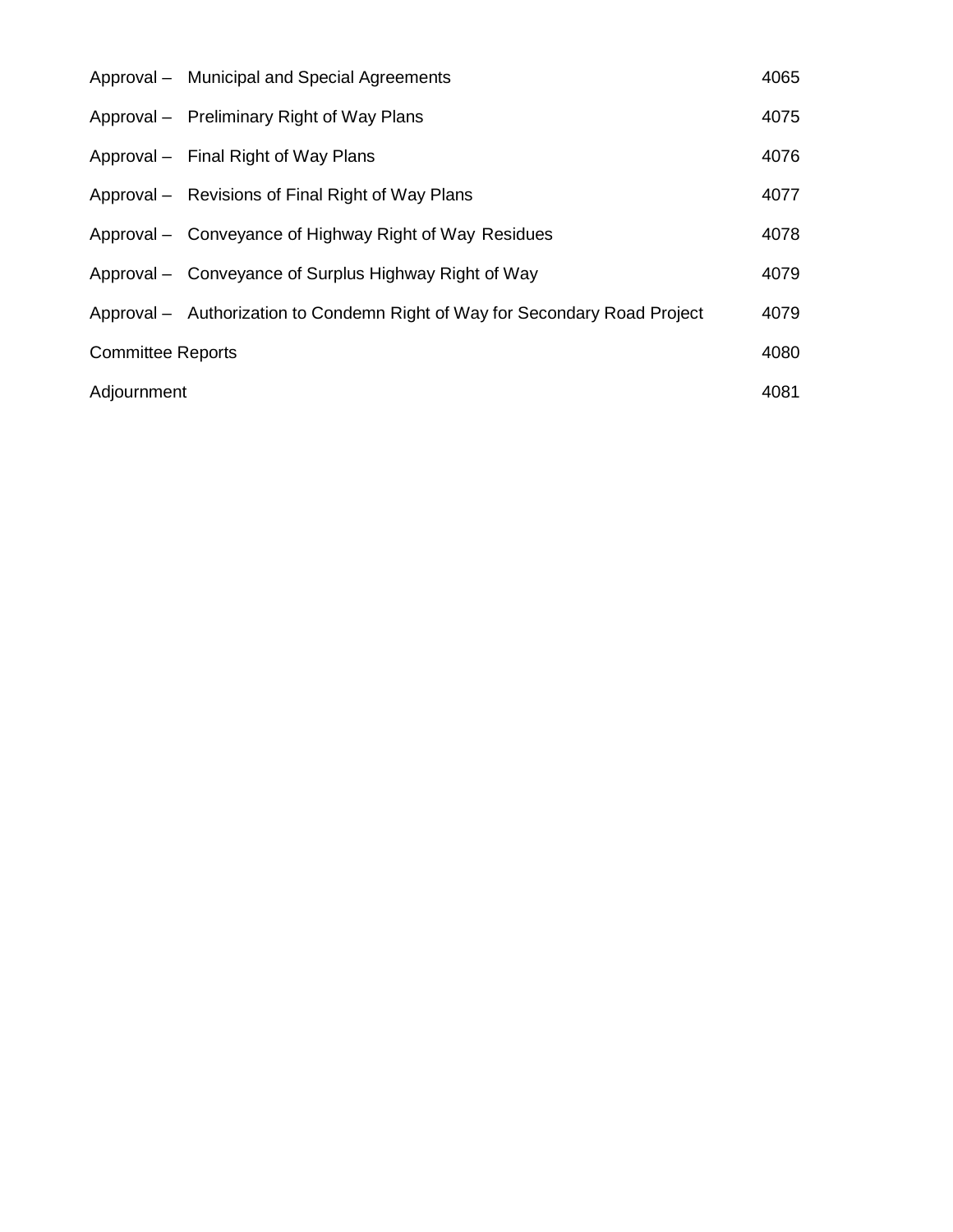#### **Board of Transportation Meeting**

#### **February 2, 2017**

#### **Call to Order**

Chairman Curran called the meeting of the Board of Transportation to order at 8:33 a.m. Thursday, February 2, 2017 in Raleigh, North Carolina with the following members present: Fearing, Overholt, Blount, Fountain, Collins, Tulloss, Crawford, Hutchens, McQueary, Molamphy, Alexander, Perkins, Dodson, Palermo, Wetmore, Brown, and Debnam.

Board Member Sheehan was absent.

#### **Invocation**

The invocation was offered by Board Member Crawford.

#### **Ethics Statement**

Chairman Curran read the Ethics Statement advising any Board Member that may have a conflict of interest or appearance of conflict to abstain from participation in that particular item and to file the proper paper work with the Secretary to the Board.

#### **Approval – Minutes of the January 5, 2017 Board Meeting**

The minutes of the January 5, 2017 Board of Transportation meeting were unanimously approved upon a motion by Board Member Blount, seconded by Board Member Brown.

#### **Chairman Curran Remarks**

Chairman Curran welcomed all the guests and asked turned the meeting over to the Secretary.

#### **Secretary Trogdon's Remarks**

Secretary Trogdon thanked everyone for the warm welcome and for coming. He was excited to work with such an outstanding team again and has complete confidence that great things will be accomplished in 2017.

He recognized a few staff members Greer Beaty, Deputy Secretary for Communications; Acting DMV Commissioner Eric Boyette; Acting Director of the Office of Civil Rights Benny Sloan Jr.; Acting Ferry Director Jed Dixon; and Executive Assistant Tracey Creech. He also thanked Mike Holder for serving as Acting Transportation Secretary.

The Secretary said he has already met with senior staff and laid out his priorities for the department. He said project delivery is number one on his list of key focus areas for this year. He is committed to developing a plan for cutting the department's cash balance in half in 2017 and putting that money to work for North Carolina. He stated the department is accountable to lawmakers and taxpayers to spend down the cash balance as quickly as possible. With many changes in place, the department will now turn its focus to streamlining the delivery of projects and services.

He said the plan for reducing the cash balance would likely include accelerating project development schedules and accelerating the award of projects included in the 10-year plan. The Strategic Transportation Investments law has given the department a strong foundation and allows us to prioritize how the money is going to be spent. He said we need to reduce the amount of money sitting in the bank and speed up the delivery of projects in the schedule. The goal of the department is to make significant progress in this area within the first quarter of 2017.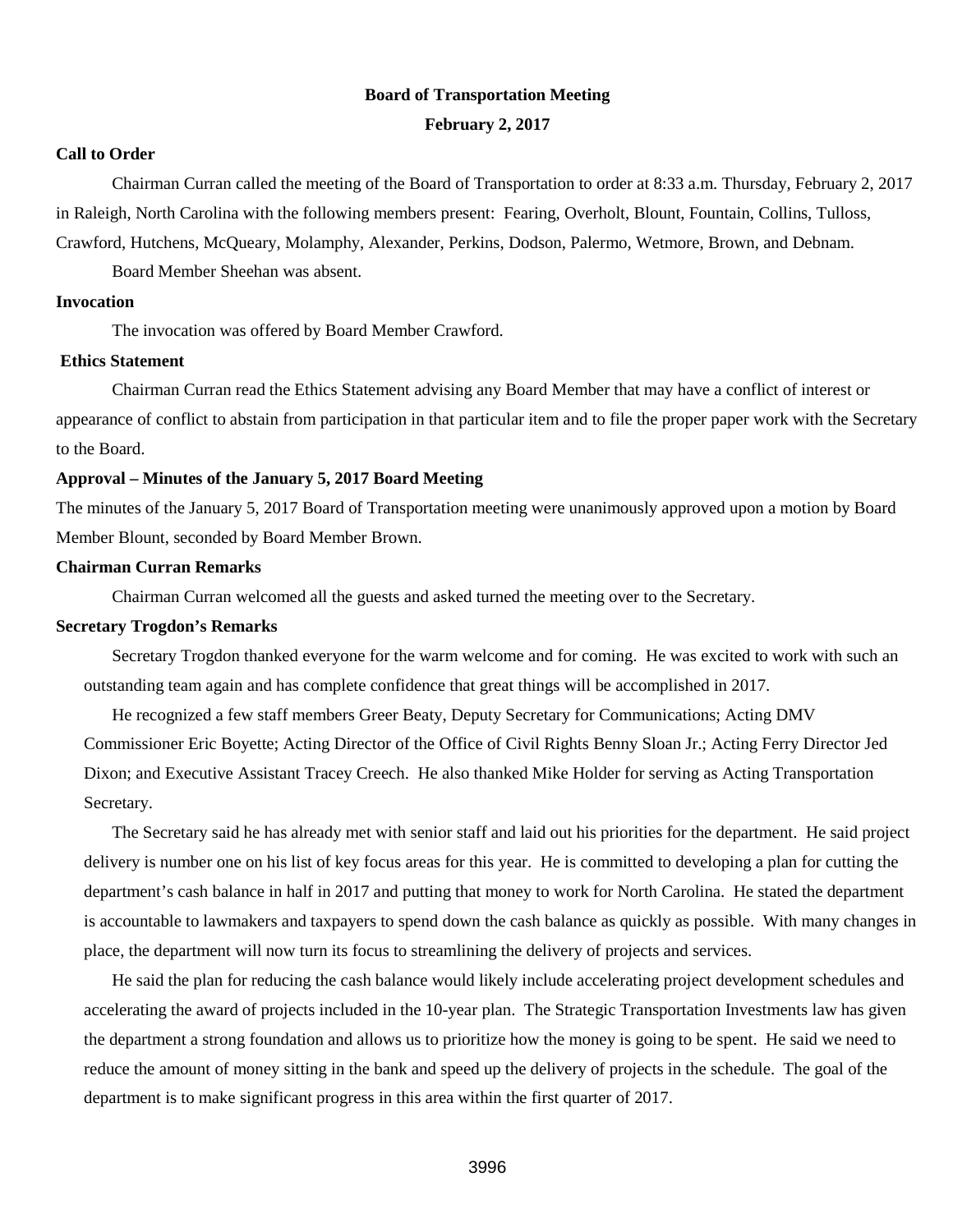Transportation is integral to economic development and quality of life and we will continue to leverage our transportation system to benefit North Carolina. He said the department will do this by focusing on a number of areas, and he has already assembled teams of experts from across the department to begin taking action. The first being reducing fatal crashes**—**safety of citizens is the department's top priority. We will work through the Executive Committee for Highway Safety and other efforts to leverage internal and external stakeholders to reduce fatalities and serious injuries on our roadways. Currently we are the fifth highest state in the nation with fatal accidents. He said we can make substantial progress in the coming years and wants to honor Lori Cove, former DOT employee that was struck by a vehicle while cycling in October and is still in a coma.

He also wants to focus on improved mobility and reduced congestion. This will continue to be an issue as our state grows and is currently the eighth most populous state. This includes a focus on connectivity and transportation options.

We need to continue to address the condition and appearance of our roadways and bridges as this is what the public sees on a daily basis and how they evaluate our performance as an agency. By making these improvements it will make us more economically competitive with other states as well as enhancing economic competiveness. Collaboration with other entities is key. The department will continue to work with communities, MPOs/RPOs, economic development commissions, chambers, local officials, colleges/universities/schools, and legislature.

Preparing for future technologies will continue to be a challenge. There are now 15,000 registered unmanned drones in NC compared to 8,000 registered manned aircraft. Efforts are underway to work with others in utilizing drones and how we do business.

Secretary Trogdon said the USDOT recently selected NC Turnpike Authority from among more than 60 applicants as 1 of 10 sites nationwide that will be used for the testing of automated vehicle technologies. This has a very high potential for reducing fatal accidents. The technology would address 90% of the factors that lead to fatal accidents.

He recognized the NC Ports who announced last month that it has ordered two new Panamax ship-to-shore cranes with the option to purchase two more. This would potentially bring a total of 10 cranes to the Port of Wilmington operating over a 2,650 foot New Panamax container berth complex.

In transparency and accountability we are a performance-based organization and continue to revise our metrics to incorporate the latest federal guidance. We have a data-driven and transparent decision-making process in place through the Strategic Transportation Investments law and the department is working to be transparent and accountable in their project delivery. This year is a decisive year for NCDOT—we have a unique opportunity with new leadership and a new administration to set a new tone for the department and move from a focus on efficiencies to a focus on delivery of vital projects and services.

The department realizes that the needs of our communities differ greatly, and we are working to find solutions that work for all of them. The department's second annual customer service survey has concluded, and the results will help gauge the success of the department's efforts to serve the citizens of the state, and where to identify opportunities for improvement. The department will continue to focus on improving customer service at DMV and in other areas of operation to ensure that the department is meeting North Carolina's transportation needs.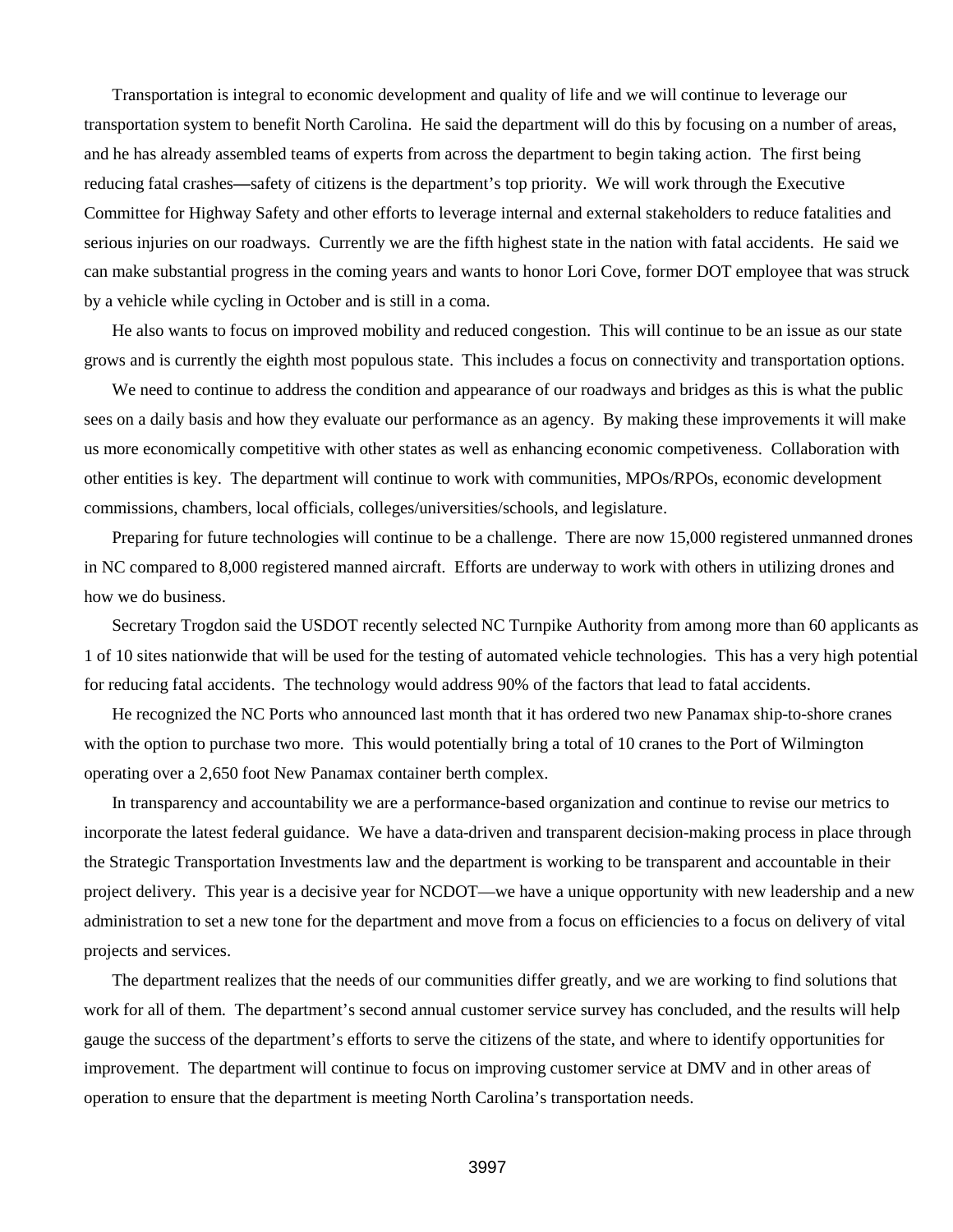The winter weather this past month was a great example of how the Department of Transportation continually steps up to serve this state. The traveling public and Governor Cooper were very complimentary of the department's efforts.

Secretary Trogdon said he was proud to be a part of such an outstanding team and would be working hard over the next few months to get out to all our divisions and share with as many groups as possible the department's vision for moving transportation forward. He said he appreciated everyone's partnership and support.

#### **Division 4 Update**

Board Member Tulloss and Division Engineer Tim Little gave an update on Division 4.

#### **Approval of Projects**

A motion was made by Board Member Perkins, seconded by Board Member Brown, to approve all the projects, excluding items C, D, E, and H, as they are delegated authority items and require no Board action.

#### **Delegated Authority Items**

#### **Approval – Award of Highway Construction Contracts in the January 2017 Letting**

Projects were awarded by the Secretary to the low bidder on all projects.

| Project<br>C203964<br>2017CPT.01.11.10581.1,<br>2017CPT.01.11.10581.2,<br>2017CPT.01.11.10581.5,<br>2017CPT.01.11.10581.6,<br>2017CPT.01.11.10581.7<br><b>STATE FUNDED</b><br><b>MARTIN</b> | <b>Contract Awarded To</b><br><b>BARNHILL CONTRACTING COMPANY</b><br>ROCKY MOUNT, NC | <b>Amount</b><br>\$4,612,083.70 |
|---------------------------------------------------------------------------------------------------------------------------------------------------------------------------------------------|--------------------------------------------------------------------------------------|---------------------------------|
| C203830<br>34553.2.2<br>$STP-125(1)$<br><b>MARTIN</b><br>R-3826                                                                                                                             | <b>BARNHILL CONTRACTING COMPANY</b><br>ROCKY MOUNT, NC                               | \$10,574,571.40                 |
| C203963<br>2017CPT.03.05.10671,<br>2017CPT.03.05.20671<br><b>STATE FUNDED</b><br><b>ONSLOW</b>                                                                                              | <b>BARNHILL CONTRACTING COMPANY ROCKY</b><br>MOUNT, NC                               | \$11,548,224.64                 |
| C202176<br>41922.3.4<br>STP-0053(9)<br><b>ONSLOW</b><br>R-5023B, R-5023C,<br>SF-4903F                                                                                                       | <b>ONSLOW GRADING &amp; PAVING INC.</b><br>JACKSONVILLE, NC                          | \$5,509,882.94                  |
| C <sub>20</sub> 3968<br>DF15004.2096128<br><b>STATE FUNDED</b><br><b>WAYNE</b>                                                                                                              | UNITED CONTRACTORS, INC. DBA UNITED<br><b>CONTRACTORS INC. OF IOWA JO</b>            | \$647,025.00                    |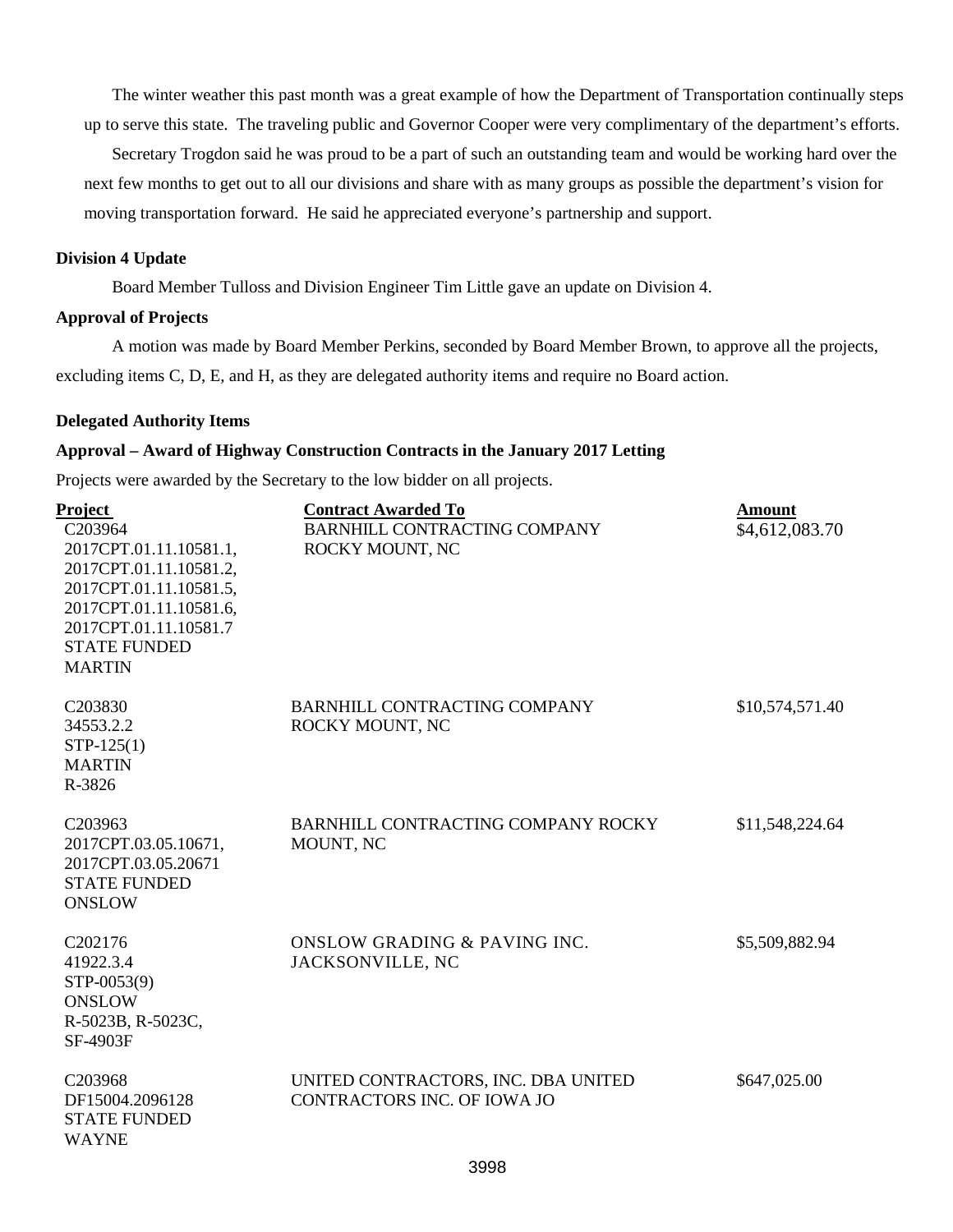| C <sub>203969</sub><br>DF15006.2026041<br>DF15006.2026041<br><b>CUMBERLAND</b>                                                                                                                                                                                                                                                 | SANFORD CONTRACTORS INC<br>LEMON SPRINGS, NC            | \$1,041,000.00  |
|--------------------------------------------------------------------------------------------------------------------------------------------------------------------------------------------------------------------------------------------------------------------------------------------------------------------------------|---------------------------------------------------------|-----------------|
| C <sub>203966</sub><br>2017CPT.10.16.10041.1,<br>2017CPT.10.16.10041.2,<br>2017CPT.10.16.10041.3,<br>2017CPT.10.16.20041.4,<br>2017CPT.10.16.20041.5,<br>2017CPT.10.16.20041.6,<br>2017CPT.10.16.20041.7,<br>2017CPT.10.16.20042.10,<br>2017CPT.10.16.20042.8,<br>2017CPT.10.16.20042.9<br><b>STATE FUNDED</b><br><b>ANSON</b> | BARNHILL CONTRACTING COMPANY<br>ROCKY MOUNT, NC         | \$3,199,670.65  |
| C203828<br>55048.3.1<br>NHPP-0049(032)<br><b>CABARRUS</b><br><b>B-5548</b>                                                                                                                                                                                                                                                     | DELLINGER, INC.<br>MONROE, NC                           | \$2,931,706.11  |
| C203825<br>39999.3.3<br>STP-0107(10)<br><b>JACKSON</b><br>R-4753                                                                                                                                                                                                                                                               | YOUNG & MCQUEEN GRADING CO INC<br><b>BURNSVILLE, NC</b> | \$34,867,171.45 |

#### **Approval - Professional Services Management**

#### **Professional Services Management Field Support**

#### **Right of Way**

After careful evaluation of the workload and schedules of the work that can be accomplished by our staff, it was determined necessary to employ a private firm to provide the CEI services listed below for our Department to obligate available funds. Our staff was authorized to proceed with the actions required to employ private engineering firms in accordance with the policies and procedures adopted by the Board on May 7, 2009. This is for information only.

#### **DIVISION 6**

Estimated Construction Cost: \$62,300,000.00

Project: 34817.2.FR14 (U-2519BA) Cumberland County Fayetteville Outer Loop from South of SR 1003 (Camden Road) to South of SR 1104 (Strickland Bridge Road) in Fayetteville, NC Scope of Work: Scope of Work: Right of Way acquisition, negotiations, legal and relocation assistance Firm: Firm: Example 2011 11 Right of Way Consultants, LLC, Winston-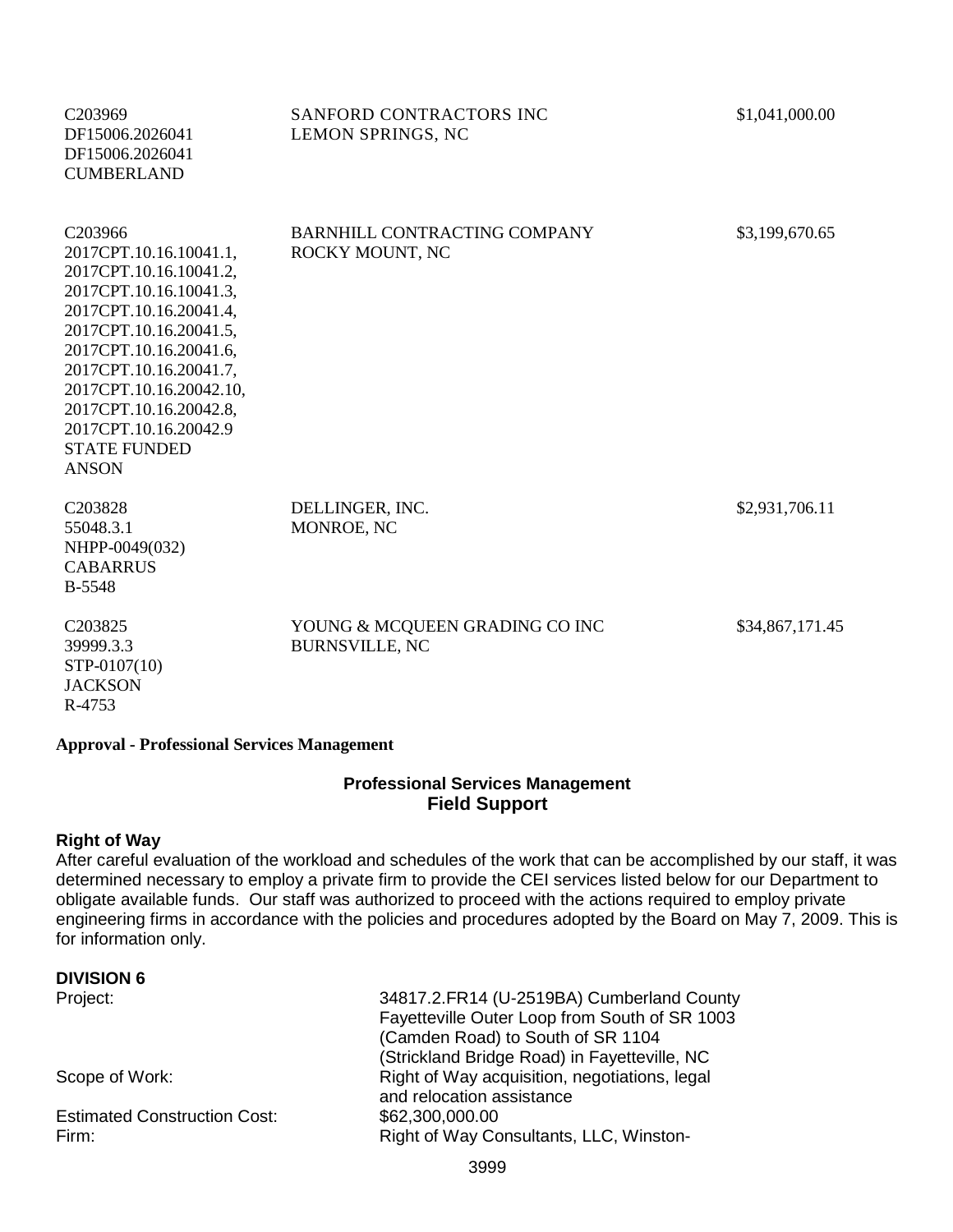| <b>Maximum Engineering Fee:</b> | \$81  |
|---------------------------------|-------|
| <b>SPSF Utilization:</b>        | $0\%$ |

Salem, NC  $$815.770.00$ 

### **Division of Planning & Programming**

#### **Feasibility Studies**

After careful evaluation of the workload and schedules of the work that can be accomplished by our staff, it was determined necessary to employ private firms for Feasibility Studies on an as needed basis for various federal-aid and state funded projects to support the Feasibility Studies Unit. These contracts will expire three (3) years (with one (1) annual extension possible) after the date of execution or after the contract amount has been depleted, whichever occurs first. Our staff has completed the actions for employing private firms in accordance with the policies and procedures adopted by the Board on May 7, 2009. These are for information only.

#### **STATEWIDE**

Maximum Engineering Fee: \$1,000,000.00 DBE/MBE/SPSF Utilization: 100%

Maximum Engineering Fee: \$3,000,000.00 SPSF Utilization: 0%

Firm:

Maximum Engineering Fee: \$3,000,000.00<br>SPSF Utilization: 69% SPSF Utilization:

Maximum Engineering Fee: \$2,000,000.00 DBE/WBE/SPSF Utilization: 100%

Maximum Engineering Fee: \$2,000,000.00 SPSF Utilization: 0%

Maximum Engineering Fee: \$2,000,000.000 DBE/MBE/SPSF Utilization: 100%

Maximum Engineering Fee: \$2,000,000.00 SPSF Utilization: 0%

Description of Work: 2017 Feasibility Study LSC Maximum Engineering Fee: \$3,000,000.00

Firm: Accelerate Engineering, PLLC, Cary, NC Description of Work: 2017 Feasibility Study LSC Firm: AECOM Technical Services of North Carolina, Inc., Raleigh, NC Description of Work: 2017 Feasibility Study LSC Atkins North America, Inc., Raleigh, NC Description of Work: 2017 Feasibility Study LSC Firm: CALYX Engineers and Consultants, Cary, NC Description of Work: 2017 Feasibility Study LSC Firm: CDM Smith, Inc., Raleigh, NC Description of Work: 2017 Feasibility Study LSC Firm: Davenport, Winston-Salem, NC Description of Work: 2017 Feasibility Study LSC Firm: HDR Engineering, Inc. of the Carolinas, Raleigh, NC Description of Work: 2017 Feasibility Study LSC Firm: HNTB North Carolina, PC, Raleigh, NC

4000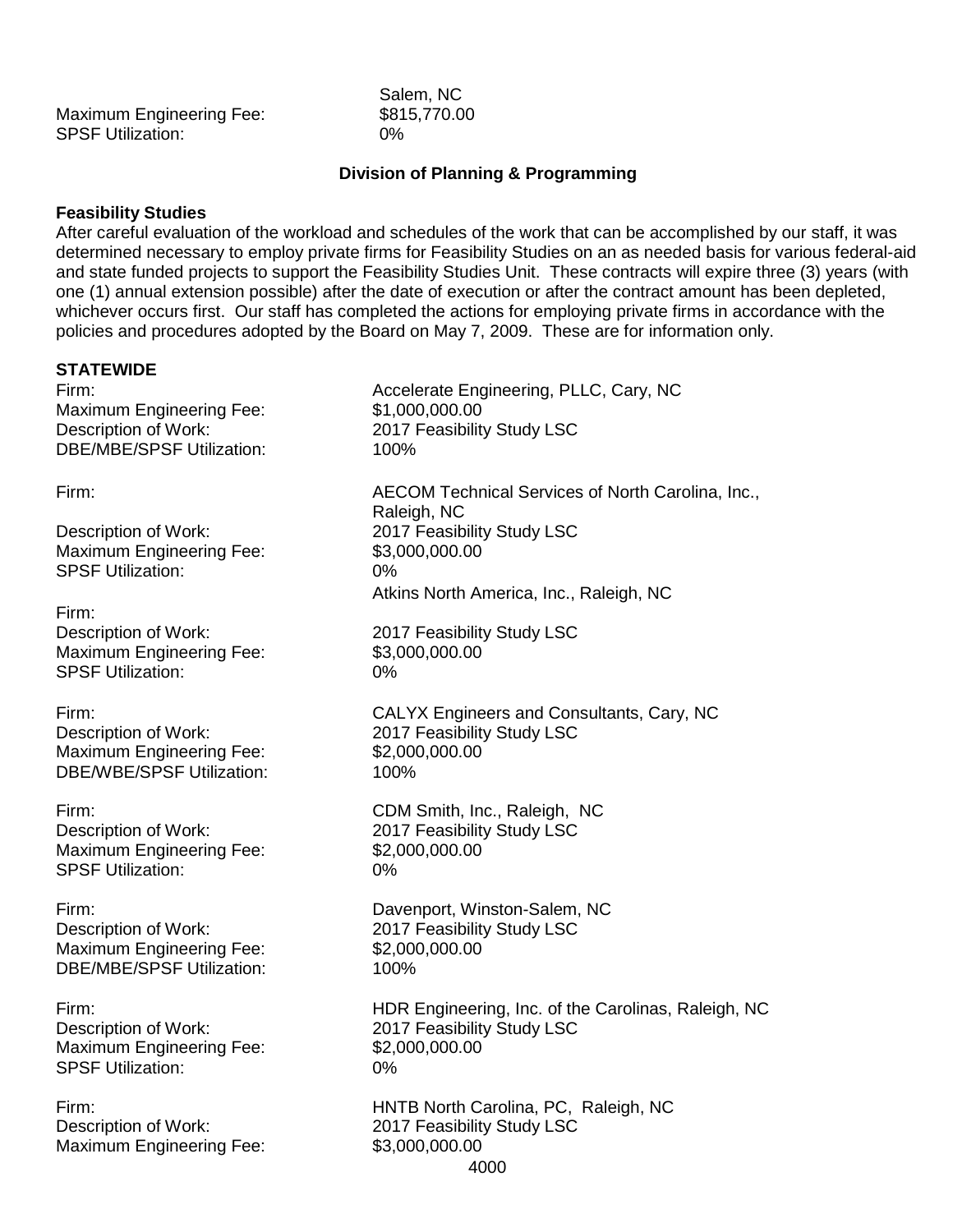SPSF Utilization: 0% Firm: ICA Engineering, Inc., Raleigh, NC Description of Work: 2017 Feasibility Study LSC Maximum Engineering Fee: \$3,000,000.00 SPSF Utilization: 0% Firm:<br>
Johnson, Mirmiran & Thompson, Inc., Sparks, MD<br>
2017 Feasibility Study LSC 2017 Feasibility Study LSC Maximum Engineering Fee: \$1,000,000.00 SPSF Utilization: 0% Firm: Firm: Firm: Exercise of North Carolina, PA, Raleigh, NC<br>Description of Work: 2017 Feasibility Study LSC 2017 Feasibility Study LSC Maximum Engineering Fee: \$2,000,000.00 SPSF Utilization: 0% Firm:<br>
Entertainment Mork:<br>  $\frac{1}{2017}$  Feasibility Study LSC<br>
Feasibility Study LSC 2017 Feasibility Study LSC<br>\$3.000.000.00 Maximum Engineering Fee: SPSF Utilization: 0% Firm: Firm: Example 2011 11: H. W. Lochner, Inc., Raleigh, NC Description of Work: 2017 Feasibility Study LSC Maximum Engineering Fee: \$2,000,000.000 SPSF Utilization: 0% Firm: The Louis Berger Group, Inc., Morristown, NJ Description of Work: 2017 Feasibility Study LSC Maximum Engineering Fee: \$2,000,000.00 SPSF Utilization: 0% Firm: Michael Baker Engineering, Inc., Cary, NC Description of Work: 2017 Feasibility Study LSC Maximum Engineering Fee: \$2,000,000.00 SPSF Utilization: 0% Firm: Mott MacDonald I&E, LLC, Iselin, NJ Description of Work: 2017 Feasibility Study LSC Maximum Engineering Fee: \$3,000,000.00 SPSF Utilization: 0% Firm: Patriot Transportation Engineering, PLLC, Raleigh, NC Description of Work: 2017 Feasibility Study LSC Maximum Engineering Fee: \$1,000,000.00 SPSF Utilization: 100% Firm: Rummel Klepper & Kahl, LLP, Raleigh, NC Description of Work: 2017 Feasibility Study LSC Maximum Engineering Fee: \$3,000,000.00 SPSF Utilization: 0%

Firm: RS&H Architects-Engineers-Planners, Inc.,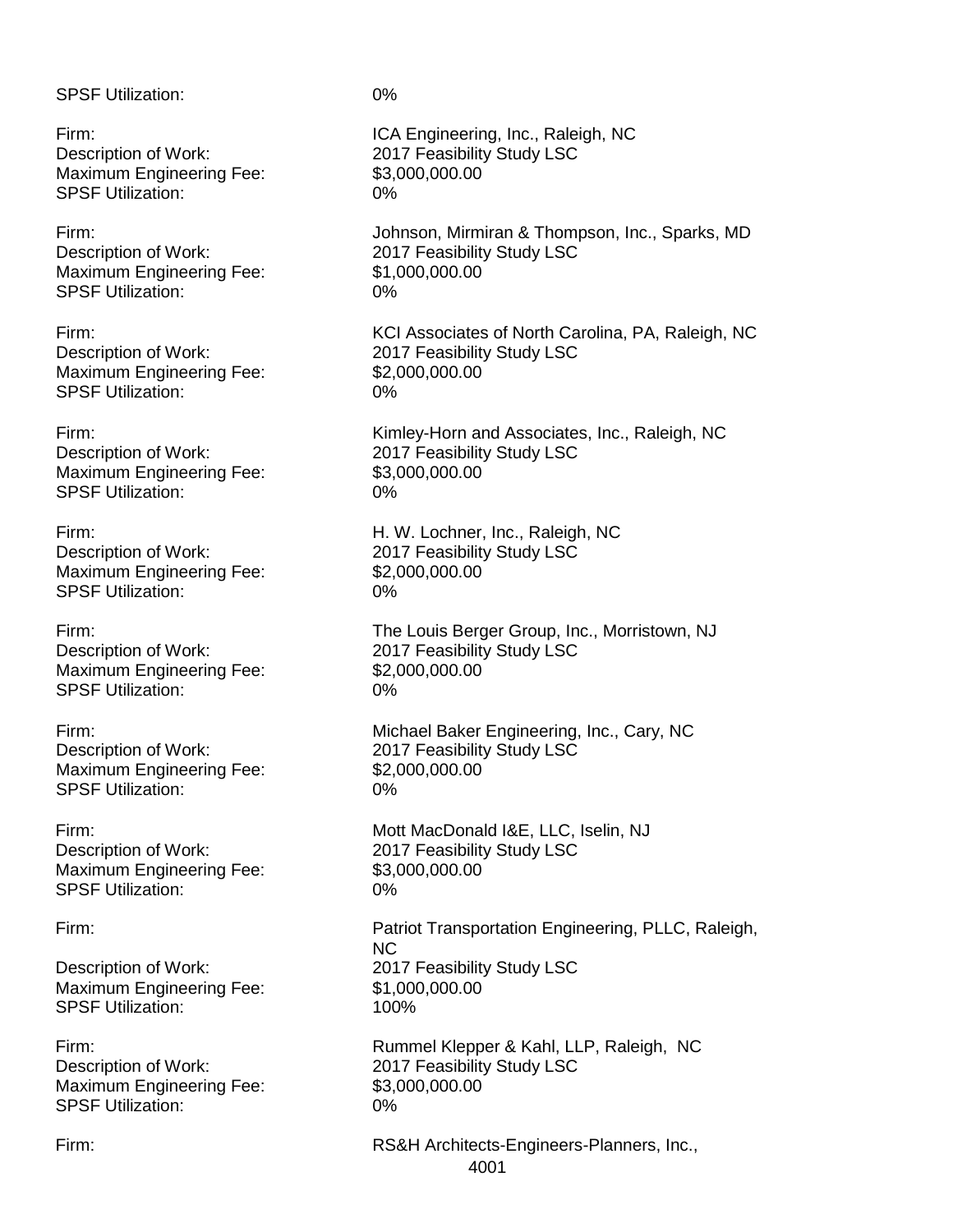Description of Work: 2017 Feasibility Study LSC Maximum Engineering Fee: \$3,000,000.00 SPSF Utilization: 0%

#### Firm: SEPI Engineering & Construction, Inc., Raleigh, NC

Description of Work: 2017 Feasibility Study LSC<br>
Maximum Engineering Fee: \$2,000,000.00 Maximum Engineering Fee: \$2,000,000.00 SPSF Utilization:

#### Firm: Stantec Consulting Services Inc., Raleigh, NC

Description of Work: 2017 Feasibility Study LSC Maximum Engineering Fee: \$3,000,000.00 SPSF Utilization: 0%

Firm: Firm: STV Engineers, Inc., Charlotte, NC<br>Description of Work: 2017 Feasibility Study LSC Maximum Engineering Fee: \$2,000,000.00 SPSF Utilization: 0%

#### Firm: TGS Engineers, Shelby, NC

Description of Work: 2017 Feasibility Study LSC Maximum Engineering Fee: \$1,000,000.00<br>SPSF Utilization: \$100% SPSF Utilization:

#### Firm: Vaughn & Melton Consulting Engineers,

Description of Work: 2017 Feasibility Study LSC Maximum Engineering Fee: \$2,000,000.00

Firm: VHB Engineering NC, P.C., Raleigh, NC Description of Work: 2017 Feasibility Study LSC Maximum Engineering Fee: \$3,000,000.00 SPSF Utilization: 0%

Firm:<br>
Parsons Brinckerhoff, Inc., Raleigh, NC<br>
2017 Feasibility Study LSC Maximum Engineering Fee: \$3,000,000.000 SPSF Utilization: 0%

#### **Strategic Prioritization Office**

After careful evaluation of the workload and schedules of the work that can be accomplished by our staff, it was determined necessary to employ a private firm to provide travel demand modeling services to review, update, and run the North Carolina Statewide Travel Demand Model and project evaluations for Prioritization 5 listed below for our Department to obligate available funds. Our staff was authorized to proceed with the actions required to employ private engineering firms in accordance with the policies and procedures adopted by the Board on May 7, 2009. This is for information only.

2017 Feasibility Study LSC

| Provide travel demand modeling services to review,    |
|-------------------------------------------------------|
| update, and run the North Carolina Statewide Travel   |
|                                                       |
| Modeling and Project Evaluations for Prioritization 5 |
|                                                       |

Charlotte, NC

2017 Feasibility Study LSC

Asheville, NC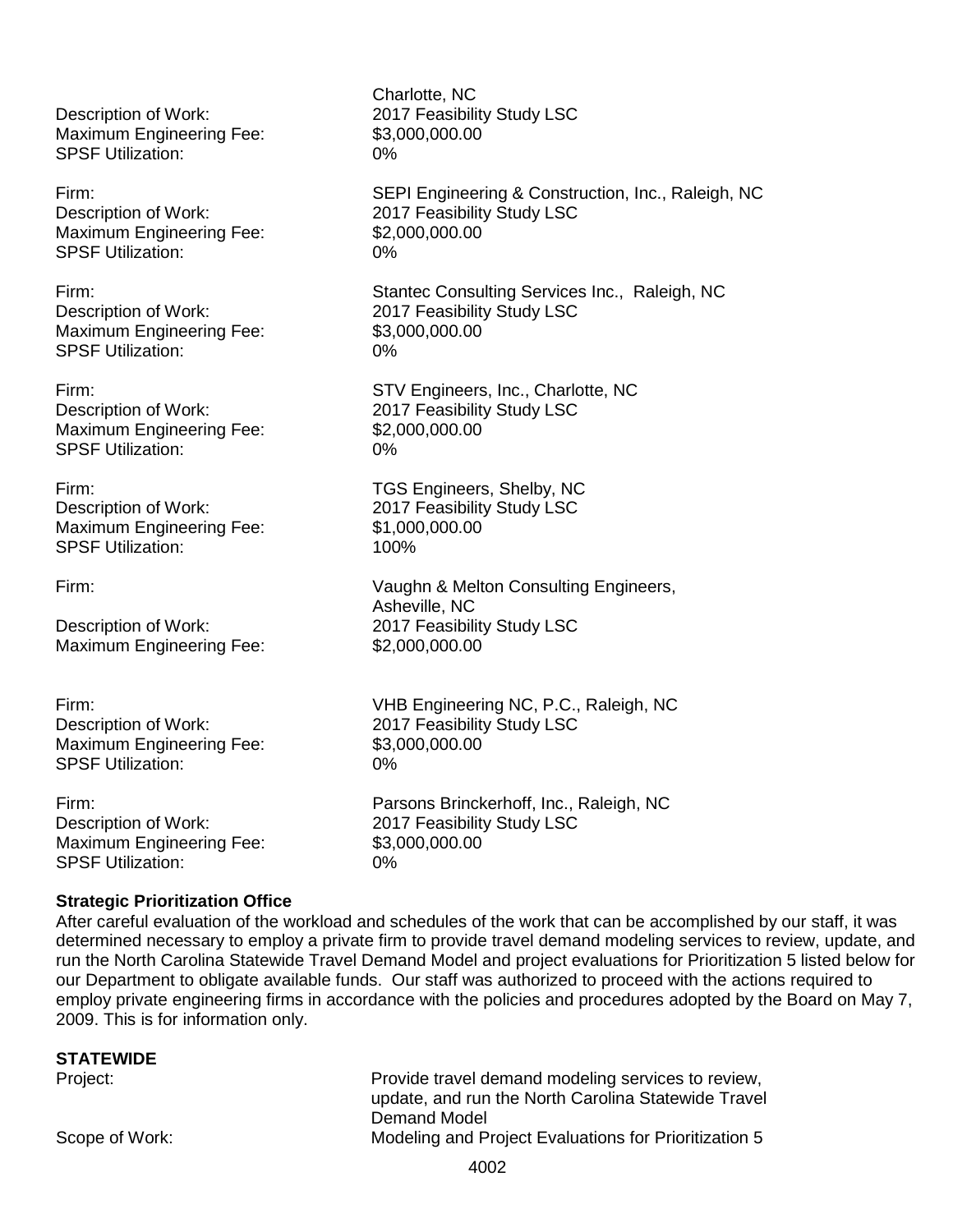Estimated Construction Cost: Planning Item Only Firm: CDM Smith, Raleigh, NC Maximum Engineering Fee: \$2,000,000.00<br>SPSF Utilization: 0% **SPSF Utilization:** 

#### **Deputy Chief Engineer**

#### **Construction Unit**

After careful evaluation of the workload and schedules of the work that can be accomplished by our staff, it was determined necessary to employ a private firm to provide the CEI services listed below for our Department to obligate available funds. Our staff was authorized to proceed with the actions required to employ private engineering firms in accordance with the policies and procedures adopted by the Board on May 7, 2009. This is for information only.

#### **DIVISION 6**

| Project:                            | 34817.3.13 (U-2519CA) Cumberland County                 |
|-------------------------------------|---------------------------------------------------------|
|                                     | 55016.3.1 (B-5516) Cumberland County                    |
|                                     | Fayetteville Outer Loop from South of US 401 to         |
|                                     | South of SR 1400 (Cliffdale Road); Replace Bridge 14    |
|                                     | Over Lake Rim Runoff on SR 3569 (Raeford Road)          |
| Scope of Work:                      | <b>Construction Engineering and Inspection Services</b> |
| <b>Estimated Construction Cost:</b> | \$81,900,000.00 (both projects)                         |
| Firm:                               | RS&H Architects-Engineers-Planners, Inc., Charlotte,    |
|                                     | NC.                                                     |
| <b>Maximum Engineering Fee:</b>     | \$19,500,000.00                                         |
| <b>SPSF Utilization:</b>            | Summit Design and Engineering Services, PLLC            |
|                                     | \$5,850,000.00                                          |
|                                     | 30%                                                     |

#### **Approval - Secondary Road Improvement Projects (Highway and Trust Funds)**

The Board concurred with the staff recommendations and delegated authority to the Secretary to

award the following:

| County        | SR <sub>No.</sub> / | <b>Description</b>                      | <b>Amount</b> |
|---------------|---------------------|-----------------------------------------|---------------|
|               | <b>Road Name</b>    |                                         |               |
| <b>Bertie</b> | Various             | Spot Improvements, Spot Stabilization,  | \$120,357.52  |
| Div. 1        |                     | Paved Road Improvements, Replacement of |               |
|               |                     | Small Bridges, Safety Projects, Etc.    |               |
|               |                     | Increase Funds.                         |               |
|               |                     | WBS 1C.008021                           |               |
| Camden        | Various             | Spot Improvements, Spot Stabilization,  | \$25,794.81   |
| Div. 1        |                     | Paved Road Improvements, Replacement of |               |
|               |                     | Small Bridges, Safety Projects, Etc.    |               |
|               |                     | Increase Funds.                         |               |
|               |                     | WBS 1C.015010                           |               |
| Chowan        | Various             | Spot Improvements, Spot Stabilization,  | \$82,798.55   |
| Div. 1        |                     | Paved Road Improvements, Replacement of |               |
|               |                     | Small Bridges, Safety Projects, Etc.    |               |
|               |                     | Increase Funds.                         |               |
|               |                     | WBS 1C.021008                           |               |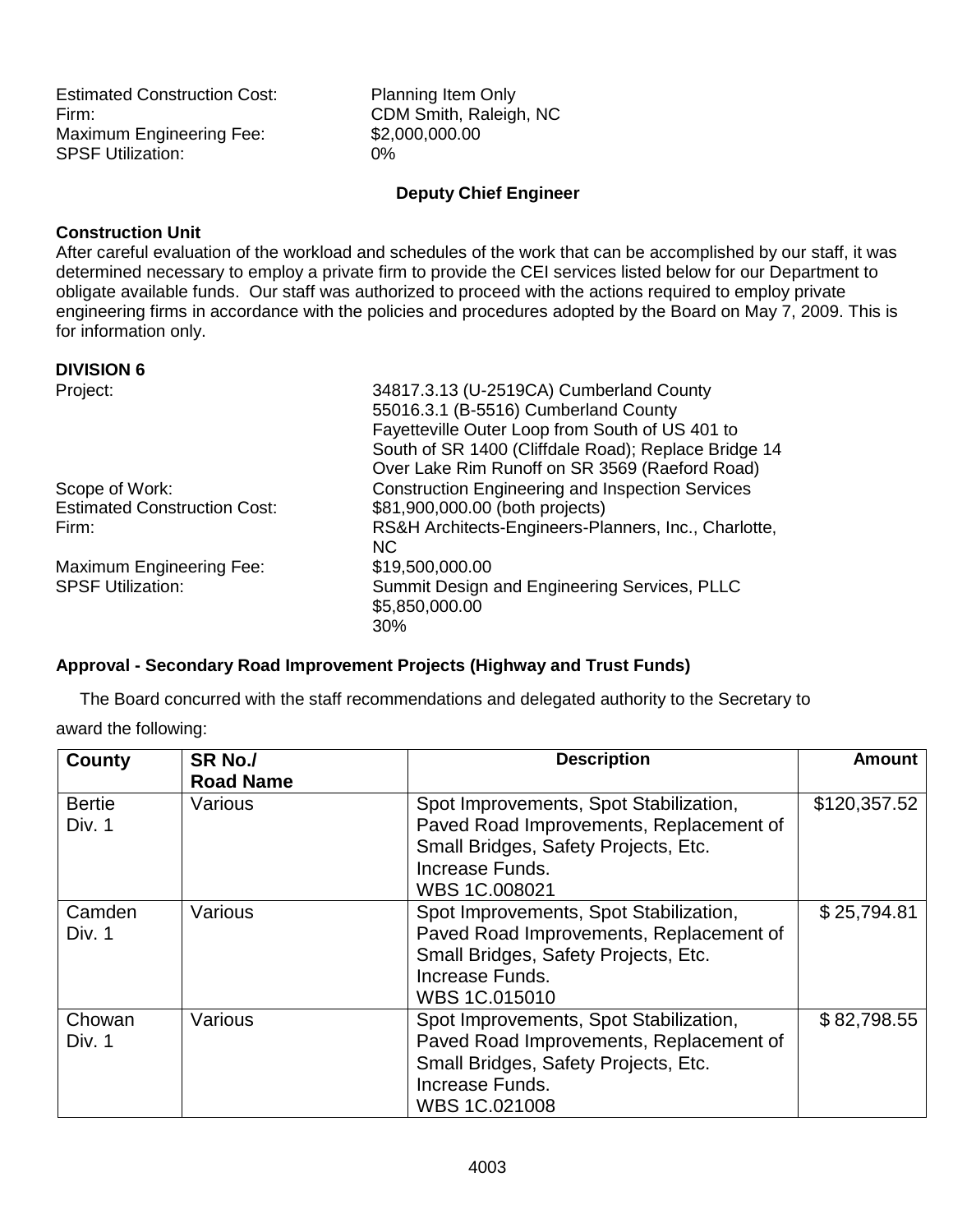| <b>Currituck</b><br>Div. 1        | Various | Spot Improvements, Spot Stabilization,<br>Paved Road Improvements, Replacement of<br>Small Bridges, Safety Projects, Etc.<br>Increase Funds.<br>WBS 1C.027016 | \$143,082.93   |
|-----------------------------------|---------|---------------------------------------------------------------------------------------------------------------------------------------------------------------|----------------|
| Dare<br>Div. 1                    | Various | Spot Improvements, Spot Stabilization,<br>Paved Road Improvements, Replacement of<br>Small Bridges, Safety Projects, Etc.<br>Increase Funds.<br>WBS 1C.028010 | \$151,022.55   |
| Gates<br>Div. 1                   | Various | Spot Improvements, Spot Stabilization,<br>Paved Road Improvements, Replacement of<br>Small Bridges, Safety Projects, Etc.<br>Increase Funds.<br>WBS 1C.037015 | \$155,448.00   |
| <b>Hertford</b><br>Div. 1         | Various | Spot Improvements, Spot Stabilization,<br>Paved Road Improvements, Replacement of<br>Small Bridges, Safety Projects, Etc.<br>Increase Funds.<br>WBS 1C.046013 | \$23,702.14    |
| Hyde<br>Div. 1                    | Various | Spot Improvements, Spot Stabilization,<br>Paved Road Improvements, Replacement of<br>Small Bridges, Safety Projects, Etc.<br>Increase Funds.<br>WBS 1C.048013 | \$141,069.60   |
| <b>Martin</b><br>Div. 1           | Various | Spot Improvements, Spot Stabilization,<br>Paved Road Improvements, Replacement of<br>Small Bridges, Safety Projects, Etc.<br>Increase Funds.<br>WBS 1C.058012 | \$156,741.05   |
| Northampto<br>n<br>Div. 1         | Various | Spot Improvements, Spot Stabilization,<br>Paved Road Improvements, Replacement of<br>Small Bridges, Safety Projects, Etc.<br>Increase Funds.<br>WBS 1C.066016 | \$280,177.04   |
| Pasquotank<br>Div. 1              | Various | Spot Improvements, Spot Stabilization,<br>Paved Road Improvements, Replacement of<br>Small Bridges, Safety Projects, Etc.<br>Increase Funds.<br>WBS 1C.070016 | \$258,439.36   |
| Perquimans<br>Div. 1              | Various | Spot Improvements, Spot Stabilization,<br>Paved Road Improvements, Replacement of<br>Small Bridges, Safety Projects, Etc.<br>Increase Funds.<br>WBS 1C.072015 | \$197,701.34   |
| <b>Deletions</b><br><b>County</b> | SR No.  | Reason                                                                                                                                                        | Amount         |
| Caswell                           | SR 1329 | GDB&P.                                                                                                                                                        | $-$200,801.20$ |
|                                   |         |                                                                                                                                                               |                |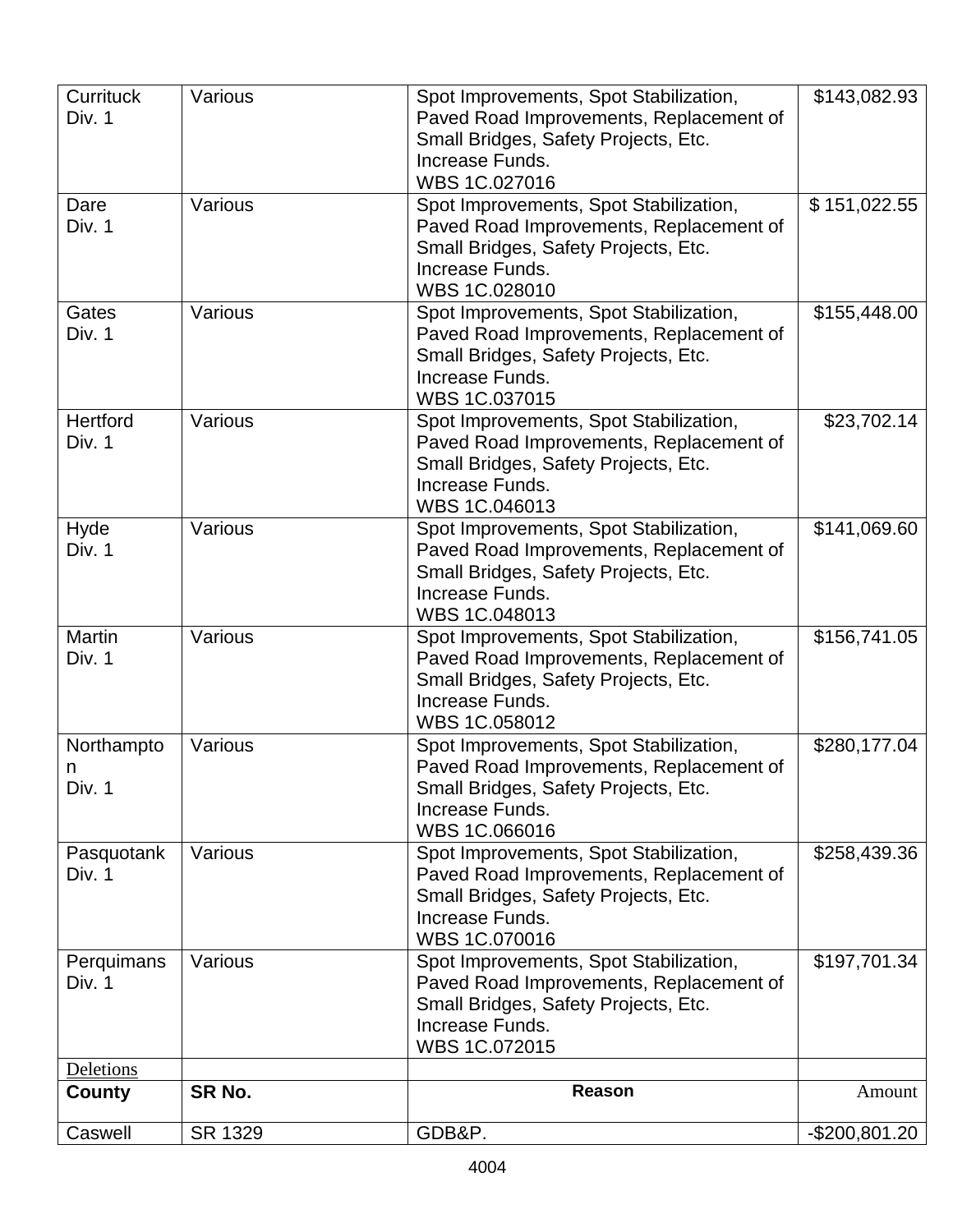| Div. 7  | Wilson Road       | Unavailable Right of Way.<br><b>WBS 7C.017100</b> |               |
|---------|-------------------|---------------------------------------------------|---------------|
| Caswell | SR 1544           | GDB&P.                                            | $-$18,039.23$ |
| Div. 7  | Norman Baker Road | Unavailable Right of Way.                         |               |
|         |                   | WBS 7C.017101                                     |               |

**February 2017 Item E Summary:**

| 12           | <b>Projects to Increase Funds</b>     | <b>Amount:</b> | \$1,736,334.89   |
|--------------|---------------------------------------|----------------|------------------|
| 0            | <b>Projects to Establish Funds</b>    | Amount:        | \$0.00           |
| 0            | <b>Projects to Increase and Close</b> | Amount:        | \$0.00           |
| $\mathbf{2}$ | <b>Projects to Delete</b>             | Amount:        | $-$ \$218,840.43 |

#### **Approval –Division-wide Small Construction / Statewide Contingency, Public Access, Economic Development**

The Board concurred with the staff recommendations and delegated authority to the Secretary to award

the following:

| Div 1<br>Division-<br>wide       | Install Blue Star Memorial Highway signage along US-64,<br>US-158, and US-17 at various locations throughout the<br><b>Division</b>                                                                 | Small<br>Construction | \$10,000.00  |
|----------------------------------|-----------------------------------------------------------------------------------------------------------------------------------------------------------------------------------------------------|-----------------------|--------------|
|                                  | <b>WBS 50248</b>                                                                                                                                                                                    | <b>TOTAL</b>          | \$10,000.00  |
|                                  |                                                                                                                                                                                                     |                       |              |
| Div <sub>6</sub><br>Cumberland   | Town of Falcon - PE for initial surveys to establish existing<br>right of way for sidewalk construction along N West St from<br>the Falcon Children's Home to the Town Park                         | Small<br>Construction | \$10,000.00  |
|                                  | <b>WBS 46937</b>                                                                                                                                                                                    | <b>TOTAL</b>          | \$10,000.00  |
|                                  |                                                                                                                                                                                                     |                       |              |
| <b>Div 10</b><br>Mecklenburg     | City of Charlotte - WBS 43957 was established (11/13) for<br>roadway improvements on SR 2004 (Mount Holly-<br>Huntersville Rd) and its intersections with NC-16<br>(Brookshire Blvd) and Couloak Dr | Small<br>Construction | \$215,205.10 |
|                                  | Increase funds                                                                                                                                                                                      | <b>TOTAL</b>          | \$215,205.10 |
|                                  |                                                                                                                                                                                                     |                       |              |
| <b>Div 12</b><br>Catawba         | City of Newton - Local Match for streetscape project (EB-<br>5825) for the construction of West A street bike and<br>pedestrian improvements                                                        | Contingency           | \$250,000.00 |
|                                  | WBS 45970.3.1                                                                                                                                                                                       | <b>TOTAL</b>          | \$250,000.00 |
|                                  |                                                                                                                                                                                                     |                       |              |
| <b>Div 13</b><br><b>Buncombe</b> | Construct a left turn lane on NC-191 to serve NC-146 (Long<br>Shoals Rd)<br>Other funding: \$500,000 (Spot Mobility); \$85,8575<br>(Resurfacing); \$100,000 (FY 2018 Small Construction)            | Small<br>Construction | \$250,000.00 |
|                                  | <b>WBS 46924</b>                                                                                                                                                                                    | <b>TOTAL</b>          | \$250,000.00 |
|                                  |                                                                                                                                                                                                     |                       |              |
| Div 19<br>Statewide              | WBS 72.1000 was established (06/16) for paving drives<br>from state maintained roads to bay doors of fire and rescue<br>facilities [N.C.G.S. 136-18(24)]                                            | <b>Public Access</b>  | \$400,000.00 |
|                                  | Increase funds                                                                                                                                                                                      | <b>TOTAL</b>          | \$400,000.00 |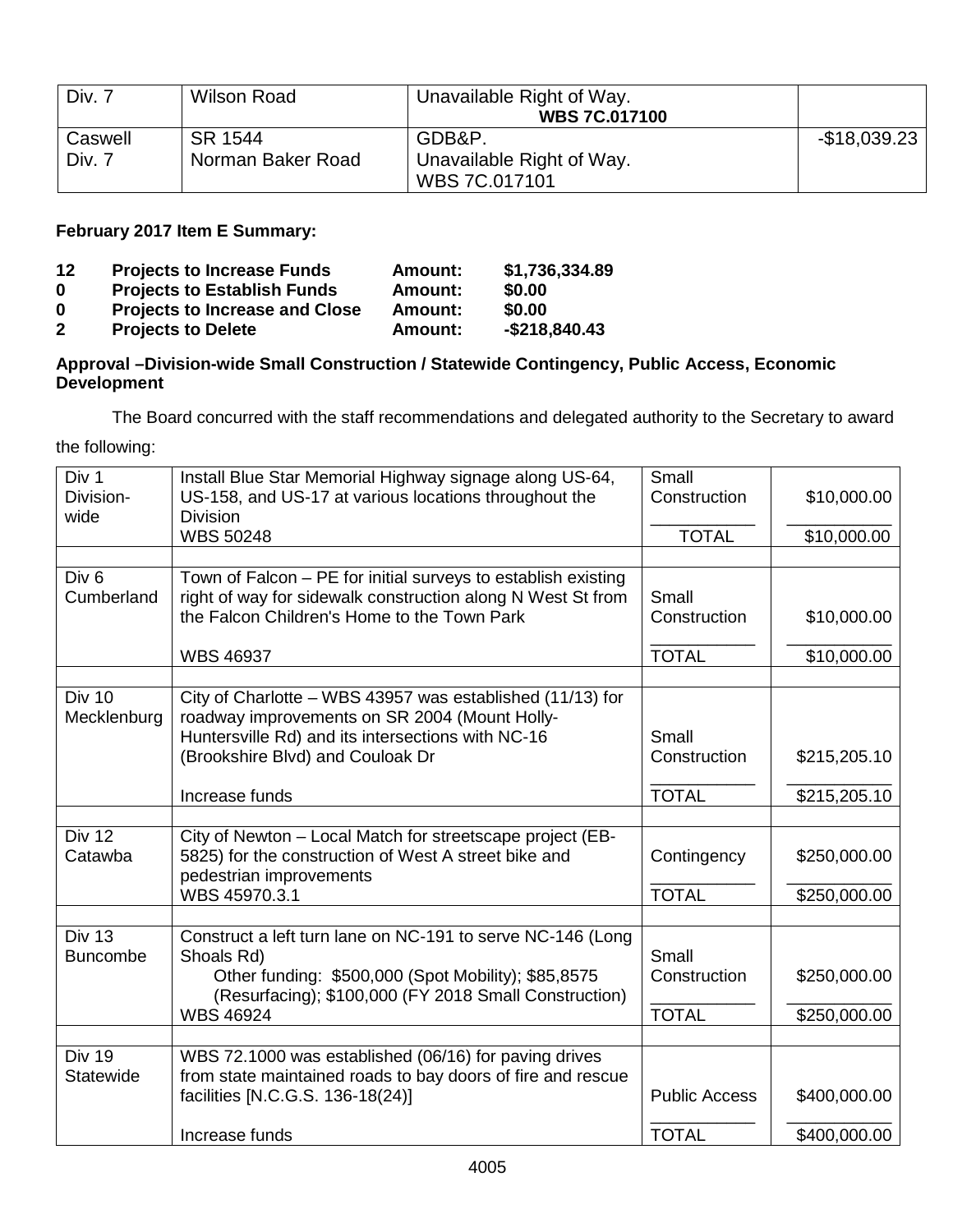#### **Deletions:**

Div 13, Buncombe County – WBS 40924.3.60 was established (06/15) to install concrete sidewalk, curb & gutter, curb ramps, and driveway turnouts on SR 2435 (Old US-70) from Charles D Owen Middle School to SR 2459 (Marion Ave); ROW unavailable

| Summary: | <b>Number of Projects</b>            | 6              |
|----------|--------------------------------------|----------------|
|          | <b>Number of Divisions</b>           | 6              |
|          | <b>Small Construction Commitment</b> | \$485,205.10   |
|          | <b>Public Access Commitment</b>      | \$400,000.00   |
|          | <b>Contingency Commitment</b>        | \$250,000.00   |
|          | <b>Economic Development</b>          | \$0.00         |
|          | <b>TOTAL</b>                         | \$1,135,205.10 |
|          |                                      |                |

#### **Action Items**

**Approval –** Federally Funded Projects Selected by Entities other than the North Carolina Department of Transportation (Attachment 1)

A motion was made by Board Member Perkins, and seconded by Board Member Brown, to approve the policy.

#### **Approval – Additions, Abandonments, and Road Name Changes to State Secondary Road System**

A motion was made by Board Member Perkins, and seconded by Board Member Brown, to approve the following proposed additions and abandonments to the State Secondary Road System:

#### **Road Additions:**

| County            | Pet. No. | Length<br>(Miles)                                                            | <b>Description</b>                                                                                                                                                                                                                                                                      | Date of<br><b>Report</b> |
|-------------------|----------|------------------------------------------------------------------------------|-----------------------------------------------------------------------------------------------------------------------------------------------------------------------------------------------------------------------------------------------------------------------------------------|--------------------------|
| <b>Division 4</b> |          |                                                                              |                                                                                                                                                                                                                                                                                         |                          |
| Johnston          | 51268    | 0.66<br>0.05<br>0.07<br>0.04<br>0.25<br>0.40<br>0.05<br>0.28<br>0.03<br>0.07 | <b>Greystone Crossing Subdivision</b><br><b>Everland Parkway</b><br><b>Marcom Court</b><br><b>Keystone Court</b><br><b>Elkhorn Court</b><br><b>Burrage Drive</b><br><b>Timberland Drive</b><br><b>Landlocked Circle</b><br><b>Tramway Circle</b><br>Vienna Court<br><b>Archie Court</b> | 9/26/16                  |
| Johnston          | 51269    | 0.09<br>0.10<br>0.04                                                         | <b>Millennium Pointe Subdivision</b><br><b>Ralph Drive</b><br>N. Fred Circle<br><b>Berneze Court</b>                                                                                                                                                                                    | 2/3/16                   |
| <b>Nash</b>       | 51270    | 0.26<br>0.60                                                                 | <b>Bone's Acres Subdivision</b><br><b>Bone's Acres Court</b><br><b>Bone's Acres Road</b>                                                                                                                                                                                                | 12/14/16                 |
| Wilson            | 51271    |                                                                              | <b>Victoria Ridge Subdivision</b><br>4006                                                                                                                                                                                                                                               | 12/14/16                 |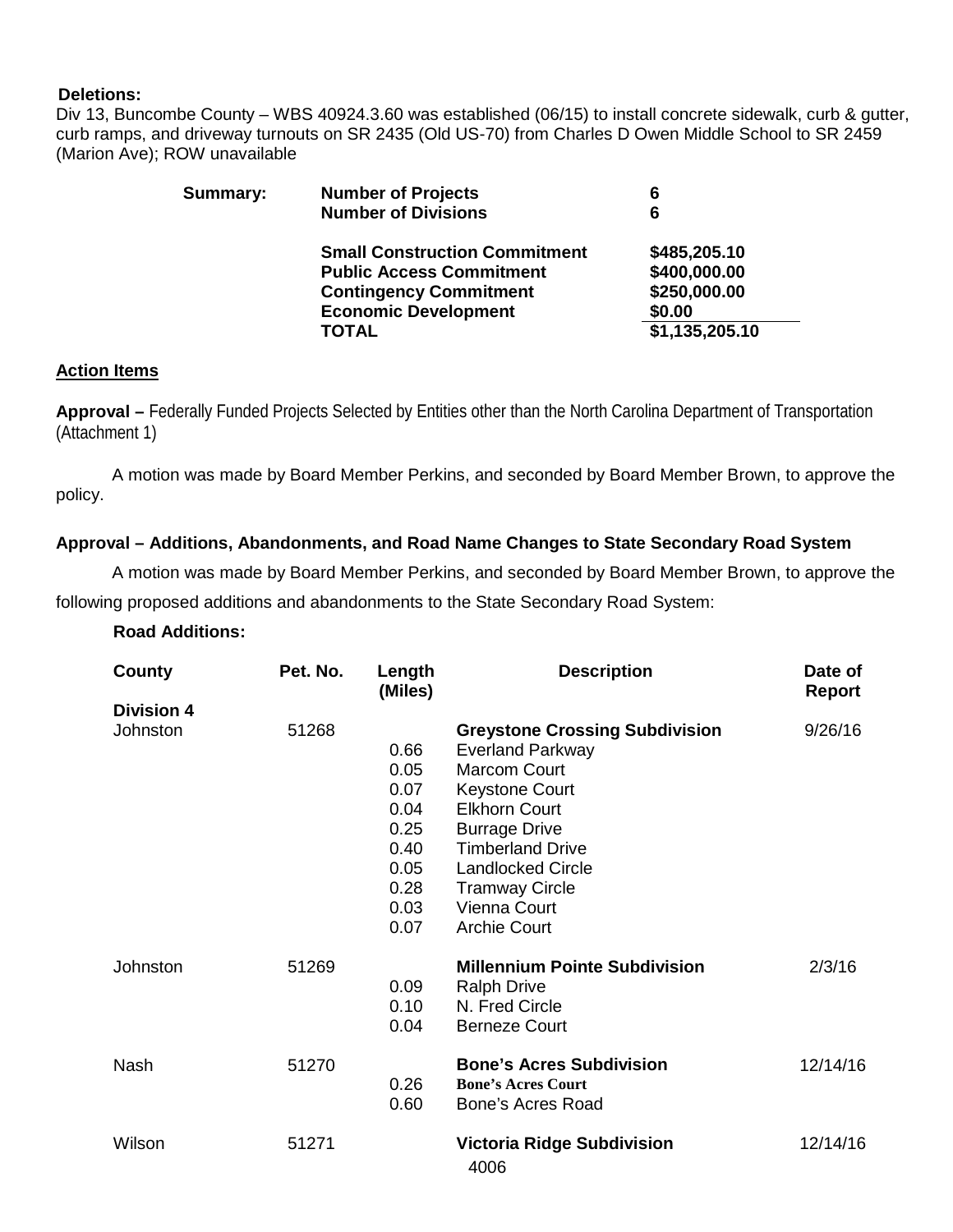|                             |       | 0.24                                                 | <b>Brittney Lane</b>                                                                                                                                                                                        |          |
|-----------------------------|-------|------------------------------------------------------|-------------------------------------------------------------------------------------------------------------------------------------------------------------------------------------------------------------|----------|
| <b>Division 5</b><br>Durham | 51272 | 0.07<br>0.04                                         | <b>Montvale Subdivision</b><br><b>Bancroft Drive</b><br><b>Fairbanks Circle</b>                                                                                                                             | 11/23/16 |
| Franklin                    | 51273 | 0.17                                                 | <b>Northridge Estates Subdivision</b><br>Northridge Drive                                                                                                                                                   | 12/14/16 |
| Franklin                    | 51274 | 0.16<br>0.21<br>0.03<br>0.20<br>0.04                 | <b>Ashton Meadows Subdivision</b><br><b>Hilldebrant Drive</b><br><b>Cranbrooke Drive</b><br><b>Midlavian Court</b><br><b>Canterberry Drive</b><br><b>Manchester Court</b>                                   | 12/6/16  |
| Granville                   | 51275 | 0.47<br>0.35<br>0.35<br>0.36<br>0.22<br>0.13<br>0.06 | <b>Olde Brassfield Subdivision</b><br>Troy's Trail<br>Olde Brassfield Lane<br>Jordan Circle<br><b>Creekside Drive</b><br><b>Brooks Bend</b><br><b>Wheeler Lane</b><br>Coughlin Court                        | 11/21/16 |
| Granville                   | 51276 | 0.40<br>0.42<br>0.15<br>0.38<br>0.15<br>0.59<br>0.19 | <b>Hawthorne Subdivision</b><br><b>Hawthorne Place</b><br>Krogen Court<br><b>Albin Place</b><br>East Bay Court<br><b>Juliette Court</b><br><b>Willard Drive</b><br><b>Vesterby Drive</b>                    | 11/21/16 |
| Person                      | 51277 | 0.31<br>0.17<br>0.20<br>0.13                         | <b>Flat River Ridge Subdivision</b><br><b>River bend Drive</b><br><b>River View Court</b><br><b>Rivers Edge Court</b><br><b>Flat River Circle</b>                                                           | 11/23/16 |
| Wake                        | 51278 | 0.10<br>0.15<br>0.26                                 | <b>Meadows at Dukes Lake</b><br><b>Subdivision</b><br><b>Red Buckeye Court</b><br><b>Yellow Buckeye Court</b><br>Harper School Road                                                                         | 10/27/16 |
| Wake                        | 51279 | 0.41<br>0.19<br>0.12<br>0.27<br>0.26<br>0.05         | <b>High Grove Subdivision</b><br><b>Eden Grove Road</b><br><b>Downton Grove Court</b><br><b>Heathrowe Grove Court</b><br><b>Shirland Road</b><br><b>Petticoat Lane</b><br><b>Huntly Grove Court</b><br>4007 | 11/7/16  |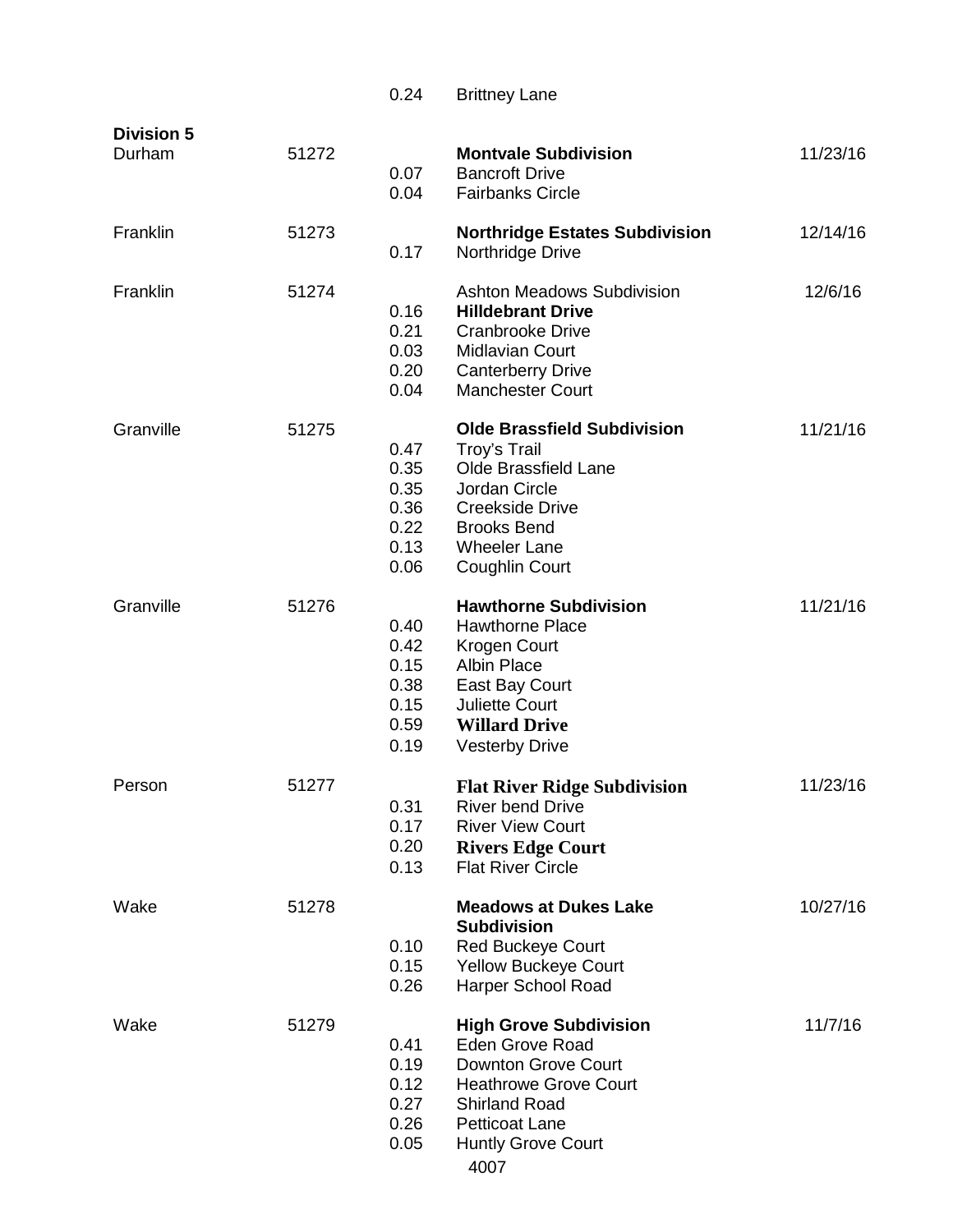|                               |       | 0.10<br>0.17<br>0.17<br>0.15<br>0.12<br>0.35 | <b>Highbury Grove Lane</b><br>Doughtymews Lane<br><b>Pontellier Court</b><br><b>Boylston Drive</b><br>Lebrun Path<br>Darcy Woods Lane                                                                     |          |
|-------------------------------|-------|----------------------------------------------|-----------------------------------------------------------------------------------------------------------------------------------------------------------------------------------------------------------|----------|
| Wake                          | 51280 | 0.03                                         | <b>Greycliff Subdivision</b><br><b>Brianside Court</b>                                                                                                                                                    | 12/6/16  |
| Wake                          | 51281 | 0.18                                         | <b>Ethan's Glen Subdivision</b><br><b>Upper Creek Way</b>                                                                                                                                                 | 12/2/16  |
| <b>Division 6</b><br>Harnett  | 51282 | 0.09<br>0.25<br>0.43<br>0.05<br>0.24<br>0.06 | <b>Highgrove at Anderson Creek</b><br><b>Subdivision</b><br>Sedgefield Lane<br>Heathrow Drive, SR 2510 Ext.<br>Highgrove Drive, SR 2508 Ext.<br><b>Lancaster Court</b><br>Salisbury Lane<br>Rushmore Lane | 12/13/16 |
| <b>Division 7</b><br>Guilford | 51283 | 0.13                                         | <b>Brandon Station Subdivision</b><br><b>Wilson Mills Court</b>                                                                                                                                           | 11/12/13 |
| Guilford                      | 51284 | 0.15                                         | <b>Jessup Ridge Subdivision</b><br>J. Carroll Jessup Parkway,<br>SR 4968 Ext.                                                                                                                             | 11/1/16  |
| Guilford                      | 51285 | 0.11                                         | <b>Pearson Farm Subdivision</b><br><b>Reese Pond Court</b>                                                                                                                                                | 8/11/16  |
| Guilford                      | 51286 | 0.19<br>0.44                                 | The Winds at Cedar Hollow Lake<br><b>Subdivision</b><br>Poplar Ridge Court<br>Cedar Hollow Road, SR 2327 Ext.                                                                                             | 11/13/15 |
| <b>Division 9</b><br>Davie    | 51287 | 0.08                                         | <b>Essex Farm Subdivision</b><br><b>Wyatt Drive</b>                                                                                                                                                       | 1/3/16   |
| Davie                         | 51288 | 0.19                                         | The Oaks at McAllister Park<br><b>Subdivision</b><br><b>Matthias Court</b>                                                                                                                                | 1/3/17   |
| <b>Division 10</b><br>Union   | 51289 | 0.40                                         | <b>Union West Boulevard</b>                                                                                                                                                                               | 12/5/16  |
| <b>Division 12</b><br>Iredell | 51290 | 0.04<br>0.39                                 | <b>Bells Crossing Subdivision</b><br>Saint Sophia Court<br><b>Belfry Loop</b><br>4008                                                                                                                     | 5/18/15  |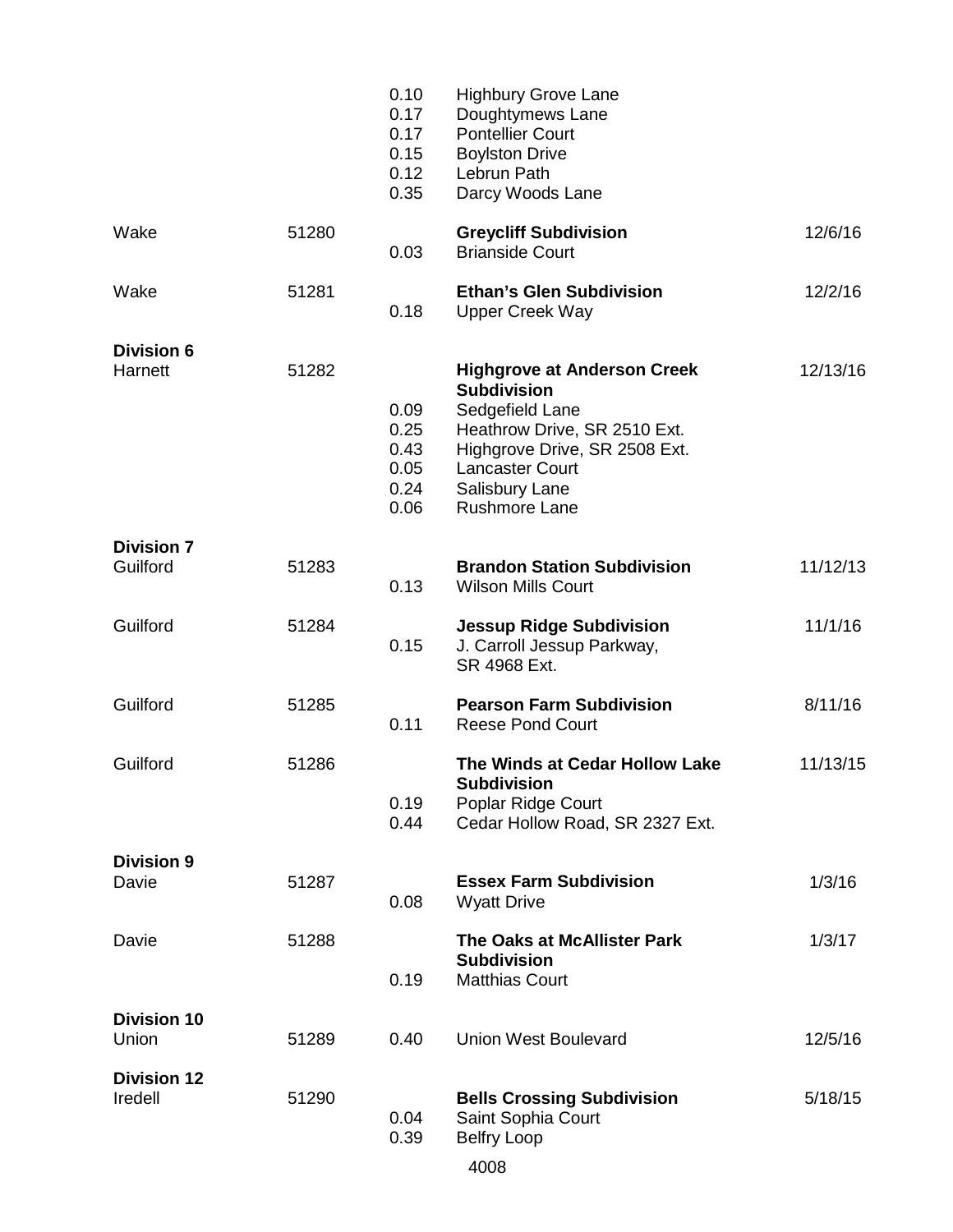|                   |          | 0.23<br>0.23      | <b>Leaning Tower Drive</b><br>North San Agustin Drive |                          |
|-------------------|----------|-------------------|-------------------------------------------------------|--------------------------|
| Lincoln           | 51291    | 0.70              | <b>Amity Creek Subdivision</b><br>Countrytyme Lane    | 11/2/16                  |
|                   |          |                   | <b>Deletions:</b>                                     |                          |
| County            | Pet. No. | Length<br>(Miles) | <b>Description</b>                                    | Date of<br><b>Report</b> |
| <b>Division 7</b> |          |                   |                                                       |                          |
| Guilford          | 51292    | 0.07              | Portion of SR 3282<br><b>Short Farm Road</b>          | 11/1/16                  |

**Corrections:**

**Division 11 – Alleghany County –** Petition 51263, Joe Place West should have been added for 0.12 miles.

#### **Summary: Number of Roads Petitioned for Addition – 78 Number of Roads Petitioned for Abandonment – 1**

#### **Approval – Public Transportation Program**

A motion was made by Board Member Perkins, seconded by Board Member Brown, to approve the following:

| <b>Highway</b><br>Division # | 5317 - New Freedom Capital FY16                                                                                                                              | <b>Estimated Project</b><br>Cost |              |
|------------------------------|--------------------------------------------------------------------------------------------------------------------------------------------------------------|----------------------------------|--------------|
|                              | 16-NF-021 Eastern Band Cherokee Indian (EBCI) The capital                                                                                                    | \$46,000                         | Total        |
| 14                           | replacement van will be providing the Snowbird community with a much<br>needed accessible vehicle to better meet their needs and the increased<br>ridership. | \$36,800 Federal                 |              |
|                              |                                                                                                                                                              | \$4,600                          | <b>State</b> |
|                              |                                                                                                                                                              | \$4,600                          | Local        |

| STIP#    | <b>Transit Partner</b>             | <b>DESCRIPTION</b>                                | match      | <b>FUND</b> | <b>FY16</b><br>(000) | <b>FY17</b><br>(000) | <b>FY18</b><br>(000) | <b>FY19</b><br>(000) | <b>FY20</b><br>(000) | <b>FY21</b><br>(000) | <b>FY22</b><br>(000) |
|----------|------------------------------------|---------------------------------------------------|------------|-------------|----------------------|----------------------|----------------------|----------------------|----------------------|----------------------|----------------------|
| TG-6180  | <b>Winston Salem Transit</b>       | <b>Routine Capital Projects</b>                   | <b>FUZ</b> | 5307        |                      | 520                  | 520                  |                      |                      |                      |                      |
|          |                                    |                                                   | Local      |             |                      | 130                  | 130                  |                      |                      |                      |                      |
|          |                                    |                                                   |            |             |                      |                      |                      |                      |                      |                      |                      |
|          | Piedmont Authority for<br>Regional |                                                   |            |             |                      |                      |                      |                      |                      |                      |                      |
| TA-5220B | Transportation                     | <b>Expansion Vehicles</b>                         | 5307       | CMAQ        |                      | 420                  |                      |                      |                      |                      |                      |
|          |                                    |                                                   | Local      | L           |                      | 105                  |                      |                      |                      |                      |                      |
|          |                                    |                                                   |            |             |                      |                      |                      |                      |                      |                      |                      |
| TG-6181  | <b>Apple Country Transit</b>       | <b>Transit Routine Capital</b>                    | <b>FUZ</b> |             |                      |                      | 234                  | 243                  | 252                  |                      |                      |
|          |                                    |                                                   | Local      |             |                      |                      | 336                  | 357                  | 375                  |                      |                      |
|          |                                    |                                                   | SMAP       |             |                      |                      | 160                  | 160                  | 160                  |                      |                      |
| TA-5229  | <b>Apple Country Transit</b>       | <b>Replacement Transit</b><br>Vehicle Acquisition | <b>FUZ</b> | 5307        |                      |                      | 48                   | 48                   | 48                   |                      |                      |
|          |                                    |                                                   | Local      | L           |                      |                      | 12                   | 12                   | 12                   |                      |                      |
|          |                                    |                                                   |            |             |                      |                      |                      |                      |                      |                      |                      |
| TG-6182A | City of Asheville (ART)            | <b>ADA Paratransit</b>                            | <b>FUZ</b> | 5307        |                      | 260                  | 260                  | 260                  |                      |                      |                      |
|          |                                    |                                                   | Local      | L           |                      | 65                   | 65                   | 65                   |                      |                      |                      |
|          |                                    |                                                   |            |             |                      |                      |                      |                      |                      |                      |                      |

#### **ADDITIONS to the Transit 2016-2025 STIP**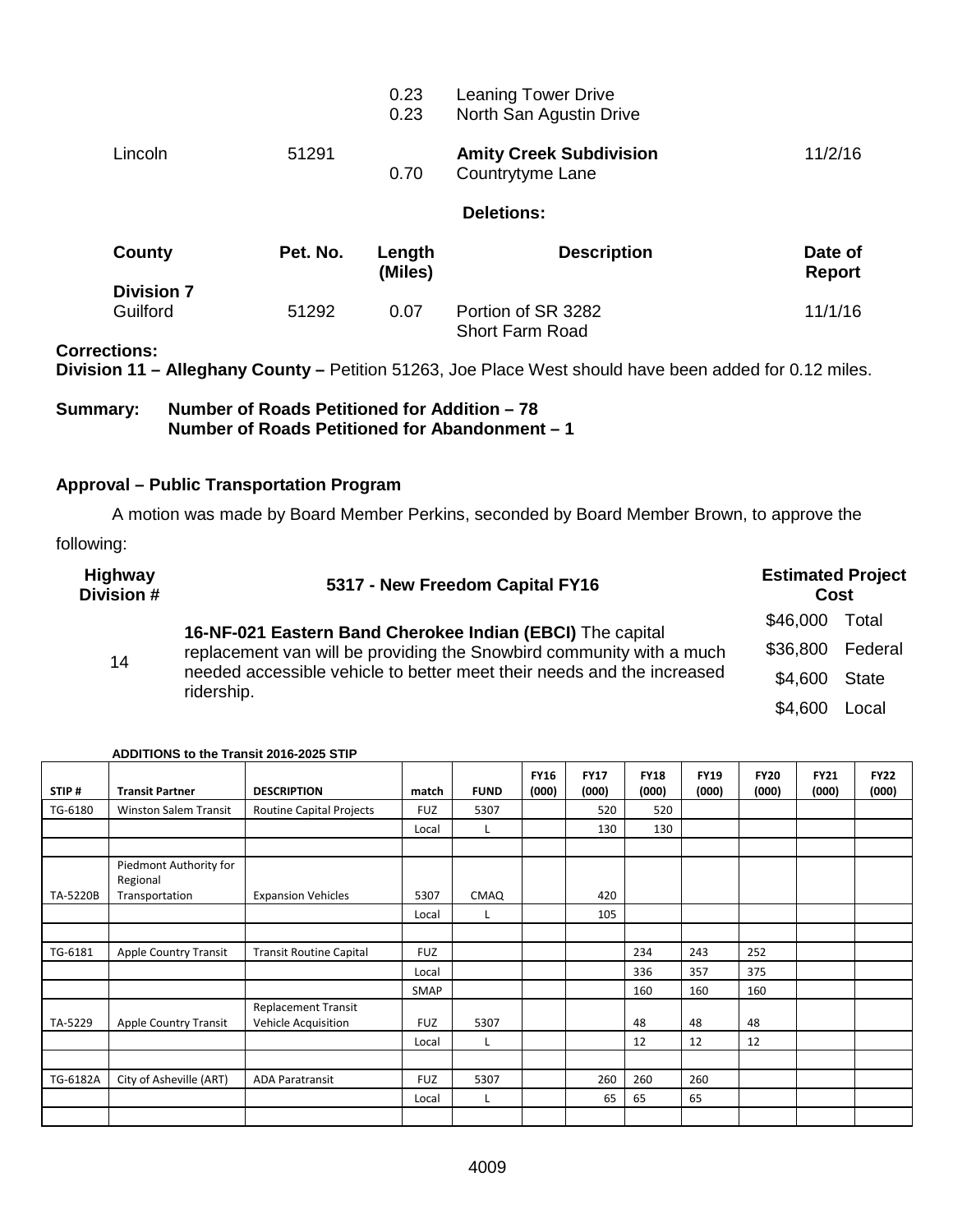|          |                              | <b>Transit Preventative</b>                 |             |             |             |             |             |             |             |             |             |
|----------|------------------------------|---------------------------------------------|-------------|-------------|-------------|-------------|-------------|-------------|-------------|-------------|-------------|
| TG-6183B | City of Asheville (ART)      | Maintenance                                 | <b>FUZ</b>  | 5307        |             | 800         | 800         | 800         |             |             |             |
|          |                              |                                             | Local       | L           |             | 200         | 200         | 200         |             |             |             |
|          |                              |                                             |             |             |             |             |             |             |             |             |             |
| TD-5282  | City of Asheville (ART)      | <b>Transit Station Renovation</b>           | <b>FBUS</b> | 5339        |             | 484         |             |             |             |             |             |
|          |                              |                                             | Local       | Г           |             | 517         |             |             |             |             |             |
|          |                              |                                             |             |             |             |             |             |             |             |             |             |
|          |                              | 5310 Administrative                         |             |             |             |             |             |             |             |             |             |
| TQ-7010  | City of Asheville (ART)      | Oversight                                   | <b>FEPD</b> |             |             |             | 33          | 33          |             |             |             |
|          |                              |                                             |             |             |             |             |             |             |             |             |             |
| TQ-6186  | City of Asheville (ART)      | 5310 Traditional Projects                   | <b>FEPD</b> |             |             |             | 179         | 179         |             |             |             |
|          |                              |                                             | Local       |             |             |             | 45          | 45          |             |             |             |
|          |                              |                                             |             |             |             |             |             |             |             |             |             |
| TQ-6187  | City of Asheville (ART)      | 5310 Other Projects                         | <b>FEPD</b> |             |             |             | 114         | 114         |             |             |             |
|          |                              |                                             | Local       |             |             |             | 114         | 114         |             |             |             |
|          |                              | MODIFICATIONS to the Transit 2016-2025 STIP |             |             |             |             |             |             |             |             |             |
|          |                              |                                             |             |             | <b>FY16</b> | <b>FY17</b> | <b>FY18</b> | <b>FY19</b> | <b>FY20</b> | <b>FY21</b> | <b>FY22</b> |
| STIP#    | <b>Transit Partner</b>       | <b>DESCRIPTION</b>                          | match       | <b>FUND</b> | (000)       | (000)       | (000)       | (000)       | (000)       | (000)       | (000)       |
| TG-5241  | Winston Salem Transit        | Preventive Maintenance                      | <b>FUZ</b>  | 5307        | 2100        | 2482        | 2100        |             |             |             |             |
|          |                              |                                             | Local       | L           | 525         | 620         | 525         |             |             |             |             |
|          |                              |                                             |             |             |             |             |             |             |             |             |             |
| TO-5126  | <b>Winston Salem Transit</b> | <b>Operating Assistance</b>                 | <b>FUZ</b>  | 5307        | 1134        | 1079        | 906         | 906         | 906         | 906         | 906         |
|          |                              |                                             | Local       | L           | 1134        | 1079        | 906         | 906         | 906         | 906         | 906         |
|          |                              |                                             | SMAP        | S           | 1134        |             | 906         | 906         | 906         | 906         | 906         |
|          |                              |                                             |             |             |             |             |             |             |             |             |             |
|          |                              |                                             |             |             |             |             |             |             |             |             |             |
| TO-4705  | City of Asheville (ART)      | <b>Operating Assistance</b>                 | <b>FUZ</b>  | 5307        |             | 600         | 600         | 600         |             |             |             |
|          |                              |                                             | Local       | Г           |             | 600         | 600         | 600         |             |             |             |
|          |                              |                                             |             |             |             |             |             |             |             |             |             |
| TG-4704  | City of Asheville (ART)      | <b>Transit Routine Capital</b>              | <b>FUZ</b>  | 5307        |             | 50          | 50          | 50          |             |             |             |

Item I-1A, 14 Projects, Total Federal/State funds \$28,168,000

# **Approval – Rail Program**

A motion was made by Board Member Perkins, seconded by Board Member Brown, to approve the

following:

| <b>Town/County</b><br><b>Division</b> | <b>Project Description</b>                                                                                                                                                                                                                                                                                                                                                                                                                                                                                                 | <b>Estimated</b><br>Cost |
|---------------------------------------|----------------------------------------------------------------------------------------------------------------------------------------------------------------------------------------------------------------------------------------------------------------------------------------------------------------------------------------------------------------------------------------------------------------------------------------------------------------------------------------------------------------------------|--------------------------|
| Division 3<br>New Hanover<br>County   | The Rail Division requests Board approval of Freight Rail & Rail Crossing<br>Saftey Improvement (FRRCSI) funds for the Wilmington Terminal Railroad<br>(WTRY) to construct a freight diversion project. The project includes<br>upgrades to an existing track and construction of new storage tracks for<br>the Queen City Express intermodal service between Wilmington and<br>Charlotte. The total cost of the project is \$1,487,025. The estimated cost<br>to the Department is \$760,000.<br><b>FRRCSI ID: F17104</b> | \$760,000                |
| Division 8<br>Montgomery<br>County    | The Rail Division requests Board reallocation of a portion of Freight Rail &<br>Rail Crossing Safety Improvement (FRRCSI) funds from GSMR Swain<br>County Turntable (due to Rail Industrial Access Program requirements) to<br>Troy Lumber for the construction of a 400' industry track near milepost<br>323.00 in Troy. The new track is needed to accommodate railroad                                                                                                                                                  | \$45,000                 |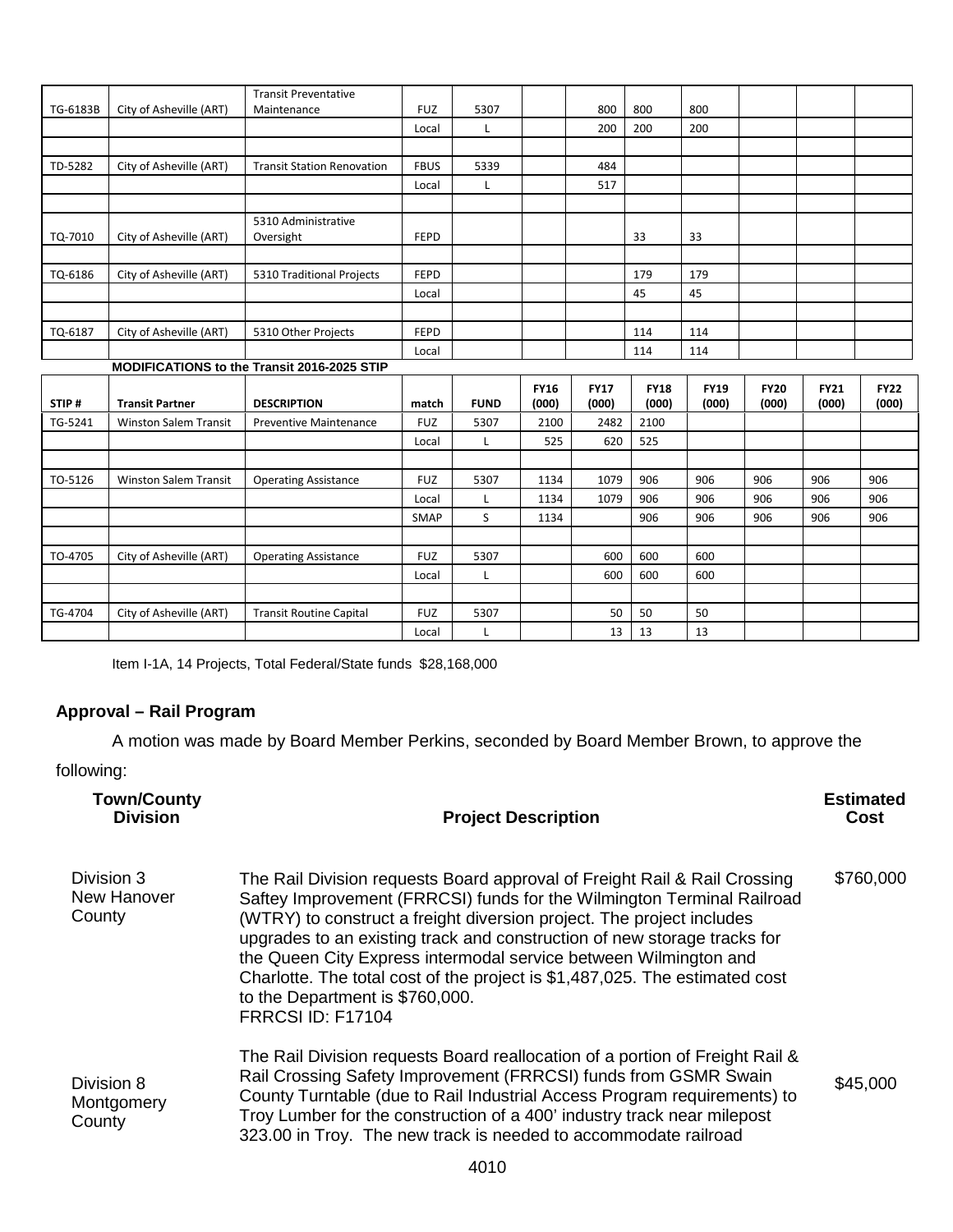|                                                                | shipments of lumber from the facility. Troy Lumber will be responsible for<br>the construction of the track. The cost of the project is \$116,373. The<br>estimated cost to the Department is \$45,000.<br><b>FRRCSI ID: F14354</b>                                                                                                                                                                                                                                                                                                                                                                                                                                                               |                          |
|----------------------------------------------------------------|---------------------------------------------------------------------------------------------------------------------------------------------------------------------------------------------------------------------------------------------------------------------------------------------------------------------------------------------------------------------------------------------------------------------------------------------------------------------------------------------------------------------------------------------------------------------------------------------------------------------------------------------------------------------------------------------------|--------------------------|
| Division 14<br><b>Swain County</b>                             | The Rail Division requests Board reallocation of a portion of Freight Rail &<br>Rail Crossing Safety Improvement (FRRCSI) funds from crossing number<br>720 219G (SR 1311 - Buckner Branch Road) to crossing number 720<br>176X (SR 1307 - Sam Davis Road) per request of the Railroad. Great<br>Smoky Mountains Railroad (GSMR) requested the proposed change to<br>improve an at-grade railroad crossing by installing a rail seal surface to<br>replace the existing surface. GSMR will provide the necessary labor to<br>install the materials. The Division will provide asphalt and traffic control.<br>The total estimated cost to the Department is \$23,000.<br><b>FRRCSI ID: F14283</b> | \$23,000                 |
|                                                                | ITEM I-2 SUMMARY - 3 PROJECTS - (TOTAL FEDERAL AND STATE) \$828,000                                                                                                                                                                                                                                                                                                                                                                                                                                                                                                                                                                                                                               |                          |
|                                                                | <b>Approval of Specific State Funds for Construction Projects</b>                                                                                                                                                                                                                                                                                                                                                                                                                                                                                                                                                                                                                                 |                          |
|                                                                | A motion was made by Board Member Perkins, seconded by Board Member Brown, to approve the                                                                                                                                                                                                                                                                                                                                                                                                                                                                                                                                                                                                         |                          |
| following:                                                     |                                                                                                                                                                                                                                                                                                                                                                                                                                                                                                                                                                                                                                                                                                   |                          |
| Town/<br>County<br><b>Division</b><br>PROJ.<br><b>CATEGORY</b> | Project<br><b>Description</b>                                                                                                                                                                                                                                                                                                                                                                                                                                                                                                                                                                                                                                                                     | <b>Estimated</b><br>Cost |

| <b>ITEM J SUMMARY</b> | <b>1 PROJECT</b>                                                                                                        | \$100,000.00 |
|-----------------------|-------------------------------------------------------------------------------------------------------------------------|--------------|
| STATEWIDE             | has previously been approved for preliminary engineering. \$100,000.00 is<br>requested for annual funding for SFY 2017. |              |
| Statewide<br>M-0451   | WBS 43534.1.1<br>Statewide Landscape Plans for STIP Construction projects. \$512,000.00                                 | \$100,000.00 |

# **Approval - State Highway Trust Funds - Strategic Transportation Investments**

A motion was made by Board Member Perkins, seconded by Board Member Brown, to approve the

following:

| Town/<br>County<br><b>Division</b><br><b>PROJ. CATEGORY</b> | <b>Project</b><br><b>Description</b>                                                                                                                                                                                                                                                           | <b>Estimated</b><br>Cost |
|-------------------------------------------------------------|------------------------------------------------------------------------------------------------------------------------------------------------------------------------------------------------------------------------------------------------------------------------------------------------|--------------------------|
| Beaufort Co.<br>Div. 2<br>U-5860<br><b>DIVISION</b>         | WBS 46386.1.1<br>SR 1306 (15th Street), from US 17 Business (Carolina Avenue)<br>to Brown Street. \$600,000.00 has previously been approved for<br>preliminary engineering. Additional funds are needed to cover<br>expenditures that have or will exceed the previously authorized<br>budget. | \$130,000.00             |
| Onslow Co.                                                  | WBS 54019.1.1                                                                                                                                                                                                                                                                                  | \$135,000.00             |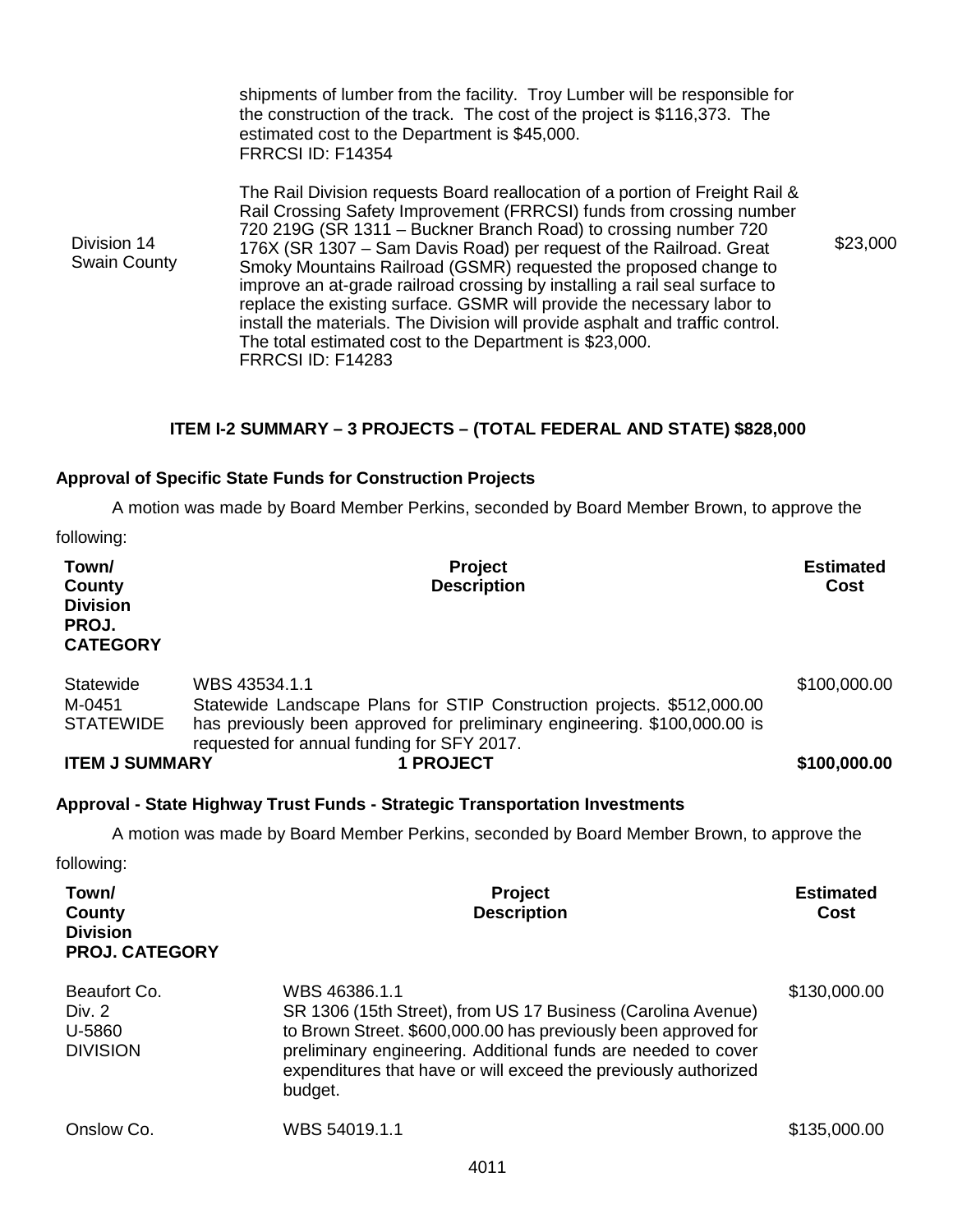| Div. 3<br>U-5728<br><b>REGIONAL</b>                                   | US 17 Business (Marine Boulevard) at SR 1308<br>(Bell Fork Road) in Jacksonville. \$116,711.00 has previously<br>been approved for preliminary engineering. Additional funds are<br>needed to cover expenditures that have or will exceed the<br>previously authorized budget.                                                          |                |
|-----------------------------------------------------------------------|-----------------------------------------------------------------------------------------------------------------------------------------------------------------------------------------------------------------------------------------------------------------------------------------------------------------------------------------|----------------|
| Onslow Co.<br>Div. 3<br>U-5789<br><b>DIVISION/</b><br><b>REGIONAL</b> | WBS 44361.1.1<br>NC 53 (Western Boulevard) at SR 2714 (Jacksonville Parkway).<br>\$137,864.00 has previously been approved for preliminary<br>engineering. Additional funds are needed to cover expenditures<br>that have or will exceed the previously authorized budget using<br>Regional Tier funding.                               | \$170,000.00   |
| Durham Co.<br>Div. 5<br>P-5706<br><b>REGIONAL</b>                     | WBS 46918.1.1<br>Norfolk Southern Railroad H Line, East Durham siding.<br>Construct extension, to include combination grade separations<br>and closures at Ellis Road South End crossing (734737A),<br>Glover Road crossing (734735L) and Wrenn Road crossing<br>(734736T). Initial funds are requested for preliminary<br>engineering. | \$4,928,000.00 |
| Wake Co.<br>Div. 5<br>P-5602J<br><b>DIVISION</b>                      | WBS 46393.1.10<br>Trinity Road traffic study in Cary. Initial funds are requested for<br>preliminary engineering.                                                                                                                                                                                                                       | \$20,000.00    |
| Wake Co.<br>Div. 5<br>P-5708<br><b>REGIONAL</b>                       | WBS 46919.1.1<br>Norfolk Southern Railroad H Line. Construct grade separation<br>at Harrison Avenue Crossing (734755X) in Cary. Initial funds<br>are requested for preliminary engineering.                                                                                                                                             | \$2,251,200.00 |
| Wake Co.<br>Div. 5<br>P-5718<br><b>REGIONAL</b>                       | WBS 46930.1.1<br>CSX crossing 643351A at SR 1415 (Northeast Maynard Road)<br>in Cary. Construct grade separation. Initial funds are requested<br>for preliminary engineering.                                                                                                                                                           | \$3,681,000.00 |
| Cumberland Co.<br>Div. 6<br>U-5742<br><b>REGIONAL</b>                 | WBS 50164.3.1<br>Fayetteville computerized traffic signal system. Initial funds are<br>requested for construction.                                                                                                                                                                                                                      | \$4,350,000.00 |
| Alamance Co.<br>Div. 7<br>P-5719<br><b>REGIONAL</b>                   | WBS 46931.1.1<br>North Carolina Railroad (NCRR), Piedmont Service Expansion.<br>Purchase 5 bi-Level passenger cars. Initial funds are requested<br>for preliminary engineering.                                                                                                                                                         | \$1,800,000.00 |
| Guilford Co.<br>Div. 7<br>P-5709                                      | WBS 46920.1.1<br>Norfolk Southern Railroad H. Line. Construct grade separation<br>at Franklin Boulevard crossing 722959A in Greensboro and                                                                                                                                                                                              | \$1,200,000.00 |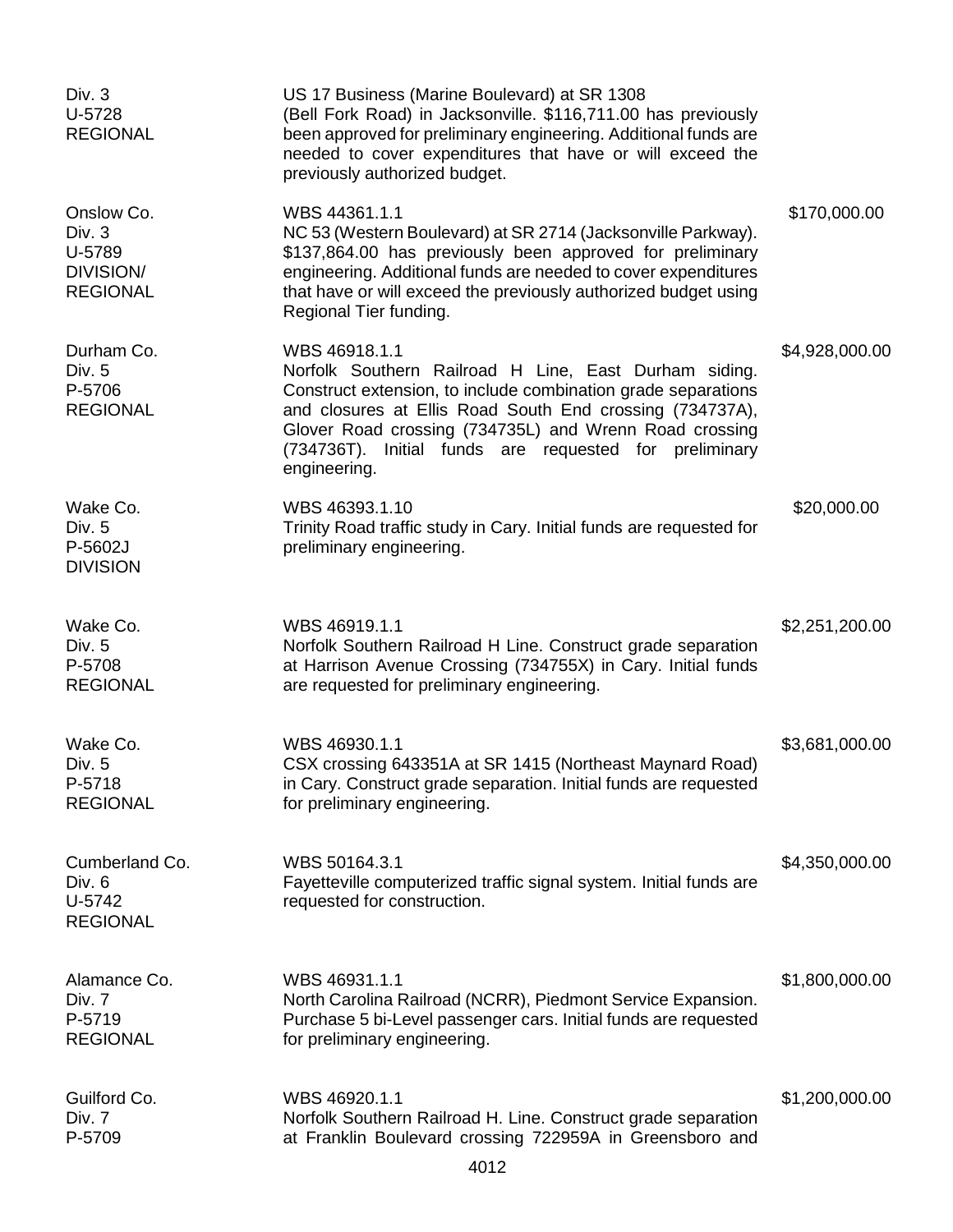| <b>REGIONAL</b>                                           | close O'Ferrell Street crossing 722961B. Initial funds are<br>requested for preliminary engineering.                                                                                                                     |                |
|-----------------------------------------------------------|--------------------------------------------------------------------------------------------------------------------------------------------------------------------------------------------------------------------------|----------------|
| Guilford Co.<br>Div. 7<br>P-5714<br><b>REGIONAL</b>       | WBS 46926.1.1<br>North Carolina Railroad (NCRR) Norfolk Southern, Pomona<br>Yard. Extend auxiliary track and add power turnouts. Initial<br>funds are requested for preliminary engineering.                             | \$300,000.00   |
| Guilford Co.<br>Div. 7<br>P-5721<br><b>REGIONAL</b>       | WBS 46933.1.1<br>Norfolk Southern Railroad, Jamestown siding in Jamestown.<br>Construct extension. Initial funds are requested for preliminary<br>engineering.                                                           | \$407,000.00   |
| Davidson Co.<br>Div. 9<br>P-5722<br><b>REGIONAL</b>       | WBS 46934.1.1<br>Norfolk Southern Railroad, Kimberly Clark lead track in<br>Initial funds are requested for preliminary<br>Lexington.<br>engineering.                                                                    | \$203,759.00   |
| Rowan Co.<br>Div. 9<br>P-5602L<br><b>REGIONAL</b>         | WBS 46393.1.12<br>Salisbury - waiting and station renovation study. Initial funds are<br>requested for preliminary engineering.                                                                                          | \$150,000.00   |
| Rowan Co.<br>Div. 9<br>P-5723<br><b>REGIONAL</b>          | WBS 46935.1.1<br>Norfolk Southern Railroad, vicinity of 22ND Street in<br>Kannapolis. Construct grade separation and close crossings<br>724399C and 724398V. Initial funds are requested for<br>preliminary engineering. | \$1,169,500.00 |
| Mecklenburg Co.<br>Div. 10<br>P-5602N<br><b>STATEWIDE</b> | WBS 46393.1.14<br>Charlotte - Queen City Express Terminal study and functional<br>design. Initial funds are requested for preliminary engineering.                                                                       | \$150,000.00   |
| Mecklenburg Co.<br>Div. 10<br>P-5705A<br><b>DIVISION</b>  | WBS 44475.1.1<br>Charlotte Gateway Station - Wye Connection Track at Charlotte<br>Junction. \$600,000.00 has previously been approved for<br>preliminary engineering. Additional funds are requested.                    | \$913,625.00   |
| Mecklenburg Co.<br>Div. 10<br>P-5705B<br><b>DIVISION</b>  | WBS 44475.1.2<br>Charlotte Gateway Station. \$400,000.00 has previously been<br>approved for preliminary engineering. Additional funds are<br>requested.                                                                 | \$2,700,000.00 |
| Union Co.<br>Div. 10<br>P-5602K                           | WBS 46393.1.11<br>Waxhaw grade separation on CSX SG line from NC 16 to                                                                                                                                                   | \$150,000.00   |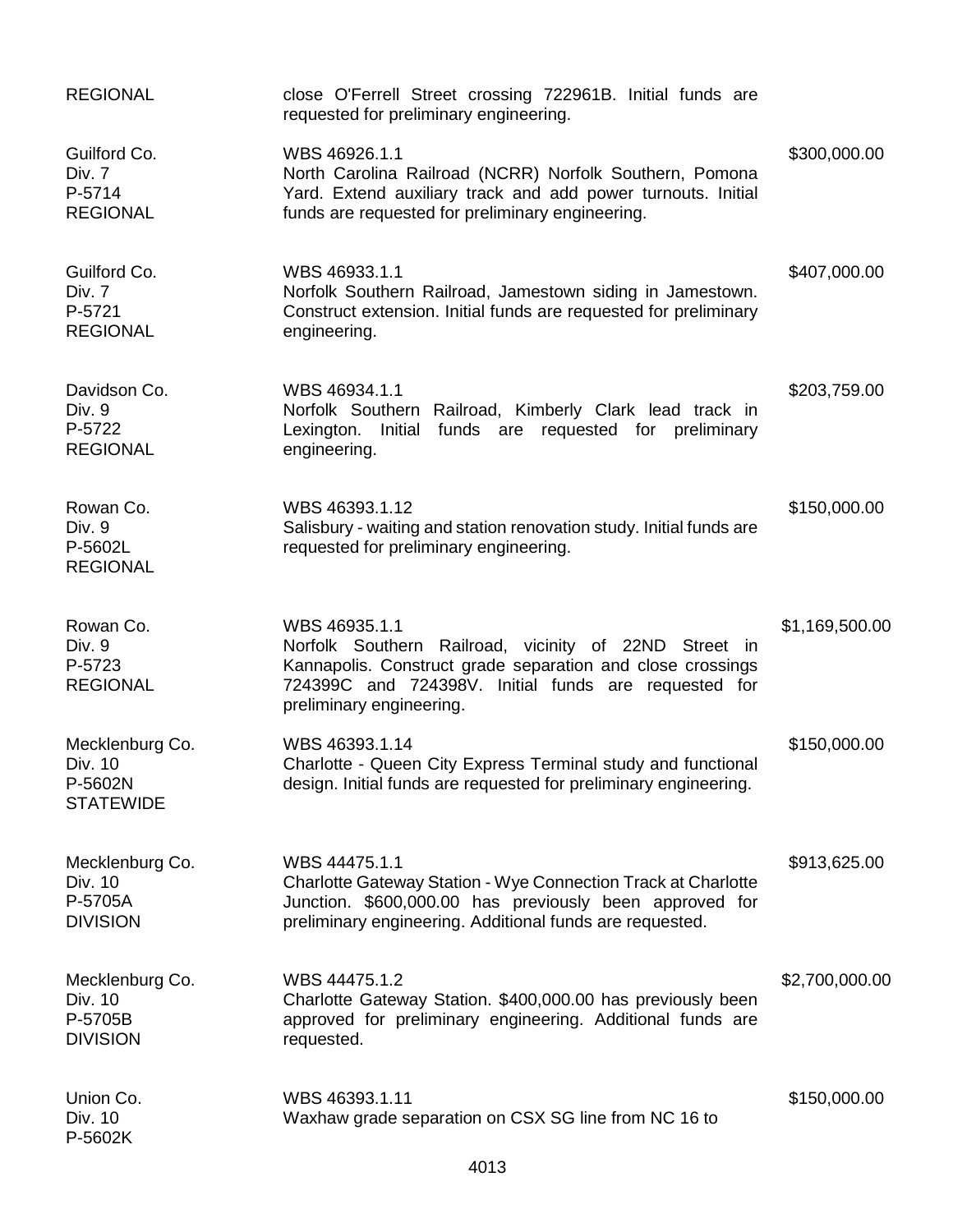| <b>STATEWIDE</b>                                                                    | NC 75 on west side of Waxhaw with Helms Street and<br>Rehobeth Road study. Initial funds are requested for<br>preliminary engineering.                                                                                                                                                                                                                    |                |
|-------------------------------------------------------------------------------------|-----------------------------------------------------------------------------------------------------------------------------------------------------------------------------------------------------------------------------------------------------------------------------------------------------------------------------------------------------------|----------------|
| Union Co.<br>Div. 10<br>P-5602O<br><b>STATEWIDE</b>                                 | WBS 46393.1.15<br>Monroe Bypass / Wye study. Initial funds are requested for<br>preliminary engineering.                                                                                                                                                                                                                                                  | \$100,000.00   |
| Watauga Co.<br>Div. 11<br>U-5603<br><b>REGIONAL</b>                                 | WBS 45831.1.2<br>NC 105 from US 321 (Blowing Rock Road) to NC 105 Bypass.<br>\$300,000.00 has previously been approved for preliminary<br>engineering. Additional funds are needed to cover expenditures<br>that have or will exceed the previously authorized budget.                                                                                    | \$220,000.00   |
| Wilkes Co.<br>Div. 11<br>R-5755<br><b>REGIONAL</b>                                  | WBS 46418.3.1<br>Construct roundabout at intersection of US 421/SR 1001<br>(Oakwoods Road) / SR 2461 (Edgewood Road). Initial funds are<br>requested for construction.                                                                                                                                                                                    | \$750,000.00   |
| Cherokee Co.<br>Div. 14<br>R-5735<br><b>DIVISION</b>                                | WBS 50193.1.1<br>US 19 / US 74 / US 64 / US 129 from the end of 4-lane divided<br>section to SR 1556 (Martins Creek Road). \$478,393.00 has<br>previously been approved for preliminary engineering.<br>Additional funds are needed to cover expenditures that have<br>exceeded the previously authorized budget.                                         | \$150,000.00   |
| Clay Co.<br>Div. 14<br>R-5742<br><b>DIVISION</b>                                    | WBS 46325.1.D1<br>NC 175 from Georgia State Line to US 64, upgrade roadway.<br>\$408,893.00 has previously been approved for preliminary<br>engineering. Additional funds are needed to cover expenditures<br>that have or will exceed the previously authorized budget.                                                                                  | \$140,000.00   |
| Statewide<br>Div. 15<br>M-0360<br>STATEWIDE/<br><b>REGIONAL/</b><br><b>DIVISION</b> | WBS 36824.1.2<br>Design Services, statewide, preliminary engineering for<br>miscellaneous projects. \$1,000,000.00 has previously been<br>approved for preliminary engineering. Additional funds are<br>requested to hire a consultant using 30% Statewide<br>(\$300,000.00) / 30% Regional (\$300,000.00) / 40% Division<br>(\$400,000.00) Tier funding. | \$1,000,000.00 |
| Statewide<br>Div. 15<br>P-5602M<br><b>STATEWIDE</b>                                 | WBS 46393.1.13<br>CSX A-Line double track study. Initial funds are requested for<br>preliminary engineering.                                                                                                                                                                                                                                              | \$250,000.00   |
| Statewide<br>Div. 15<br>P-5602P<br><b>STATEWIDE</b>                                 | WBS 46393.1.16<br>Rail fleet replacement strategy study. Initial funds are requested<br>for preliminary engineering.                                                                                                                                                                                                                                      | \$100,000.00   |
| Statewide                                                                           | WBS 46393.1.9                                                                                                                                                                                                                                                                                                                                             | \$80,000.00    |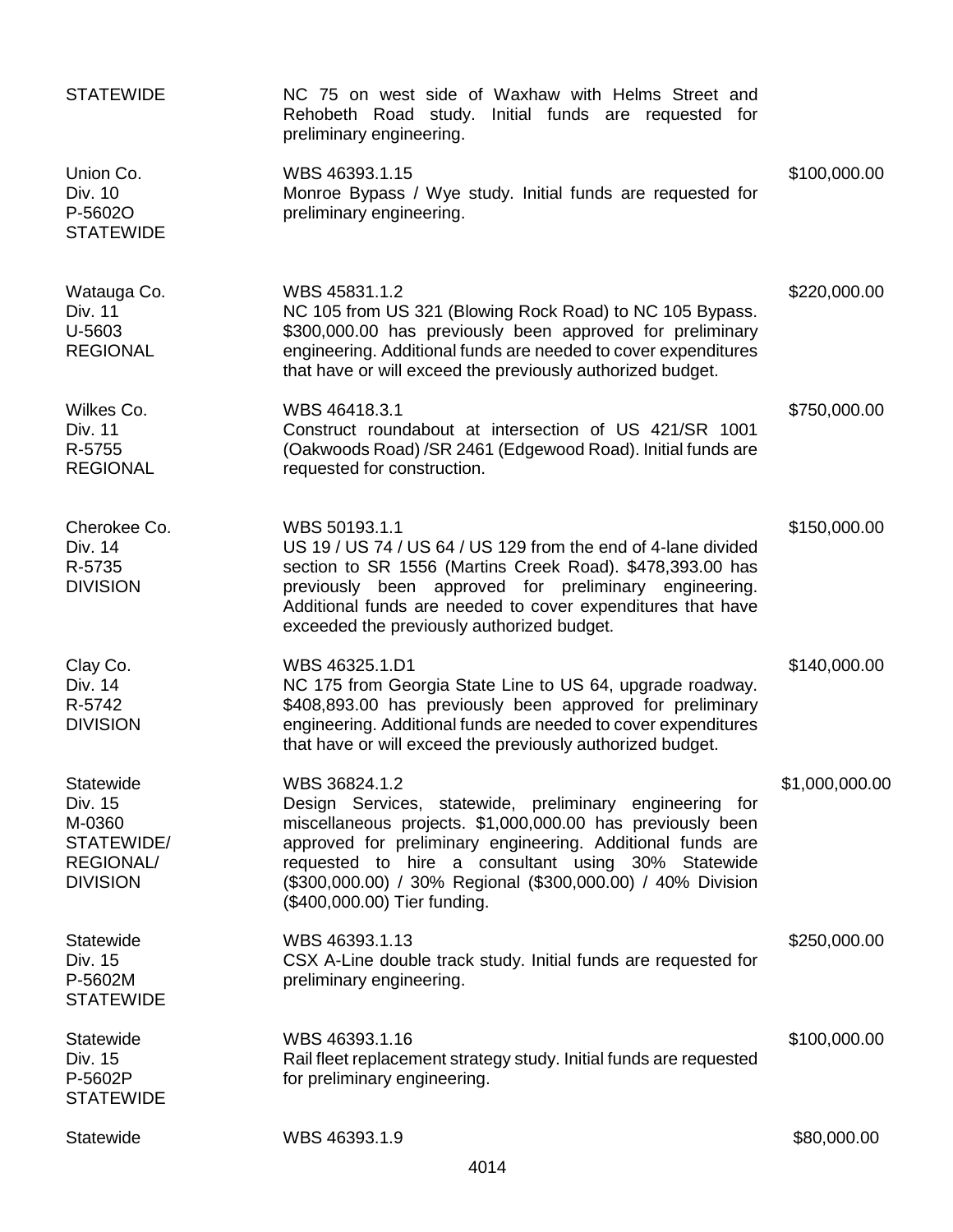| Div. 19<br>P-5602I<br><b>STATEWIDE</b>                           |                                             | Wilmington track study to reactivate Wallace to Castle Hayne<br>abandoned rail line. \$350,000.00 has previously been approved<br>for preliminary engineering. Funds are requested for additional<br>preliminary engineering. |                 |  |
|------------------------------------------------------------------|---------------------------------------------|-------------------------------------------------------------------------------------------------------------------------------------------------------------------------------------------------------------------------------|-----------------|--|
| <b>INVESTMENTS</b>                                               | STATEWIDE STRATEGIC TRANSPORTATION          | <b>6 PROJECTS</b>                                                                                                                                                                                                             | \$830,000.00    |  |
| <b>INVESTMENTS</b>                                               | REGIONAL STRATEGIC TRANSPORTATION           | <b>14 PROJECTS</b>                                                                                                                                                                                                            | \$21,545,459.00 |  |
| DIVISION STRATEGIC TRANSPORTATION<br><b>INVESTMENTS</b>          |                                             | <b>6 PROJECTS</b>                                                                                                                                                                                                             | \$4,053,625.00  |  |
| <b>TRANSPORTATION INVESTMENTS</b>                                | STATEWIDE/REGIONAL/DIVISION STRATEGIC       | 1 PROJECT                                                                                                                                                                                                                     | \$1,000,000.00  |  |
| REGIONAL/DIVISION STRATEGIC<br><b>TRANSPORTATION INVESTMENTS</b> |                                             | 1 PROJECT                                                                                                                                                                                                                     | \$170,000.00    |  |
|                                                                  | <b>STRATEGIC TRANSPORTATION INVESTMENTS</b> | <b>28 PROJECTS</b>                                                                                                                                                                                                            | \$27,599,084.00 |  |

# **Approval - Funds for Specific Federal–Aid Projects**

A motion was made by Board Member Perkins, seconded by Board Member Brown, to approve the following:

# **Division 2 National Highway**

| Town/<br><b>County/PROJ</b><br><b>CATEGORY</b>              | <b>Project</b><br><b>Description</b>                                                                                                                             | <b>Estimated</b><br><b>Cost</b>                           |              |
|-------------------------------------------------------------|------------------------------------------------------------------------------------------------------------------------------------------------------------------|-----------------------------------------------------------|--------------|
| Craven Co.<br>R-1015<br><b>REGIONAL/</b><br><b>DIVISION</b> | 34360.2.4, NHF-0070(049)<br>US 70 - Havelock Bypass from north of Pine Grove to north<br>of the Carteret County Line. Funds are needed for full right<br>of way. | \$11,425,000.00<br>\$9,140,000.00<br>\$2,285,000.00 State | Cost<br>Fed. |
| Craven Co.<br>R-1015<br><b>REGIONAL/</b><br><b>DIVISION</b> | 34360.2.5, NHF-0070(049)<br>US 70 - Havelock Bypass from north of Pine Grove to north<br>of the Carteret County Line. Funds are needed for utilities.            | \$4,000,000.00<br>\$3,200,000.00<br>\$800,000.00 State    | Cost<br>Fed. |
|                                                             | <b>Bridge</b>                                                                                                                                                    |                                                           |              |
| Greene Co.<br>B-4530<br><b>DIVISION</b>                     | 38403.2.1, BRZ-1222(015)<br>Replace Bridge #13 over Beaman Run on SR 1222. Funds<br>are needed for full right of way.                                            | \$90,000.00<br>\$72,000.00<br>\$18,000.00 State           | Cost<br>Fed. |
|                                                             | <b>Division 3</b><br>Urban                                                                                                                                       |                                                           |              |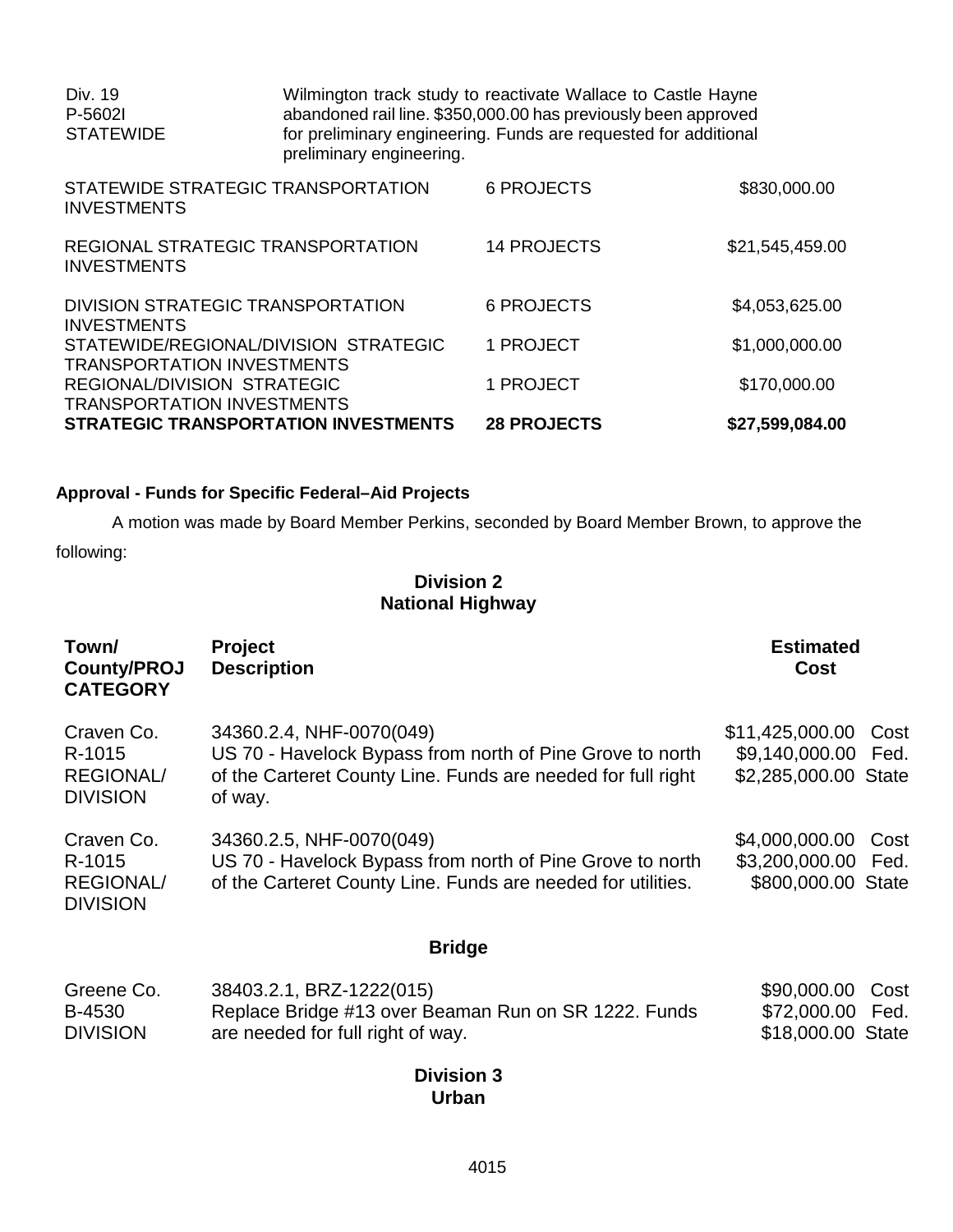| Leland/<br>Brunswick Co.<br>U-5534P<br><b>DIVISION</b>                 | 44096.1.17, STPDA-0332(060)<br>Multi-use path at Westgate Drive South, over Jacky's Creek<br>into Ricegate Drive in Brunswick Forest in Leland.<br>\$120,214.00 has previously been approved for preliminary<br>engineering. Reduce funds as town is not ready to proceed.<br>WBS 44096.1.17 will be closed.                                                                         | $-$120,214.00$<br>$-$ \$96,172.00<br>-\$24,042.00 Local  | Cost<br>Fed. |
|------------------------------------------------------------------------|--------------------------------------------------------------------------------------------------------------------------------------------------------------------------------------------------------------------------------------------------------------------------------------------------------------------------------------------------------------------------------------|----------------------------------------------------------|--------------|
| Wilmington/<br><b>New Hanover</b><br>Co.<br>U-3338C<br><b>REGIONAL</b> | 34932.1.4, STP-1175(011)<br>SR 1175 (Kerr Avenue) Interchange at US 74 (Martin<br>Luther King Jr. Parkway). \$300,000.00 has previously been<br>approved for preliminary engineering. Additional funds are<br>needed based on design changes and increased estimates.                                                                                                                | \$200,000.00<br>\$160,000.00<br>\$40,000.00 State        | Cost<br>Fed. |
| Jacksonville/<br>Onslow Co.<br>U-4906<br><b>DIVISION</b>               | 40255.1.1, STP-1308(012)<br>SR 1308 (Gum Branch Road) East of City Limits of<br>Richlands to SR 1322 (Summersill School Road) in<br>Jacksonville. \$639,708.00 has previously been approved<br>for preliminary engineering. Additional funds are needed<br>based on design changes and increased estimates. This is<br>a Strategic Transportation Investments Transition<br>project. | \$1,000,000.00<br>\$800,000.00<br>\$200,000.00 State     | Cost<br>Fed. |
|                                                                        | <b>Rural</b>                                                                                                                                                                                                                                                                                                                                                                         |                                                          |              |
| Southport/<br>Brunswick Co.<br>R-5021<br><b>DIVISION</b>               | 41582.1.1, STP-0211(021)<br>NC 211 from SR 1500 (Midway Road) to NC 87.<br>\$3,000,000.00 has previously been approved for<br>preliminary engineering. Additional funds are needed based<br>on design changes and increased estimates.                                                                                                                                               | \$5,000,000.00<br>\$4,000,000.00<br>\$1,000,000.00 State | Cost<br>Fed. |
|                                                                        | <b>Bicycle and Pedestrian</b>                                                                                                                                                                                                                                                                                                                                                        |                                                          |              |
| <b>New Hanover</b><br>Co.<br><b>SR-5001CL</b><br><b>DIVISION</b>       | 40924.3.88, SRS-0332(057)<br>Wilmington Crossing improvements to serve Gregory<br>Elementary and Williston Middle School, Safe Routes to<br>School Program. Funds are needed for construction to<br>improve safe routes to school.                                                                                                                                                   | \$390,000.00<br>\$390,000.00                             | Cost<br>Fed. |
|                                                                        | <b>Division 4</b><br><b>Interstate</b>                                                                                                                                                                                                                                                                                                                                               |                                                          |              |
| Johnston Co.<br>$I-5972$<br><b>REGIONAL</b>                            | 44989.1.1, NHP-0095(045)<br>I-95 at US 70 Business. Funds are needed for preliminary<br>engineering.                                                                                                                                                                                                                                                                                 | \$1,400,000.00<br>\$1,120,000.00<br>\$280,000.00 State   | Cost<br>Fed. |
| Johnston Co.<br>I-5974<br><b>REGIONAL</b>                              | 44993.1.1, NHP-0095(046)<br>I-95 at US 701 and NC 96. Funds are needed for<br>preliminary engineering.                                                                                                                                                                                                                                                                               | \$2,000,000.00<br>\$1,600,000.00<br>\$400,000.00 State   | Cost<br>Fed. |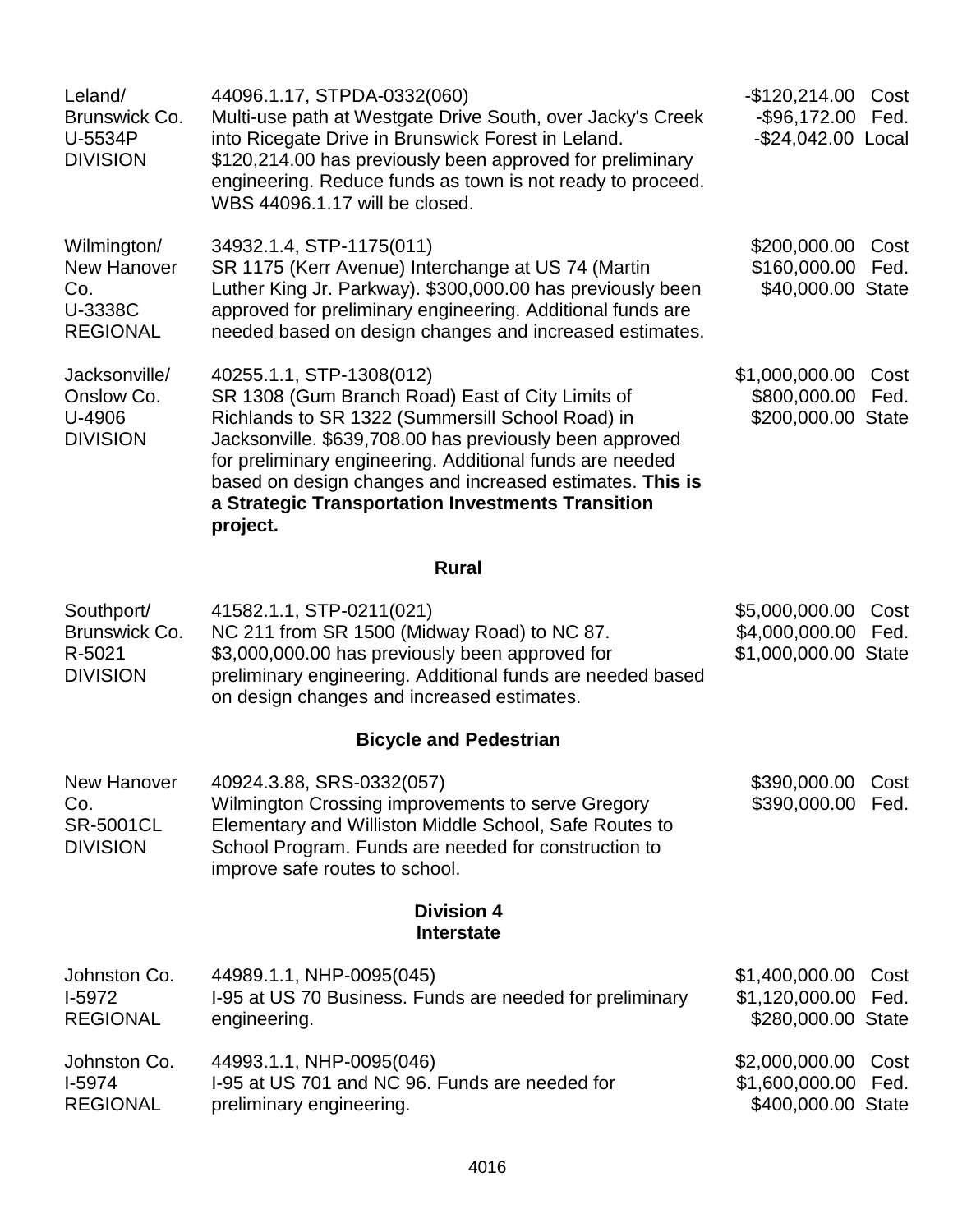# **Urban**

| Wayne Co.<br>U-5958<br><b>REGIONAL</b>               | 45871.1.1, NHP-0070(206)<br>US 70 at SR 1719 (Beston Road). Funds are needed for<br>preliminary engineering.                                                                                                                                                                      | \$160,000.00<br>\$128,000.00<br>\$32,000.00 State           | Cost<br>Fed. |
|------------------------------------------------------|-----------------------------------------------------------------------------------------------------------------------------------------------------------------------------------------------------------------------------------------------------------------------------------|-------------------------------------------------------------|--------------|
|                                                      | <b>Safety</b>                                                                                                                                                                                                                                                                     |                                                             |              |
| Johnston Co.<br>W-5704C<br><b>DIVISION</b>           | 44850.1.3, HSIP-1551(005)<br>SR 1551 (Guy Road) at SR 1552 (Amelia Church Road).<br>Funds are needed for preliminary engineering.                                                                                                                                                 | \$4,000.00<br>\$3,600.00<br>\$400.00 State                  | Cost<br>Fed. |
|                                                      | <b>Division 5</b><br><b>Congestion Mitigation</b>                                                                                                                                                                                                                                 |                                                             |              |
| Stovall/<br>Granville Co.<br>C-5570<br><b>EXEMPT</b> | 50107.3.1, CMS-0524(001)<br><b>Construct sidewalks at Stovall Town Center. Construction</b><br>funds are needed for sidewalks.                                                                                                                                                    | \$85,000.00<br>\$68,000.00<br>\$17,000.00 Local             | Cost<br>Fed. |
| Cary/<br>Wake Co.<br>C-5604IB<br><b>EXEMPT</b>       | 43714.1.5, CMAQ-0503(033)<br>White Oak Creek Greenway (MacArthur Section). Funds<br>are needed for preliminary engineering.                                                                                                                                                       | \$20,000.00<br>\$9,000.00<br>\$11,000.00 Local              | Cost<br>Fed. |
|                                                      | <b>Urban</b>                                                                                                                                                                                                                                                                      |                                                             |              |
| Wake Co.<br>U-5118AF<br><b>DIVISION</b>              | 42379.3.31, STPDA-0501(036)<br>Kelly Road at Olive Chapel Road. \$339,840.00 has<br>previously been approved for construction. Additional funds<br>are needed for operational improvements and a sidewalk.                                                                        | \$260,000.00<br>\$130,000.00<br>\$130,000.00 Local          | Cost<br>Fed. |
|                                                      | <b>Bridge</b>                                                                                                                                                                                                                                                                     |                                                             |              |
| Wake Co.<br>B-5130<br><b>DIVISION</b>                | 44289.2.FD1, BRZ-1321(004)<br>Replace Bridge #318 over Lake Johnson on SR 1321.<br>Funds are needed for full right of way and utilities.                                                                                                                                          | \$314,000.00 Cost<br>\$251,200.00 Fed.<br>\$62,800.00 State |              |
|                                                      | <b>Safety</b>                                                                                                                                                                                                                                                                     |                                                             |              |
| Durham Co.<br>W-5205V<br><b>DIVISION</b>             | 45335.3.23, HSIP-1104(019)<br>SR 1104 (Herndon Road) / SR 1105 (Old Apex Road) at<br>SR 1106 (Massey Chapel Road / Barbee Road).<br>\$1,010,000.00 has previously been approved for<br>construction. Additional funds are requested based on<br>increased construction estimates. | \$230,000.00<br>\$207,000.00<br>\$23,000.00 State           | Cost<br>Fed. |
|                                                      | <b>Division 6</b>                                                                                                                                                                                                                                                                 |                                                             |              |

# **Safety**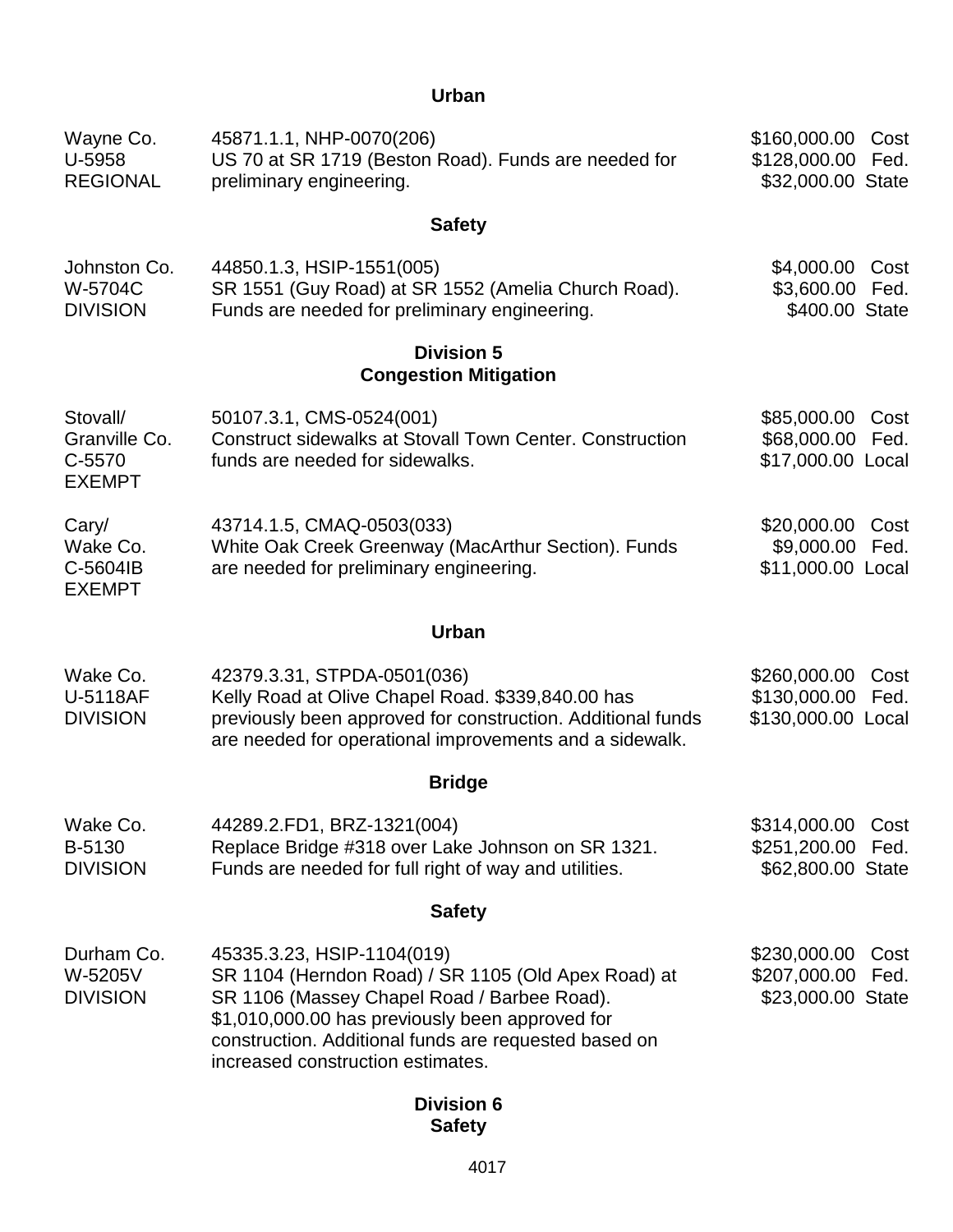| Cumberland<br>Co.<br>W-5601AR<br><b>DIVISION</b>        | 50138.3.45, HSIP-1600(014)<br>SR 1600 (McCormick Bridge Road), curve located<br>approximately 0.3 miles south east of SR 1798<br>(Sandclay Road). Construction funds are needed<br>for safety improvements.                                                                           | \$214,000.00<br>\$192,600.00<br>\$21,400.00 State         | Cost<br>Fed. |
|---------------------------------------------------------|---------------------------------------------------------------------------------------------------------------------------------------------------------------------------------------------------------------------------------------------------------------------------------------|-----------------------------------------------------------|--------------|
| Cumberland<br>Co.<br>W-5601DD<br><b>DIVISION</b>        | 50138.3.109, HSIP-1600(016)<br>SR 1600 (McCormick Bridge / McArthur Road) curve at<br>SR 1605 (Johnson Farm Road), and adjacent curve located<br>south of SR 1605 (Johnson Farm Road) in Fayetteville and<br>Fort Bragg. Funds are needed for construction of safety<br>improvements. | \$670,000.00<br>\$603,000.00<br>\$67,000.00 State         | Cost<br>Fed. |
| Cumberland<br>Co.<br><b>W-5601DE</b><br><b>DIVISION</b> | 50138.2.110, HSIP-1141(028)<br>SR 1141 (Cumberland Road) from SR 1219 (Ireland Drive)<br>to SR 1149 (Boone Trail). Funds are needed for full right of<br>way.                                                                                                                         | \$5,000.00<br>\$4,500.00<br>\$500.00 State                | Cost<br>Fed. |
| Harnett Co.<br><b>W-5601FU</b><br><b>REGIONAL</b>       | 50138.3.178, HSIP-0210(036)<br>NC 210 at SR 1006 (Old Stage Road). Construction funds<br>are needed for safety improvements.                                                                                                                                                          | \$251,000.00<br>\$225,900.00<br>\$25,100.00 State         | Cost<br>Fed. |
|                                                         | <b>Division 7</b><br><b>Safety</b>                                                                                                                                                                                                                                                    |                                                           |              |
| Guilford Co.<br>W-5601GH<br><b>STATEWIDE</b>            | 50138.3.191, HSIP-0073(043)<br>I-73 southbound in advance of Exit 97 (I-85 Bus / US 29 /<br>US 70) near Greensboro. Funds are needed for<br>construction for safety improvements.                                                                                                     | \$325,000.00<br>\$292,500.00<br>\$32,500.00 State         | Cost<br>Fed. |
|                                                         | <b>Division 8</b><br><b>Safety</b>                                                                                                                                                                                                                                                    |                                                           |              |
| Lee Co.<br>W-5708C<br><b>DIVISION</b>                   | 44854.1.3, HSIP-1140(017)<br>SR 1140 (Frank Wicker Road) west of NC 87. Funds<br>are needed for preliminary engineering.                                                                                                                                                              | \$25,000.00<br>\$22,500.00<br>\$2,500.00 State            | Cost<br>Fed. |
|                                                         | <b>Division 9</b><br><b>Interstate</b>                                                                                                                                                                                                                                                |                                                           |              |
| Davie Co.<br>I-5765<br><b>STATEWIDE</b>                 | 53008.3.1, NHPP-0040(028)<br>I-40 from 0.5 miles west of US 601 to 1.2 miles east of SR<br>1410 (Farmington Road). Funds are needed for<br>construction based on the estimate from the 12-Month<br>Tentative Letting List published December 16, 2016.                                | \$11,900,000.00<br>\$9,520,000.00<br>\$2,380,000.00 State | Cost<br>Fed. |

# **Safety**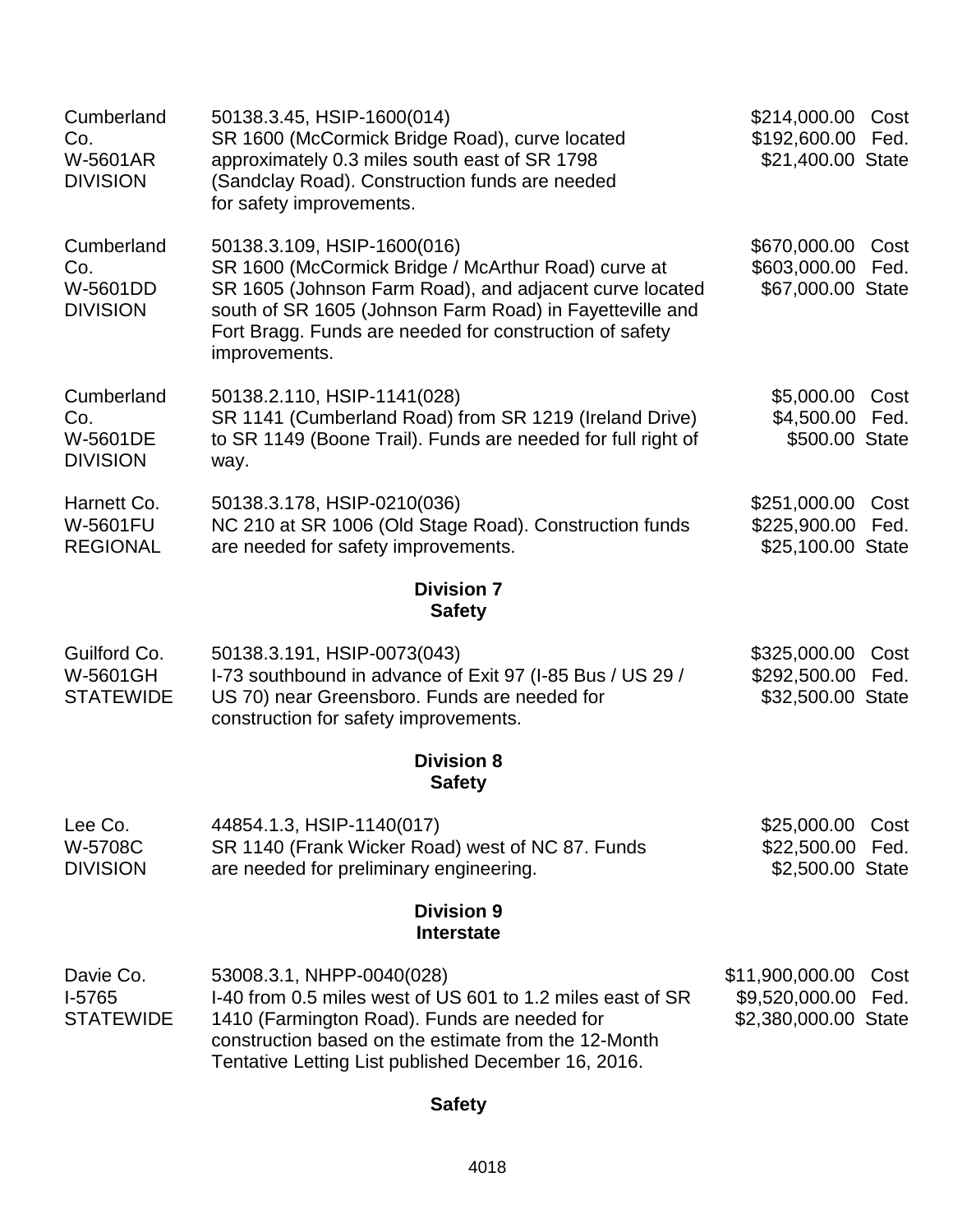| Forsyth Co.<br>W-5601AM<br><b>DIVISION</b>            | 50138.3.40, HSIP-2021(002)<br>SR 2021 (Dobson / Kerner Roads) at SR 2024 (Old Valley<br>School Road) in Kernersville. Construction funds are<br>needed for safety improvements.                                                                                                                                                                                                                                   | \$645,000.00<br>\$580,500.00<br>\$64,500.00 State      | Cost<br>Fed. |
|-------------------------------------------------------|-------------------------------------------------------------------------------------------------------------------------------------------------------------------------------------------------------------------------------------------------------------------------------------------------------------------------------------------------------------------------------------------------------------------|--------------------------------------------------------|--------------|
| Rowan Co.<br><b>W-5601GJ</b><br><b>REGIONAL</b>       | 50138.2.193, HSIP-0601(024)<br>US 601 between the municipal limits of Salisbury and the<br>Davie County Line, north of Salisbury. Funds are needed<br>for full right of way and utilities.                                                                                                                                                                                                                        | \$100,000.00<br>\$90,000.00<br>\$10,000.00 State       | Cost<br>Fed. |
| Rowan Co.<br>W-5601DZ<br><b>DIVISION</b>              | 50138.3.128, HSIP-1007(033)<br>SR 1007 (Jake Alexander Boulevard) at Morlan Park Road.<br>Funds are needed for construction for safety improvements.                                                                                                                                                                                                                                                              | \$260,000.00<br>\$234,000.00<br>\$26,000.00 State      | Cost<br>Fed. |
|                                                       | <b>Rail Program</b>                                                                                                                                                                                                                                                                                                                                                                                               |                                                        |              |
| Davidson Co.<br>Z-5700IB<br><b>DIVISION</b>           | 44803.1.8, RR-2010(001)<br>Railway-Highway Safety Program. SR 2010 (Holly Grove<br>Road) and High Point, Thomasville and Denton (HPT&D)<br>Crossing #836 565C in Thomasville. Funds are needed for<br>preliminary engineering.                                                                                                                                                                                    | \$20,000.00<br>\$18,000.00<br>\$2,000.00 State         | Cost<br>Fed. |
|                                                       | <b>Rail Program</b>                                                                                                                                                                                                                                                                                                                                                                                               |                                                        |              |
| Salisbury/<br>Rowan Co.<br>U-3459<br><b>STATEWIDE</b> | 34951.1.1, STP-2541(004)<br>Railway-Highway Crossing Hazard Elimination in High-<br>Speed Rail Corridors at SR 2541 (Klumac Road) at the<br>North Carolina Railroad in Salisbury. \$2,671,656.00 has<br>previously been approved for preliminary engineering.<br>Additional funds are needed to cover expenditures that<br>have or will exceed the previously authorized budget. WBS<br>34951.1.1 will be closed. | \$485,000.00<br>\$485,000.00                           | Cost<br>Fed. |
| Stokes Co.<br>Z-5700IC<br><b>DIVISION</b>             | 44803.1.9, RR-0917(002)<br>Railway-Highway Safety Program. Plant Street to Norfolk<br>Southern Corporation Crossing #470 181C in Walnut Cove.<br>Funds are needed for preliminary engineering.                                                                                                                                                                                                                    | \$20,000.00<br>\$18,000.00<br>\$2,000.00 State         | Cost<br>Fed. |
|                                                       | <b>Division 10</b><br><b>Congestion Mitigation</b>                                                                                                                                                                                                                                                                                                                                                                |                                                        |              |
| Concord/<br>Cabarrus Co.<br>C-4918A<br><b>EXEMPT</b>  | 44018.3.3, CMS-1004(032)<br>SR 1394 (Popular Tent Road) and US 29. Construction<br>funds are needed for intersection improvements of<br>additional turn lanes.                                                                                                                                                                                                                                                    | \$1,552,357.00<br>\$1,241,886.00<br>\$310,471.00 Local | Cost<br>Fed. |
| Kannapolis/<br>Cabarrus Co.<br>$C-5502$               | 45495.2.1, CMS-0924(005)                                                                                                                                                                                                                                                                                                                                                                                          | \$14,000.00<br>\$10,500.00<br>\$3,500.00 Local         | Cost<br>Fed. |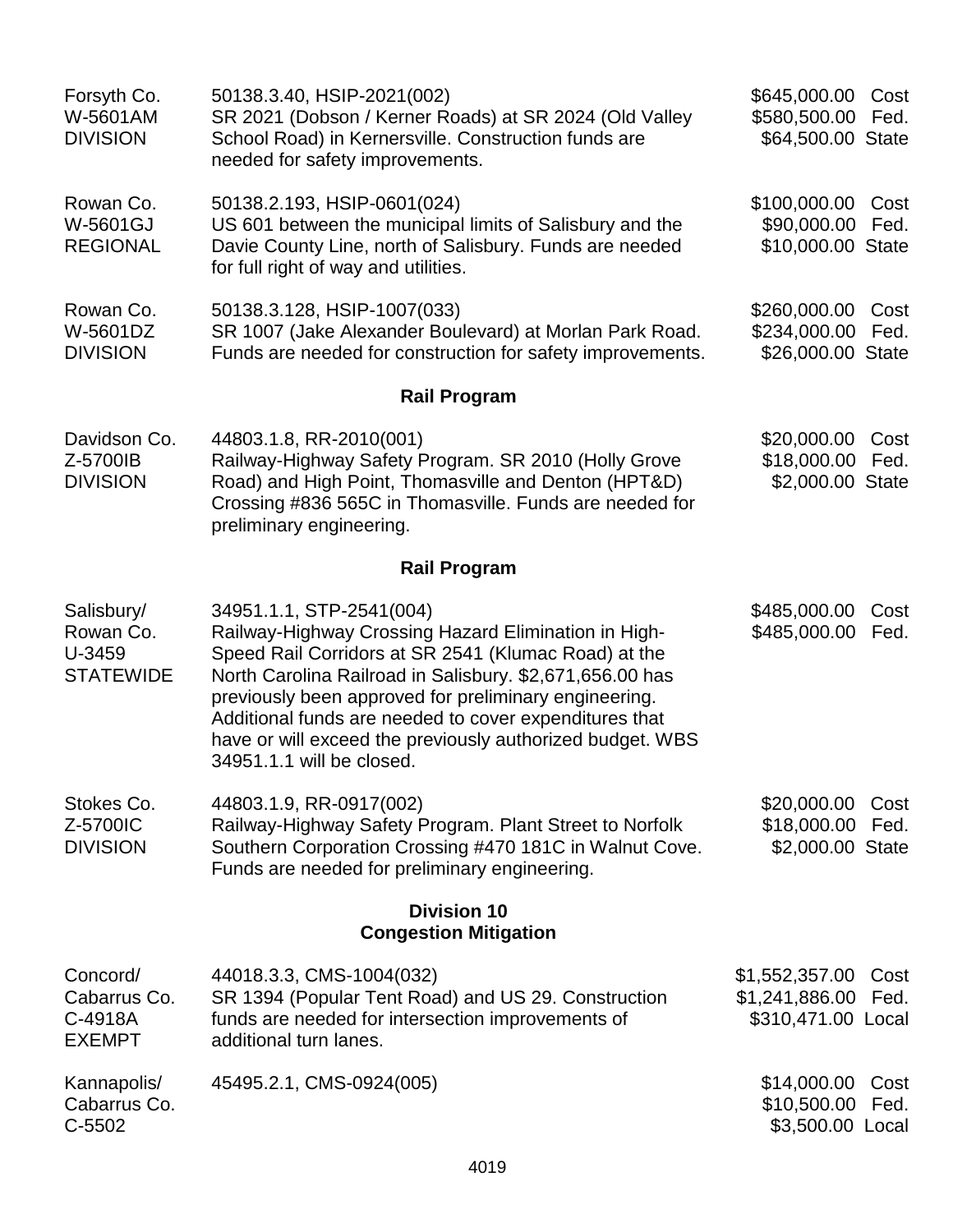| <b>EXEMPT</b> | Sidewalk for Little Texas Road from Forest Park Drive to   |
|---------------|------------------------------------------------------------|
|               | existing sidewalk south of Mission Tripp Street. Funds are |
|               | needed for full right of way and utilities.                |

# **Urban**

| Cabarrus Co.    | 40373.3.3, STPDA-1445(008)                              | \$20,800,000.00 Cost |  |
|-----------------|---------------------------------------------------------|----------------------|--|
| U-4910A         | SR 1445 (Derita Road) from SR 2894 (Concord Mills       | \$16,640,000.00 Fed. |  |
| <b>DIVISION</b> | Boulevard) to Aviation Boulevard; (Combined with U-     | \$4,160,000.00 State |  |
|                 | 4910B: SR 1445 (Derita Road) from Aviation Boulevard to |                      |  |
|                 | SR 1394 (Poplar Tent Road)). Funds are needed for       |                      |  |
|                 | construction based on the estimate from the 12-Month    |                      |  |
|                 | Tentative Letting List published December 16, 2016.     |                      |  |

# **Safety**

| Kannapolis/<br>Cabarrus Co.<br>W-5710C<br><b>DIVISION</b>             | 44856.1.3, HSIP-2180(003)<br>SR 2180 (Lane Street / Jackson Park Road) from US Main<br>Street to a point just west of I-85 Ramps. Funds are needed<br>for preliminary engineering.                   | \$50,000.00<br>\$45,000.00<br>\$5,000.00 State     | Cost<br>Fed. |
|-----------------------------------------------------------------------|------------------------------------------------------------------------------------------------------------------------------------------------------------------------------------------------------|----------------------------------------------------|--------------|
| Charlotte/<br>Mecklenburg<br>Co.<br><b>W-5710F</b><br><b>DIVISION</b> | 44856.1.6, HSIP-3624(001)<br>SR 3624 (Rea Road) and Old Providence Road. Funds are<br>needed for preliminary engineering.                                                                            | \$10,000.00<br>\$9,000.00<br>\$1,000.00 State      | Cost<br>Fed. |
| Albemarle/<br>Stanly Co.<br>W-5710D<br><b>REGIONAL</b>                | 44856.1.4, HSIP-0024(081)<br>NC 24 / 27 and SR 1258 (Newt Road). Funds are needed<br>for preliminary engineering.                                                                                    | \$60,000.00<br>\$54,000.00<br>\$6,000.00 State     | Cost<br>Fed. |
| Locust/<br>Stanly Co.<br>W-5710E<br><b>REGIONAL</b>                   | 44856.1.5, HSIP-0024(082)<br>NC 24 / 27 and SR 1142 (Brown Hill Road). Funds are<br>needed for preliminary engineering.                                                                              | \$65,000.00<br>\$58,500.00<br>\$6,500.00 State     | Cost<br>Fed. |
|                                                                       | <b>Division 11</b><br><b>Urban</b>                                                                                                                                                                   |                                                    |              |
| Caldwell Co.<br><b>U-4700A</b><br><b>STATEWIDE</b>                    | 35993.1.7, NHP-0321(039)<br>US 321 from US 70 in Hickory to US 321A (Combined with<br>B-4450: to replace Bridge #367 over Catawba River on<br>US 321). Funds are needed for preliminary engineering. | \$500,000.00<br>\$400,000.00<br>\$100,000.00 State | Cost<br>Fed. |
| Watauga Co.<br>U-4020<br><b>REGIONAL</b>                              | 35015.2.1, NHF-0421(031)<br>US 421 (King Street) from US 321 (Hardin Street) to east of                                                                                                              | \$25,000.00<br>\$20,000.00<br>\$5,000.00 State     | Cost<br>Fed. |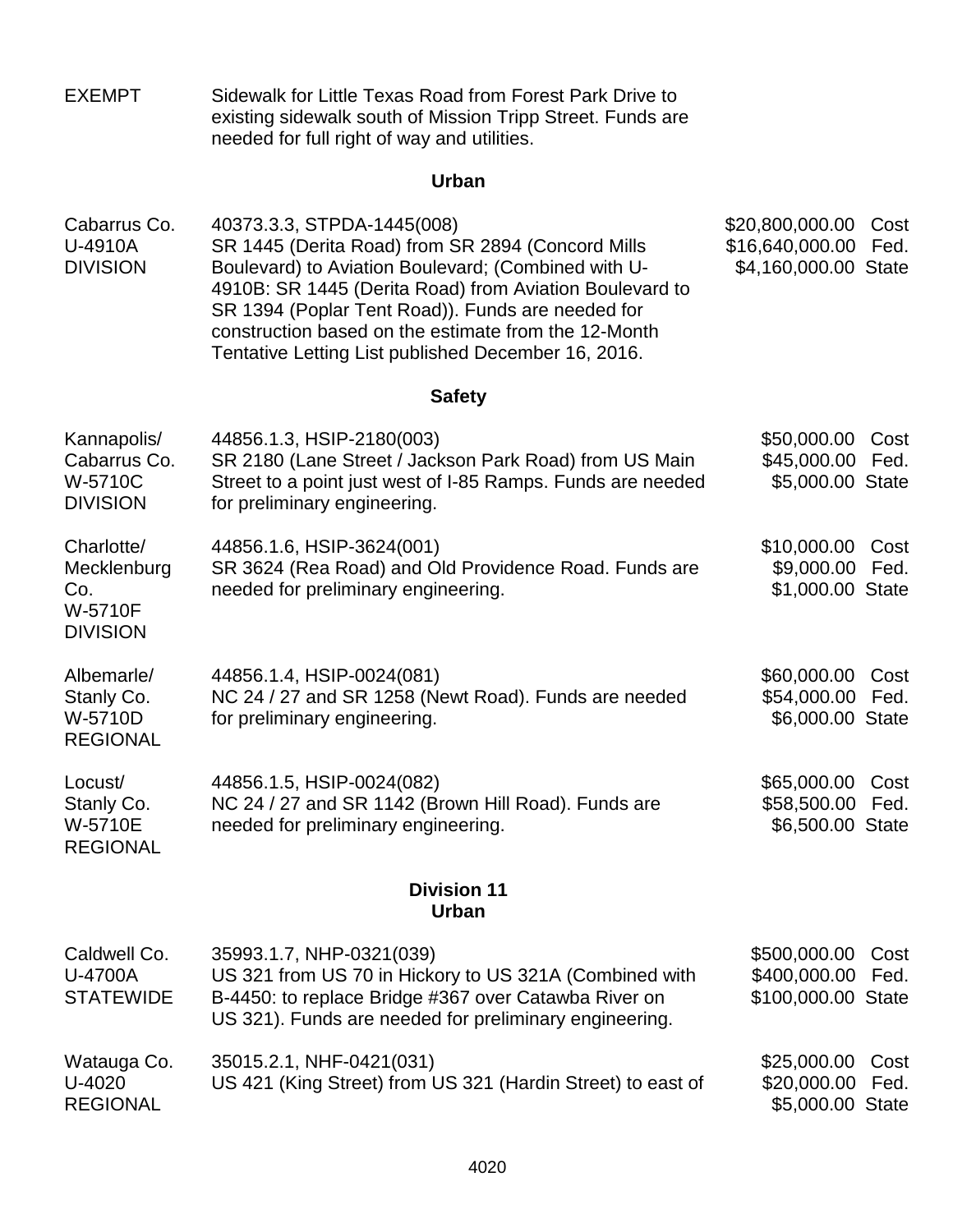NC 194 (Jefferson Road). \$34,508,622.00 has previously been approved for full right of way. Additional funds are needed for a condemnation case.

#### **Safety**

| Wilkes Co.       | 50095.2.1, HSIP-0421(081)                        | \$100,000.00 Cost |  |
|------------------|--------------------------------------------------|-------------------|--|
| W-5521           | US 421 near SR 1301 (Fall Creek Road). Funds are | \$90,000.00 Fed.  |  |
| <b>STATEWIDE</b> | needed for full right of way and utilities.      | \$10,000.00 State |  |

#### **Division 12 Congestion Mitigation**

| Gaston Co.    | 43728.1.6, CMAQ-000S(849)                              | \$54,266.00 Cost  |  |
|---------------|--------------------------------------------------------|-------------------|--|
| C-5606E       | Greenway expansion, from Technology Park to Gaston     | \$42,870.00 Fed.  |  |
| <b>EXEMPT</b> | College. Funds are needed for preliminary engineering. | \$11,396.00 Local |  |

#### **Division 13 Interstate**

McDowell Co. I-5809 **STATEWIDE** 50452.3.1, NHPP-0040(027) I-40 from west of NC 226 at Bridges #136 and #137 to west of Burke County Line at Bridges #163 and #165. Funds are needed for construction based on the estimate from the 12-Month Tentative Letting List published December 16, 2016. \$8,058,000.00 Cost \$6,459,900.00 Fed. \$1,598,100.00 State

#### **Bridge**

Rutherford Co. B-5397 **DIVISION** 46112.3.1, BRZ-2213(002) Replace Bridge #51 over Floyds Creek on SR 2213. Funds are needed for construction based on the estimate from the 12-Month Tentative Letting List published December 16, 2016. \$1,400,000.00 Cost \$1,120,000.00 Fed. \$280,000.00 State

#### **Safety**

| Buncombe Co.     | 44861.1.11, HSIP-0026(011)                              | \$120,000.00 Cost |  |
|------------------|---------------------------------------------------------|-------------------|--|
| W-5713K          | I-26 Eastbound from I-40 Eastbound On-Ramp to a point   | \$108,000.00 Fed. |  |
| <b>STATEWIDE</b> | just north of SR 3431 (Pond Road). Funds are needed for | \$12,000.00 State |  |
|                  | preliminary engineering.                                |                   |  |

# **Division 14 Appalachian**

| Henderson Co. | 46877.2.1, APD-1690(001)                                 | \$220,000.00 Cost |  |
|---------------|----------------------------------------------------------|-------------------|--|
| R-5771        | SR 1690 (Broadpointe Drive) to 24 feet paved roadway and | \$220,000.00 Fed. |  |
| <b>EXEMPT</b> | replace Bridge #107. Funds are needed for full right of  |                   |  |
|               | way.                                                     |                   |  |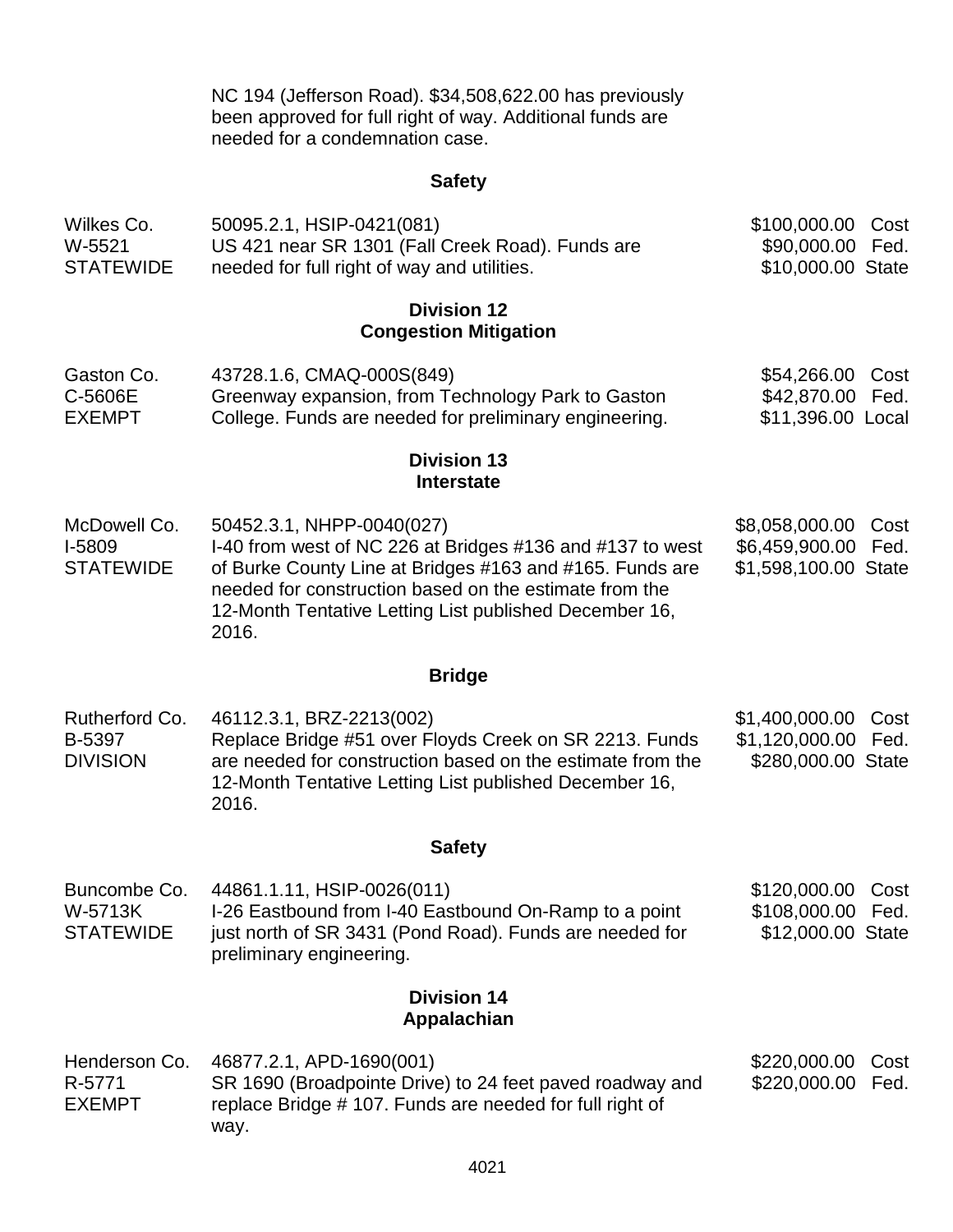### **Safety**

| Haywood Co.     | 50138.3.199, HSIP-1613(009)                               | \$50,000.00 Cost |  |
|-----------------|-----------------------------------------------------------|------------------|--|
| W-5601GP        | SR 1613 (Beaver Dam Road) between SR 1663 (Great          | \$45,000.00 Fed. |  |
| <b>DIVISION</b> | Oak Drive) and SR 1640 (Hilla Villa Road) near Canton.    | \$5,000.00 State |  |
|                 | Funds are needed for construction of safety improvements. |                  |  |

# **Statewide Surface Transportation**

| Statewide        | 34625.1.1, STP-000S(320)                                  | \$3,500,000.00 Cost |  |
|------------------|-----------------------------------------------------------|---------------------|--|
| R-4436           | National Pollutant Discharge Elimination System (NPDES) - | \$2,800,000.00 Fed. |  |
| <b>STATEWIDE</b> | Highway Stormwater Program. \$26,544,998.00 has           | \$700,000.00 State  |  |
|                  | previously been approved for preliminary engineering.     |                     |  |
|                  | Additional funds are needed to protect water quality.     |                     |  |

### **Planning and Research**

| Statewide        | 47520.5.1, BRP-FY17(001)                             | \$550,000.00 Cost |  |
|------------------|------------------------------------------------------|-------------------|--|
| NO ID            | Biorepavation Project Funds are needed for research. | \$550,000.00 Fed. |  |
| <b>STATEWIDE</b> |                                                      |                   |  |

# **ITEM M SUMMARY - 48 PROJECT(S) - (TOTAL FEDERAL AND STATE) \$78,047,084.00**

**Funding for Transition Period projects is excluded from the Transportation Investment Strategy Formula.**

#### **Approval - Revisions to the 2016-2025 STIPS**

A motion was made by Board Member Perkins, seconded by Board Member Brown, to approve the following additions, modifications and deletions to the 2016 – 2025 State Transportation Improvement Plans.

Board Member Curran noted a conflict of interest on project U-6030 and U-6022 in Mecklenburg County.

#### **HIGHWAY PROGRAM STIP ADDITIONS**

## **DIVISION 1**

| R-2511          | US 17, Washington Bypass       |
|-----------------|--------------------------------|
| <b>BEAUFORT</b> | north of NC 171 to multi-lanes |
| MARTIN          | south of Williamston.          |
| Proj. Category  | Widen to multi-lanes.          |
| <b>DIVISION</b> | <b>Programmed for Planning</b> |
|                 | and Environmental Study        |
|                 | only to expedite delivery of   |
|                 |                                |
|                 | new STI project                |

R-4458 US 17, SR 1300 (New Hope PERQUIMANS Road). Convert at-grade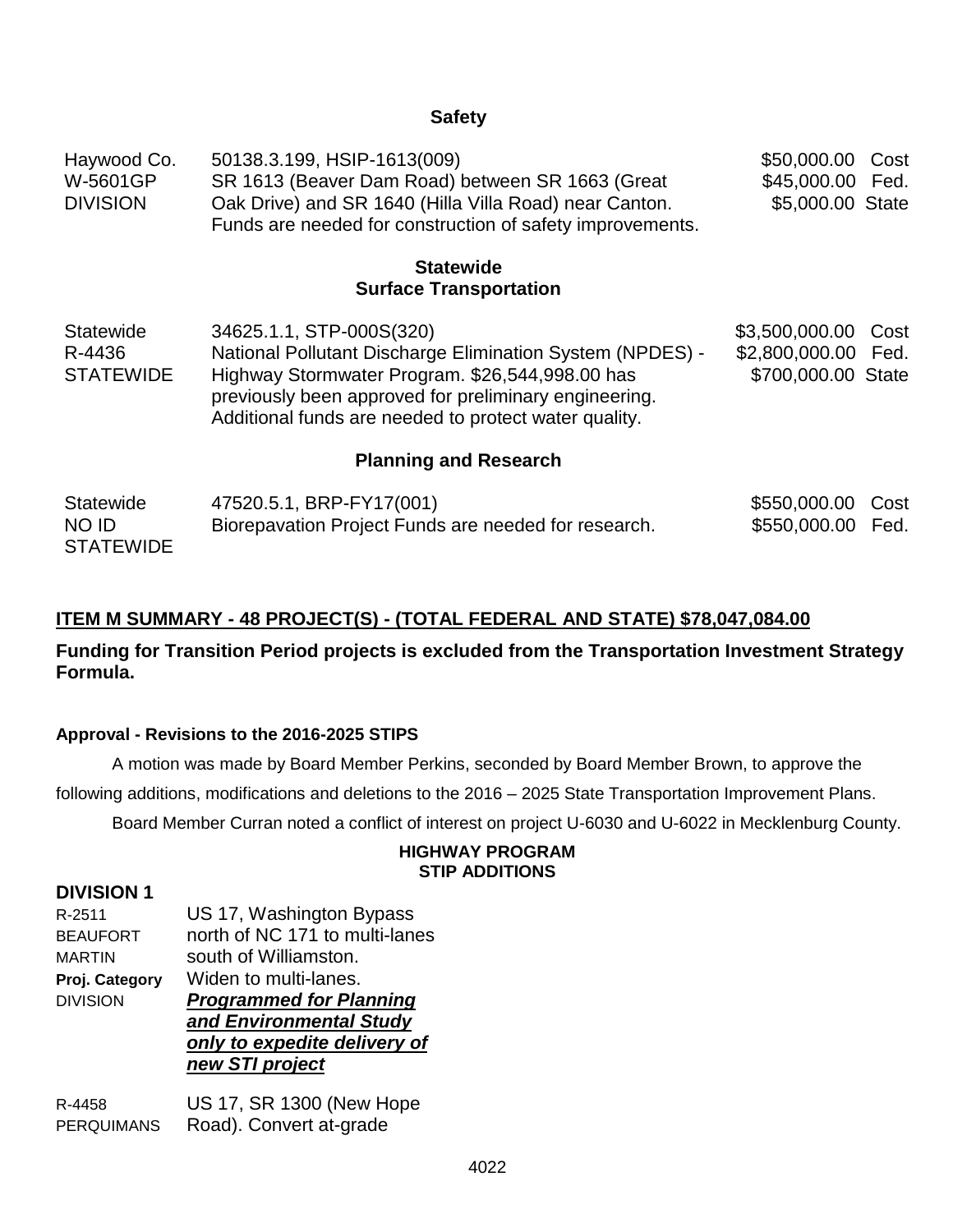| Proj. Category<br><b>DIVISION</b>                                | intersection to interchange.<br><b>Programmed for Planning</b><br>and Environmental Study<br>only to expedite delivery of<br><u>new STI project</u>                                                                                                |
|------------------------------------------------------------------|----------------------------------------------------------------------------------------------------------------------------------------------------------------------------------------------------------------------------------------------------|
| R-4459<br><b>PERQUIMANS</b><br>Proj. Category<br><b>REGIONAL</b> | US 17, SR 1336 (Harvey Point<br>Road) and SR 1338 (Wayne<br>Fork Road). Convert at-grade<br>intersection to an interchange.<br><b>Programmed for Planning</b><br>and Environmental Study<br><u>only to expedite delivery of</u><br>new STI project |
| R-5796<br><b>HERTFORD</b><br>Proj. Category<br><b>REGIONAL</b>   | US 13/NC 42/NC 561 (Memorial<br>Drive), Peachtree Street to NC 42.<br>Widen to multi-lanes.<br><b>Programmed for Planning</b><br>and Environmental Study<br><u>only to expedite delivery of</u><br>new STI project                                 |
| R-5806<br><b>PERQUIMANS</b><br>Proj. Category<br><b>DIVISION</b> | SR 1336 (Harvey Point Road),<br>US 17 to Churches Lane.<br>Modernize roadway.<br><b>Programmed for Planning</b><br>and Environmental Study<br>only to expedite delivery of<br>new STI project                                                      |
| R-5807<br><b>CAMDEN</b><br>Proj. Category<br><b>DIVISION</b>     | NC 343, US 158 to SR 1119 in<br>Shiloh. Modernize roadway.<br><b>Programmed for Planning</b><br>and Environmental Study<br><u>only to expedite delivery of</u><br>new STI project                                                                  |
| R-5808<br><b>GATES</b><br>Proj. Category<br><b>DIVISION</b>      | US 158, SR 1002 to Pasquotank<br>County line. Modernize roadway.<br><b>Programmed for Planning</b><br>and Environmental Study<br><u>only to expedite delivery of</u><br>new STI project                                                            |
| R-5809<br><b>BERTIE</b><br>Proj. Category<br><b>DIVISION</b>     | NC 45, Hertford County line to<br>Washington County line.<br>Modernize roadway.<br><b>Programmed for Planning</b>                                                                                                                                  |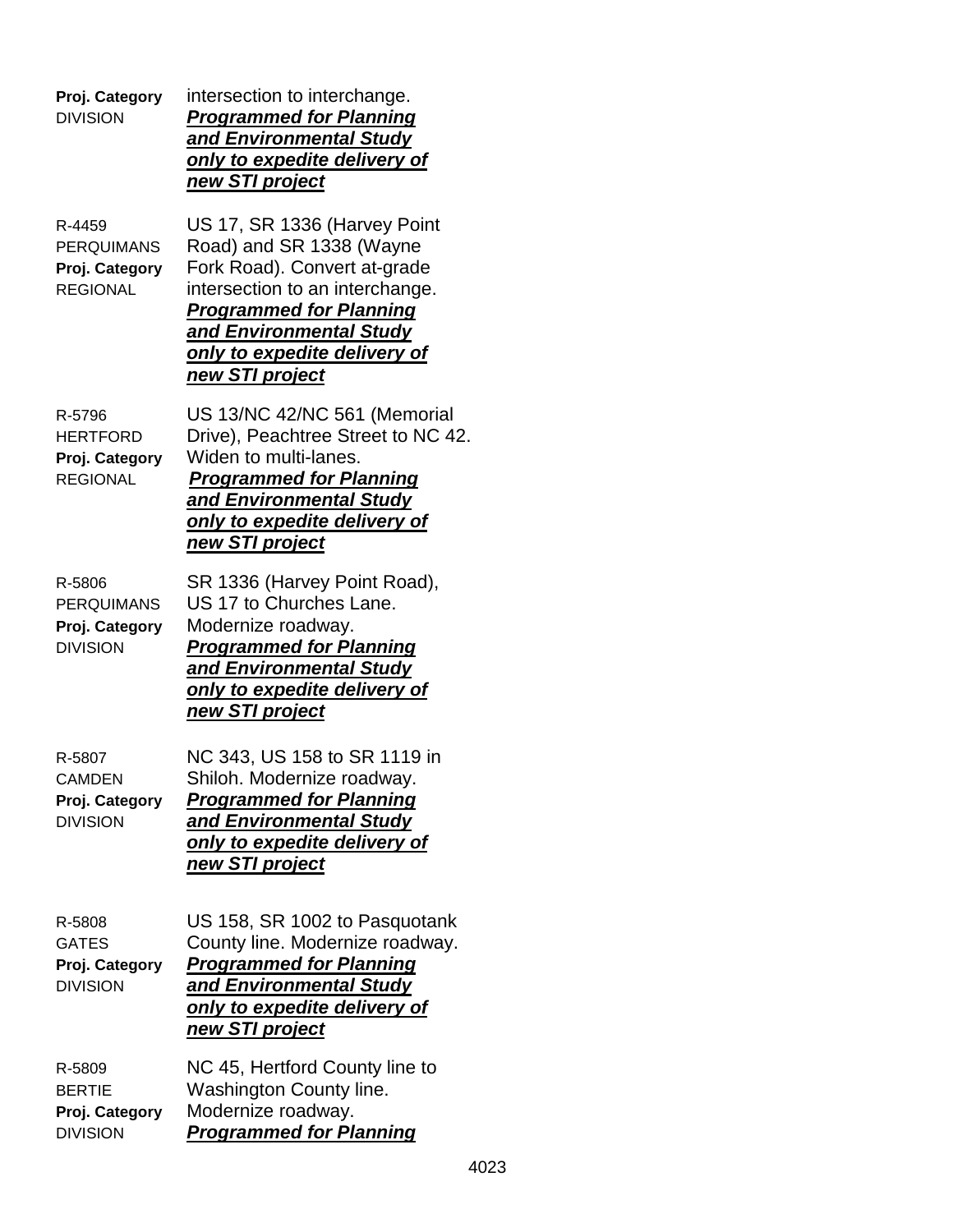# *and Environmental Study only to expedite delivery of new STI project*

| R-5810<br><b>MARTIN</b><br>Proj. Category<br><b>DIVISION</b>                      | US 17, SR 1119 (Ralph Taylor<br>Road) to SR 1205 (Holly Creek<br>Road). Access management.<br><b>Programmed for Planning</b><br>and Environmental Study<br>only to expedite delivery of<br>new STI project                           |
|-----------------------------------------------------------------------------------|--------------------------------------------------------------------------------------------------------------------------------------------------------------------------------------------------------------------------------------|
| R-5811<br><b>HERTFORD</b><br>Proj. Category<br><b>DIVISION</b>                    | SR 1400, NC 461 to end of<br>state maintenance.<br>Modernize roadway.<br><b>Programmed for Planning</b><br>and Environmental Study<br>only to expedite delivery of<br>new STI project                                                |
| U-5939<br><b>PASQUOTANK</b><br>Proj. Category<br><b>REGIONAL</b>                  | US 17 Business, SR 1145 (Oak<br>Stump Road).<br>Improve intersection.<br><b>Programmed for Planning</b><br>and Environmental Study<br>only to expedite delivery of<br>new STI project                                                |
| U-5940<br><b>PASQUOTANK</b><br>Proj. Category<br><b>REGIONAL</b>                  | US 17 (Hughes Boulevard),<br>SR 1308 (Church Street) to US 17<br>Business (North Road Street).<br>Access Management.<br><b>Programmed for Planning</b><br>and Environmental Study<br>only to expedite delivery of<br>new STI project |
| U-5942<br><b>CAMDEN</b><br><b>PASQUOTANK</b><br>Proj. Category<br><b>REGIONAL</b> | Elizabeth City, Elizabeth City<br>Signal System.<br><b>Programmed for Planning</b><br>and Environmental Study<br>only to expedite delivery of<br>new STI project                                                                     |

# **DIVISION 2**

| Proj. Category | <b>Programmed for Planning</b>    |
|----------------|-----------------------------------|
| <b>CRAVEN</b>  | Town Road). Widen to multi-lanes. |
| R-2513A        | US 17, NC 43 to SR 1438 (Spruill  |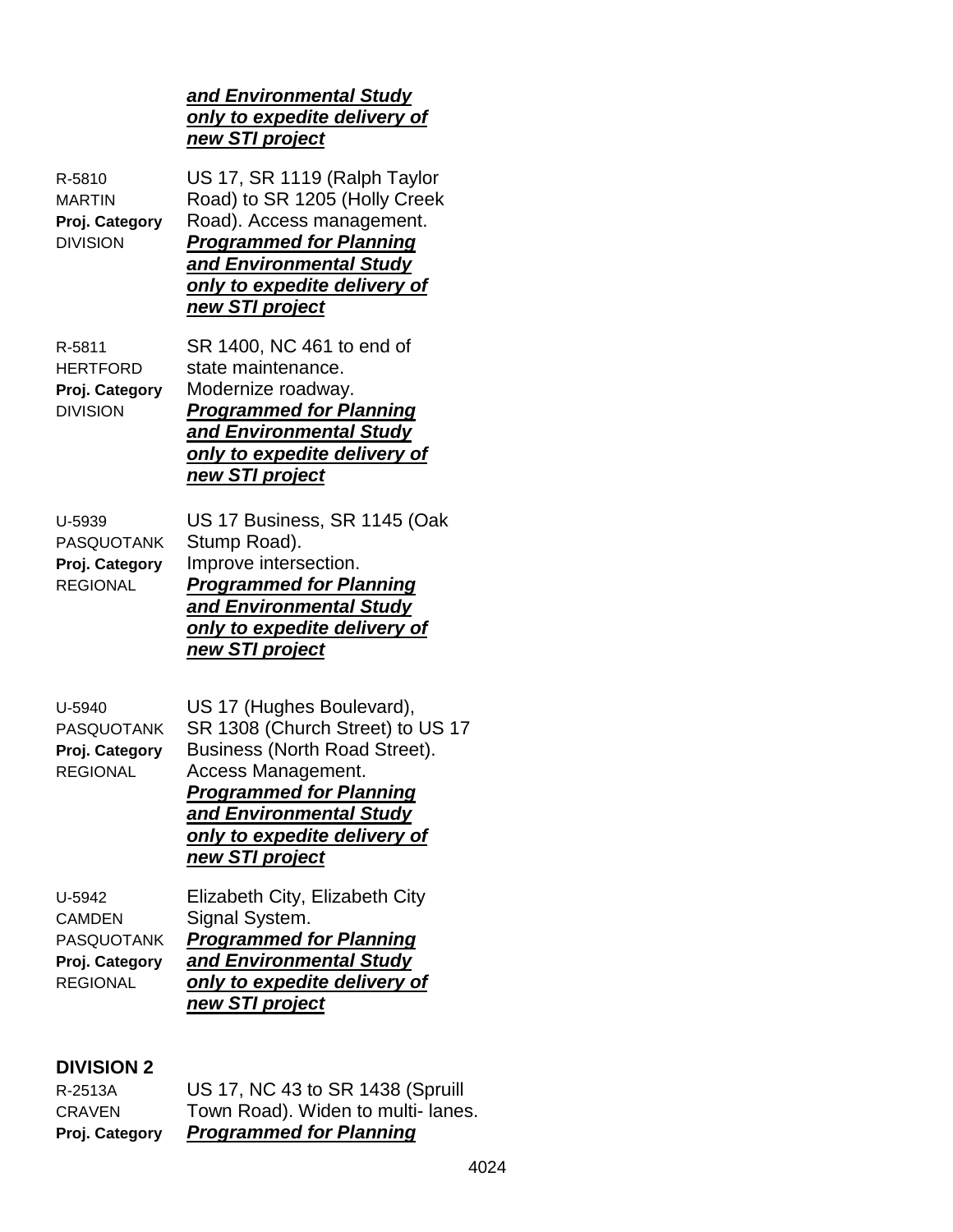| <b>DIVISION</b>                                                               | and Environmental Study<br>only to expedite delivery of<br>new STI project                                                                                                                                                              |
|-------------------------------------------------------------------------------|-----------------------------------------------------------------------------------------------------------------------------------------------------------------------------------------------------------------------------------------|
| R-2553C<br><b>LENOIR</b><br>Proj. Category<br><b>REGIONAL</b>                 | US 70 (Kinston Bypass), NC 148<br>(Harvey Parkway) to US 70 east<br>of NC 58.<br><b>Programmed for Planning</b><br>and Environmental Study<br>only to expedite delivery of<br>new STI project                                           |
| R-3403B<br><b>CRAVEN</b><br>Proj. Category<br><b>REGIONAL</b>                 | US 17, SR 1433 (Antioch Road)<br>to NC 43<br><b>Programmed for Planning</b><br>and Environmental Study<br>only to expedite delivery of<br>new STI project                                                                               |
| R-5812<br><b>GREENE</b><br>Proj. Category<br><b>DIVISION</b>                  | US 13 Bypass, NC 58 (Kingold<br>Boulevard) to NC 91. Widen to<br>three lanes with center turn lane.<br><b>Programmed for Planning</b><br>and Environmental Study<br><u>only to expedite delivery of</u><br><u>new STI project</u>       |
| R-5813<br><b>LENOIR</b><br>Proj. Category<br><b>DIVISION</b>                  | US 70, SR 1227 (Jim Sutton<br>Road)/SR 1252 (Willie Measley<br>Road). Construct at grade<br>intersection to interchange<br><b>Programmed for Planning</b><br>and Environmental Study<br>only to expedite delivery of<br>new STI project |
| R-5814<br><b>GREENE</b><br><b>LENOIR</b><br>Proj. Category<br><b>DIVISION</b> | US 258, SR 1101 (Browntown<br>Road) to SR 2010 (C. F. Harvey<br>Parkway). Widen to multi-lanes.<br><b>Programmed for Planning</b><br>and Environmental Study<br><u>only to expedite delivery of</u><br>new STI project                  |
| R-5815<br>PITT<br><b>LENOIR</b><br>Proj. Category                             | NC 11, proposed Greenville<br>Southwest Bypass to proposed<br>Harvey Parkway extension.<br>Upgrade to interstate standards.                                                                                                             |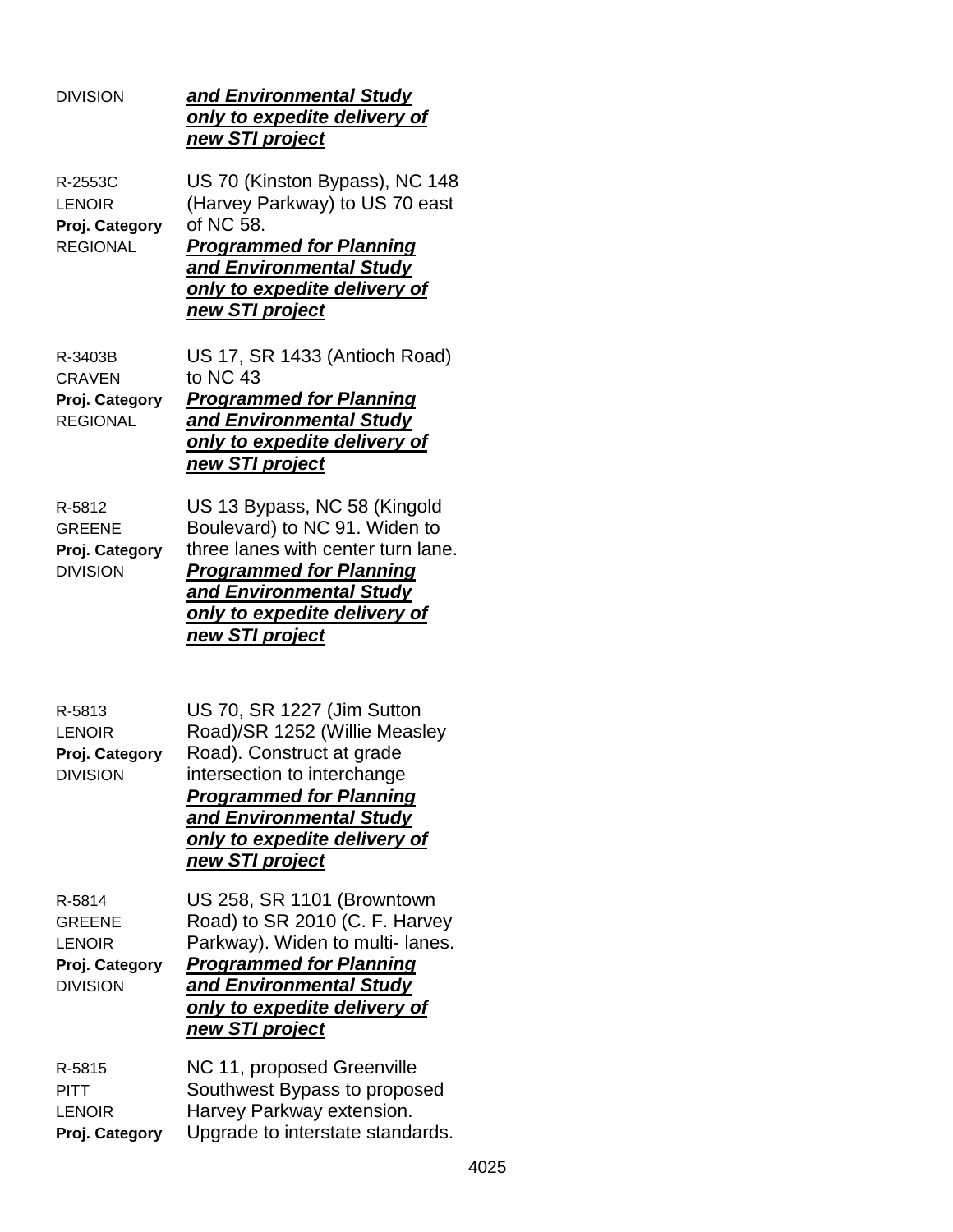| <b>DIVISION</b>                                                | <b>Programmed for Planning</b><br>and Environmental Study<br>only to expedite delivery of<br>new STI project                                                                                                              |
|----------------------------------------------------------------|---------------------------------------------------------------------------------------------------------------------------------------------------------------------------------------------------------------------------|
| R-5816<br><b>CARTERET</b><br>Proj. Category<br><b>DIVISION</b> | NC 58 (West Fort Macon),<br>Atlantic Beach Causeway.<br>Add right turn lane.<br><b>Programmed for Planning</b><br>and Environmental Study<br>only to expedite delivery of<br>new STI project                              |
| U-3431<br><b>CRAVEN</b><br>Proj. Category<br><b>DIVISION</b>   | SR 1763 (Miller Boulevard), SR 1756<br>(Lake Road) to Outer Banks Drive.<br>Widen to multi-lanes.<br><b>Programmed for Planning</b><br>and Environmental Study<br>only to expedite delivery of<br>new STI project         |
| U-3618<br><b>LENOIR</b><br>Proj. Category<br><b>DIVISION</b>   | Carey Road Extension, SR 1572<br>(Rouse Road) to US 258. Construct<br>multi-lanes on new location.<br><b>Programmed for Planning</b><br>and Environmental Study<br>only to expedite delivery of<br><u>new STI project</u> |
| U-5953<br><b>PITT</b><br>Proj. Category<br><b>REGIONAL</b>     | NC 102, Ayden Elementary School.<br>Construct right turn lane.<br><b>Programmed for Planning</b><br>and Environmental Study<br>only to expedite delivery of<br>new STI project                                            |
| U-5991<br>PITT<br>Proj. Category<br><b>DIVISION</b>            | NC 43, SR 1708 (Firetower<br>Road) to SR 1711 (Worthington<br>Road). Widen to multi-lanes.<br><b>Programmed for Planning</b><br>and Environmental Study<br>only to expedite delivery of<br>new STI project                |
| U-5992<br><b>CRAVEN</b><br>Proj. Category<br><b>DIVISION</b>   | NC 55 (First Street/Country<br>Club Road), NC 55 (Neuse<br>Boulevard) to Pembroke<br>Avenue. Reduce lanes and<br>include bicycle and pedestrian<br>accomodations.                                                         |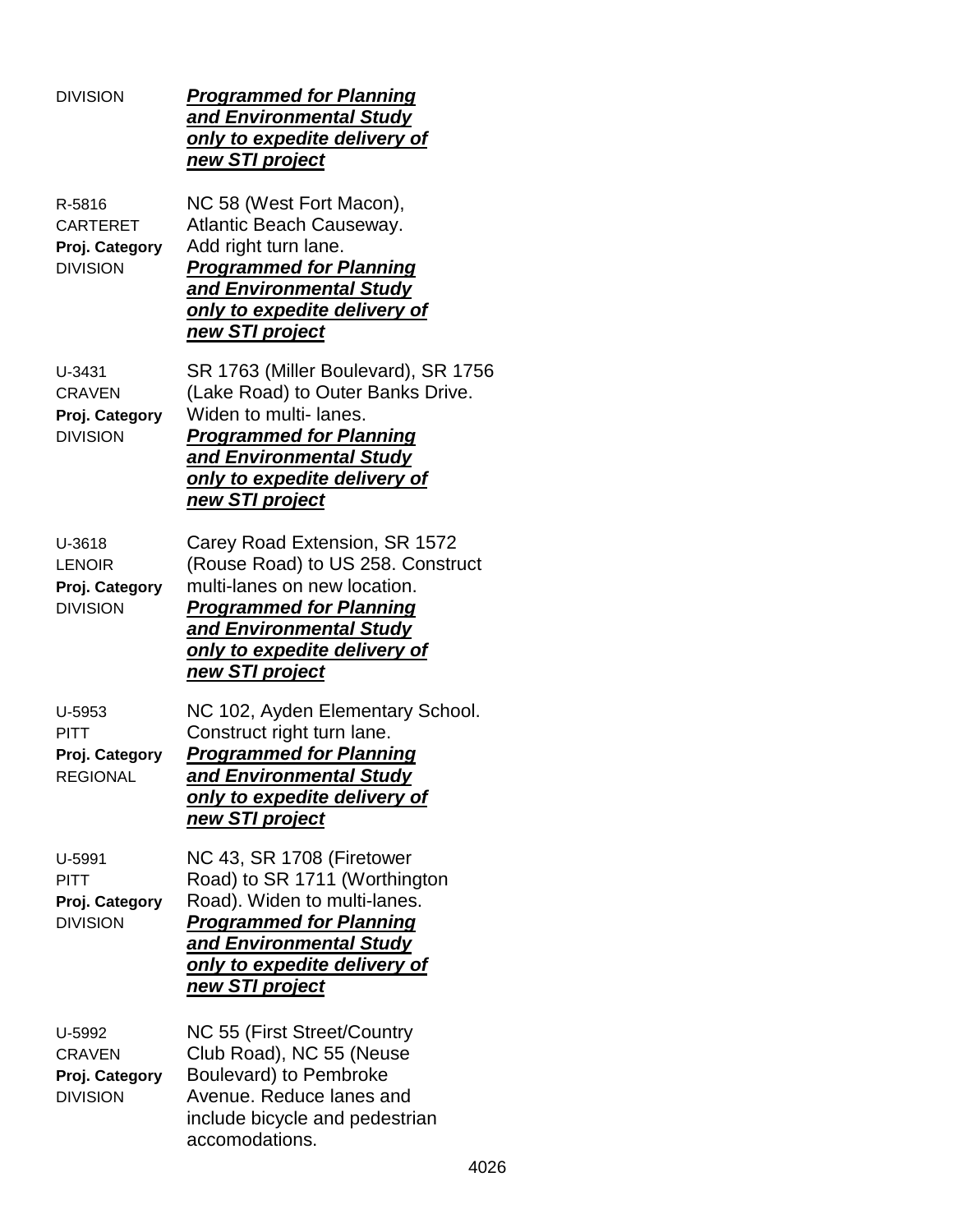# *Programmed for Planning and Environmental Study only to expedite delivery of new STI project*

U-5993 NC 55 (Neuse Boulevard), CRAVEN US 17 Business (MLK). **Proj. Category** Construct roundabout. DIVISION *Programmed for Planning and Environmental Study only to expedite delivery of new STI project*

# **DIVISION 3**

U-5932 US 17, NC 211. Convert BRUNSWICK intersection to interchange **Proj. Category** *Programmed for Planning* STATEWIDE *and Environmental Study only to expedite delivery of new STI project*

| U-5948          | US 17 (Market Street), SR 1272  |
|-----------------|---------------------------------|
|                 | NEW HANOVER (New Center Drive). |
| Proj. Category  | Improve intersection.           |
| <b>REGIONAL</b> | <b>Programmed for Planning</b>  |
|                 | and Environmental Study         |
|                 | only to expedite delivery of    |
|                 | new STI project                 |
|                 |                                 |

| U-5949          | NC 210, US 17 to south of SR   |
|-----------------|--------------------------------|
| <b>ONSLOW</b>   | 1518 (Old Folkstone Road).     |
| Proj. Category  | Widen to multi-lanes.          |
| <b>REGIONAL</b> | <b>Programmed for Planning</b> |
|                 | and <b>Environmental Study</b> |
|                 | only to expedite delivery of   |
|                 | new STI project                |
|                 |                                |

U-5950 US 17 Business (Marine ONSLOW Boulevard), SR 1336 **Proj. Category** (Henderson Drive). REGIONAL Improve intersection. *Programmed for Planning and Environmental Study only to expedite delivery of new STI project*

U-5951 US 17, US 17 Business (Marine ONSLOW Boulevard). Upgrade at-grade **Proj. Category** intersection to partial interchange.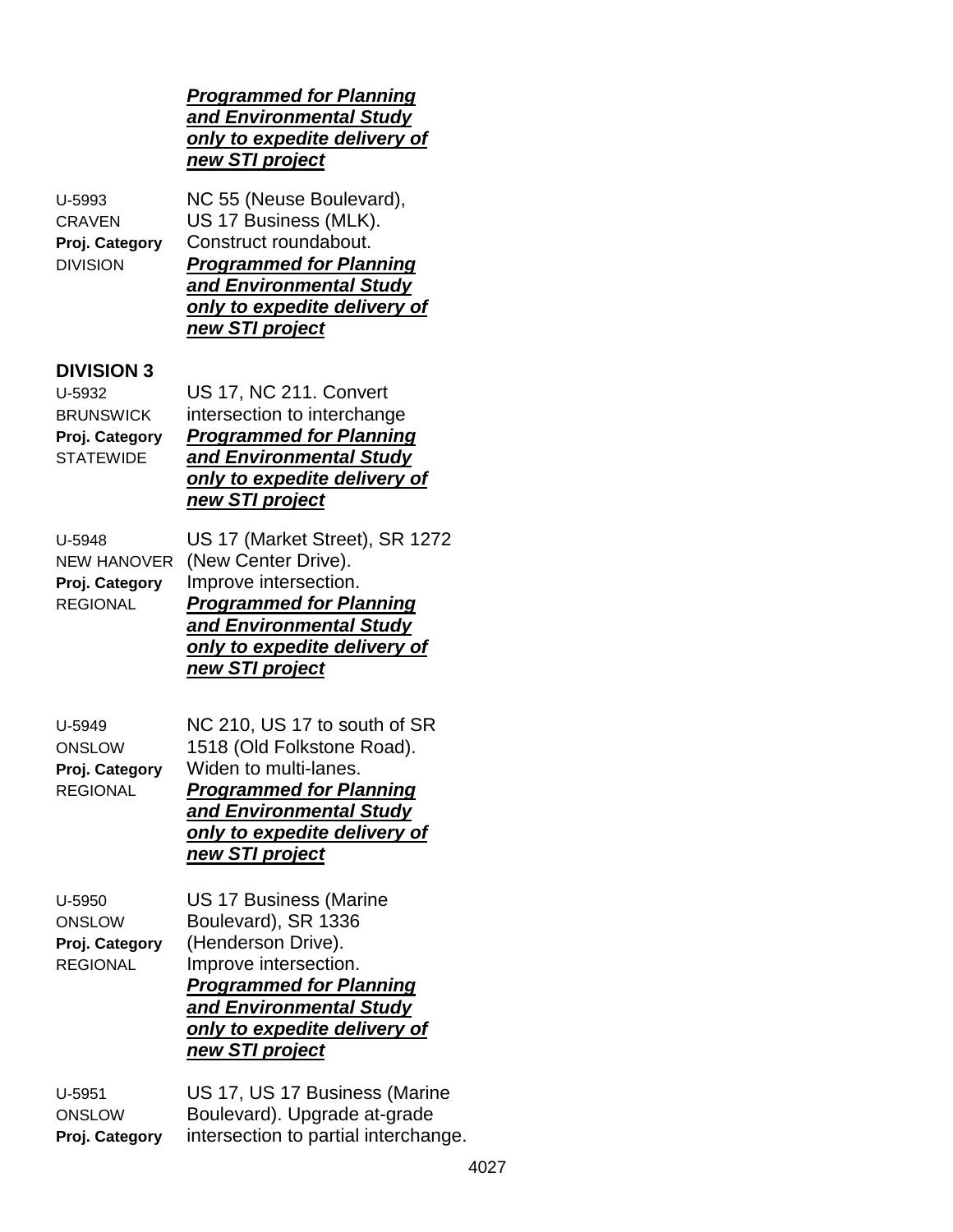| <b>REGIONAL</b>                                                                     | <u>Programmed for Planning</u><br>and Environmental Study<br>only to expedite delivery of<br><u>new STI project</u>                                                                                                                         |
|-------------------------------------------------------------------------------------|---------------------------------------------------------------------------------------------------------------------------------------------------------------------------------------------------------------------------------------------|
| U-5954<br><b>NEW HANOVER</b><br>Proj. Category<br><b>REGIONAL</b>                   | NC 133 (Castle Hayne Road),<br>North 23rd Street.<br>Construct a roundabout.<br><b>Programmed for Planning</b><br><u>and Environmental Study</u><br>only to expedite delivery of<br>new STI project                                         |
| <b>DIVISION 4</b><br>I-5972<br><b>JOHNSTON</b><br>Proj. Category<br><b>REGIONAL</b> | I-95, US 70 Business.<br>Upgrade interchange.<br><b>Programmed for Planning</b><br>and Environmental Study<br>only to expedite delivery of<br>new STI project                                                                               |
| <b>I-5974</b><br><b>JOHNSTON</b><br>Proj. Category<br><b>REGIONAL</b>               | I-95, US 701/NC 96.<br>Construct interchange<br><b>Programmed for Planning</b><br>and Environmental Study<br><u>only to expedite delivery of</u><br><u>new STI project</u>                                                                  |
| R-5795<br><b>JOHNSTON</b><br>Proj. Category<br><b>REGIONAL</b>                      | US 70, US 301 to I-95.<br>Access management.<br><b>Programmed for Planning</b><br>and Environmental Study<br>only to expedite delivery of<br>new STI project                                                                                |
| R-5817<br><b>JOHNSTON</b><br>Proj. Category<br><b>DIVISION</b>                      | NC 210, SR 1162 (Black Creek<br>Road). Add turn lanes.<br><b>Programmed for Planning</b><br>and Environmental Study<br><u>only to expedite delivery of</u><br>new STI project                                                               |
| R-5818<br><b>WAYNE</b><br>Proj. Category<br><b>DIVISION</b>                         | US 117, SR 1144 (Lee's Country<br>Club Road) to SR 1147 (Old<br>Smith Chapel Road). Construct<br>new route and interchange.<br><b>Programmed for Planning</b><br>and Environmental Study<br>only to expedite delivery of<br>new STI project |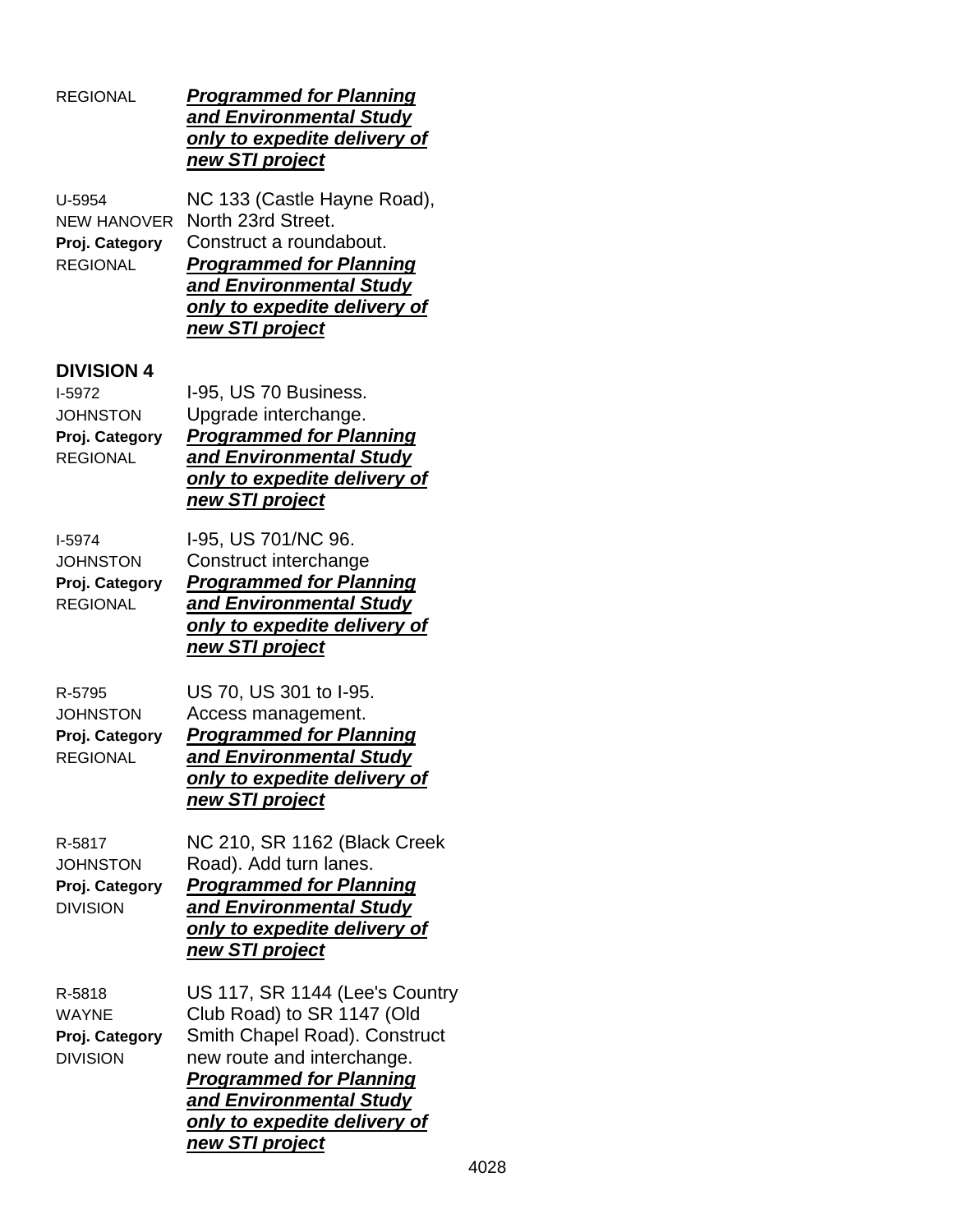| R-5829<br><b>WAYNE</b><br>Proj. Category<br><b>DIVISION</b>     | US 70, US 70 Bypass to<br>SR 1229. Upgrade to<br>freeway standards.<br><b>Programmed for Planning</b><br>and Environmental Study<br>only to expedite delivery of<br><u>new STI project</u>                                                                        |
|-----------------------------------------------------------------|-------------------------------------------------------------------------------------------------------------------------------------------------------------------------------------------------------------------------------------------------------------------|
| U-2561C<br><b>NASH</b><br>Proj. Category<br><b>DIVISION</b>     | NC 43, SR 1613 (Woodruff<br>Avenue) to I-95.<br><b>Programmed for Planning</b><br>and Environmental Study<br><u>only to expedite delivery of</u><br>new STI project                                                                                               |
| U-3609B<br><b>WAYNE</b><br>Proj. Category<br><b>REGIONAL</b>    | US 13 (Berkeley Boulevard),<br>SR 1003 (New Hope Road) to north<br>of SR 1705 (Hood Swamp Road).<br><b>Programmed for Planning</b><br>and Environmental Study<br><u>only to expedite delivery of</u><br>new STI project                                           |
| U-4424<br><b>EDGECOMBE</b><br>Proj. Category<br><b>DIVISION</b> | NC 111 (Wilson Street), US 64<br>Alternate (Western Boulevard)<br>to NC 122 (McNair Road).<br>Widen to three lanes.<br><b>Programmed for Planning</b><br><u>and Environmental Study</u><br><u>only to expedite delivery of</u><br><u>new STI project</u>          |
| U-5911<br>NASH<br>Proj. Category<br><b>REGIONAL</b>             | NC 48, SR 1524 (Red<br>Oak/Battleboro Road) to NC 4.<br>Widen to multi-lanes.<br><b>Programmed for Planning</b><br>and Environmental Study<br><u>only to expedite delivery of</u><br><u>new STI project</u>                                                       |
| U-5935<br><b>WILSON</b><br>Proj. Category<br><b>REGIONAL</b>    | US 301, SR 1606 (Black Creek<br>Road) to SR 1515 (Lipscomb<br>Road). Upgrade roadway<br>including bicycle and<br>pedestrian accomodations.<br><b>Programmed for Planning</b><br><u>and Environmental Study</u><br>only to expedite delivery of<br>new STI project |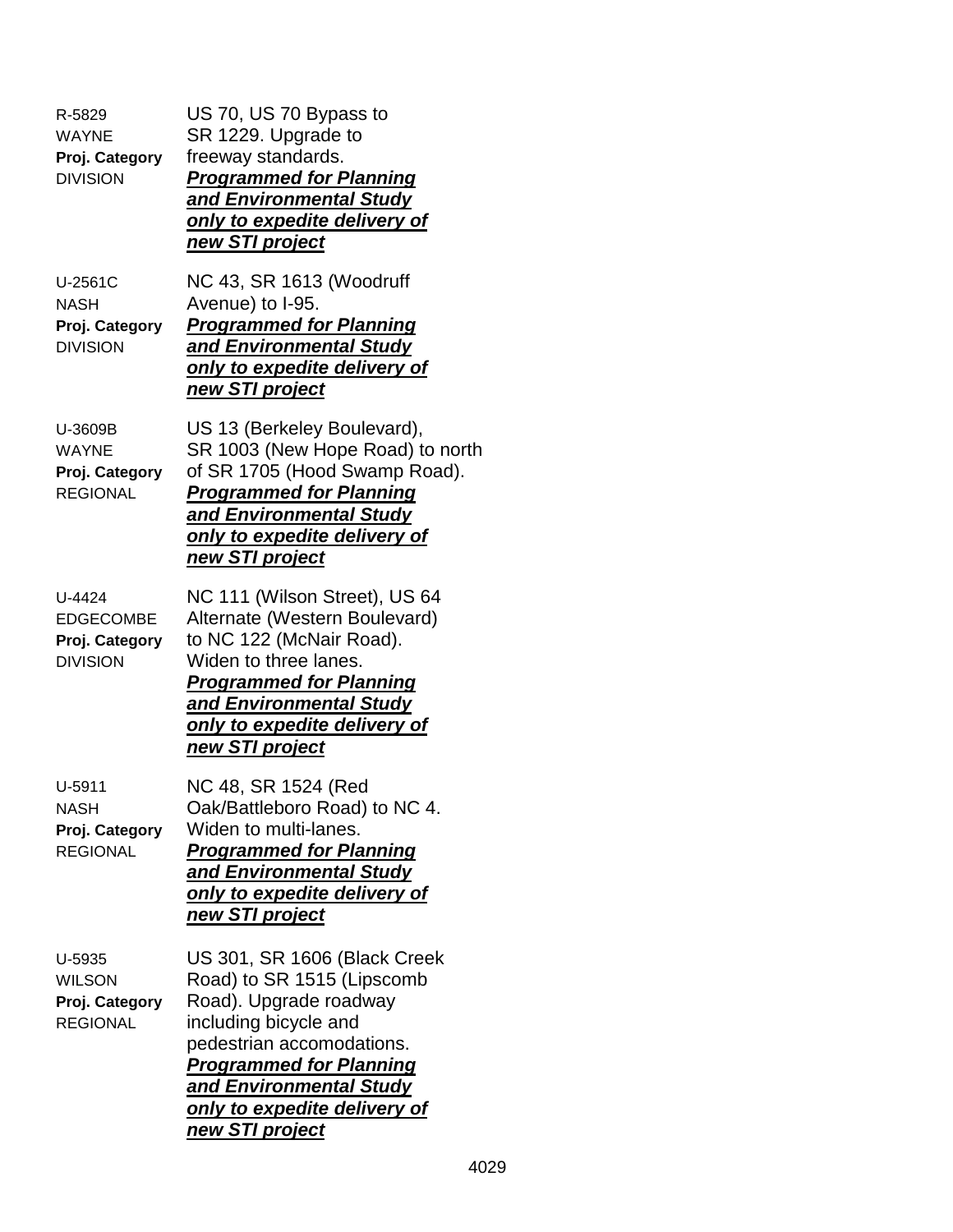| U-5938<br><b>WAYNE</b><br>Proj. Category<br><b>REGIONAL</b>    | US 13 (Berkeley Boulevard),<br>SR 1003 (New Hope Road).<br>Improve intersection.<br><b>Programmed for Planning</b><br>and Environmental Study<br>only to expedite delivery of<br><u>new STI project</u>                                                       |
|----------------------------------------------------------------|---------------------------------------------------------------------------------------------------------------------------------------------------------------------------------------------------------------------------------------------------------------|
| U-5941<br><b>WILSON</b><br>Proj. Category<br><b>REGIONAL</b>   | US 264 Alternate (Raleigh Road<br>Parkway), SR 1320 (Airport<br>Boulevard) to east of SR 1165<br>(Forest Hills Road).<br>Safety improvements.<br><b>Programmed for Planning</b><br>and Environmental Study<br>only to expedite delivery of<br>new STI project |
| U-5943<br><b>JOHNSTON</b><br>Proj. Category<br><b>REGIONAL</b> | Clayton, Clayton Signal System.<br><b>Programmed for Planning</b><br>and Environmental Study<br>only to expedite delivery of<br>new STI project                                                                                                               |
| U-5945<br><b>WILSON</b><br>Proj. Category<br><b>REGIONAL</b>   | Wilson, Wilson City Signal<br>System.<br><b>Programmed for Planning</b><br>and Environmental Study<br>only to expedite delivery of<br>new STI project                                                                                                         |
| U-5947<br><b>NASH</b><br>Proj. Category<br><b>REGIONAL</b>     | NC 43 (Benvenue Road), US 64<br>Bypass offramp. Construct<br>roundabout.<br><b>Programmed for Planning</b><br>and Environmental Study<br>only to expedite delivery of<br>new STI project                                                                      |
| U-5958<br><b>WAYNE</b><br>Proj. Category<br><b>REGIONAL</b>    | US 70, SR 1719 (Geston Road).<br>Improve intersection.<br><b>Programmed for Planning</b><br>and Environmental Study<br>only to expedite delivery of<br><u>new STI project</u>                                                                                 |
| U-5994<br><b>WAYNE</b><br>Proj. Category                       | SR 1556 (Wayne Memorial Drive),<br>Lockhaven Drive to Country<br>Day Road. Construct access                                                                                                                                                                   |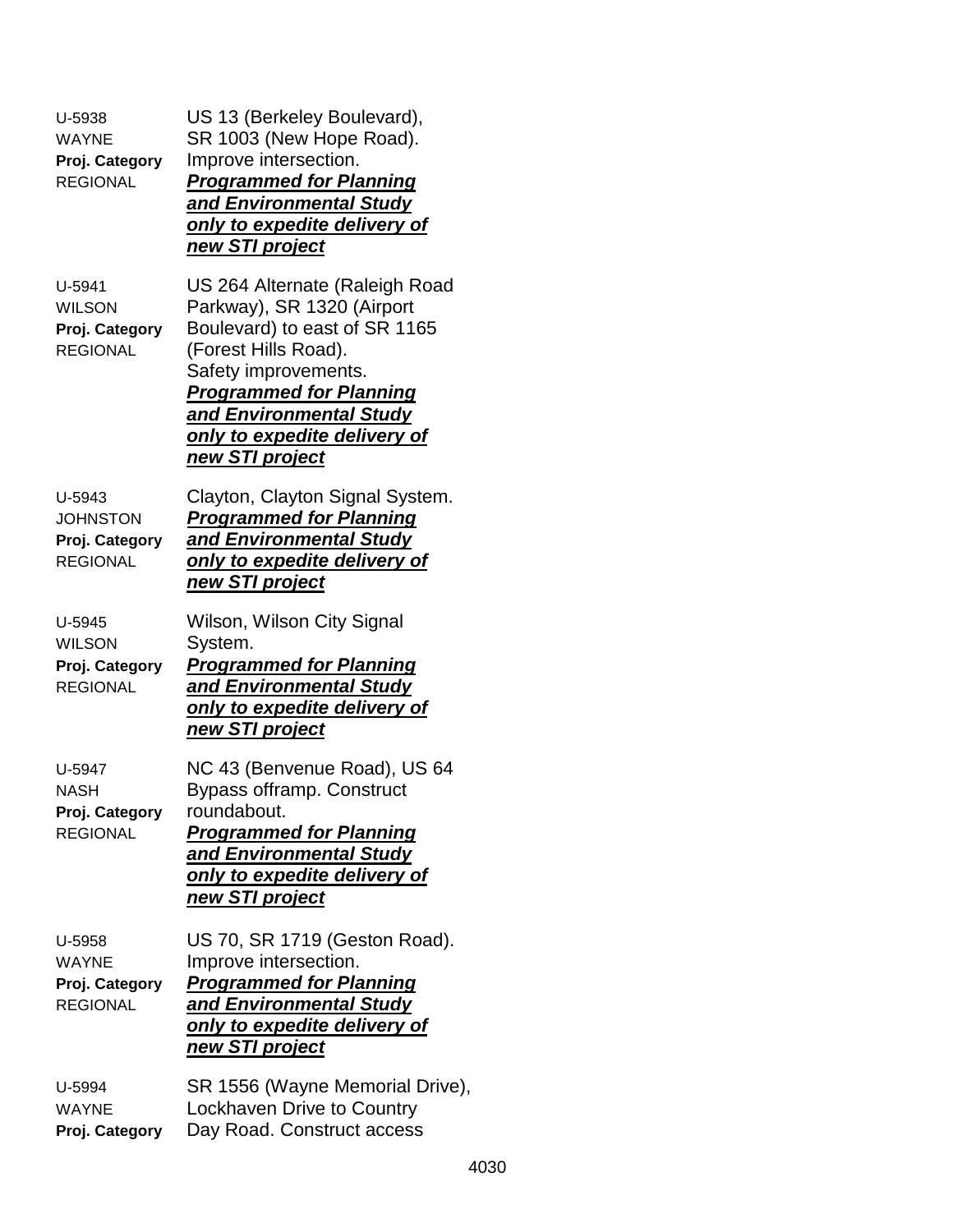| <b>DIVISION</b>                                                | management improvements.<br><b>Programmed for Planning</b><br>and Environmental Study<br>only to expedite delivery of<br>new STI project                                                                                                  |
|----------------------------------------------------------------|-------------------------------------------------------------------------------------------------------------------------------------------------------------------------------------------------------------------------------------------|
| U-5995<br><b>NASH</b><br>Proj. Category<br><b>DIVISION</b>     | US 64, SR 1603 (Old Carriage<br>Road). Widen bridge.<br><b>Programmed for Planning</b><br>and Environmental Study<br>only to expedite delivery of<br>new STI project                                                                      |
| U-5996<br><b>NASH</b><br>Proj. Category<br><b>DIVISION</b>     | SR 1603 (Old Carriage Road),<br>Green Hills Road to US 64<br>Business (Eastern Avenue).<br>Add center turn lane.<br><b>Programmed for Planning</b><br>and Environmental Study<br>only to expedite delivery of<br>new STI project          |
| U-5997<br><b>WAYNE</b><br>Proj. Category<br><b>DIVISION</b>    | SR 2075 (West Ash Street),<br>I-795/US 117 to Virginia Street.<br>Widen to multi-lanes.<br><b>Programmed for Planning</b><br>and Environmental Study<br>only to expedite delivery of<br>new STI project                                   |
| U-5998<br><b>JOHNSTON</b><br>Proj. Category<br><b>DIVISION</b> | NC 42, SR 1003 (Buffalo Road)<br>to Wilson County line.<br>Modernize roadway.<br><u>Programmed for Planning</u><br>and Environmental Study<br><u>only to expedite delivery of</u><br><u>new STI project</u>                               |
| U-5999<br><b>JOHNSTON</b><br>Proj. Category<br><b>DIVISION</b> | Kellie Drive, north of SR 1923<br>(Booker Dairy Road) to SR 1003<br>(Buffalo Road). Construct<br>roadway on new location.<br><b>Programmed for Planning</b><br>and Environmental Study<br>only to expedite delivery of<br>new STI project |
| U-6000<br><b>WILSON</b><br>Proj. Category                      | NC 58, NC 42/SR 1516 (Ward<br>Boulevard) to SR 1165 (Forest<br>Hills Road). Widen to multi-lanes.                                                                                                                                         |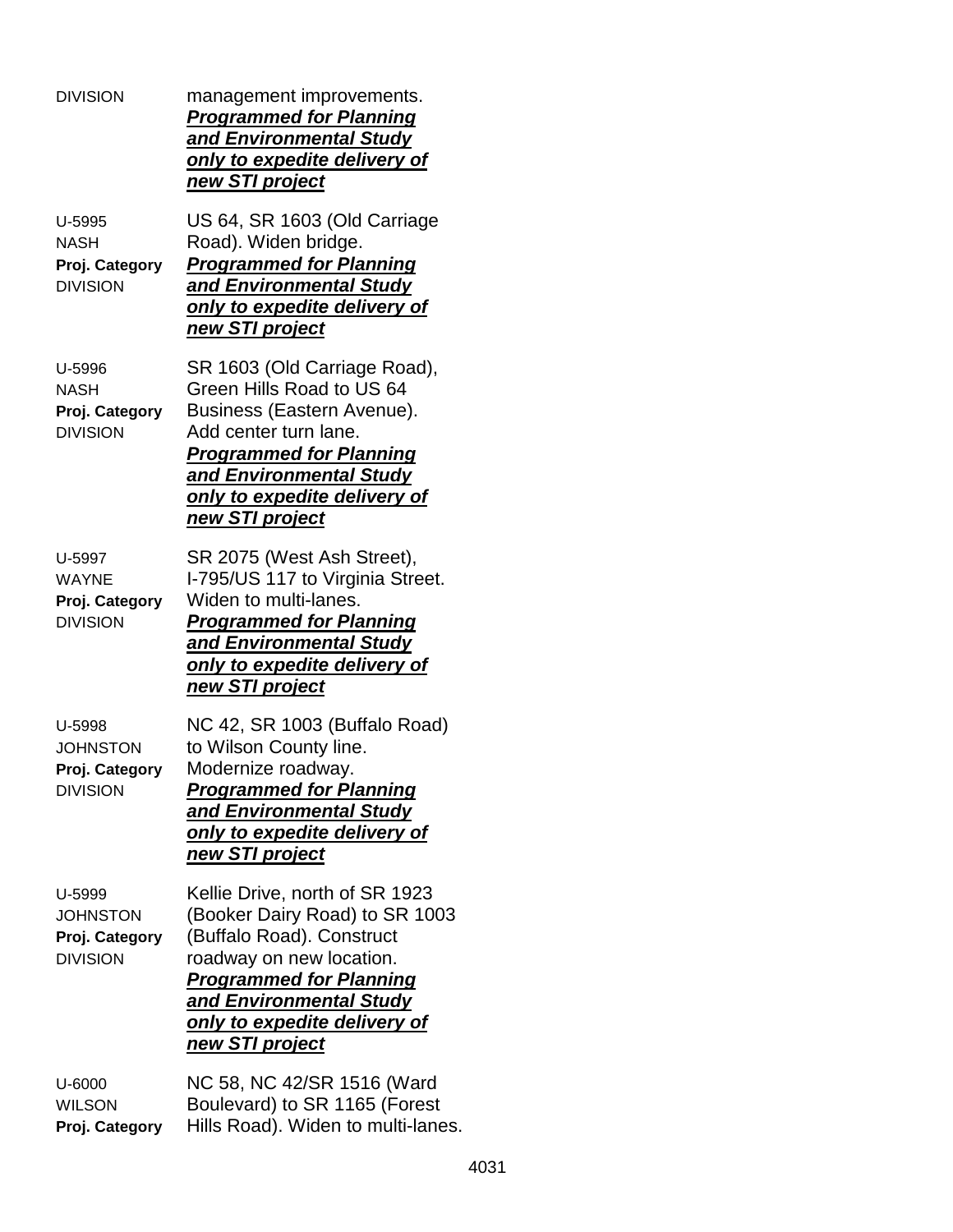| <b>DIVISION</b>                                                                         | <b>Programmed for Planning</b><br>and Environmental Study<br>only to expedite delivery of<br>new STI project                                                                                                                                                                                                                                                 |
|-----------------------------------------------------------------------------------------|--------------------------------------------------------------------------------------------------------------------------------------------------------------------------------------------------------------------------------------------------------------------------------------------------------------------------------------------------------------|
| <b>DIVISION 5</b><br><b>I-5966</b><br><b>WAKE</b><br>Proj. Category<br><b>STATEWIDE</b> | I-40, SR 1002 (Aviation Parkway)<br>to SR 1652 (Harrison Avenue)<br>in Cary. Construct auxiliary<br>lanes in both directions.<br><b>Programmed for Planning</b><br>and Environmental Study<br>only to expedite delivery of<br>new STI project                                                                                                                |
| I-5968<br><b>WAKE</b><br>Proj. Category<br><b>STATEWIDE</b>                             | I-540, US 70 to SR 1829<br>(Leesville Road) in Raleigh.<br>Construct eastbound<br>auxiliary lane.<br><b>Programmed for Planning</b><br>and Environmental Study<br>only to expedite delivery of<br>new STI project                                                                                                                                            |
| I-5970<br><b>WAKE</b><br>Proj. Category<br><b>STATEWIDE</b>                             | I-440/US 1, US 401 (Capital<br>Boulevard) in Raleigh.<br>Interchange improvements.<br><b>Programmed for Planning</b><br>and Environmental Study<br>only to expedite delivery of<br>new STI project                                                                                                                                                           |
| M-0509<br><b>WAKE</b><br>Proj. Category<br><b>EXEMPT</b>                                | Right-of-WayFY17\$300,000 (DP)<br><b>CSX Railroad. Extend Capital</b><br>Yard lead tracks in Raleigh to<br><b>FY17</b><br>\$75,000(S)<br>remove freight conflicts.<br>Construction<br>FY17 \$2,707,025(DP)<br><b>Project added at request of</b><br>FY17 \$1,217,975 (S)<br><b>Rail Division to apply</b><br>\$4,300,000<br><b>repurposed earmark funds.</b> |
| R-3608<br><b>FRANKLIN</b><br>Proj. Category<br><b>REGIONAL</b>                          | US 401/NC 39, NC 56/NC 581<br>(Nash Street) to SR 1229 (Main<br>Street). Widen to multilanes.<br><b>Programmed for Planning</b><br>and Environmental Study<br>only to expedite delivery of<br>new STI project                                                                                                                                                |
| U-2823<br><b>WAKE</b><br>Proj. Category                                                 | US 70, I-540 to Hillburn Drive<br>in Raleigh. Add lanes and<br>convert to superstreet.                                                                                                                                                                                                                                                                       |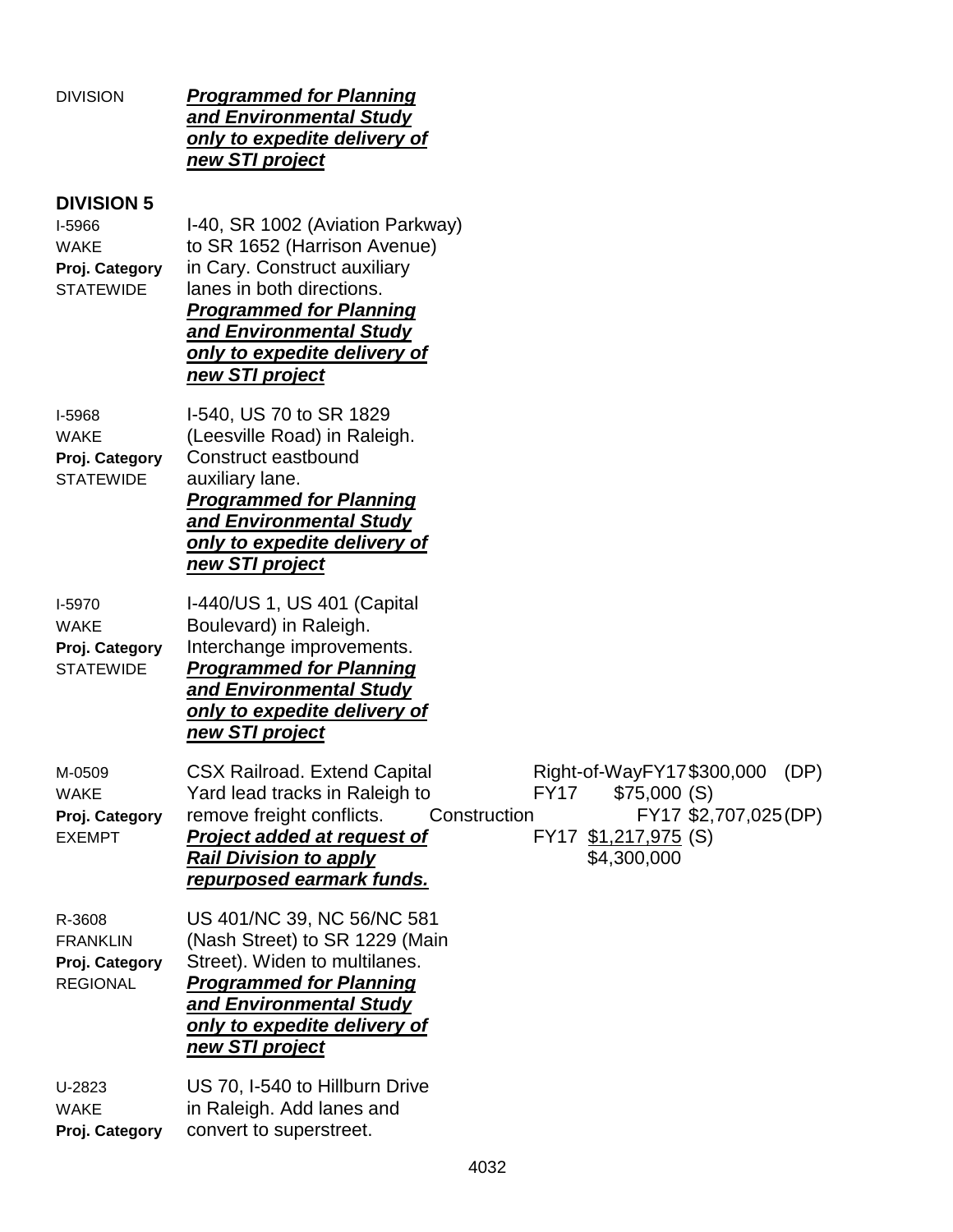### STATEWIDE *Programmed for Planning and Environmental Study only to expedite delivery of new STI project*

U-4437 NC 54 (Hillsborough Street), WAKE SR 1664/SR 3074 (Blue Ridge **Proj. Category** Road) in vicinity of NC Railroad DIVISION (CSX Corporation and Norfolk Southern) in Raleigh. Construct grade separations and access road between NC 54 and SR 1664/SR 3074. *Programmed for Planning and Environmental Study only to expedite delivery of new STI project*

U-5934 NC 147, I-40 to future I-885 DURHAM (East End Connector) in **Proj. Category** Durham. Add lanes and STATEWIDE rehabilitate pavement. *Programmed for Planning and Environmental Study only to expedite delivery of new STI project*

U-5936 SR 1728 (Wade Avenue), I-40 WAKE to I-440 in Raleigh. Add lanes. **Proj. Category** *Programmed for Planning* STATEWIDE *and Environmental Study only to expedite delivery of new STI project*

U-5937 NC 147 (Durham Freeway), SR DURHAM 1445 (South Duke Street) to **Proj. Category** Briggs Avenue in Durham. STATEWIDE Construct auxiliary lanes and operational improvements. *Programmed for Planning and Environmental Study only to expedite delivery of new STI project*

|                 | <b>Programmed for Planning</b> |
|-----------------|--------------------------------|
|                 | on new location.               |
| <b>REGIONAL</b> | Construct multilane facility   |
| Proj. Category  | NC 540 in Morrisville.         |
| <b>WAKE</b>     | (McCrimmon Parkway) to         |
| U-5966          | New Route, SR 1613             |
|                 |                                |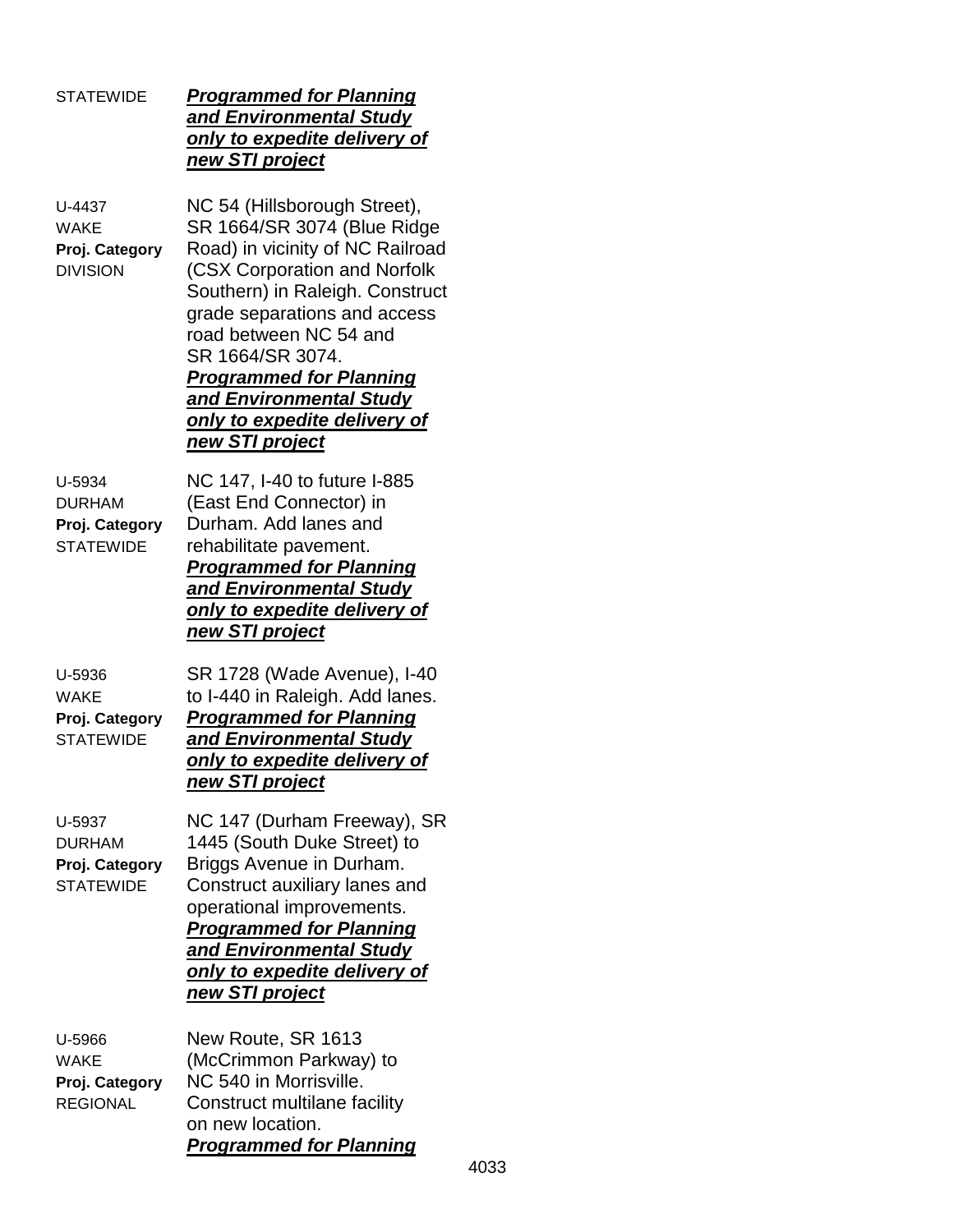### *and Environmental Study only to expedite delivery of new STI toll project*

| U-5967<br><b>WAKE</b><br>Proj. Category<br><b>REGIONAL</b>    | Various, Town of Morrisville.<br>Construct townwide<br>ITS/signal system.<br><b>Programmed for Planning</b><br>and Environmental Study<br>only to expedite delivery of<br>new STI project                                                                                                                                                                                                             |
|---------------------------------------------------------------|-------------------------------------------------------------------------------------------------------------------------------------------------------------------------------------------------------------------------------------------------------------------------------------------------------------------------------------------------------------------------------------------------------|
| U-5968<br><b>DURHAM</b><br>Proj. Category<br><b>REGIONAL</b>  | Various, City of Durham.<br>upgrade ITS/signal system.<br><b>Programmed for Planning</b><br>and Environmental Study<br>only to expedite delivery of<br>new STI project                                                                                                                                                                                                                                |
| U-5969<br><b>PERSON</b><br>Proj. Category                     | US 501, south of US 158 to<br>SR 1601 (North Main Street) in<br>Roxboro, Convert to 4-lane<br>median divided facility, improve<br>various intersections with some<br>consolidation of intersections,<br>and fill in sidewalk gaps.<br><b>Programmed for Planning</b><br>and <b>Environmental Study</b><br><u>only to expedite delivery of</u><br>new STI project - see below<br>for project sections. |
| U-5969A<br><b>PERSON</b><br>Proj. Category<br><b>DIVISION</b> | US 501, south of US 158 to NC 157.<br><b>New STI project section</b>                                                                                                                                                                                                                                                                                                                                  |
| U-5969B<br><b>PERSON</b><br>Proj. Category<br><b>REGIONAL</b> | US 501, NC 157 to SR 1596<br>(West Morehead Street)<br><b>New STI project section</b>                                                                                                                                                                                                                                                                                                                 |
| U-5969C<br><b>PERSON</b><br>Proj. Category<br><b>REGIONAL</b> | US 501/NC 49, SR 1596 (West<br>Morehead Street) to SR 1601<br>(North Main Street)<br><b>New STI project section</b>                                                                                                                                                                                                                                                                                   |
| U-5980<br><b>WAKE</b><br>Proj. Category<br><b>REGIONAL</b>    | US 401/NC 42/NC 55, SR 2768/<br>SR 5056 (North Judd Parkway)<br>to NC 42/NC 55.<br>Access management improvements.                                                                                                                                                                                                                                                                                    |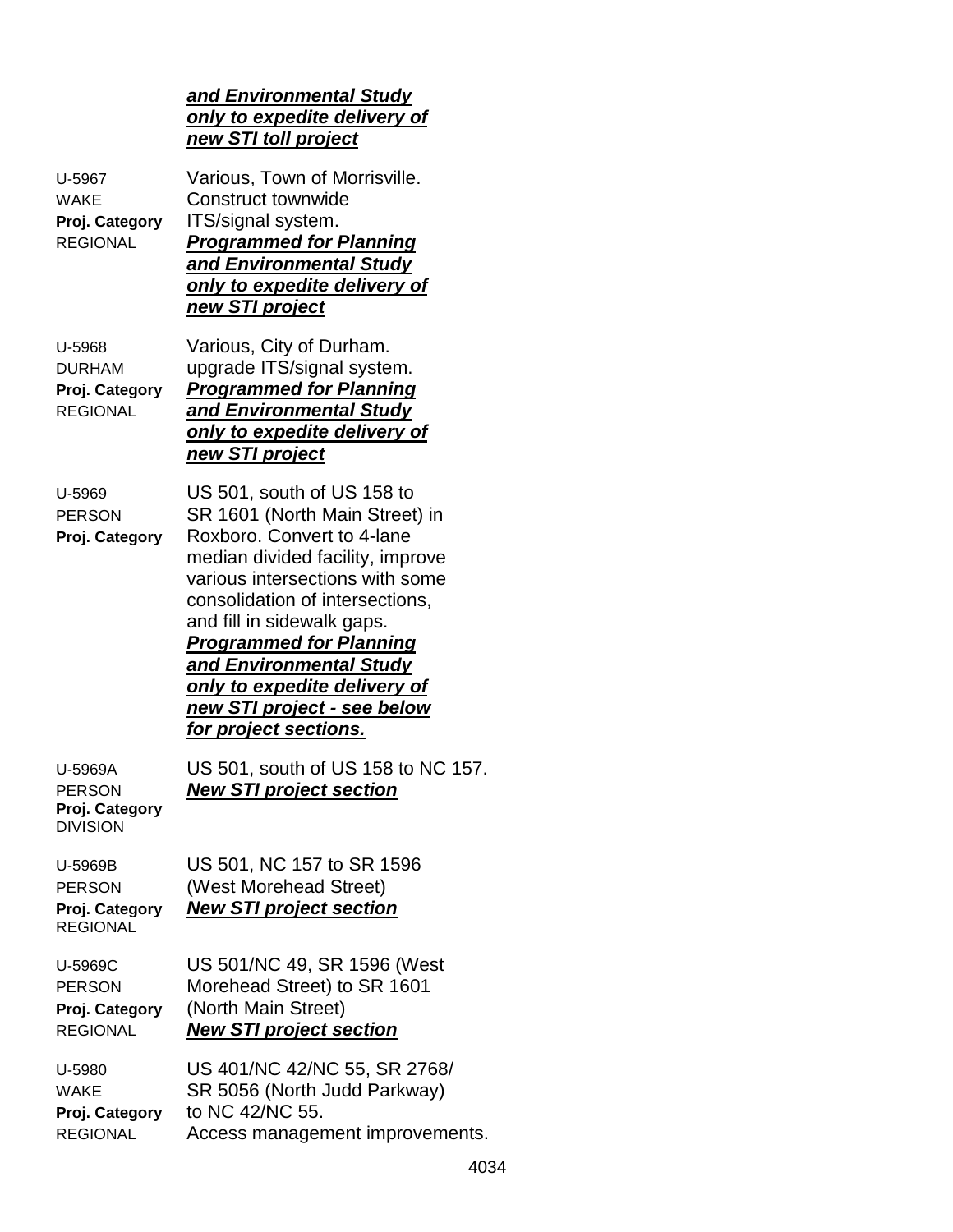| U-5981<br><b>WAKE</b><br>Proj. Category<br><b>REGIONAL</b>      | US 1, NC 55 interchange in<br>Apex. Improve interchange<br>and upgrade NC 55<br>northbound from SR 1444<br>(Lufkin Road) to US 1.<br><b>Programmed for Planning</b><br>and Environmental Study<br><u>only to expedite delivery of</u><br>new STI project                                        |      |
|-----------------------------------------------------------------|-------------------------------------------------------------------------------------------------------------------------------------------------------------------------------------------------------------------------------------------------------------------------------------------------|------|
| U-6020<br><b>GRANVILLE</b><br>Proj. Category<br><b>DIVISION</b> | NC 56 (East C Street), SR 1215<br>(West Lyon Station Road) in<br>Butner. Realign intersection.<br><b>Programmed for Planning</b><br>and Environmental Study<br><u>only to expedite delivery of</u><br>new STI project                                                                           |      |
| U-6021<br><b>DURHAM</b><br>Proj. Category<br><b>DIVISION</b>    | SR 1118 (Fayetteville Road),<br><b>Woodcroft Parkway to Barbee</b><br>Road in Durham. Widen to 4-<br>lane divided facility with<br>bicycle/pedestrian<br>accommodations.<br><b>Programmed for Planning</b><br>and Environmental Study<br><u>only to expedite delivery of</u><br>new STI project |      |
| $U - 6022$<br><b>WAKE</b><br>Proj. Category<br><b>DIVISION</b>  | Various, Town of Fuquay-<br>Varina. Construct townwide ITS/<br>signal system.<br><b>Programmed for Planning</b><br>and Environmental Study<br>only to expedite delivery of<br>new STI project                                                                                                   |      |
| U-6023<br><b>WAKE</b><br>Proj. Category<br><b>DIVISION</b>      | Various, Town of Wake Forest.<br>Construct townwide ITS/<br>signal system.<br><b>Programmed for Planning</b><br>and Environmental Study<br>only to expedite delivery of<br>new STI project                                                                                                      |      |
|                                                                 |                                                                                                                                                                                                                                                                                                 | 4035 |

*Programmed for Planning and Environmental Study only to expedite delivery of*

*new STI project*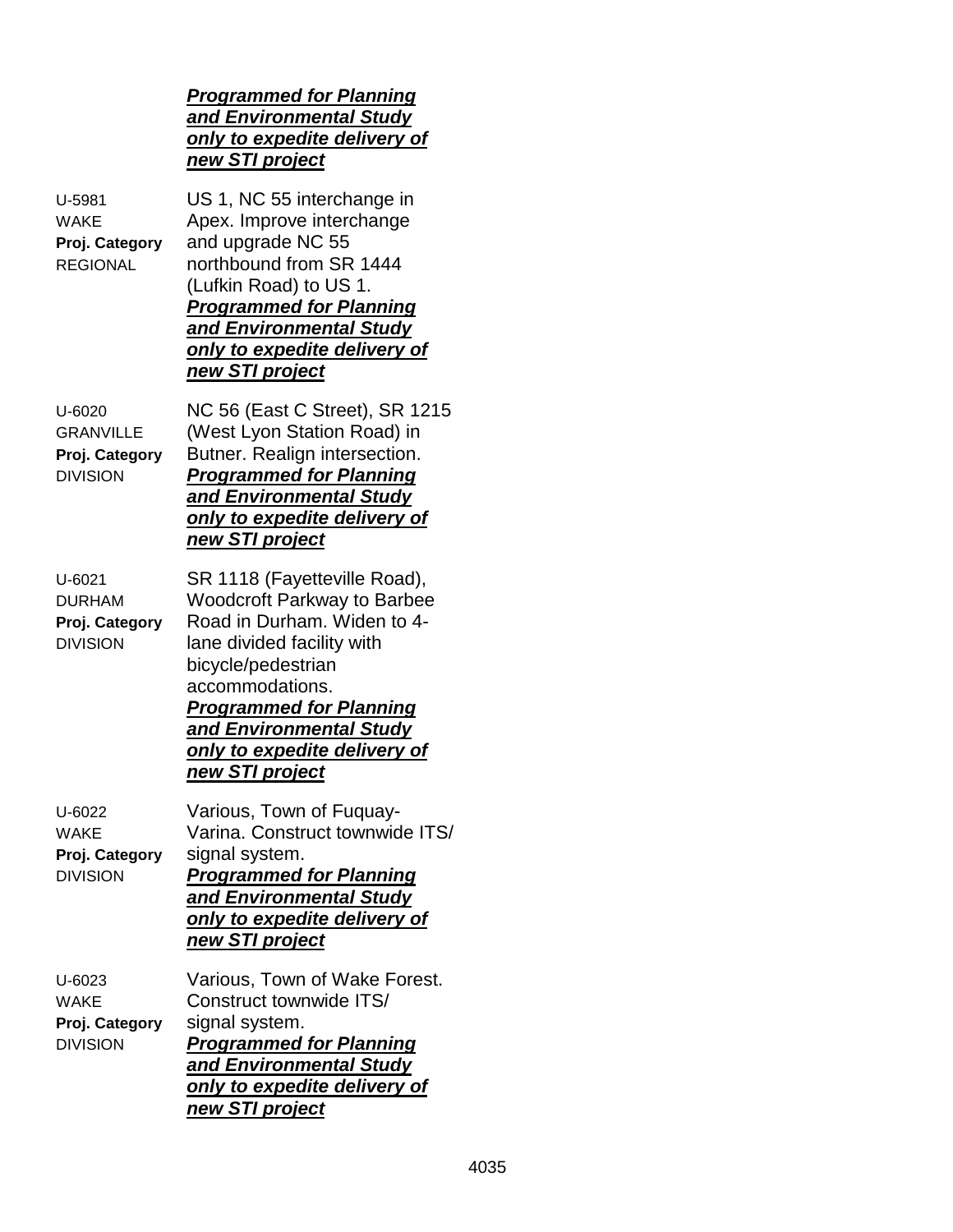U-6024 US 401/NC 39 (Bickett

FRANKLIN Boulevard), Burke Boulevard to **Proj. Category** NC 56/NC 581 (Nash Street) DIVISION in Louisburg. Convert 5-lane section to 4-lane divided facility with bicycle/ pedestrian accommodations. *Programmed for Planning*

#### *and Environmental Study only to expedite delivery of new STI project*

U-6026 Various, Town of Knightdale. WAKE construct townwide ITS/ **Proj. Category** signal system. DIVISION *Programmed for Planning and Environmental Study only to expedite delivery of new STI project*

## **DIVISION 6**

| NC 87, NC 11 to US 74/US 76 in                                  |
|-----------------------------------------------------------------|
| Columbus County.                                                |
| <b>Programmed for Planning</b>                                  |
| and Environmental Study                                         |
| only to expedite delivery of                                    |
| new STI project                                                 |
| NC 711, SR 1340 (Odom Street-<br>Philadelphus Road) in Pembroke |
| to SR 1557 (Redmond Road).                                      |
| Widen to multi-lanes.                                           |
| <b>Programmed for Planning</b>                                  |
| and Environmental Study                                         |
| only to expedite delivery of                                    |
|                                                                 |

*new STI project*

**Proj. Category** intersection.

R-5013 US 701, NC 410 (Joe Brown COLUMBUS Highway). Improve DIVISION *Programmed for Planning and Environmental Study only to expedite delivery of new STI project*

R-5797 US 74, SR 1506 (Boardman COLUMBUS Road). Upgrade at-grade **Proj. Category** intersection to an interchange. REGIONAL *Programmed for Planning and Environmental Study*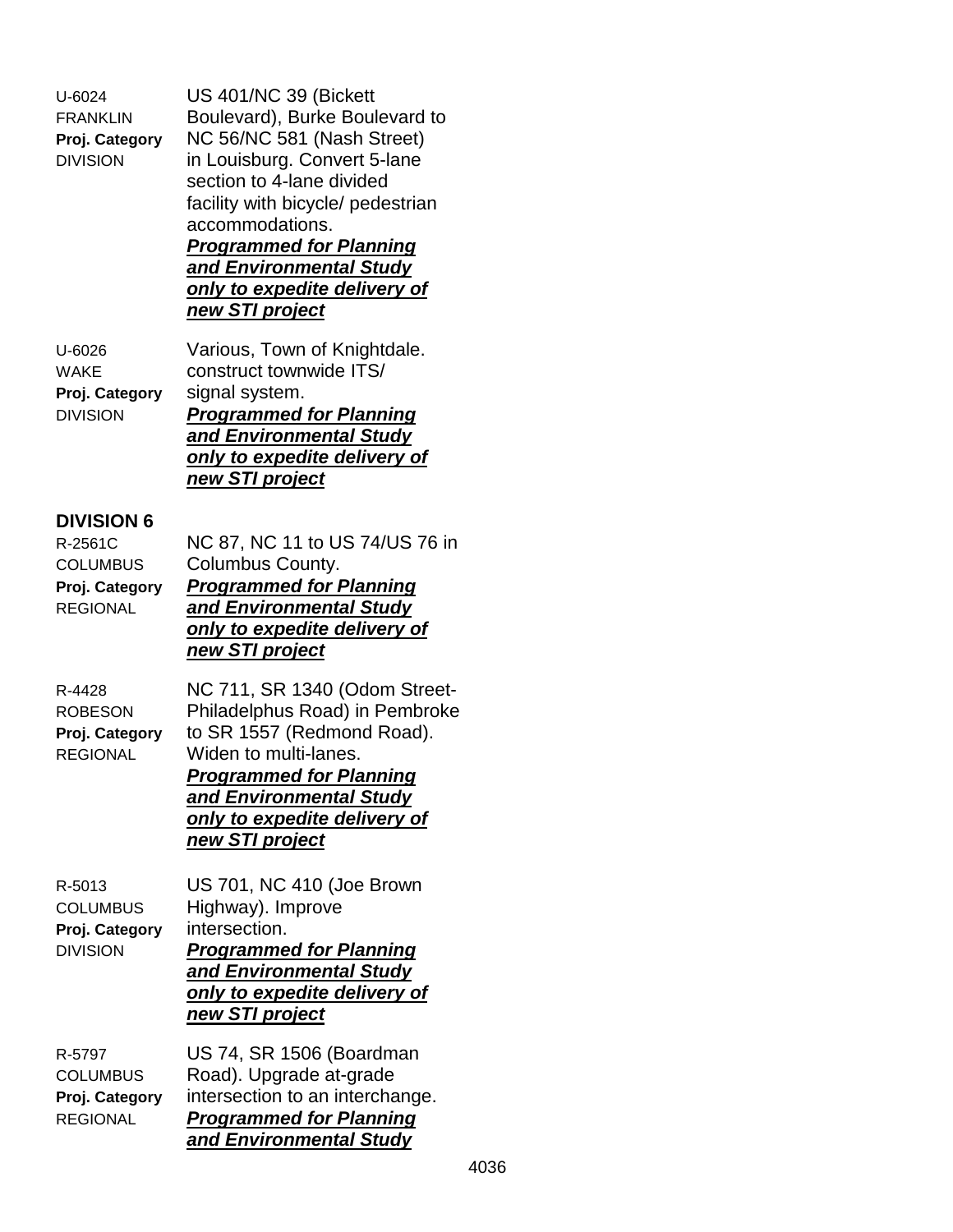#### *only to expedite delivery of new STI project*

| R-5819<br><b>COLUMBUS</b><br>Proj. Category<br><b>DIVISION</b>    | US 74/US 76, SR 1740 (Old Lake<br>Road). Convert at-grade<br>intersection to interchange.<br><b>Programmed for Planning</b><br>and Environmental Study<br>only to expedite delivery of<br>new STI project                          |                              |                                                              |
|-------------------------------------------------------------------|------------------------------------------------------------------------------------------------------------------------------------------------------------------------------------------------------------------------------------|------------------------------|--------------------------------------------------------------|
| R-5820<br><b>COLUMBUS</b><br>Proj. Category<br><b>DIVISION</b>    | US 74/US 76, SR 1735<br>(Chauncey Town Road).<br>Convert at-grade intersection<br>to interchange.<br><b>Programmed for Planning</b><br>and Environmental Study<br>only to expedite delivery of<br>new STI project                  |                              |                                                              |
| R-5848<br><b>ROBESON</b><br>Proj. Category<br><b>REGIONAL</b>     | NC 20, west of SR 1829<br>(Nash Road) to west of<br>SR 1732 (Veterans Road).<br>Construct turn lanes and truck<br>acceleration lanes to<br>accommodate Pepsi Cola<br>Bottling Facility.<br><b>Economic development</b><br>project. | Right-of-Way<br>Construction | FY17 \$100,000<br>(T)<br>FY17 \$1,500,000 (T)<br>\$1,600,000 |
| U-5930<br><b>CUMBERLAND</b><br>Proj. Category<br><b>STATEWIDE</b> | NC 24 (North Bragg Boulevard),<br>SR 1451 (Manchester Road).<br>Construct interchange.<br><b>Programmed for Planning</b><br><b>and Environmental Study</b><br><u>only to expedite delivery of</u><br>new STI project               |                              |                                                              |
| U-5933<br><b>HARNETT</b><br>Proj. Category<br><b>STATEWIDE</b>    | NC 87/NC 24, SR 1117 (Nursery<br>Road). Intersection improvements.<br><b>Programmed for Planning</b><br>and Environmental Study<br>only to expedite delivery of<br>new STI project                                                 |                              |                                                              |
| U-6001<br><b>CUMBERLAND</b><br>Proj Category                      | NC 59 (South Main Street),<br>SR 1243 (Shipman Road) to<br>SR 1118 (Parkton Road)                                                                                                                                                  |                              |                                                              |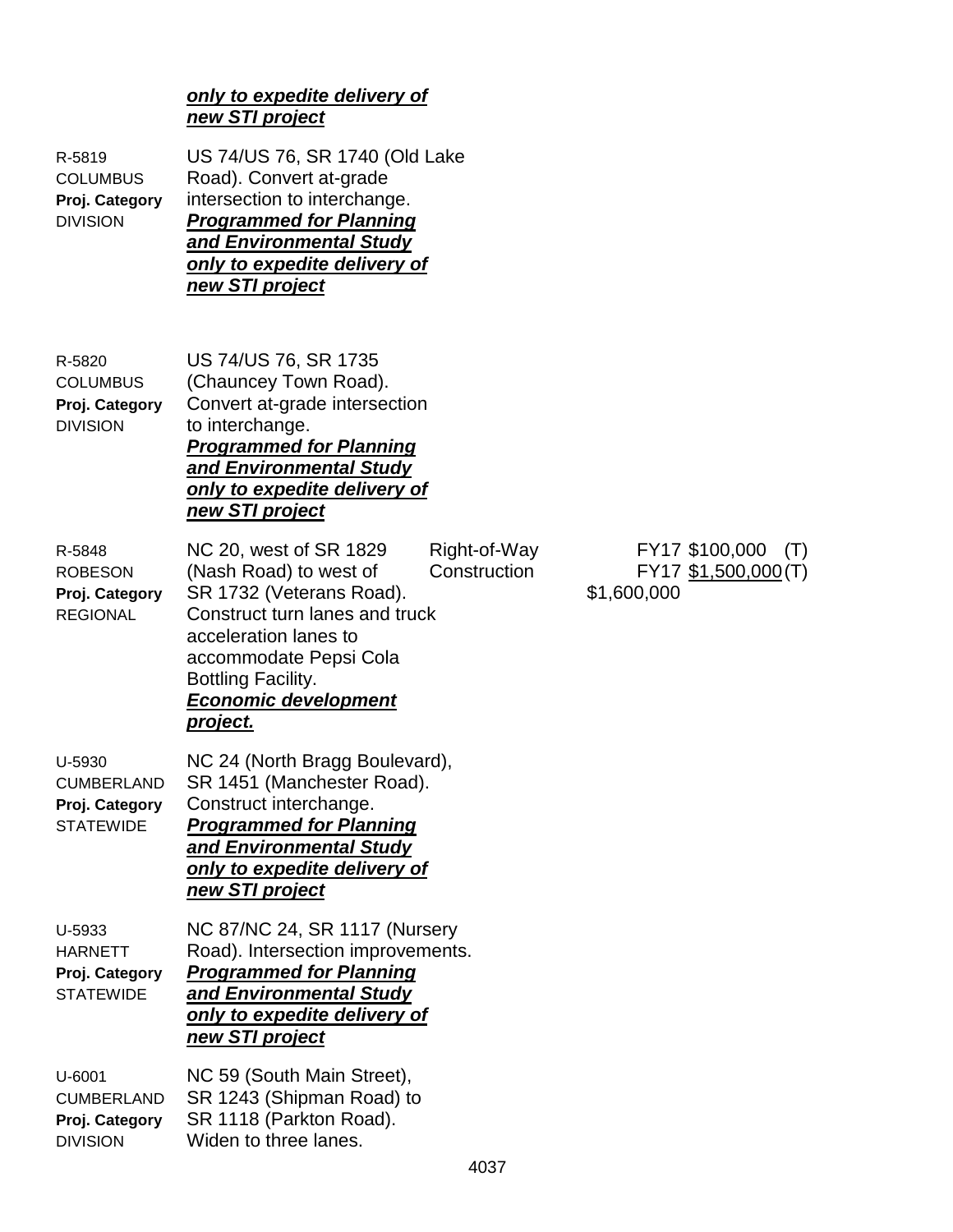#### *Programmed for Planning and Environmental Study only to expedite delivery of new STI project*

# U-6052 US 421(Cumberland Street), I-95 HARNETT to SR 1718 (Erwin Road). Access **Proj. Category** management improvements.

REGIONAL *Programmed for Planning and Environmental Study only to expedite delivery of new STI project*

## **DIVISION 7**

I-5964 I-40 / Business 85 / US 29 / GUILFORD US 70 / US 220, Elm-Eugene **Proj. Category** Street in Greensboro. STATEWIDE Interchange improvements. *Programmed for Planning and Environmental Study only to expedite delivery of new STI project*

I-5965 I-40 / Business 85 / US 29 / GUILFORD US 70 / US 220, US 220 / SR 1398 **Proj. Category** (Freeman Mill Road) to US 29 / STATEWIDE US 70 / US 220 in Greensboro. Add lanes, improve SR 1007 (Randleman Road) and Elm-Eugene Street interchanges, and replace Norfolk-Southern Railroad bridge overpass east of Elm-Eugene Street. *Programmed for Planning and Environmental Study only to expedite delivery of new STI project*

I-5967 I-85, SR 1009 (South Churton ORANGE Street) in Hillsborough. **Proj. Category** Interchange improvements. STATEWIDE *Programmed for Planning*

#### *and Environmental Study only to expedite delivery of new STI project*

| I-5980          | I-40, SR 1860 (Macy Grove      |
|-----------------|--------------------------------|
| <b>GUILFORD</b> | Road). Convert grade           |
| Proj. Category  | separation to interchange.     |
| <b>DIVISION</b> | <b>Programmed for Planning</b> |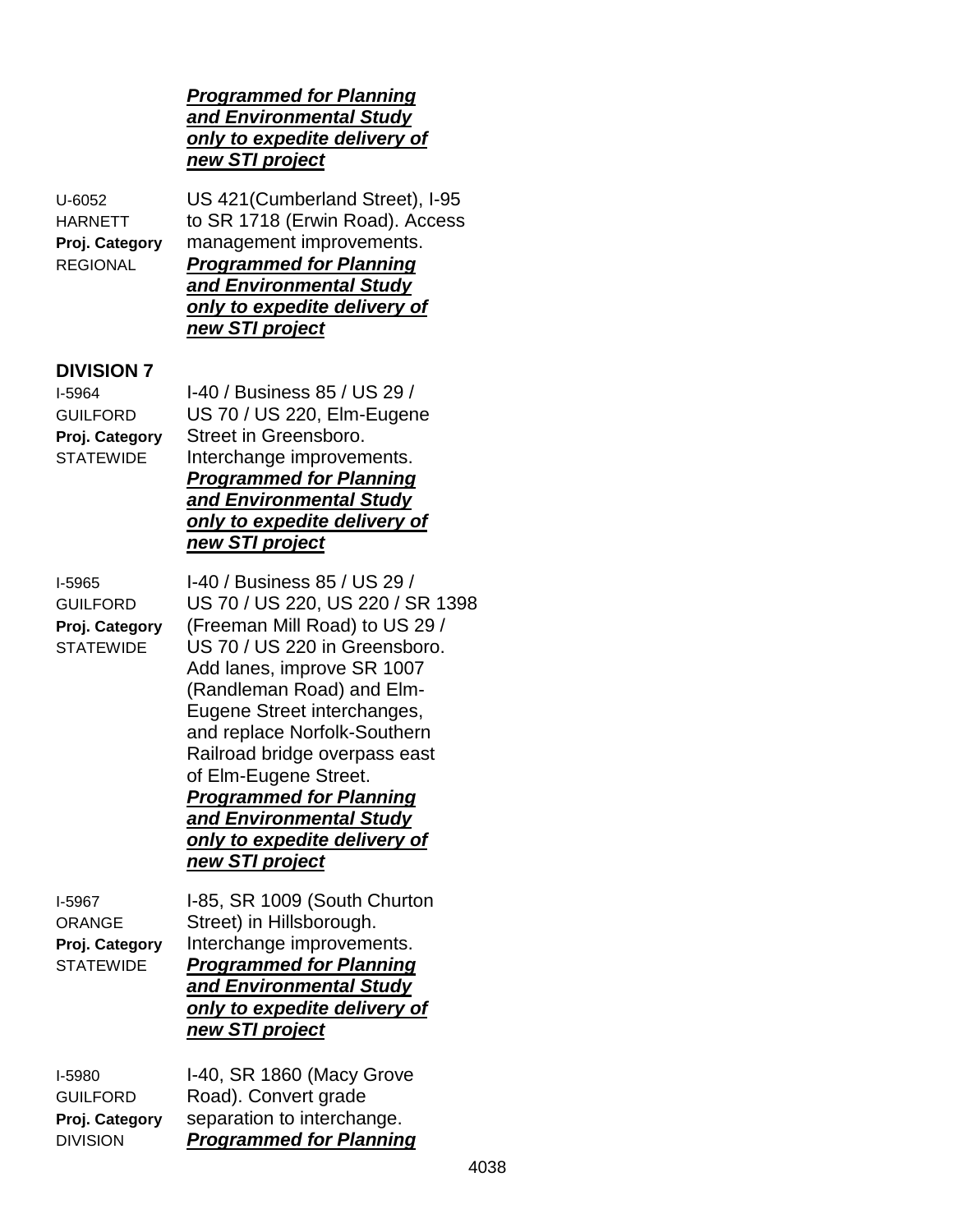#### *and Environmental Study only to expedite delivery of new STI project*

R-5821 NC 54, SR 1006 (Orange Grove ORANGE Road) to SR 1107/SR 1937 (Old **Proj. Category** Fayetteville Road). Construct DIVISION operational improvements, including bicycle/pedestrian accommodations, and improve SR 1006 intersection. *Programmed for Planning and Environmental Study only to expedite delivery of new STI project* R-5822 NC 86, US 158 to Virginia State CASWELL Line. Construct passing lanes **Proj. Category** and shoulder improvements at DIVISION various locations. *Programmed for Planning and Environmental Study only to expedite delivery of new STI project* R-5823 NC 65/NC 68, NC 65 in GUILFORD Stokesdale (southernmost ROCKINGHAM intersection) to US 220/future **Proj. Category** I-73. Widen to multilanes. DIVISION *Programmed for Planning and Environmental Study only to expedite delivery of new STI project* U-4015 SR 1556 (Gallimore Dairy Road), GUILFORD NC 68 to SR 1008 (West Market **Proj. Category** Street) in Greensboro. Widen to multilanes. *Programmed for Planning and Environmental Study only to expedite delivery of new STI project - see project sections below*

| SR 1556 (Gallimore Dairy Road), |
|---------------------------------|
| NC 68 to south of International |
|                                 |
|                                 |
|                                 |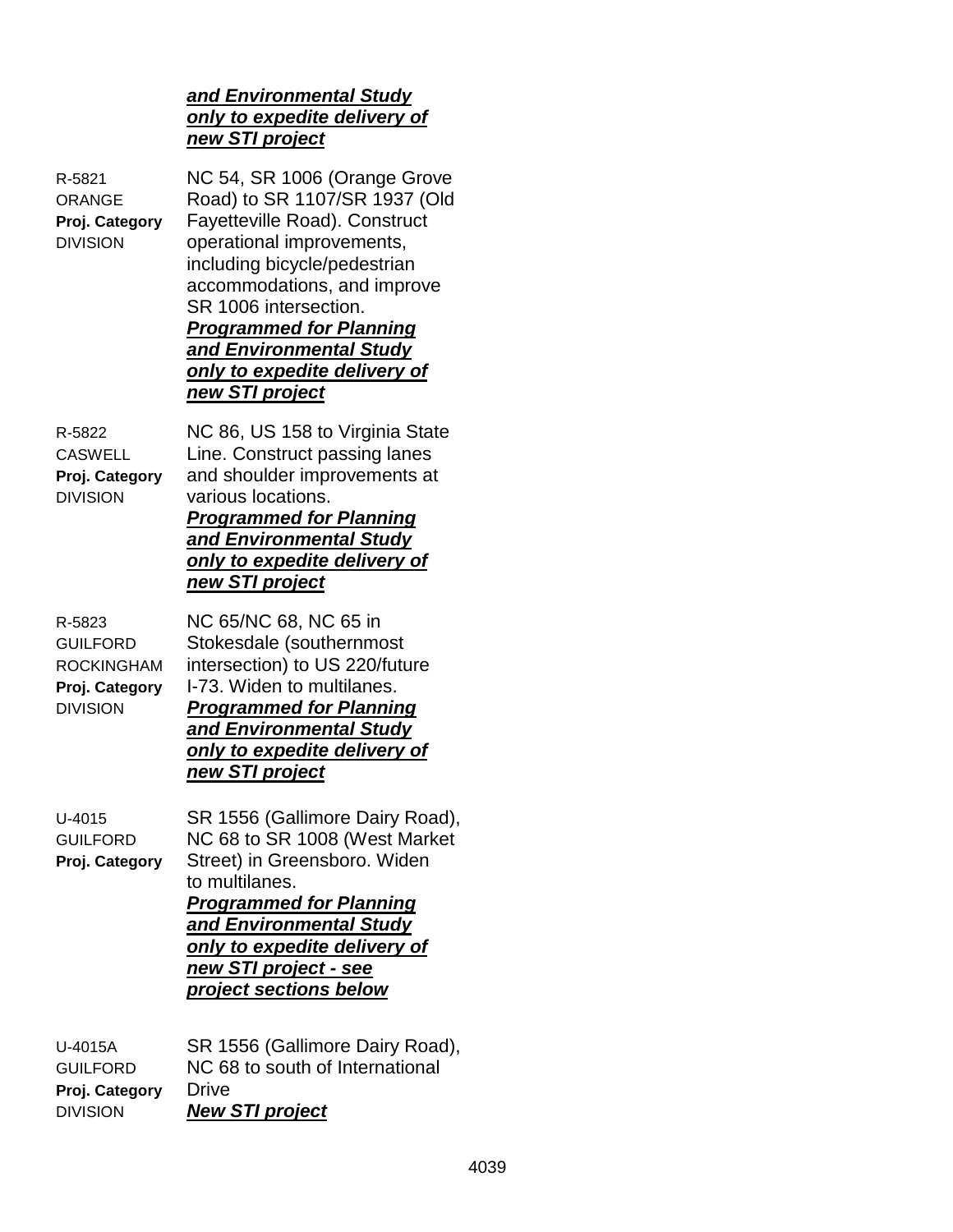| U-4015B<br><b>GUILFORD</b><br>Proj. Category                       | SR 1556 (Gallimore Dairy Road),<br>south of International Drive to<br>SR 1008 (West Market Street)<br>[Section completed under<br>earlier project]                                                                                                                                                                          |
|--------------------------------------------------------------------|-----------------------------------------------------------------------------------------------------------------------------------------------------------------------------------------------------------------------------------------------------------------------------------------------------------------------------|
| U-5974<br><b>GUILFORD</b><br>Proj. Category<br><b>REGIONAL</b>     | NC 68, SR 1523 (Hickswood<br>Road) to SR 1556 (Gallimore<br>Dairy Road) in High Point.<br>Upgrade to superstreet.<br><b>Programmed for Planning</b><br>and Environmental Study<br>only to expedite delivery of<br>new STI project                                                                                           |
| U-6008<br><b>GUILFORD</b><br>Proj. Category<br><b>DIVISION</b>     | SR 2085 (Bryan Boulevard),<br>New Garden Road at Horsepen<br>Creek Road in Greensboro.<br>Interchange improvements,<br>including new ramp from<br>westbound New Garden Road<br>to westbound SR 2085.<br><b>Programmed for Planning</b><br>and Environmental Study<br>only to expedite delivery of<br><u>new STI project</u> |
| U-6009<br><b>ALAMANCE</b><br>Proj. Category<br><b>DIVISION</b>     | US 70 (West Church Street),<br><b>Tarleton Avenue to Fifth Street</b><br>in Burlington. Widen and<br>construct center turn lane.<br><b>Programmed for Planning</b><br>and Environmental Study<br>only to expedite delivery of<br>new STI project                                                                            |
| $U - 6010$<br><b>ALAMANCE</b><br>Proj. Category<br><b>DIVISION</b> | US 70 (South Church Street),<br>SR 1226/SR 1311 (University<br>Drive) in Burlington.<br>Intersection improvements.<br><b>Programmed for Planning</b><br>and Environmental Study<br>only to expedite delivery of<br><u>new STI project</u>                                                                                   |
| U-6011<br><b>ALAMANCE</b><br>Proj. Category                        | US 70 (South Church Street),<br>SR 1158 (Huffman Mill Road)<br>in Burlington.                                                                                                                                                                                                                                               |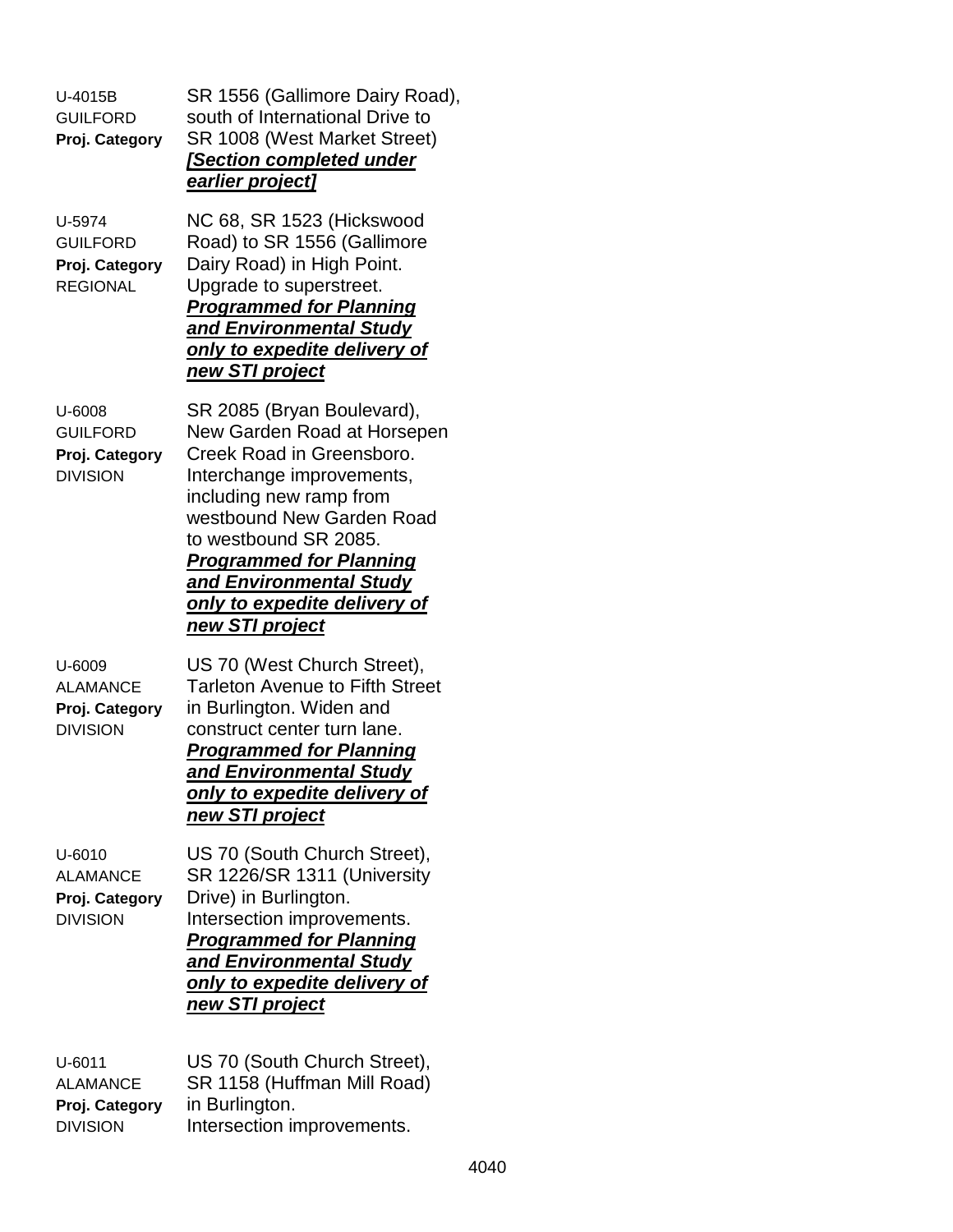|                                                                    | <b>Programmed for Planning</b><br>and Environmental Study<br>only to expedite delivery of<br>new STI project                                                                                                                                                                                    |
|--------------------------------------------------------------------|-------------------------------------------------------------------------------------------------------------------------------------------------------------------------------------------------------------------------------------------------------------------------------------------------|
| $U - 6012$<br><b>GUILFORD</b><br>Proj. Category<br><b>DIVISION</b> | NC 68, SR 2129 (Fogleman<br>Road) to NC 150 in Oak Ridge.<br>Access management and<br>safety enhancements.<br><b>Programmed for Planning</b><br>and Environmental Study<br><u>only to expedite delivery of</u><br>new STI project                                                               |
| U-6013<br><b>ALAMANCE</b>                                          | NC 119, NC 54 in Swepsonville<br>to Lowes Boulevard in Mebane.<br>Widen to multilanes.<br><b>Programmed for Planning</b><br>and Environmental Study<br>only to expedite delivery of<br>new STI project - see below<br>for project sections                                                      |
| U-6013A<br><b>ALAMANCE</b>                                         | NC 119, NC 54 to SR 2125<br>(Kimrey Road).                                                                                                                                                                                                                                                      |
| U-6013B<br><b>ALAMANCE</b>                                         | NC 119, SR 2125 (Kimrey Road)<br>to SR 1981 (Trollingwood-<br>Hawfields Road)/SR 2126 (Old<br>Hillsborough Road).                                                                                                                                                                               |
| U-6013C<br><b>ALAMANCE</b><br>Proj. Category<br><b>DIVISION</b>    | NC 119, SR 1981 (Trollingwood-<br>Hawfields Road)/SR 2126 (Old<br>Hillsborough Road to Lowes<br>Boulevard.<br><b>New STI project section</b>                                                                                                                                                    |
| U-6014<br><b>ALAMANCE</b><br>Proj. Category<br><b>DIVISION</b>     | SR 1716 (Graham-Hopedale Road),<br>SR 1720 (West Hanover Road) to<br>Morningside Drive in Burlington.<br>Widen to multilanes with bicycle/<br>pedestrian accommodations.<br><b>Programmed for Planning</b><br>and Environmental Study<br><u>only to expedite delivery of</u><br>new STI project |
| $U-6015$<br><b>ALAMANCE</b><br>Proj. Category                      | Various, Upgrade Burlington-<br>Graham Signal System.<br><b>Programmed for Planning</b>                                                                                                                                                                                                         |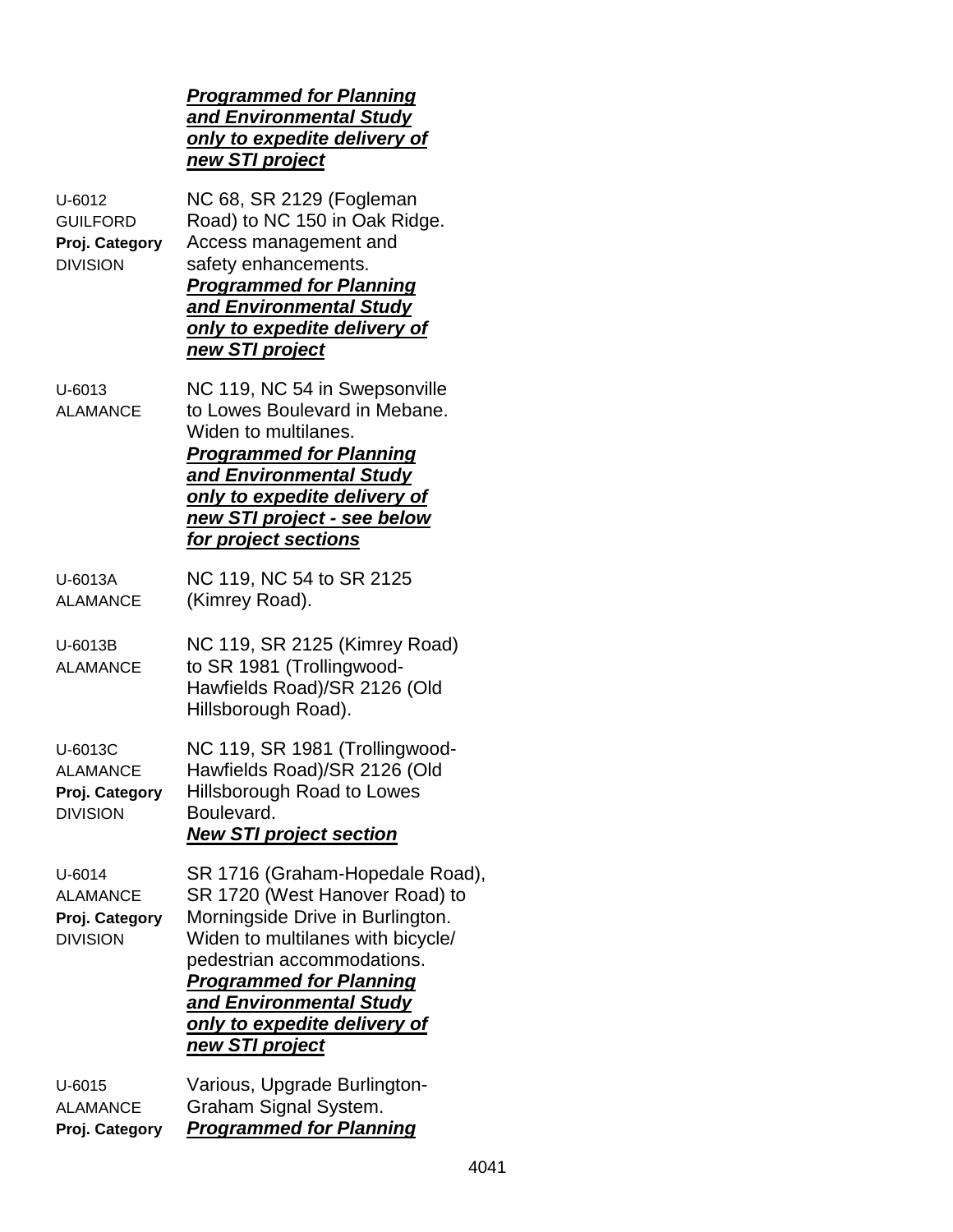| <b>DIVISION</b>                                                    | and Environmental Study<br>only to expedite delivery of<br>new STI project                                                                                                                                                                                                   |
|--------------------------------------------------------------------|------------------------------------------------------------------------------------------------------------------------------------------------------------------------------------------------------------------------------------------------------------------------------|
| $U - 6016$<br><b>GUILFORD</b><br>Proj. Category<br><b>DIVISION</b> | SR 2124 (Lewiston Road),<br>SR 2136 (Fleming Road).<br>Intersection improvements.<br><b>Programmed for Planning</b><br><b>and Environmental Study</b><br>only to expedite delivery of<br>new STI project                                                                     |
| U-6017<br><b>ALAMANCE</b><br>Proj. Category<br><b>DIVISION</b>     | NC 54 (East Harden Street),<br>NC 49 (East Elm Street) in Graham.<br>Intersection improvements.<br><b>Programmed for Planning</b><br>and Environmental Study<br>only to expedite delivery of<br>new STI project                                                              |
| $U - 6018$<br><b>GUILFORD</b><br>Proj. Category<br><b>DIVISION</b> | NC 62, SR 1154 (Kersey Valley<br>Road) to SR 1162 (Weant Road)<br>in Archdale. Improve interchange<br>area and realign SR 1154 and<br>SR 1162 intersections.<br><b>Programmed for Planning</b><br>and Environmental Study<br>only to expedite delivery of<br>new STI project |
| U-6019<br><b>GUILFORD</b><br>Proj. Category<br><b>DIVISION</b>     | SR 2334 (Air Harbor Road),<br>SR 2347 (Lake Brandt Road).<br>Construct turn lanes and<br>sidewalks.<br><b>Programmed for Planning</b><br>and <b>Environmental Study</b><br>only to expedite delivery of<br>new STI project                                                   |
| U-6045<br><b>GUILFORD</b><br>Proj. Category<br><b>DIVISION</b>     | SR 1850 (Sandy Ridge Road), I-40<br>to SR 1008 (West Market Street)<br>in Greensboro. Widen to multilanes.<br><b>Programmed for Planning</b><br><b>and Environmental Study</b><br>only to expedite delivery of<br>new STI project                                            |
| U-6050<br><b>GUILFORD</b><br>Proj. Category                        | SR 1486 (East Lexington Avenue),<br>SR 1009 (North Main Street) to<br>SR 1471 (Montlieu Avenue) in                                                                                                                                                                           |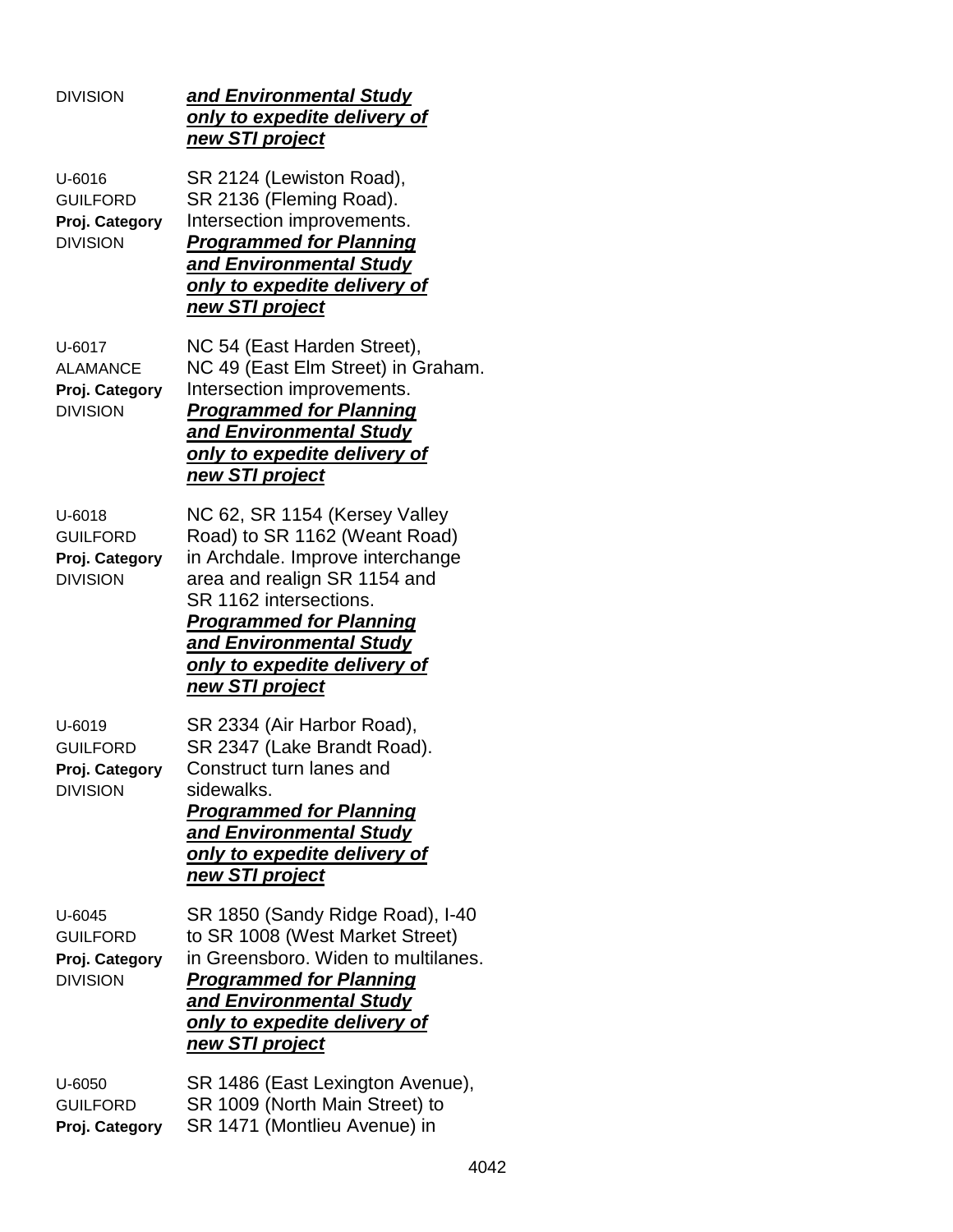| <b>DIVISION</b>                                                                     | High Point. Widen to multilanes.<br><b>Programmed for Planning</b><br>and Environmental Study<br>only to expedite delivery of<br>new STI project                                                                                          |  |  |  |
|-------------------------------------------------------------------------------------|-------------------------------------------------------------------------------------------------------------------------------------------------------------------------------------------------------------------------------------------|--|--|--|
| <b>DIVISION 8</b><br>I-5979<br><b>RICHMOND</b><br>Proj. Category<br><b>DIVISION</b> | US 74/Future I-74, US 1 (Exit<br>311). Interchange improvements.<br><b>Programmed for Planning</b><br>and Environmental Study<br>only to expedite delivery of<br>new STI project                                                          |  |  |  |
| R-2220<br><b>DAVIDSON</b><br><b>RANDOLPH</b><br>Proj. Category                      | US 64, east of I-85 Business to<br>Asheboro Bypass.<br>Widen to multilanes.<br><b>Programmed for Planning</b><br>and Environmental Study<br><u>only to expedite delivery of</u><br><u>new STI project - see</u><br>project sections below |  |  |  |
| R-2220A<br><b>DAVIDSON</b>                                                          | US 64, US 64, I-85 Business in<br>Lexington to east of I-85.<br><b>Section completed under</b><br>earlier project]                                                                                                                        |  |  |  |
| R-2220B<br><b>DAVIDSON</b>                                                          | US 64, I-85 east of Lexington<br>to NC 109                                                                                                                                                                                                |  |  |  |
| R-2220CA<br><b>DAVIDSON</b><br>Proj. Category<br>DIVISION                           | US 64, NC 109 to Randolph<br><b>County line</b><br><b>New STI project section</b>                                                                                                                                                         |  |  |  |
| R-2220CB<br><b>RANDOLPH</b>                                                         | US 64, Davidson County line to<br>SR 1409 (Lake Park Road)                                                                                                                                                                                |  |  |  |
| R-2220DA<br><b>RANDOLPH</b><br>Proj. Category<br><b>REGIONAL</b>                    | US 64, SR 1409 (Lake Park<br>Road) to Asheboro Bypass<br><b>New STI project section</b>                                                                                                                                                   |  |  |  |
| R-5801<br><b>SCOTLAND</b><br>Proj. Category<br><b>REGIONAL</b>                      | US 15/US 501, NC 144<br>intersection. Upgrade<br>intersection and construct<br>grade separation.<br><b>Programmed for Planning</b><br>and Environmental Study<br><u>only to expedite delivery of</u><br>new STI project                   |  |  |  |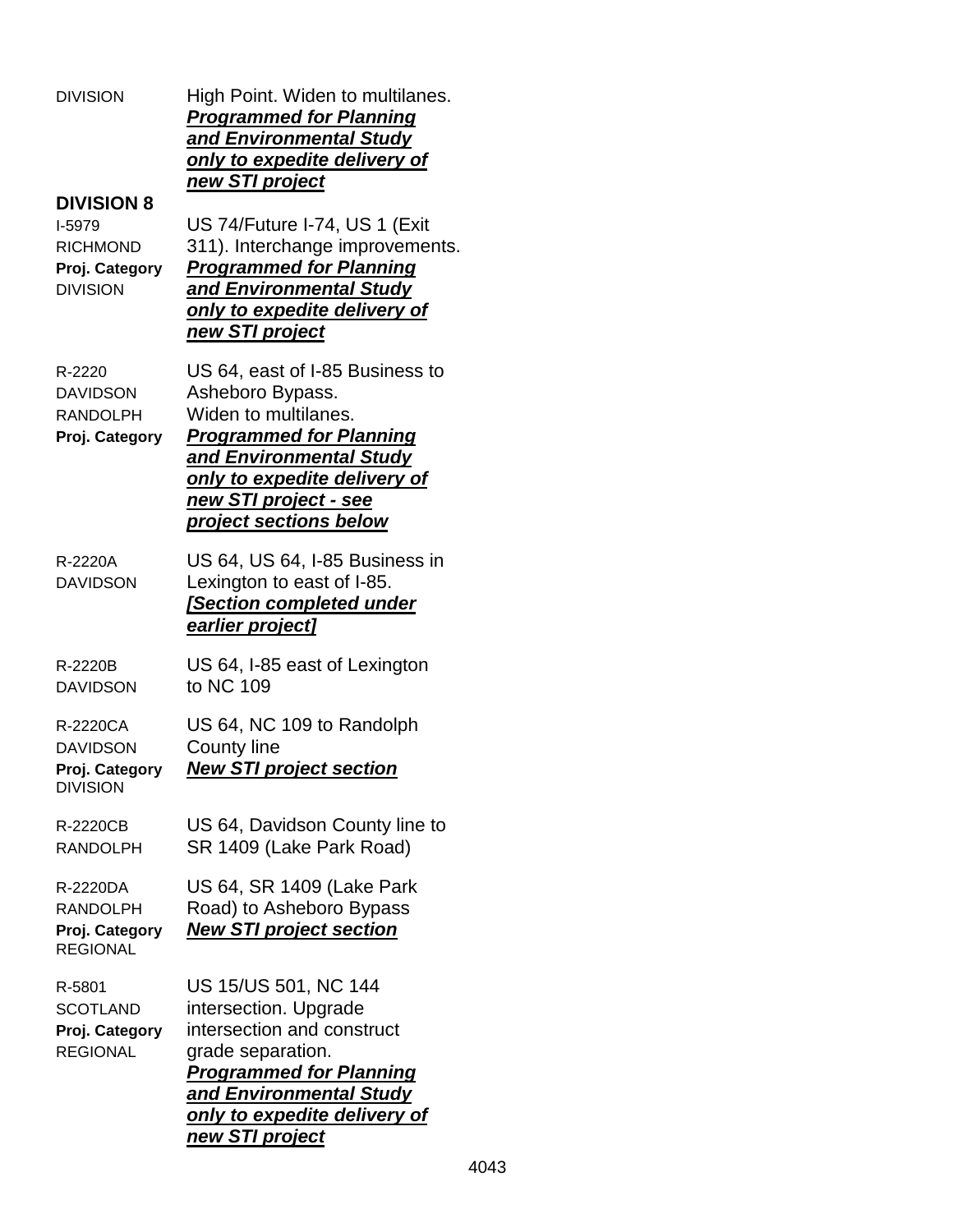| R-5824<br><b>MOORE</b><br>Proj. Category<br><b>DIVISION</b>                                   | NC 690 (Lobelia Road), US 1 in<br>Vass to Cumberland County line.<br>Upgrade roadway, to include<br>turn lanes at various locations<br>and some realignment.<br><b>Programmed for Planning</b><br>and Environmental Study<br>only to expedite delivery of<br><u>new STI project</u>                  |
|-----------------------------------------------------------------------------------------------|------------------------------------------------------------------------------------------------------------------------------------------------------------------------------------------------------------------------------------------------------------------------------------------------------|
| R-5825<br><b>CHATHAM</b><br>Proj. Category<br><b>DIVISION</b>                                 | NC 751, SR 1731 (O'Kelly Chapel<br>Road). Upgrade and realign<br>intersection.<br><b>Programmed for Planning</b><br>and Environmental Study<br>only to expedite delivery of<br>new STI project                                                                                                       |
| R-5826<br><b>MONTGOMERY</b><br>Proj. Category<br><b>DIVISION</b>                              | NC 109, NC 73 (North Main<br>Street) in Mt. Gilead to NC 24/<br>NC 27. Upgrade roadway,<br>including paved shoulders,<br>turn lanes and signals.<br><b>Programmed for Planning</b><br>and Environmental Study<br>only to expedite delivery of<br>new STI project - see below<br>for project sections |
| R-5826A<br><b>MONTGOMERY</b>                                                                  | NC 109, NC 73 (North Main<br>Street) in Mt. Gilead to SR 1127<br>(Hearne Farm Road).                                                                                                                                                                                                                 |
| R-5826B<br>MONTGOMERY<br>Proj. Category<br><b>DIVISION</b>                                    | NC 109, SR 1127 (Hearne<br>Farm Road) to SR 1174<br>(Pee Dee Road).<br><b>New STI project section</b>                                                                                                                                                                                                |
| R-5826C<br><b>MONTGOMERY</b>                                                                  | NC 109, SR 1174 (Pee Dee<br>Road) to NC 24/NC 27.                                                                                                                                                                                                                                                    |
| R-5827<br><b>HOKE</b><br><b>MOORE</b><br><b>SCOTLAND</b><br>Proj. Category<br><b>DIVISION</b> | US 15/US 501, US 401 in<br>Laurinburg to US 1 in Aberdeen.<br>Widen to multilanes.<br><b>Programmed for Planning</b><br>and Environmental Study<br>only to expedite delivery of<br>new STI project                                                                                                   |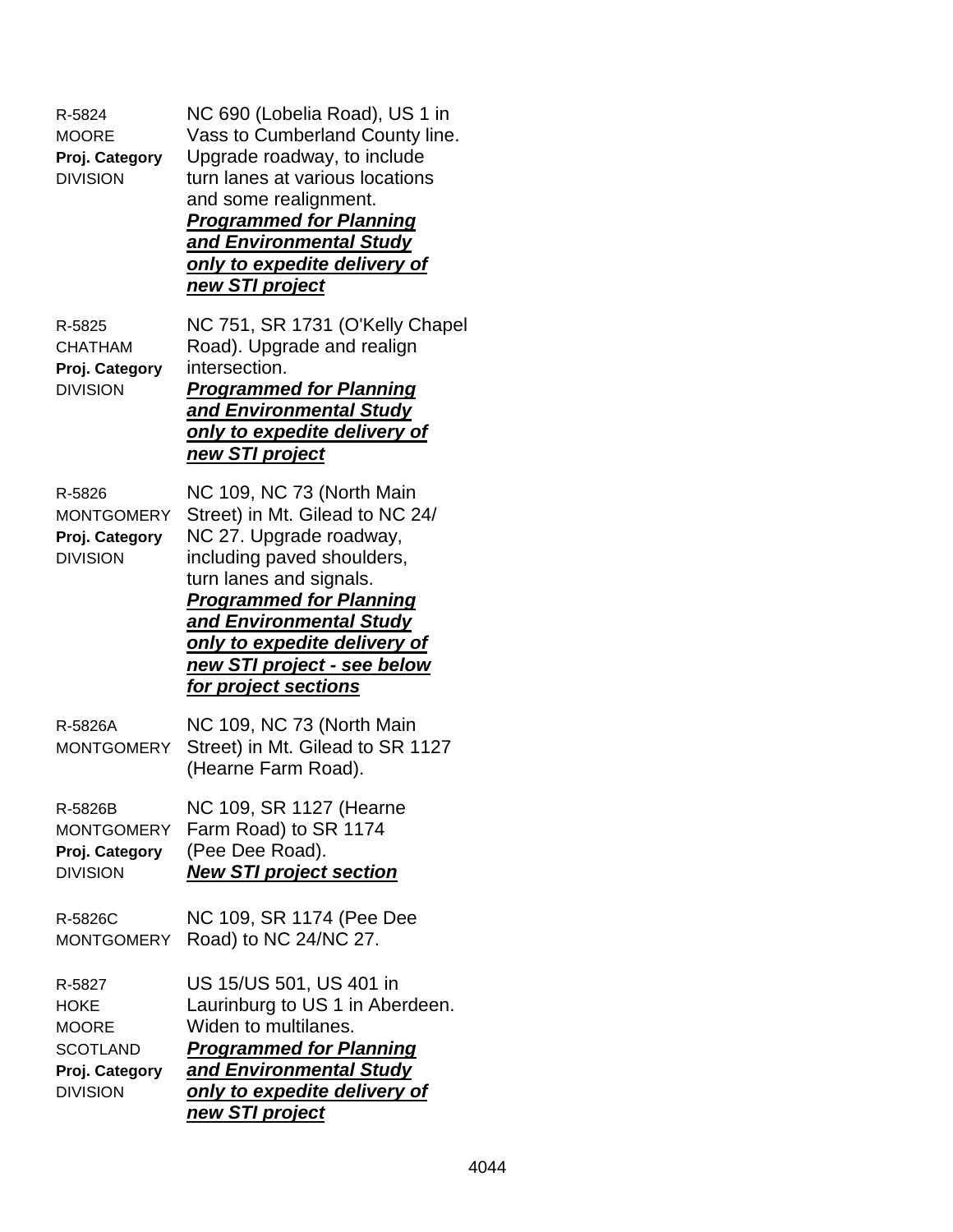| R-5844<br><b>RANDOLPH</b><br><b>DAVIDSON</b><br><b>MONTGOMERY</b><br>Proj. Category<br><b>DIVISION</b> | NC 109, NC 24/NC 27 in Troy<br>to NC 47 in Denton. Increase<br>lane width, improve shoulders<br>and signalization, construct<br>turn lanes and provide bicycle<br>accommodations.<br><b>Programmed for Planning</b><br>and Environmental Study<br>only to expedite delivery of<br>new STI project - see below<br><u>for project sections</u> |
|--------------------------------------------------------------------------------------------------------|----------------------------------------------------------------------------------------------------------------------------------------------------------------------------------------------------------------------------------------------------------------------------------------------------------------------------------------------|
| R-5844A<br><b>RANDOLPH</b><br><b>MONTGOMERY</b><br>Proj. Category<br><b>DIVISION</b>                   | NC 109, NC 24/NC 27 to<br>Davidson County line<br><b>New STI project section</b>                                                                                                                                                                                                                                                             |
| R-5844B<br><b>DAVIDSON</b>                                                                             | NC 109, Randolph County line to<br>NC 47 in Denton                                                                                                                                                                                                                                                                                           |
| U-5975<br>LEE<br>Proj. Category<br><b>REGIONAL</b>                                                     | US 1 / US 15 / US 501, US 15 /<br>US 501 (White Hill Road) to SR<br>1334 (Pendergrass Road) in<br>Sanford. Upgrade to superstreet.<br><b>Programmed for Planning</b><br>and Environmental Study<br><u>only to expedite delivery of</u><br><u>new STI project</u>                                                                             |
| U-5976<br><b>MOORE</b><br>Proj. Category<br><b>REGIONAL</b>                                            | US 15/US 501, SR 1905 (Voit<br>Gilmore Lane) in Southern Pines<br>to SR 1208 Page Road in<br>Pinehurst. Upgrade SR 1208<br>intersection and construct<br>improvements to Pinehurst<br>traffic circle and approaches.<br><b>Programmed for Planning</b><br>and Environmental Study<br>only to expedite delivery of<br>new STI project         |
| U-5977<br><b>SCOTLAND</b><br>Proj. Category<br><b>REGIONAL</b>                                         | US 15/US 401, South Carolina<br>state line to south of SR 1105<br>(Turnpike Road) in Laurinburg.<br>Widen to multilanes.<br><b>Programmed for Planning</b><br>and Environmental Study<br><u>only to expedite delivery of</u><br><u>new STI project</u>                                                                                       |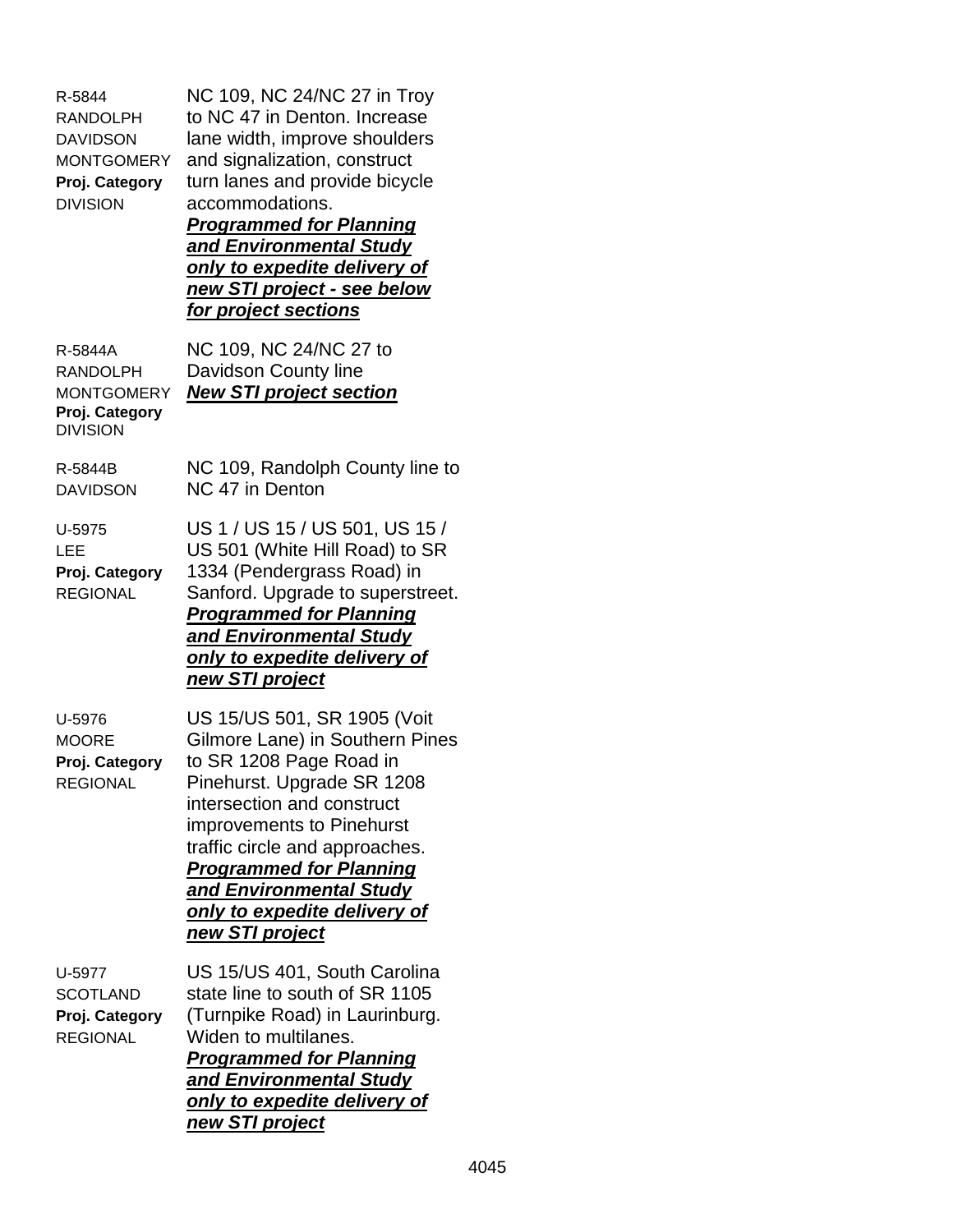U-6006 US 220 Business, SR 2123 RANDOLPH (Caudle Road) to SR 2270 **Proj. Category** (US 311 Extension) in Randleman. DIVISION Widen to 4-lane divided facility. *Programmed for Planning and Environmental Study only to expedite delivery of new STI project* U-6007 US 220 Business (South RANDOLPH Fayetteville Street), Ridge Street **Proj. Category** to Atlantic Avenue in Asheboro. DIVISION Realign Atlantic Avenue intersection and implement access management. *Programmed for Planning and Environmental Study only to expedite delivery of new STI project* U-6027 US 1 (proposed)/SR 1516 RICHMOND (Greene Street), US 220 to US 1 **Proj. Category** in Rockingham. Widen to 3- DIVISION lane facility and re-route US 1 along project. *Programmed for Planning and Environmental Study only to expedite delivery of new STI project* U-6051 SR 1003 (Camden Road), SR 1406 HOKE (Rockfish Road) in Hoke County to CUMBERLAND Fayetteville Loop (Proposed I-295) **Proj. Category** in Cumberland County. Widen to 4-lane divided facility with sidewalks. *Programmed for Planning and Environmental Study only to expedite delivery of new STI project - see below for STI project section.* U-6051A SR 1003 (Camden Road), HOKE SR 1406 (Rockfish Road) to **Proj. Category** Cumberland County line

DIVISION *New STI project section*

## **DIVISION 9**

R-5828 US 311 (North Main Street),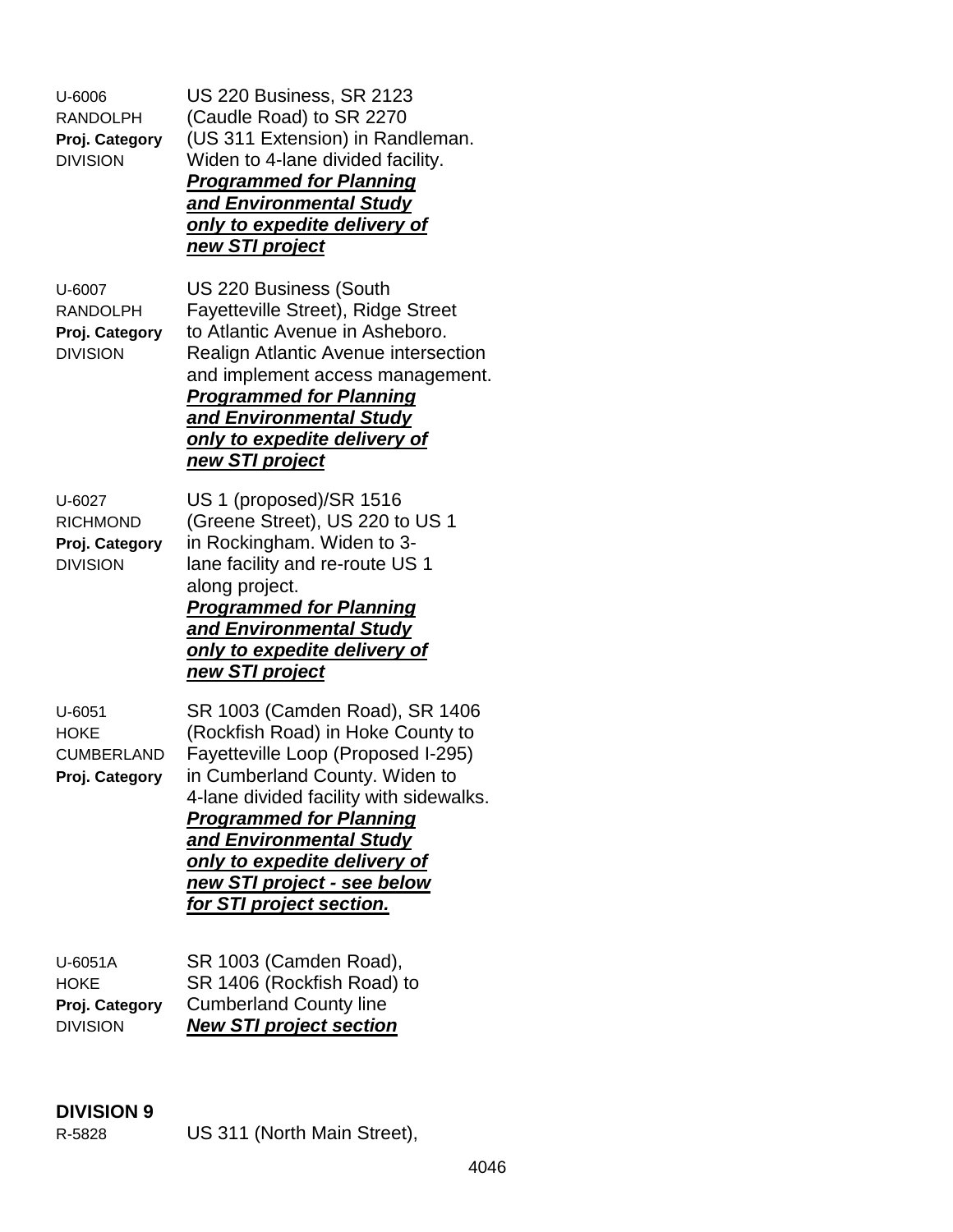| <b>STOKES</b><br>Proj. Category<br><b>DIVISION</b>             | SR 1918 (First Street) in Walnut<br>Cove. Construct roundabout.<br><b>Programmed for Planning</b><br>and Environmental Study<br>only to expedite delivery of<br>new STI project                                                                                                                                                                                                                                                                                                                                                                                |
|----------------------------------------------------------------|----------------------------------------------------------------------------------------------------------------------------------------------------------------------------------------------------------------------------------------------------------------------------------------------------------------------------------------------------------------------------------------------------------------------------------------------------------------------------------------------------------------------------------------------------------------|
| U-2826<br><b>FORSYTH</b><br>Proj. Category<br><b>STATEWIDE</b> | US 52, south of SR 2747<br>(Clemmonsville Road) to future<br>I-74 (Winston-Salem Northern<br>Beltway). Add lanes.<br><b>Programmed for Planning</b><br>and Environmental Study<br>only to expedite delivery of<br>new STI project                                                                                                                                                                                                                                                                                                                              |
| U-5617<br><b>FORSYTH</b><br>Proj. Category<br><b>DIVISION</b>  | SR 1173 (Williams Road),<br>\$136,000 (STBGDA)<br>Engineering FY18<br><b>FY18</b><br>Improve roundabouts west &<br>$$34,000$ (L)<br>east of bridge over US 421. Right-of-Way<br>FY19 \$132,000<br>(STBGDA)<br>Widen to multi-lanes from<br><b>FY19</b><br>$$33,000$ (L)<br>(STBGDA)<br>roundabout east of bridge to Construction<br>FY20 \$928,000<br>west of roundabout at SR 1001<br>FY20 \$232,000<br>(L)<br>\$1,495,000<br>(Shallowford Road) with<br>sidewalks on both sides.<br>Town of Lewisville.<br><b>Project added at request of</b><br><u>MPO.</u> |
| U-6002<br><b>DAVIE</b><br>Proj. Category<br><b>DIVISION</b>    | Wilkesboro Street, Yadkinville<br>Road in Mocksville. Construct<br>roundabout.<br><b>Programmed for Planning</b><br>and Environmental Study<br>only to expedite delivery of<br>new STI project                                                                                                                                                                                                                                                                                                                                                                 |
| U-6003<br><b>FORSYTH</b><br>Proj. Category<br><b>DIVISION</b>  | New Route, SR 1969 (Piney<br>Grove Road) to NC 150 (North<br>Main Street) in Kernersville.<br>Construct two-lane divided<br>facility with bicycle/pedestrian<br>accommodations.<br><b>Programmed for Planning</b><br>and Environmental Study<br>only to expedite delivery of<br>new STI project                                                                                                                                                                                                                                                                |
| U-6004<br><b>FORSYTH</b><br>Proj. Category                     | SR 1103 (Lewisville-Clemmons<br>Road), I-40 to US 158 in<br>Clemmons. Convert roadway                                                                                                                                                                                                                                                                                                                                                                                                                                                                          |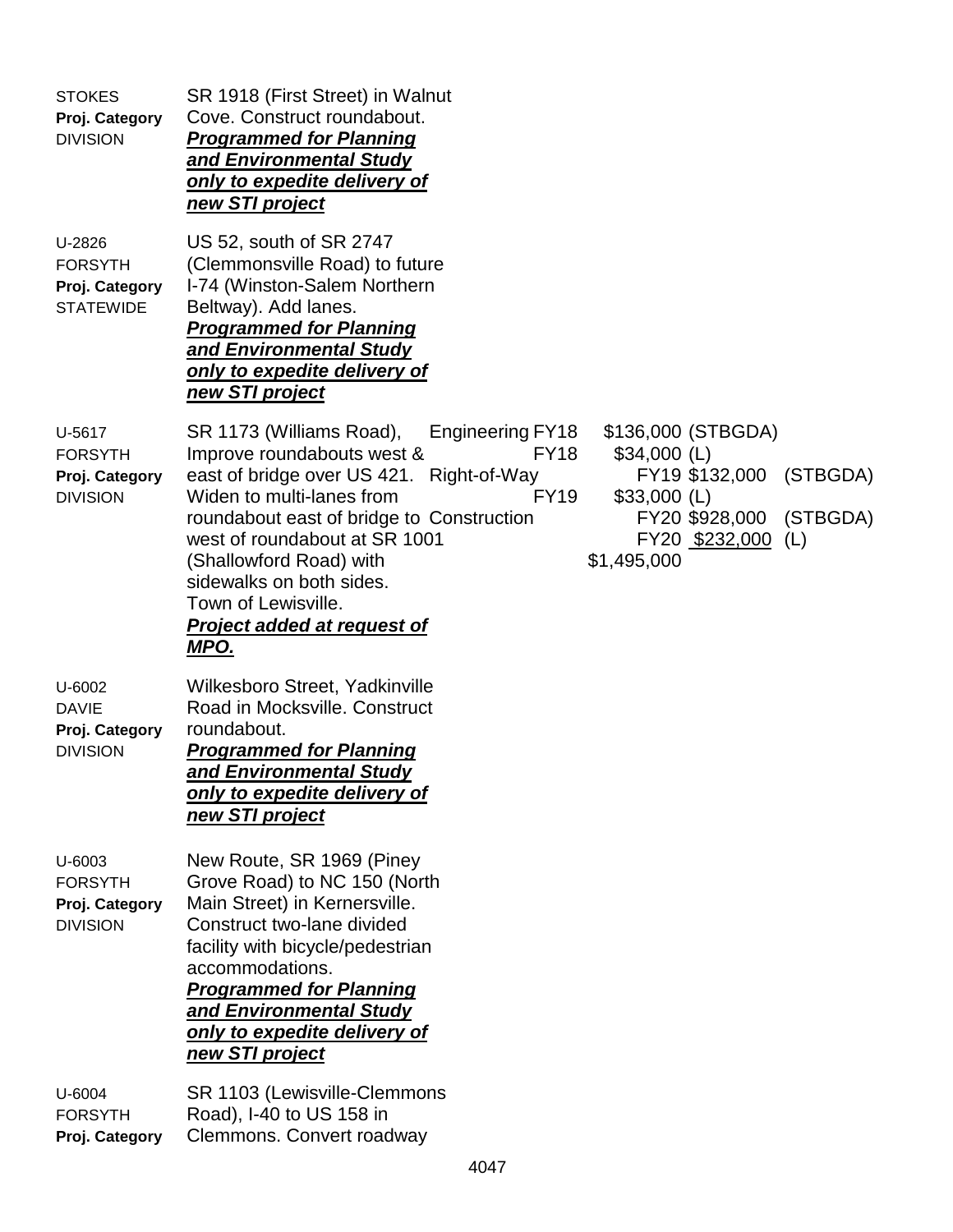DIVISION to 4-lane median divided facility. *Programmed for Planning and Environmental Study only to expedite delivery of new STI project*

U-6005 NC 65 (Bethania-Rural Hall FORSYTH Road), US 52 to SR 3983 **Proj. Category** (Northridge Drive) in Rural Hall. DIVISION Widen to multilanes. *Programmed for Planning and Environmental Study only to expedite delivery of new STI project*

## **DIVISION 10**

I-5963 I-485, I-485 and NC 16 MECKLENBURG (Providence Road). Construct **Proj. Category** interchange improvements. STATEWIDE *Programmed for Planning and Environmental Study only to expedite delivery of new STI project*

I-5973 I-485, I-485/NC 16 (Brookshire MECKLENBURG Boulevard). Construct **Proj. Category** interchange improvements. REGIONAL *Programmed for Planning and Environmental Study only to expedite delivery of new STI project* R-5798 US 74 (Andrew Jackson ANSON Highway), Graham Street to **Proj. Category** SR 1749. Construct median. REGIONAL *Programmed for Planning and Environmental Study*

*only to expedite delivery of new STI project*

U-4713A SR 3440 (McKee Road) Extension, MECKLENBURG SR 3448 (Pleasant Plains Road) **Proj. Category** to SR 1009 (John Street) DIVISION *Programmed for Planning and Environmental Study only to expedite delivery of new STI project*

U-5803 Charlotte, SR 2940 (Eastway MECKLENBURG Drive) and Shamrock Drive.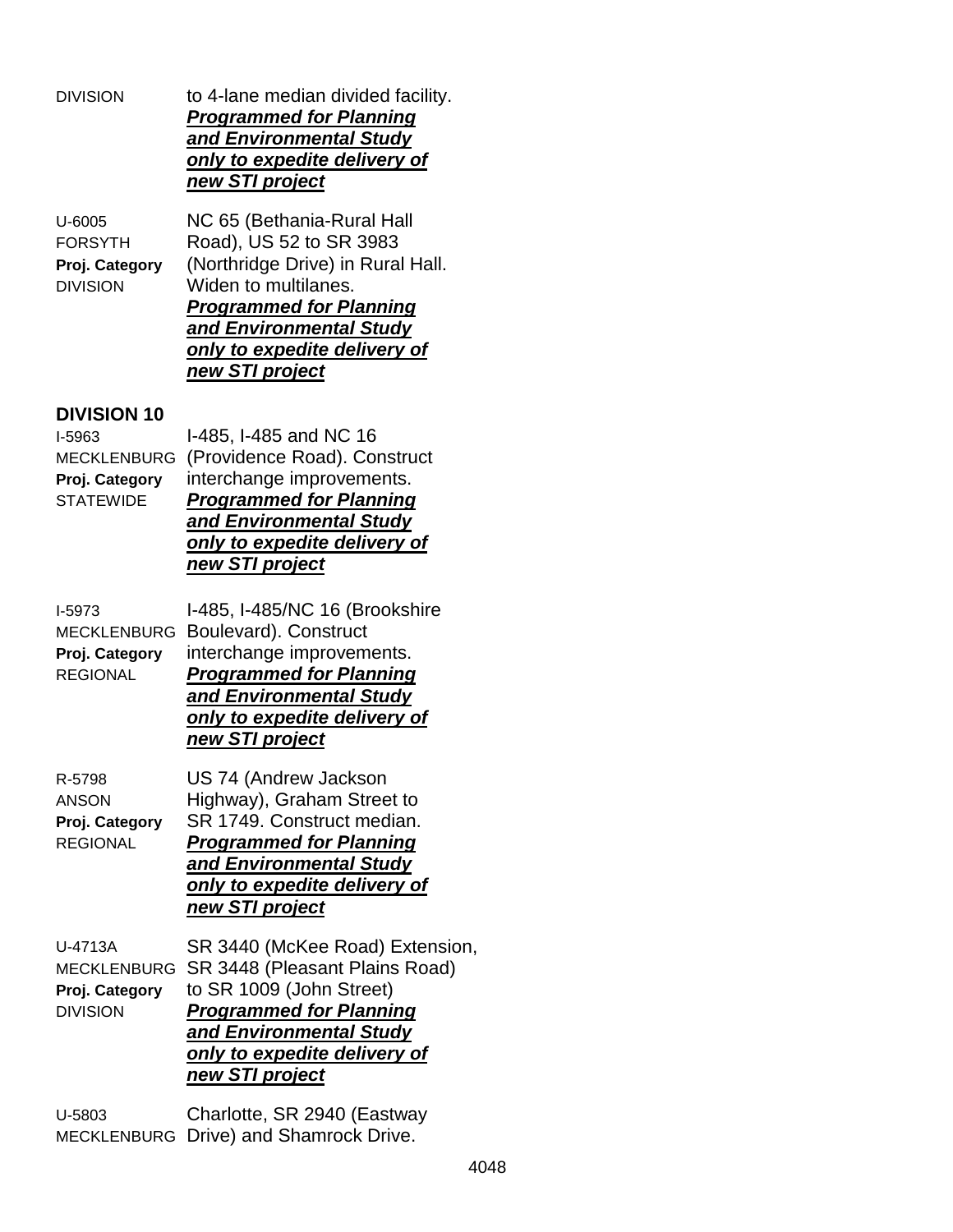| Proj. Category<br><b>DIVISION</b>                                 | Reconfigure 5-leg intersection<br>to three 2-leg intersections.<br><b>Programmed for Planning</b><br>and Environmental Study<br><u>only to expedite delivery of</u><br><u>new STI project</u>                                                                                                                                                  |
|-------------------------------------------------------------------|------------------------------------------------------------------------------------------------------------------------------------------------------------------------------------------------------------------------------------------------------------------------------------------------------------------------------------------------|
| U-5931<br><b>UNION</b><br>Proj. Category<br><b>STATEWIDE</b>      | US 74, intersection of US 74<br>and Secrest Shortcut Road.<br>Construct improvements.<br><b>Programmed for Planning</b><br>and Environmental Study<br><u>only to expedite delivery of</u><br><u>new STI project</u>                                                                                                                            |
| U-5955<br><b>MECKLENBURG</b><br>Proj. Category<br><b>REGIONAL</b> | NC 16 (Brookshire Boulevard),<br>I-85 to Idaho Drive, Add westbound<br>through lane on NC 16 between<br>a point west of Idaho Dr and I-85.<br>Improve I-85 northbound ramp to<br>eastbound NC 16.<br><b>Programmed for Planning</b><br>and Environmental Study<br><u>only to expedite delivery of</u><br>new STI project                       |
| U-5956<br><b>CABARRUS</b><br>Proj. Category<br><b>REGIONAL</b>    | US 29, Realign Union Cemetery<br>Road to intersect US 29 at Rock<br><b>Hill Church Road and eliminate</b><br>the current intersection of Union<br><b>Cemetery Road and Cabarrus</b><br>Avenue by creating a cul-de-sac.<br><b>Programmed for Planning</b><br>and Environmental Study<br>only to expedite delivery of<br><u>new STI project</u> |
| U-5957<br><b>MECKLENBURG</b><br>Proj. Category<br><b>REGIONAL</b> | NC 27 (Freedom Drive), SR 1644<br>(Toddville Road) to SR 1600<br>(Moores Chapel Road).<br>Widen to 4-lanes.<br><b>Programmed for Planning</b><br>and Environmental Study<br><u>only to expedite delivery of</u><br><u>new STI project</u>                                                                                                      |
| U-5979<br><b>UNION</b><br>Proj. Category<br><b>REGIONAL</b>       | NC 16 (Providence Road South),<br>SR 1321 (Cuthbertson Road) in<br>Weddington to SR 3530<br>(Waxhaw Parkway) in Waxhaw.                                                                                                                                                                                                                        |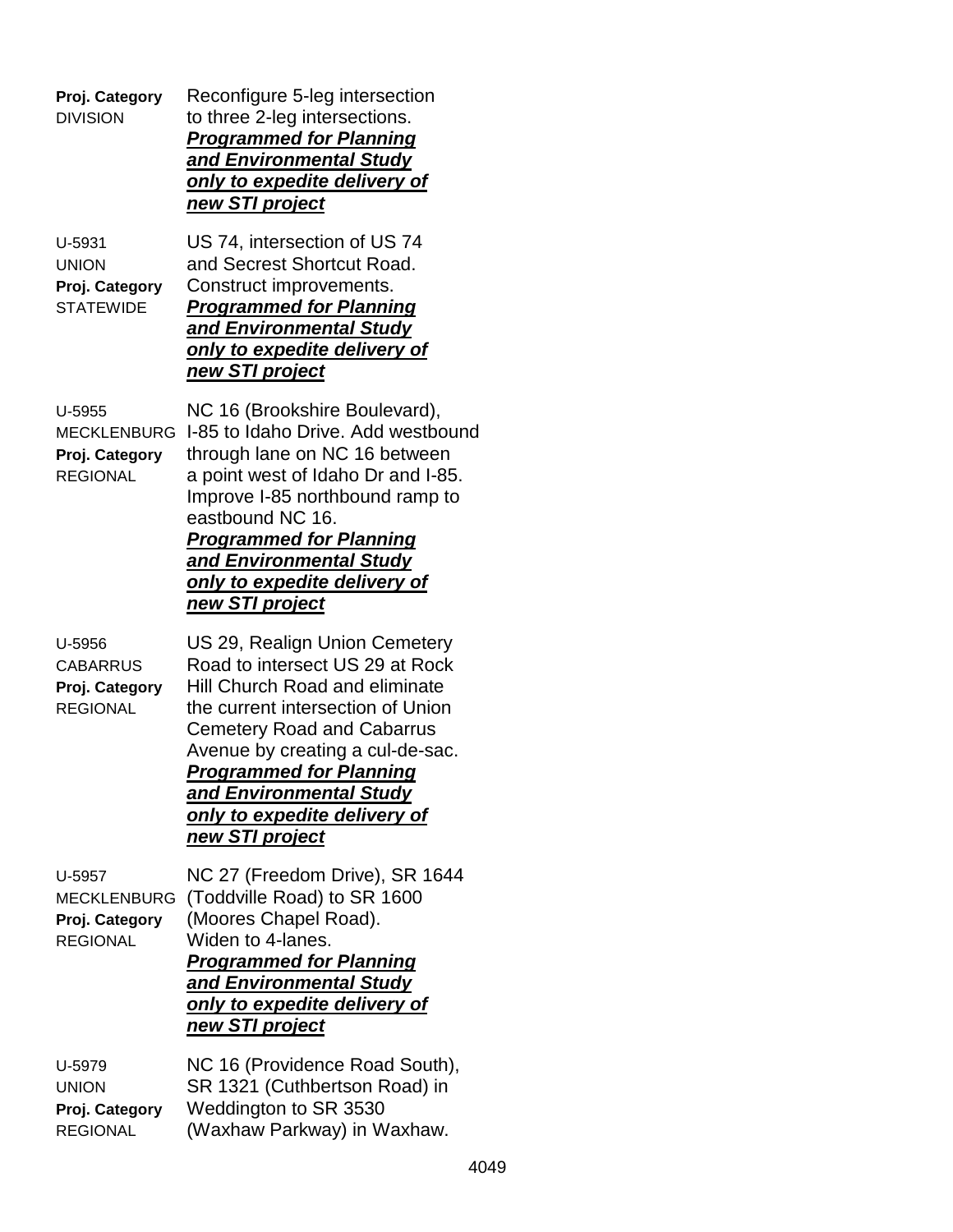Widen to multi- lanes. *Programmed for Planning and Environmental Study only to expedite delivery of new STI project* U-6028 SR 2472 (Mallard Creek Road), MECKLENBURG SR 2833 (Mallard Creek Church **Proj. Category** Road) to Breezewood Drive. DIVISION Widen to four-lanes. *Programmed for Planning and Environmental Study only to expedite delivery of new STI project* U-6029 Poplar Tent Road, Derita Road to MECKLENBURG NC 73. Widen to four-lanes. CABARRUS *Programmed for Planning* **Proj. Category** *and Environmental Study* DIVISION *only to expedite delivery of new STI project* U-6030 SR 4979 (Ballantyne Commons MECKLENBURG Pkwy), Annalexa Lane to Williams **Proj. Category** Pond Lane. Widen to four-lanes. DIVISION *Programmed for Planning and Environmental Study only to expedite delivery of new STI project* U-6031 SR 1009 (Charlotte Avenue), UNION Seymour Street to NC 200 **Proj. Category** (Dickerson Boulevard). Widen DIVISION to four-lanes divided. *Programmed for Planning and Environmental Study only to expedite delivery of new STI project* U-6032 SR 2464 (Odell School Road), CABARRUS 1-485 to Concord Mills MECKLENBURG Boulevard. Widen to four-**Proj. Category** lanes divided. DIVISION *Programmed for Planning and Environmental Study only to expedite delivery of new STI project* R-0616 New Route, Wilkesboro-North

WILKES Wilkesboro Bypass, NC 18 to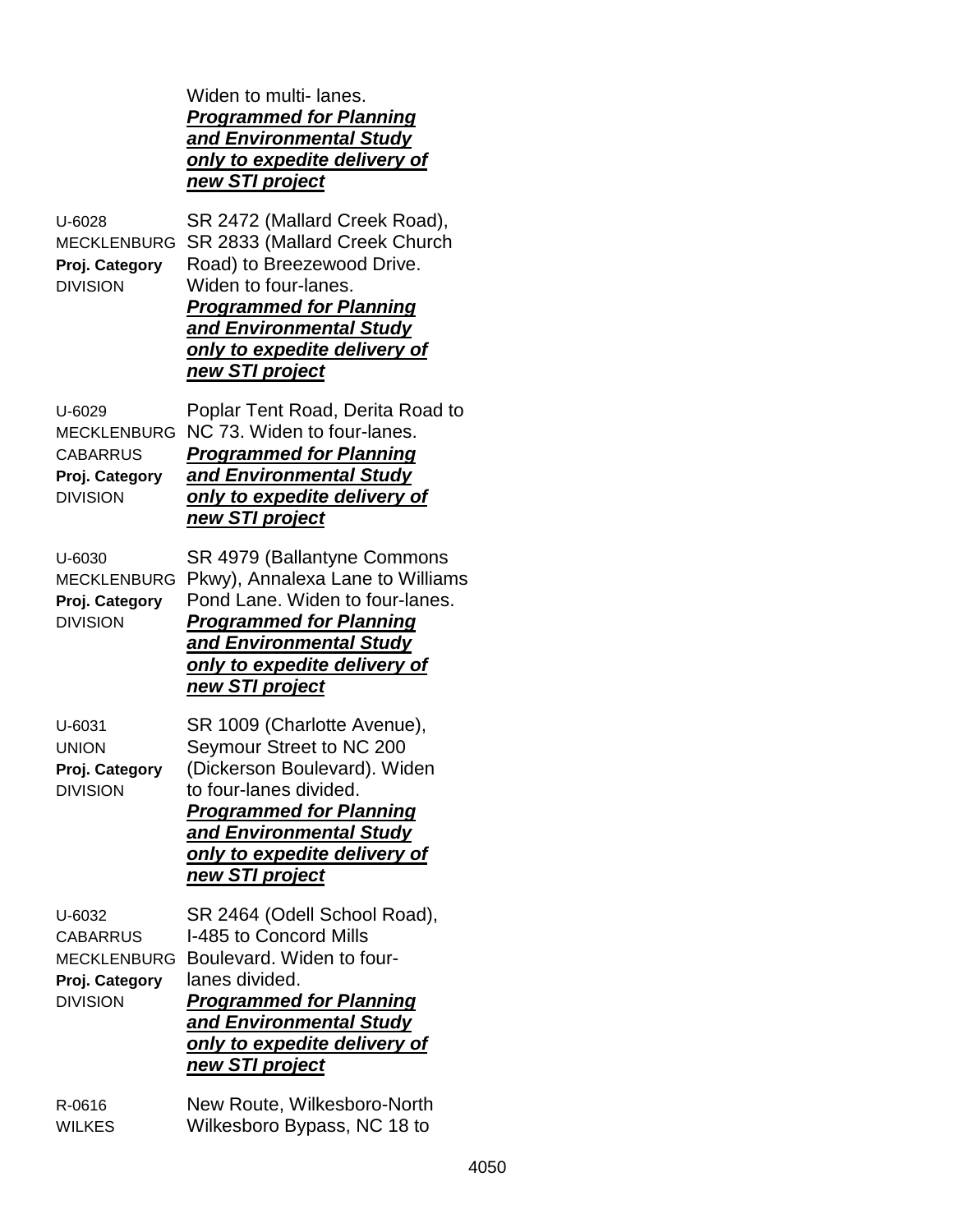| Proj. Category<br><b>DIVISION</b>                                               | US 421. Construct multi-lane<br>facility, part on new location.<br><b>Programmed for Planning</b><br>and Environmental Study<br>only to expedite delivery of<br>new STI project                                                            |
|---------------------------------------------------------------------------------|--------------------------------------------------------------------------------------------------------------------------------------------------------------------------------------------------------------------------------------------|
| R-2520A<br><b>AVERY</b><br><b>MITCHELL</b><br>Proj. Category<br><b>DIVISION</b> | US 19E, multi-lanes east of<br>Spruce Pine to SR 1106<br><b>Programmed for Planning</b><br>and Environmental Study<br>only to expedite delivery of<br>new STI project                                                                      |
| R-3430<br><b>CALDWELL</b><br>Proj. Category<br><b>DIVISION</b>                  | SR 1001 (Connelly Springs<br>Road), Catawba River to SR 1933<br>(South-West Boulevard) in Lenoir.<br>Widen to multi-lanes.<br><b>Programmed for Planning</b><br>and Environmental Study<br>only to expedite delivery of<br>new STI project |
| R-5830<br><b>WATAUGA</b><br>Proj. Category<br><b>DIVISION</b>                   | SR 1522 (Deerfield Road), State<br>Farm Road to SR 1523 (Wilson<br>Ridge Road). Upgrade roadway.<br><b>Programmed for Planning</b><br>and Environmental Study<br>only to expedite delivery of<br>new STI project                           |
| R-5831<br><b>YADKIN</b><br>Proj. Category<br><b>DIVISION</b>                    | US 601, US 601 (Carolina<br>Avenue) and NC 67 (Main<br>Street). Upgrade intersection.<br><b>Programmed for Planning</b><br>and Environmental Study<br><u>only to expedite delivery of</u><br>new STI project                               |
| R-5832<br><b>ASHE</b><br>Proj. Category<br><b>DIVISION</b>                      | NC 88, NC 88 to NC 194.<br>Upgrade roadway.<br><b>Programmed for Planning</b><br>and Environmental Study<br>only to expedite delivery of<br>new STI project                                                                                |
| R-5833<br><b>ASHE</b><br>Proj. Category<br><b>DIVISION</b>                      | US 221 Business, US 221<br><b>Business (South Jefferson</b><br>Avenue), NC 194 and SR 1248<br>(Beaver Creek School Road).                                                                                                                  |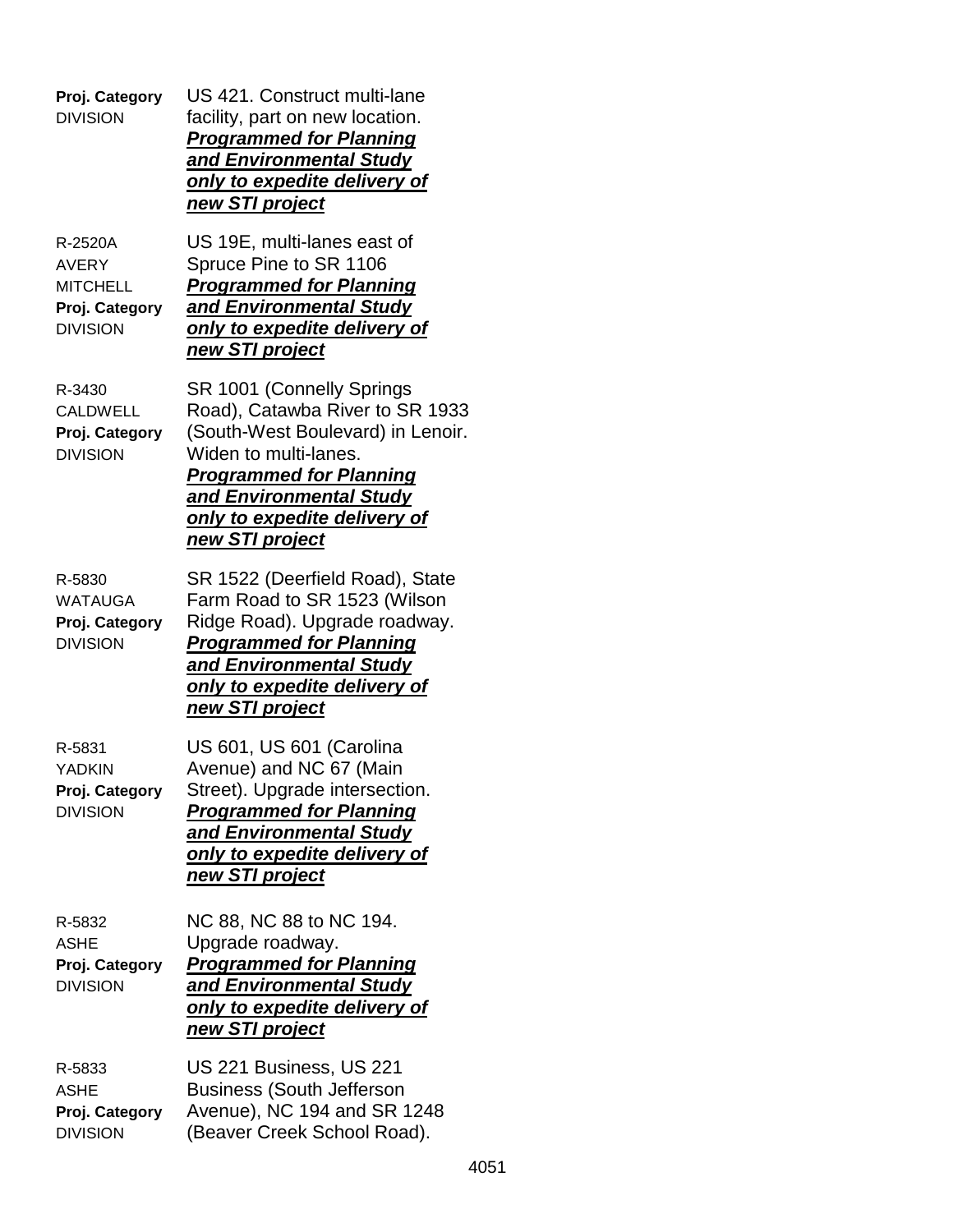|                                                                | Construct superstreet intersection.<br><b>Programmed for Planning</b><br>and Environmental Study<br>only to expedite delivery of<br>new STI project                                                                                                                                            |
|----------------------------------------------------------------|------------------------------------------------------------------------------------------------------------------------------------------------------------------------------------------------------------------------------------------------------------------------------------------------|
| R-5836<br><b>SURRY</b><br>Proj. Category<br><b>DIVISION</b>    | US 601, I-74 to SR 1104 (Cody<br>Trail). Widen to 4-lanes.<br><b>Programmed for Planning</b><br>and Environmental Study<br>only to expedite delivery of<br><u>new STI project</u>                                                                                                              |
| U-6033<br><b>CALDWELL</b><br>Proj. Category<br><b>DIVISION</b> | US 64 (NC 18), US 64 (NC 18)<br>and SR 1142 (Callico Road).<br>Intersection improvements.<br><b>Programmed for Planning</b><br>and Environmental Study<br>only to expedite delivery of<br><u>new STI project</u>                                                                               |
| U-6034<br><b>CALDWELL</b><br>Proj. Category<br><b>DIVISION</b> | US 321 Alt, SR 1109 (Pinewood<br>Road) to SR 1106 (Duke Street).<br>Upgrade roadway.<br><b>Programmed for Planning</b><br>and Environmental Study<br>only to expedite delivery of<br>new STI project                                                                                           |
| U-6035<br><b>CALDWELL</b><br>Proj. Category<br><b>DIVISION</b> | SR 1002 (Dudley Shoals Road),<br>SR 1002 (Dudley Shoals Road)<br>and SR 1751 (Grace Chapel<br>Road/Campground Road)/<br>SR 1752 (Peach Orchard Road).<br>Construct roundabout.<br><b>Programmed for Planning</b><br>and Environmental Study<br>only to expedite delivery of<br>new STI project |
| U-6036<br><b>CALDWELL</b><br>Proj. Category<br><b>DIVISION</b> | SR 1109 (Pinewood Road),<br>US 321 to SR 1931 (Bert Huffman<br>Road). Upgrade roadway.<br><b>Programmed for Planning</b><br>and Environmental Study<br>only to expedite delivery of<br>new STI project                                                                                         |
| <b>DIVISION 12</b><br>I-5962                                   | I-77, I-77 at SR 1302 (Cornelius                                                                                                                                                                                                                                                               |
| <b>IREDELL</b>                                                 | Road). Convert grade                                                                                                                                                                                                                                                                           |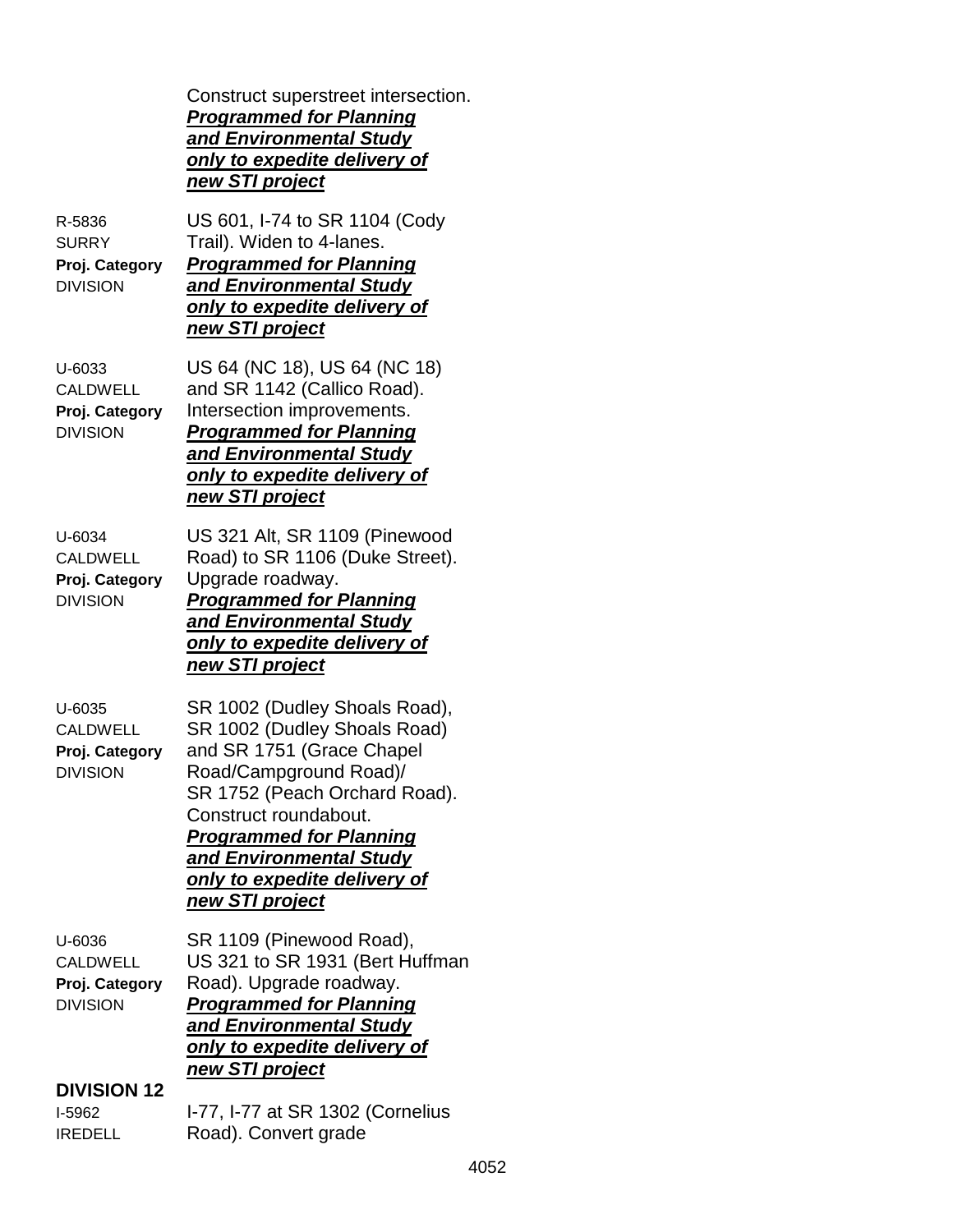| Proj. Category<br><b>STATEWIDE</b>                               | separation to interchange.<br><b>Programmed for Planning</b><br>and Environmental Study<br>only to expedite delivery of<br>new STI project                                                                                                                |
|------------------------------------------------------------------|-----------------------------------------------------------------------------------------------------------------------------------------------------------------------------------------------------------------------------------------------------------|
| R-0617BB<br><b>LINCOLN</b><br>Proj. Category<br><b>REGIONAL</b>  | NC 150, west of Indian Creek<br>to US 321 at Lincolnton.<br><b>Programmed for Planning</b><br>and Environmental Study<br>only to expedite delivery of<br>new STI project                                                                                  |
| U-5929<br><b>CLEVELAND</b><br>Proj. Category<br><b>STATEWIDE</b> | US 74 (Dixon Boulevard),<br>intersection of US 74 (Dixon<br>Boulevard) and NC 226 (Earl<br>Road). Construction<br>improvements<br><b>Programmed for Planning</b><br>and Environmental Study<br>only to expedite delivery of<br>new STI project            |
| U-5959<br><b>GASTON</b><br>Proj. Category<br><b>REGIONAL</b>     | US 74 (Wilkinson Boulevard),<br>US 74 (Wilkinson Boulevard)<br>at NC 273 (Park Street).<br><b>Construct intersection</b><br>improvements.<br><b>Programmed for Planning</b><br>and Environmental Study<br>only to expedite delivery of<br>new STI project |
| U-5960<br><b>IREDELL</b><br>Proj. Category<br><b>REGIONAL</b>    | NC 150 (Oak Ridge Farm<br>Highway), NC 115 to NC 801<br>(Park Avenue). Widen to 4-lanes.<br><b>Programmed for Planning</b><br>and Environmental Study<br>only to expedite delivery of<br>new STI project                                                  |
| U-5961<br><b>GASTON</b><br>Proj. Category<br><b>REGIONAL</b>     | NC 274 (Union Road), Osceola<br><b>Street to Niblick Drive. Upgrade</b><br>roadway.<br><b>Programmed for Planning</b><br>and Environmental Study<br>only to expedite delivery of<br>new STI project                                                       |
| U-5962                                                           | NC 16 Business, NC 16                                                                                                                                                                                                                                     |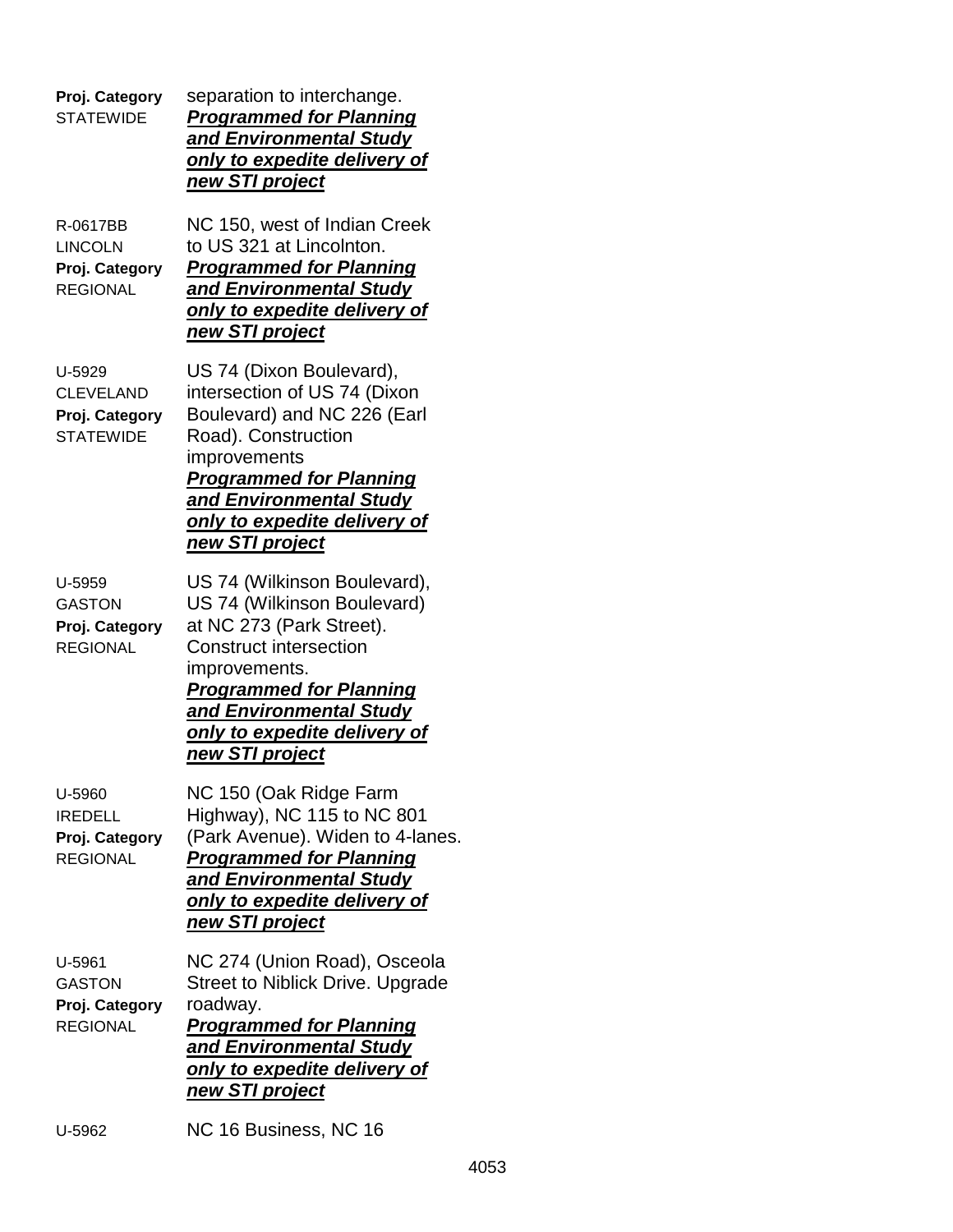| <b>LINCOLN</b><br>Proj. Category<br><b>REGIONAL</b>           | Business, SR 1373<br>(Campground Road), SR 1386<br>(Will Proctor Road). Realign<br>offset intersections.<br><b>Programmed for Planning</b><br>and Environmental Study<br><u>only to expedite delivery of</u><br><u>new STI project</u>                                 |
|---------------------------------------------------------------|------------------------------------------------------------------------------------------------------------------------------------------------------------------------------------------------------------------------------------------------------------------------|
| U-5963<br><b>IREDELL</b><br>Proj. Category<br><b>REGIONAL</b> | NC 115 (Mecklenburg<br>Highway), SR 1135 (Waterlynn<br>Road) to Yellow Wood Drive.<br>Install closed loop signal<br>system.<br><b>Programmed for Planning</b><br>and Environmental Study<br>only to expedite delivery of<br>new STI project                            |
| U-5964<br><b>IREDELL</b><br>Proj. Category<br><b>REGIONAL</b> | US 64 (Davie Avenue), US 64<br>(Davie Avenue) and US 21<br>(Sullivan Road). Convert 5-<br>approach intersection to a<br>single lane roundabout.<br><b>Programmed for Planning</b><br>and Environmental Study<br><u>only to expedite delivery of</u><br>new STI project |
| U-5965<br><b>GASTON</b><br>Proj. Category<br><b>REGIONAL</b>  | US 29 (Franklin Boulevard),<br>US 29 (Franklin Boulevard) and<br>NC 274. Construct intersection<br>improvements.<br><b>Programmed for Planning</b><br>and Environmental Study<br>only to expedite delivery of<br>new STI project                                       |
| U-5970<br><b>GASTON</b><br>Proj. Category<br><b>REGIONAL</b>  | US 321 (South York Road), 19th<br>Avenue to Clyde. Construct<br>access management<br>improvements.<br><u>Programmed for Planning</u><br>and Environmental Study<br>only to expedite delivery of<br>new STI project                                                     |
| U-6037<br><b>IREDELL</b><br>Proj. Category                    | US 21 (Charlotte Highway), NC<br>150 (Plaza Drive) to SR 1245<br>(Medical Park Road). Widen to                                                                                                                                                                         |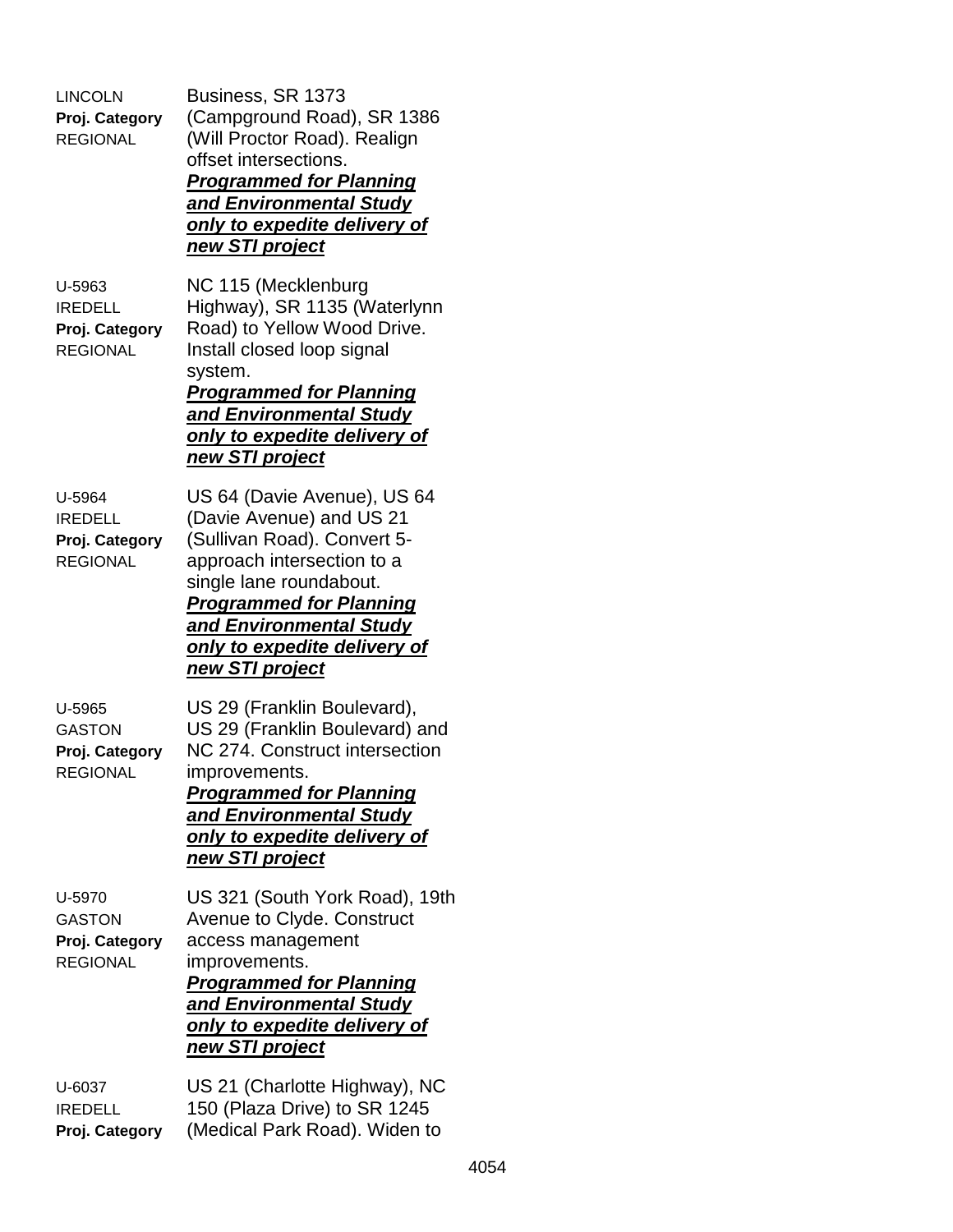| <b>DIVISION</b>                                                     | 4-lanes divided.<br><b>Programmed for Planning</b><br>and Environmental Study<br>only to expedite delivery of<br>new STI project                                                                                                                                              |
|---------------------------------------------------------------------|-------------------------------------------------------------------------------------------------------------------------------------------------------------------------------------------------------------------------------------------------------------------------------|
| U-6038<br><b>GASTON</b><br>Proj. Category<br><b>DIVISION</b>        | US 74 (Wilkinson Boulevard), NC 7<br>(Catawba Street) to SR 2209<br>(Wesleyan Drive). Implement<br>adaptive signal system.<br><b>Programmed for Planning</b><br>and Environmental Study<br>only to expedite delivery of<br>new STI project                                    |
| U-6039<br><b>IREDELL</b><br>Proj. Category<br><b>DIVISION</b>       | SR 2321 (East Broad Street),<br>Vine Street to SR 2422 (Signal<br>Hill Drive). Upgrade roadway<br>and implement access<br>management solutions.<br><b>Programmed for Planning</b><br>and Environmental Study<br><u>only to expedite delivery of</u><br><u>new STI project</u> |
| $U - 6040$<br><b>ALEXANDER</b><br>Proj. Category<br><b>DIVISION</b> | NC 127, NC 127 and SR 1146<br>(Bethlehem School Road). Add<br>right turn lane on NC 127.<br><b>Programmed for Planning</b><br>and Environmental Study<br>only to expedite delivery of<br>new STI project                                                                      |
| U-6041<br><b>ALEXANDER</b><br>Proj. Category<br><b>DIVISION</b>     | US 64, US 64 and SR 1124.<br>Add left turn lane on westbound<br><b>US 64/NC 90</b><br><b>Programmed for Planning</b><br>and Environmental Study<br>only to expedite delivery of<br>new STI project                                                                            |
| U-6042<br><b>CATAWBA</b><br>Proj. Category<br><b>DIVISION</b>       | SR 1124, SR 1124 (33rd Street<br>SW) and (34th Street NW).<br>Realign intersection.<br><b>Programmed for Planning</b><br>and Environmental Study<br>only to expedite delivery of<br>new STI project                                                                           |
| U-6043                                                              | US 29 (Franklin Boulevard),                                                                                                                                                                                                                                                   |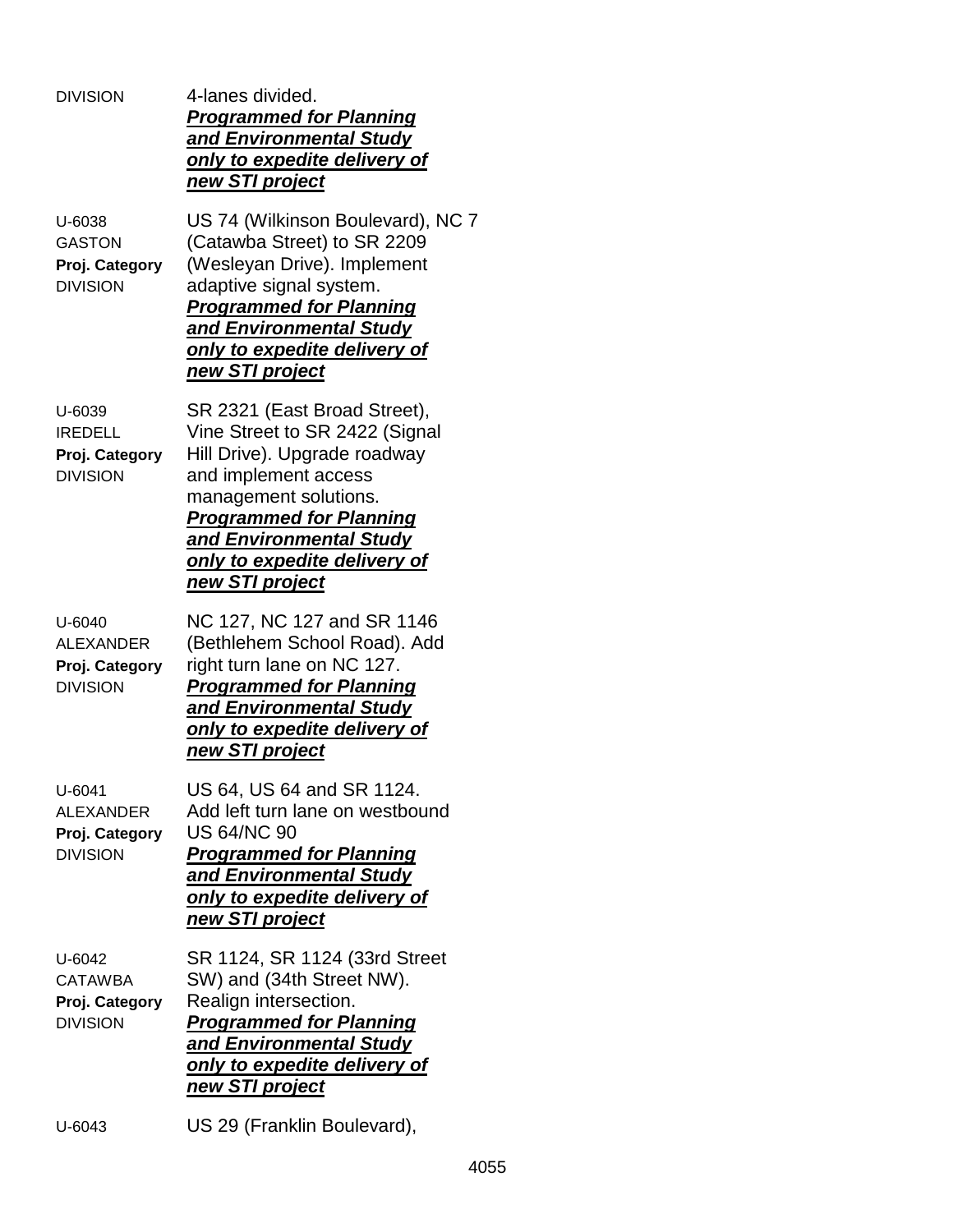| <b>GASTON</b><br>Proj. Category<br><b>DIVISION</b>                                    | US 74, SR 2200 (Cox Road) to<br>400 feet east of Lineberger Road.<br>Add lane in the eastbound<br>direction.<br><b>Programmed for Planning</b><br>and Environmental Study<br>only to expedite delivery of<br>new STI project                         |                         |             |                             |                            |          |
|---------------------------------------------------------------------------------------|------------------------------------------------------------------------------------------------------------------------------------------------------------------------------------------------------------------------------------------------------|-------------------------|-------------|-----------------------------|----------------------------|----------|
| U-6044<br><b>GASTON</b><br>Proj. Category<br><b>DIVISION</b>                          | SR 2200 (Cox Road), I-85 to<br>US 29/74. Selective widening and<br>operational improvements.<br><b>Programmed for Planning</b><br>and Environmental Study<br>only to expedite delivery of<br>new STI project                                         |                         |             |                             |                            |          |
| <b>DIVISION 13</b><br>EB-5830<br><b>BUNCOMBE</b><br>Proj. Category<br><b>DIVISION</b> | Asheville, Lexington Avenue,<br><b>Patton Avenue to Southside</b><br>Avenue. Improve bicycle and<br>pedestrian infrastructure.<br><b>Project added at request of</b><br>MPO.                                                                         |                         | <b>FY18</b> | $$135,000$ (L)<br>\$675,000 | Engineering FY18 \$540,000 | (STBGDA) |
| EB-5831<br><b>BUNCOMBE</b><br>Proj. Category<br><b>DIVISION</b>                       | Asheville, Coxe Avenue,<br>Patton Avenue to Short Coxe<br>Avenue. Improve bicycle and<br>pedestrian infrastructure.<br>Project added at request of<br><u>MPO.</u>                                                                                    | <b>Engineering FY18</b> | <b>FY18</b> | $$105,000$ (L)<br>\$525,000 | \$420,000 (STBGDA)         |          |
| $I-5971$<br><b>BURKE</b><br>Proj. Category<br><b>STATEWIDE</b>                        | I-40, SR 1761 (Old Highway<br>NC 10) - Exit 116. Upgrade<br>interchange and remove two-<br>way traffic.<br><b>Programmed for Planning</b><br>and Environmental Study<br>only to expedite delivery of<br>new STI project                              |                         |             |                             |                            |          |
| I-5975<br><b>BURKE</b><br>Proj. Category<br><b>REGIONAL</b>                           | I-40, Exit 112 - SR 1744<br>(Mineral Springs Mountain<br>Road)/SR 1744 (Eldred<br>Street SE). Construct<br>interchange improvements.<br><b>Programmed for Planning</b><br>and Environmental Study<br>only to expedite delivery of<br>new STI project |                         |             |                             |                            |          |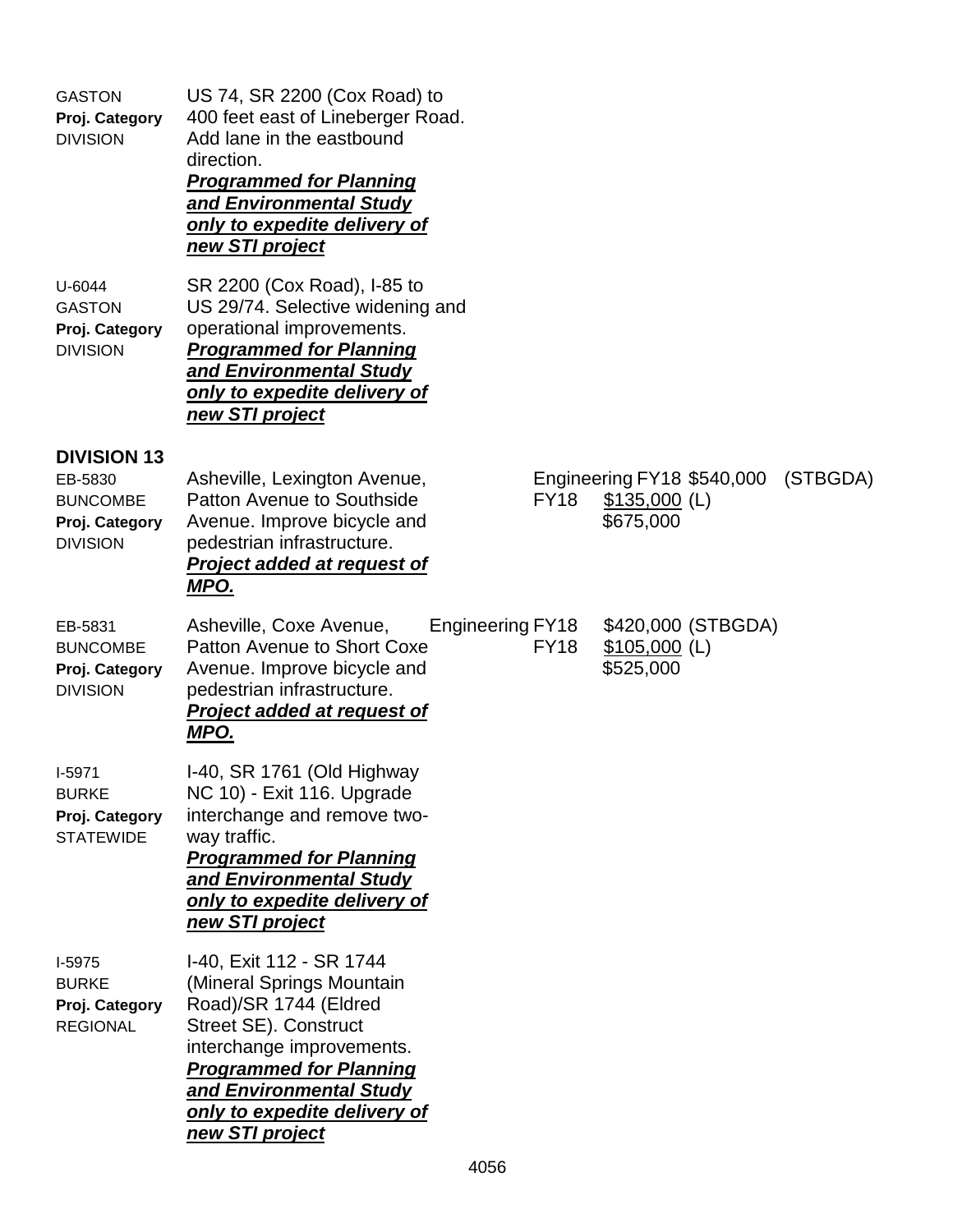| R-5804<br><b>MITCHELL</b><br>Proj. Category<br><b>REGIONAL</b> | NC 226, Blue Ridge Parkway to<br>SR 1274 (Summit Avenue).<br>Widen to 3-lanes.<br><b>Programmed for Planning</b><br>and Environmental Study<br>only to expedite delivery of<br><u>new STI project</u>                                        |
|----------------------------------------------------------------|----------------------------------------------------------------------------------------------------------------------------------------------------------------------------------------------------------------------------------------------|
| R-5837<br><b>MADISON</b><br>Proj. Category<br><b>DIVISION</b>  | <b>US 25, US 25/70 Business</b><br>(North Main Street) to SR 1143<br>(Brush Creek Road). Widen to<br>multi-lanes.<br><b>Programmed for Planning</b><br>and Environmental Study<br>only to expedite delivery of<br>new STI project            |
| U-5971<br><b>BUNCOMBE</b><br>Proj. Category<br><b>REGIONAL</b> | US 19 (Patton Avenue) and<br>NC 63 (New Leicester<br>Highway). Construct<br>intersection improvements.<br><b>Programmed for Planning</b><br>and Environmental Study<br><u>only to expedite delivery of</u><br>new STI project                |
| U-5972<br><b>BUNCOMBE</b><br>Proj. Category<br><b>REGIONAL</b> | NC 63 (New Leicester Highway),<br>US 19/23 (Patton Avenue)<br>to Newfound Road. Construct<br>access management improvements.<br><b>Programmed for Planning</b><br>and Environmental Study<br>only to expedite delivery of<br>new STI project |
| U-5973<br><b>BUNCOMBE</b><br>Proj. Category<br><b>REGIONAL</b> | US 19 Business (Weaverville<br>Highway) and SR 1740<br>(New Stock Road). Construct<br>intersection improvements.<br><b>Programmed for Planning</b><br>and Environmental Study<br>only to expedite delivery of<br>new STI project             |
| U-5978<br><b>BURKE</b><br>Proj. Category<br><b>REGIONAL</b>    | NC 181, SR 1440 to SR 1419.<br>Widen to 3-lanes.<br><b>Programmed for Planning</b><br>and Environmental Study<br><u>only to expedite delivery of</u>                                                                                         |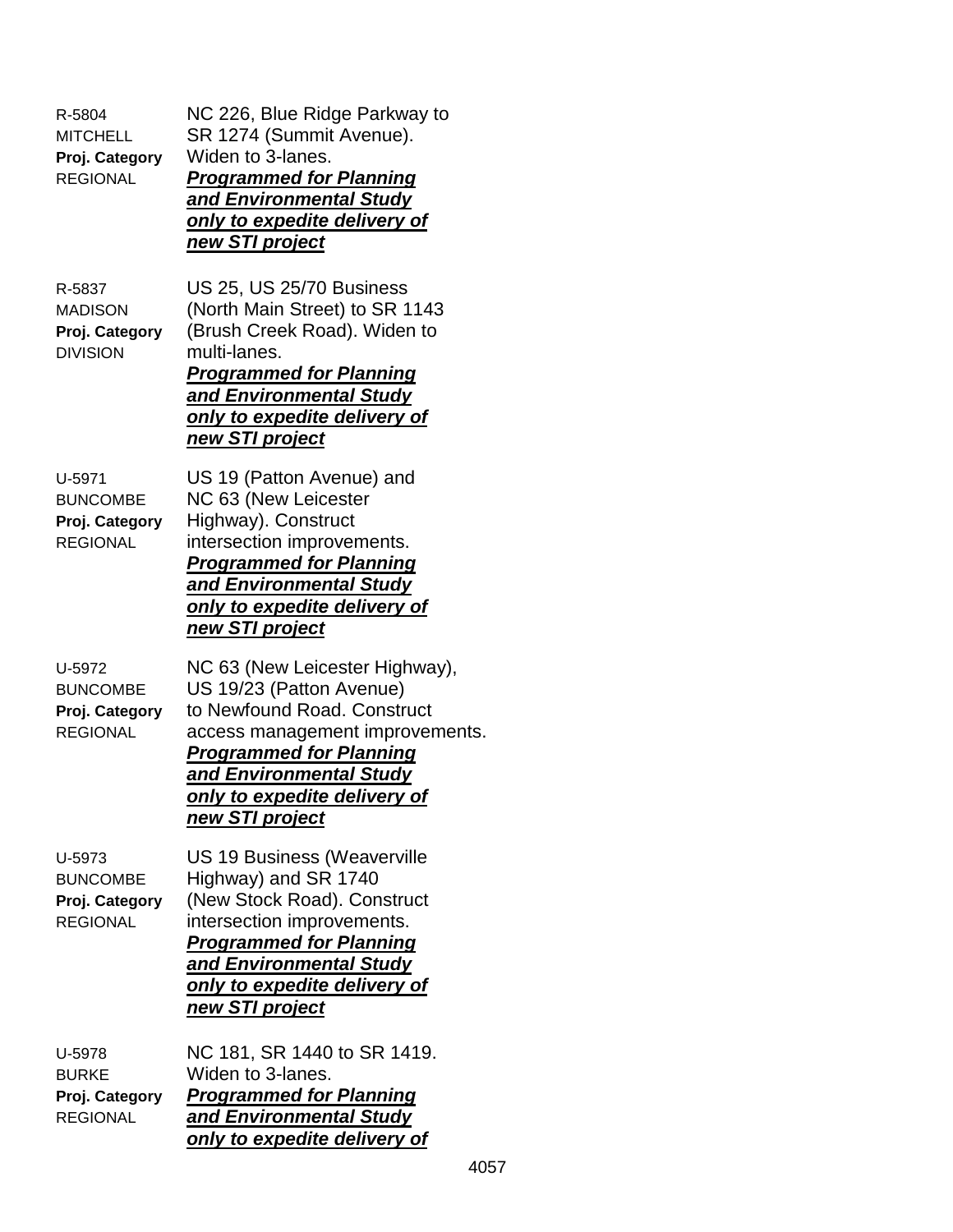# *new STI project*

| $U - 6046$<br><b>BUNCOMBE</b><br>Proj. Category<br><b>DIVISION</b>                             | NC 81 (Swannanoa River<br>Road), US 70 (Tunnel Road) to<br>US 74 (South Tunnel Road).<br>Upgrade roadway.<br><b>Programmed for Planning</b><br>and Environmental Study<br>only to expedite delivery of<br>new STI project               |                                     |
|------------------------------------------------------------------------------------------------|-----------------------------------------------------------------------------------------------------------------------------------------------------------------------------------------------------------------------------------------|-------------------------------------|
| U-6047<br><b>BUNCOMBE</b><br>Proj. Category<br><b>DIVISION</b>                                 | NC 112 (Sardis Road/Sandhill<br>Road), NC 191 (Brevard Road)<br>to US 19/23 (Smokey Park<br>Highway). Widen roadway.<br><b>Programmed for Planning</b><br>and Environmental Study<br>only to expedite delivery of<br>new STI project    |                                     |
| U-6053<br><b>BUNCOMBE</b><br>Proj. Category<br><b>EXEMPT</b>                                   | New Route, Construct access<br>road to Avadim Technologies<br>facility near the intersection of<br>I-40 and SR 2500 (North Blue<br>Ridge Road).<br>Add economic development project.                                                    | Construction FY17 \$1,000,000 (APD) |
| <b>DIVISION 14</b><br>R-2822B<br><b>GRAHAM</b><br>Proj. Category<br><b>DIVISION</b>            | NC 143, West Buffalo Creek to<br><b>NC 143 Business</b><br><b>Programmed for Planning</b><br>and Environmental Study<br>only to expedite delivery of<br>new STI project                                                                 |                                     |
| R-4751<br><b>SWAIN</b><br>Proj. Category<br><b>REGIONAL</b>                                    | US 19, SR 1152 (Hughes Branch<br>Road) in Bryson City to SR 1195<br>(US 19A). Modernize roadway.<br><b>Programmed for Planning</b><br>and Environmental Study<br>only to expedite delivery of<br>new STI project                        |                                     |
| R-5803<br><b>MACON</b><br><b>CHEROKEE</b><br><b>SWAIN</b><br>Proj. Category<br><b>REGIONAL</b> | US 74, end of divided highway<br>in Cherokee County to beginning<br>of divided highway in Almond.<br>Construct 5 feet wide paved<br>shoulders for entire length,<br>construct truck climbing lanes<br>near Milemarker 48, and construct |                                     |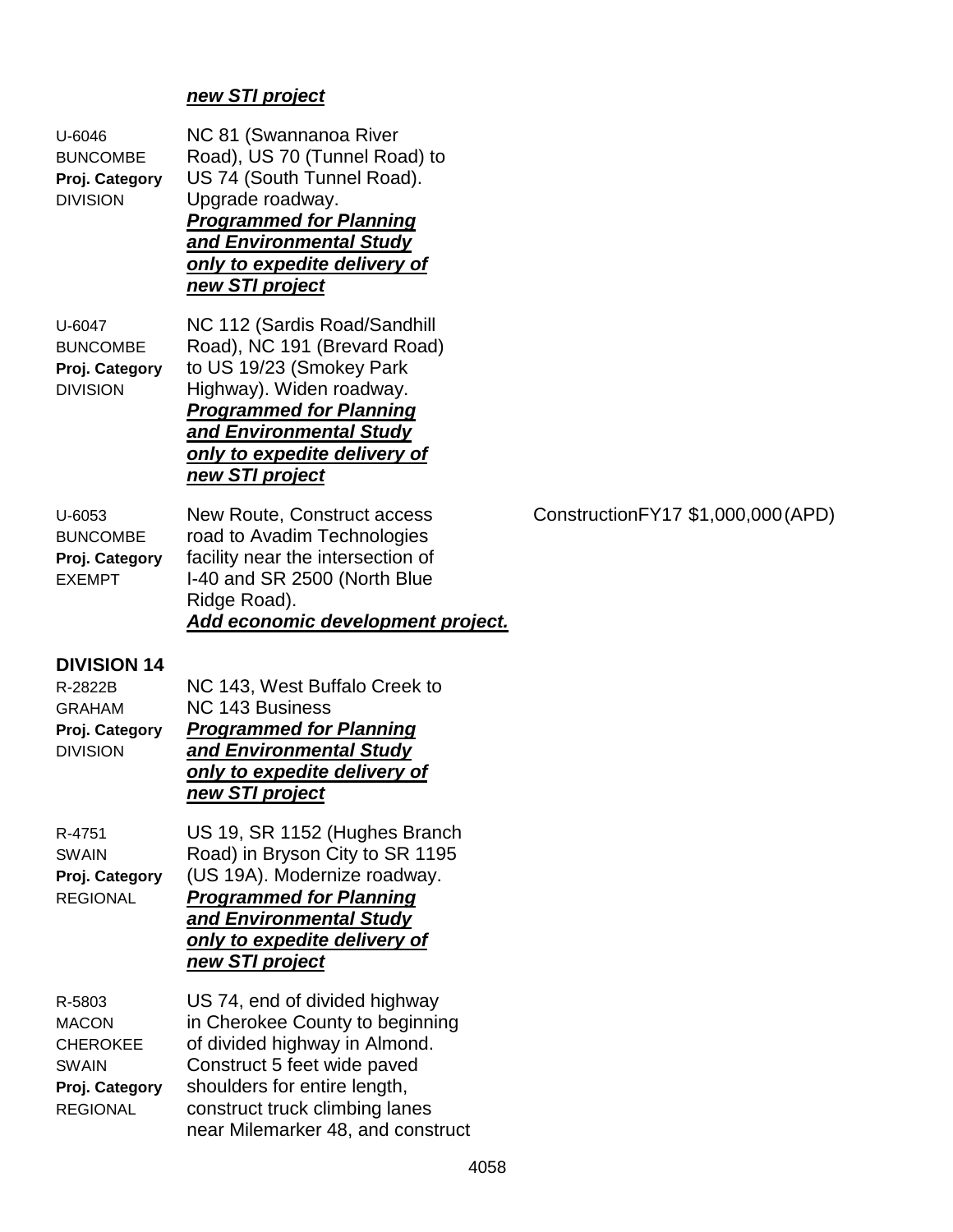|                                                                              | auxiliary lanes at the Cherokee/<br>Macon County line.<br><b>Programmed for Planning</b><br>and Environmental Study<br><u>only to expedite delivery of</u><br>new STI project                                                                                                               |
|------------------------------------------------------------------------------|---------------------------------------------------------------------------------------------------------------------------------------------------------------------------------------------------------------------------------------------------------------------------------------------|
| R-5838<br><b>POLK</b><br>Proj. Category<br><b>DIVISION</b>                   | NC 108, I-26 to US 176.<br>Widen roadway.<br><b>Programmed for Planning</b><br>and Environmental Study<br>only to expedite delivery of<br>new STI project                                                                                                                                   |
| R-5839<br><b>SWAIN</b><br><b>GRAHAM</b><br>Proj. Category<br><b>DIVISION</b> | NC 28 (Fontana Road), NC 143<br>to US 129. Upgrade roadway.<br><b>Programmed for Planning</b><br><b>and Environmental Study</b><br>only to expedite delivery of<br>new STI project                                                                                                          |
| R-5840<br><b>POLK</b><br>Proj. Category<br><b>DIVISION</b>                   | NC 9, US 74 to NC 108.<br>Add paved shoulders.<br><b>Programmed for Planning</b><br>and Environmental Study<br>only to expedite delivery of<br>new STI project                                                                                                                              |
| R-5841<br><b>JACKSON</b><br>Proj. Category<br><b>DIVISION</b>                | NC 107, NC 281 to Shoal Creek<br>at end of climbing lane. Widen<br>pavement to 24 feet with 5<br>feet paved shoulders.<br><b>Programmed for Planning</b><br>and Environmental Study<br>only to expedite delivery of                                                                         |
| R-5843<br><b>SWAIN</b><br>Proj. Category<br><b>DIVISION</b>                  | <u>new STI project</u><br>SR 1321 (Bryson Walk), SR 1336<br>(Depot Street), SR 1323 (Slope Street)<br>to SR 1336 (Deep Creek Road).<br>Improve intersections.<br><b>Programmed for Planning</b><br>and Environmental Study<br><u>only to expedite delivery of</u><br><u>new STI project</u> |
| U-4712<br><b>HAYWOOD</b><br>Proj. Category<br><b>DIVISION</b>                | US 23 Business (South Main<br>Street), SR 1164 (Hyatt Creek<br>Road) to US 276 (Pigeon<br>Street). Widen to multi-lanes.<br><b>Programmed for Planning</b>                                                                                                                                  |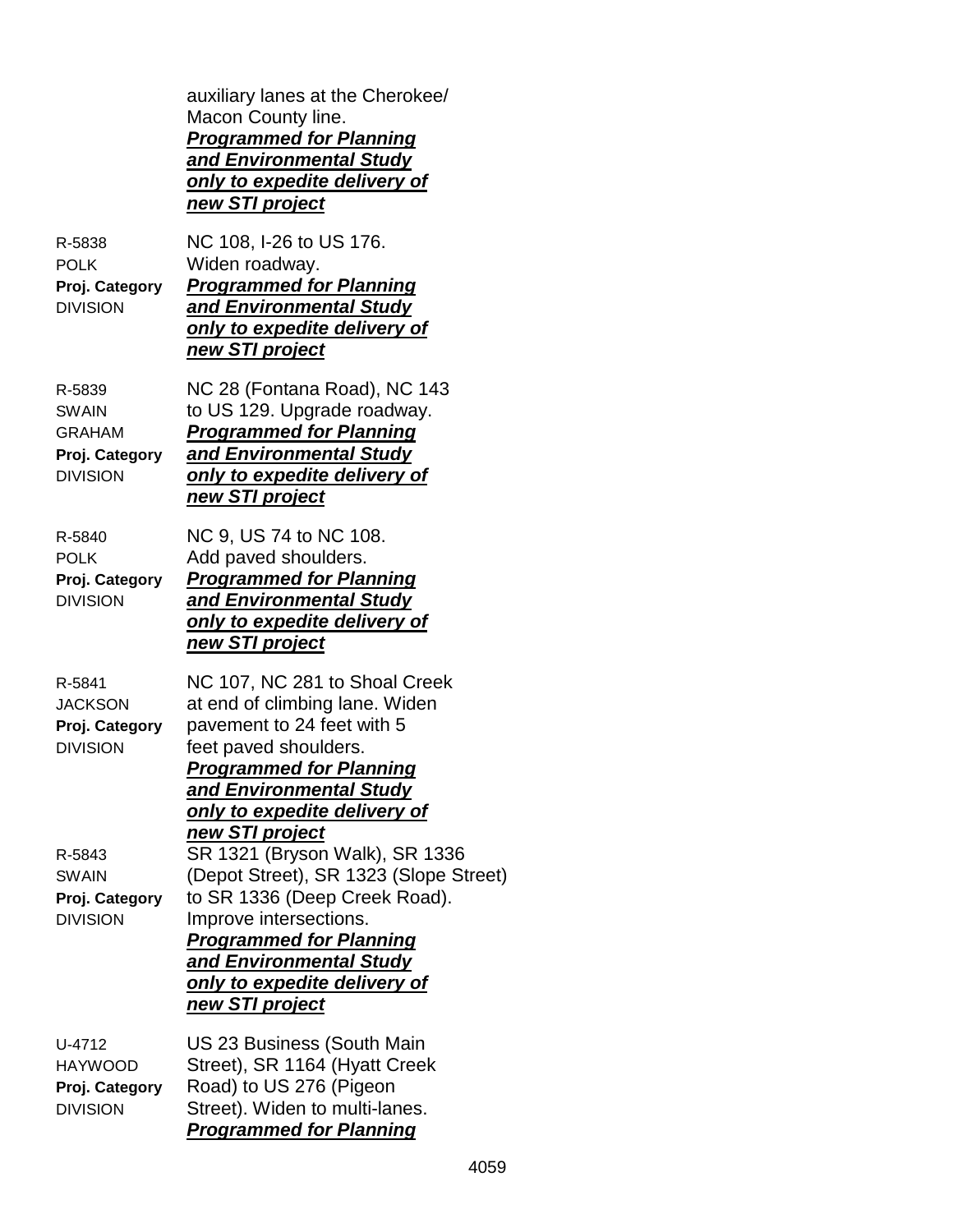#### *and Environmental Study only to expedite delivery of new STI project*

U-6048 US 19, US 23, SR 1836 BUNCOMBE (Chestnut Mountain Road) to HAYWOOD SR 1200 (Wiggins Road). **Proj. Category** Upgrade roadway. DIVISION *Programmed for Planning and Environmental Study only to expedite delivery of*

*new STI project*

U-6049 NC 225 (South Main Street), HENDERSON South Main Street at South King **Proj. Category** Street to US 176. Widen DIVISION Bridge 143 to 5-lanes. *Programmed for Planning and Environmental Study only to expedite delivery of new STI project*

# **STIP MODIFICATIONS**

### **DIVISION 1**

| R-4467<br><b>PERQUIMANS</b><br>Proj. Category<br><b>REGIONAL</b>                                      | US 17 Business/NC 37,<br>east of Perquimans River<br>Bridge to NC 37 in Hertford. Construction<br>Replace Bridge 710008.<br><b>Accelerate Construction</b><br>from FY 20 to FY 18 to<br>convert project to design<br>build contract.                                             | Right-of-Way<br><b>Utilities</b><br>FY18  | \$130,000(T)<br>FY19 \$6,000,000 (T)<br>FY20 \$6,000,000 (T)<br>\$19,030,000        | FY18 \$900,000<br>FY18 \$6,000,000(T)   | (T)    |
|-------------------------------------------------------------------------------------------------------|----------------------------------------------------------------------------------------------------------------------------------------------------------------------------------------------------------------------------------------------------------------------------------|-------------------------------------------|-------------------------------------------------------------------------------------|-----------------------------------------|--------|
| <b>DIVISION 4</b><br>$C - 5616$<br><b>EDGECOMBE</b><br><b>NASH</b><br>Proj. Category<br><b>EXEMPT</b> | Various, projects to improve Engineering FY17<br>congestion and air quality in<br>the Rocky Mount MPO. Right-of-Way<br><b>Add Engineering and</b><br>Right-of-Way in FY 17 not Construction<br>previously Programmed, at<br>request of Transportation<br><b>Planning Branch.</b> | <b>FY17</b><br><b>FY17</b><br><b>FY17</b> | \$200,000 (CMAQ)<br>$$50,000$ (L)<br>$$31,000$ (L)<br>$$136,000$ (L)<br>\$1,082,000 | FY17 \$123,000 (CMAQ)<br>FY17 \$542,000 | (CMAQ) |
| <b>DIVISION 5</b><br>B-5322<br><b>PERSON</b><br>Proj. Category<br><b>HWY FUNDS</b>                    | SR 1343 (John Brewer Road),<br>Replace Bridge 720051 over Construction<br><b>Richland Creek.</b><br><u>To allow additional time to</u><br>complete the environmental                                                                                                             |                                           | Right-of-WayFY18\$135,000<br>\$1,485,000                                            | FY19 \$1,350,000 (HFB)                  | (HFB)  |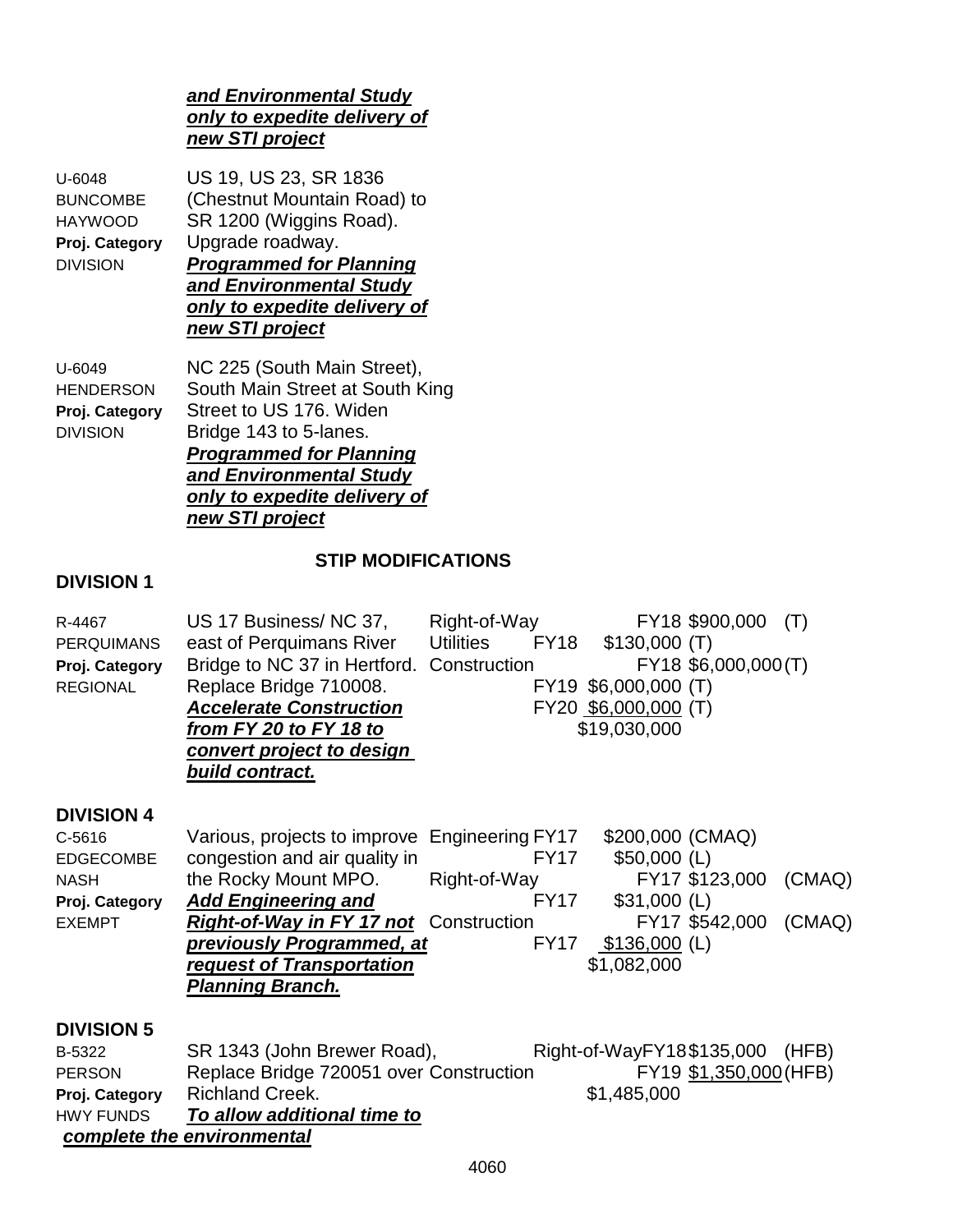#### *document, delay Right-of-Way from FY 17 to FY 18 and Construction from FY 18 to FY 19*

| C-5604<br><b>FRANKLIN</b><br><b>GRANVILLE</b><br><b>JOHNSTON</b><br><b>WAKE</b><br>Proj. Category<br><b>EXEMPT</b> | Various, projects to improve Engineering FY17 \$126,000 (CMAQ)<br>congestion and air quality in<br>the Capital Area MPO. Right-of-Way<br><b>Add Engineering and Right-</b><br><u>of-Way in FY 17 not</u><br><b>previously Programmed, at</b><br>request of Transportation<br><b>Planning Branch.</b>                                      | Construction FY17\$10,027,000                     | FY17<br>FY17                                             | $$32,000$ (L)<br>$$188,000$ (L)<br>FY17 \$2,507,000 (L)<br>\$13,632,000                          | FY17 \$752,000 (CMAQ)<br>(CMAQ)                                   |                  |
|--------------------------------------------------------------------------------------------------------------------|-------------------------------------------------------------------------------------------------------------------------------------------------------------------------------------------------------------------------------------------------------------------------------------------------------------------------------------------|---------------------------------------------------|----------------------------------------------------------|--------------------------------------------------------------------------------------------------|-------------------------------------------------------------------|------------------|
| C-5605<br><b>CHATHAM</b><br><b>DURHAM</b><br><b>ORANGE</b><br>Proj. Category<br><b>EXEMPT</b>                      | Various, projects to improve Engineering FY17<br>congestion and air quality in<br>the Durham/Chapel Hill/<br>Carrboro MPO.<br><b>Add Engineering, Right-of-</b> Construction<br><b>Way, and Implementation</b><br><u>in FY 17 not previously</u><br><u>Programmed, at request of </u><br><b>Transportation Planning</b><br><u>Branch.</u> | Right-of-Way<br>Implement FY17 \$2,240,000 (CMAQ) | <b>FY17</b><br><b>FY17</b><br><b>FY17</b><br><b>FY17</b> | \$17,000 (CMAQ)<br>$$4,000$ (L)<br>$$1,000$ (L)<br>$$48,000$ (L)<br>\$560,000 (L)<br>\$3,066,000 | FY17 \$6,000<br>FY17 \$190,000                                    | (CMAQ)<br>(CMAQ) |
| C-5610<br><b>FRANKLIN</b><br><b>GRANVILLE</b><br><b>PERSON</b><br>Proj. Category<br><b>EXEMPT</b>                  | Various, projects to improve Engineering FY17<br>congestion and air quality in<br>the Kerr-Tar RPO.<br><b>Add Engineering and Right-</b><br>of-Way in FY 17 not<br><b>previously Programmed, at</b><br><b>request of Transportation</b><br>Planning Branch.                                                                               | Right-of-Way<br>Construction                      | <b>FY17</b><br><b>FY17</b><br><b>FY17</b>                | \$36,000 (CMAQ)<br>$$9,000$ (L)<br>$$5,000$ (L)<br>$$249,000$ (L)<br>\$1,314,000                 | FY17 \$20,000<br>FY17\$995,000                                    | (CMAQ)<br>(CMAQ) |
| U-5749<br><b>WAKE</b><br>Proj. Category<br><b>REGIONAL</b>                                                         | NC 55 Bypass, NC 55 (east Right-of-Way<br>Williams Street) in Holly<br>springs. Intersection<br>improvements.<br><b>Accelerate Construction</b><br>from FY 18 to FY 17 at the<br>request of the Division<br>Office.                                                                                                                       | Construction                                      |                                                          | \$1,305,000                                                                                      | FY17 \$45,000<br>FY17 \$1,260,000 (T)                             | (T)              |
| <b>DIVISION 7</b><br>C-5179<br><b>ORANGE</b><br>Proj. Category<br><b>EXEMPT</b>                                    | SR 1750 (North Estes Drive)-<br>NC 86 (Martin Luther King, Jr.<br>Boulevard) to Caswell Drive in<br>Chapel Hill. Construct five foot<br>sidewalks and five foot bike lanes.                                                                                                                                                               |                                                   | <b>FY17</b><br><b>FY17</b>                               | $$60,000$ (L)<br>\$408,000 (L)<br>\$2,338,000                                                    | Right-of-WayFY17\$240,000<br>Construction FY17 \$1,630,000 (CMAQ) | (CMAQ)           |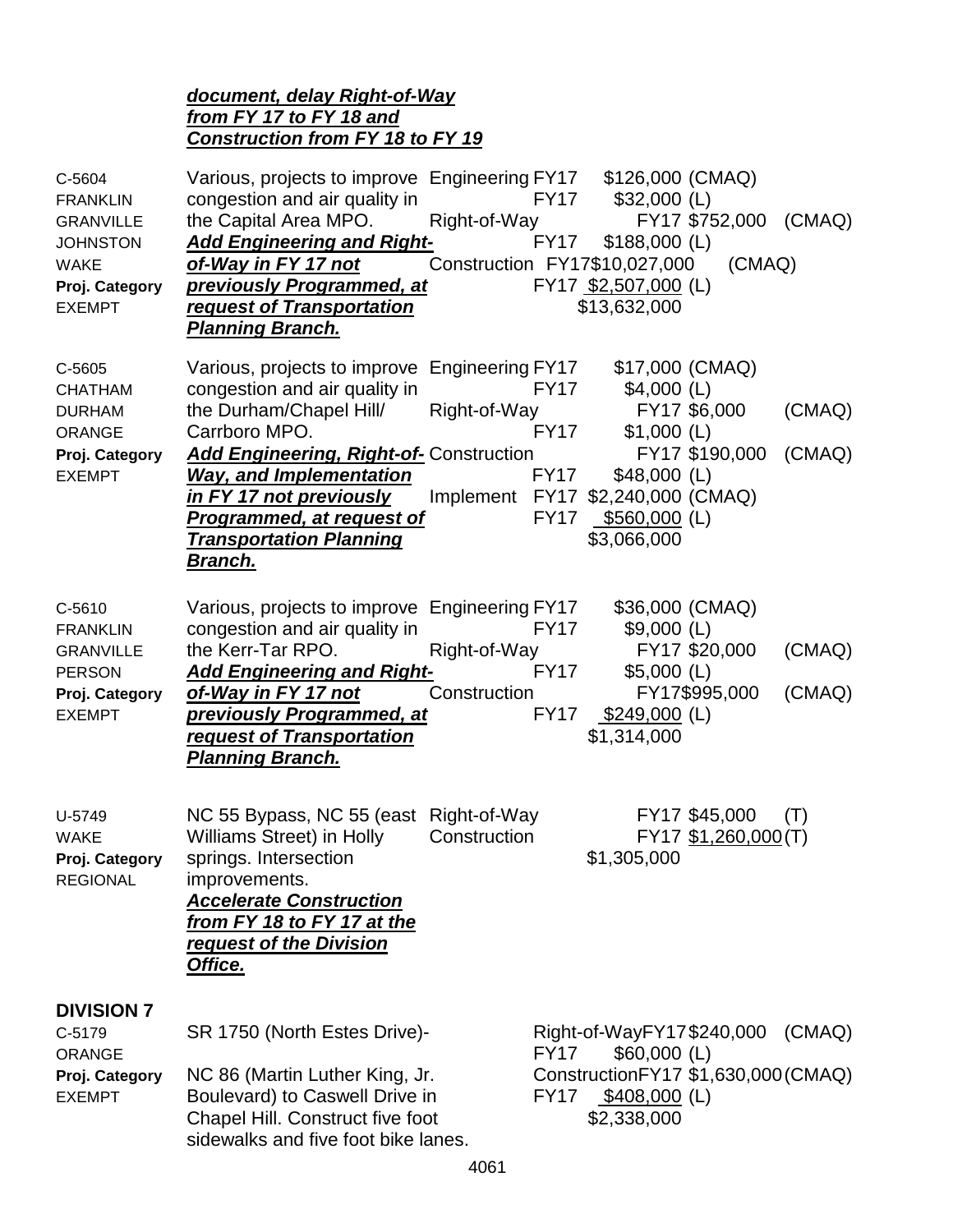|                                                                               | NC 86 (Martin Luther King, Jr.<br>Boulevard) to Elliott Road in<br>Chapel Hill. Construct ten foot<br>multiuse path.                                                                                                                                                                                   |                              |                            |                                                                                  |                                 |                |
|-------------------------------------------------------------------------------|--------------------------------------------------------------------------------------------------------------------------------------------------------------------------------------------------------------------------------------------------------------------------------------------------------|------------------------------|----------------------------|----------------------------------------------------------------------------------|---------------------------------|----------------|
|                                                                               | NC 86 (Martin Luther King, Jr.<br>Boulevard) in Chapel Hill.<br>Intersection improvements.<br><b>Revise scope to include</b><br><u>intersection improvements,</u><br>and delay Right-of-Way<br><u>from FY 16 to FY 17 to</u><br>reflect current Town<br>delivery schedule.                             |                              |                            |                                                                                  |                                 |                |
| C-5602<br><b>ORANGE</b><br><b>GUILFORD</b><br>Proj. Category<br><b>EXEMPT</b> | Various, projects to improve Implement FY17<br>congestion and air quality in<br>the Burlington-Graham MPO.Operations FY17<br><b>Add Implementation and</b><br><b>Operations in FY 17 not</b><br>previously Programmed, at<br><b>request of Transportation</b><br><u> Planning Branch.</u>              |                              | <b>FY17</b><br><b>FY17</b> | \$84,000 (CMAQ)<br>$$21,000$ (L)<br>\$80,000 (CMAQ)<br>\$20,000 (L)<br>\$205,000 |                                 |                |
| C-5607<br><b>GUILFORD</b><br>Proj. Category<br><b>EXEMPT</b>                  | Various, projects to improve Construction<br>congestion and air quality in<br>the Greensboro Urban Area Implement FY17 \$3,271,000 (CMAQ)<br>MPO.<br><b>Add implementation in FY 17</b><br>not previously Programmed,<br>at request of Transportation<br><b>Planning Branch.</b>                       |                              | <b>FY17</b><br><b>FY17</b> | $$99,000$ (L)<br>$$818,000$ (L)<br>\$4,584,000                                   | FY17 \$396,000                  | (CMAQ)         |
| EB-5518<br><b>GUILFORD</b><br>Proj. Category<br><b>TRANSITION</b>             | Latham Park Greenway,<br><b>Battleground Avenue to</b><br><b>Mendenhall Street in</b><br>Greensboro, Remove<br>through lane on Hill Street<br>and construct multiuse path.<br><b>Add Right-of-Way in FY 17</b><br>and Construction in FY 17<br>not previously Programmed<br>at the request of the MPO. | Right-of-Way<br>Construction |                            | \$370,000                                                                        | FY17 \$20,000<br>FY17 \$350,000 | (TAP)<br>(TAP) |
| <b>DIVISION 8</b>                                                             |                                                                                                                                                                                                                                                                                                        |                              |                            |                                                                                  |                                 |                |
| C-5618<br><b>CHATHAM</b><br><b>ORANGE</b>                                     | Various, projects to improve Construction<br>congestion and air quality in<br>the Triangle Area RPO.                                                                                                                                                                                                   | Implement                    | <b>FY17</b><br><b>FY17</b> | $$1,000$ (L)<br>\$180,000 (CMAQ)                                                 | FY17 \$4,000                    | (CMAQ)         |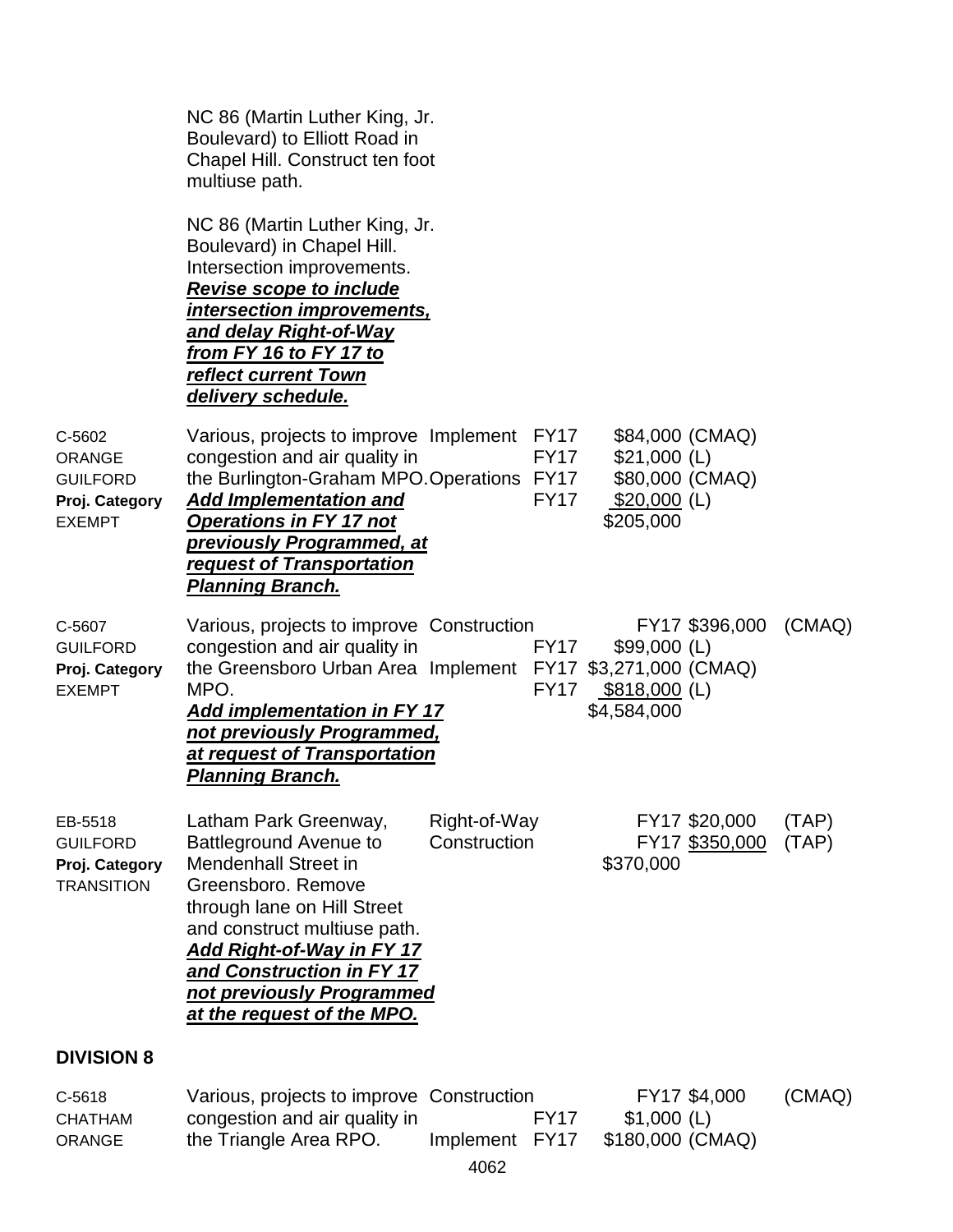| Proj. Category<br><b>EXEMPT</b>                                                                                                | <u>Add Implementation and </u><br><b>Operations in FY 17 not</b><br><b>previously Programmed, at</b><br>request of Transportation<br><b>Planning Branch.</b>                                                                                                                                                                                                                                                                                                                                            | Operations FY17                                  | <b>FY17</b><br><b>FY17</b>                | $$45,000$ (L)<br>\$250,000 (CMAQ)<br>$$62,000$ (L)<br>\$542,000                         |                                                  |
|--------------------------------------------------------------------------------------------------------------------------------|---------------------------------------------------------------------------------------------------------------------------------------------------------------------------------------------------------------------------------------------------------------------------------------------------------------------------------------------------------------------------------------------------------------------------------------------------------------------------------------------------------|--------------------------------------------------|-------------------------------------------|-----------------------------------------------------------------------------------------|--------------------------------------------------|
| <b>DIVISION 9</b>                                                                                                              |                                                                                                                                                                                                                                                                                                                                                                                                                                                                                                         |                                                  |                                           |                                                                                         |                                                  |
| C-5609<br><b>DAVIDSON</b><br><b>FORSYTH</b><br><b>GUILFORD</b><br>Proj. Category<br><b>EXEMPT</b><br>request of Transportation | Various, projects to improve Construction<br>congestion and air quality in<br>the high point MPO.<br><b>Add Implementation and</b><br><b>Operations in FY 17 not</b><br><b>previously Programmed, at</b><br><b>Planning Branch.</b>                                                                                                                                                                                                                                                                     | Implement<br>Operations FY17                     | <b>FY17</b><br><b>FY17</b><br><b>FY17</b> | $$310,000$ (L)<br>\$459,000 (CMAQ)<br>$$115,000$ (L)<br>\$780,000 (CMAQ)<br>\$3,098,000 | FY17 \$1,239,000 (CMAQ)<br>FY17 \$195,000 (L)    |
| C-5620<br><b>DAVIDSON</b><br><b>DAVIE</b><br><b>FORSYTH</b><br>Proj. Category<br><b>EXEMPT</b>                                 | Various, projects to improve Construction<br>congestion and air quality in<br>the Winston-Salem Urban<br>Area MPO.<br><b>Add implementation in FY 17</b><br>not previously Programmed,<br>at request of Transportation<br><u>Planning Branch.</u>                                                                                                                                                                                                                                                       | Implement FY17                                   | <b>FY17</b><br><b>FY17</b>                | \$840,000 (L)<br>\$372,000 (CMAQ)<br>$$93,000$ (L)                                      | FY17 \$3,359,000 (CMAQ)<br>\$4,664,000           |
| I-5740A<br><b>DAVIDSON</b><br>Proj. Category<br><b>STATEWIDE</b>                                                               | I-85, Rehabilitate Bridge<br>280181 and Bridge 280182.<br><b>Create new project break</b><br>for separate letting of<br><u>bridge work, at request of </u><br>Division.                                                                                                                                                                                                                                                                                                                                 | Construction                                     |                                           |                                                                                         | FY17 \$1,100,000 (NHPIM)                         |
| I-5880<br><b>FORSYTH</b><br>Proj. Category<br><b>REGIONAL</b>                                                                  | I-40 / US 311, NC 109<br>(Thomasville Road)/<br>Clemmonsville Road split-<br>diamond interchange in<br>Winston-Salem, Convert half<br>diamond interchange at NC 109<br>to full diamond, and remove<br>connector roads and half<br>diamond interchange at<br><b>Clemmonsville Road</b><br><b>Cost increase exceeding</b><br><u>\$2 million and 25% thresholds;</u><br>delay Construction from FY 21<br>to FY 22 to allow additional<br>time for Right of Way and to<br><u>assist in balancing funds.</u> | Right-of-Way<br><b>Utilities</b><br>Construction | <b>FY20</b>                               | \$200,000 (NHP)<br>FY23 \$6,150,000 (NHP)<br>\$14,000,000                               | FY20 \$1,500,000 (NHP)<br>FY22 \$6,150,000 (NHP) |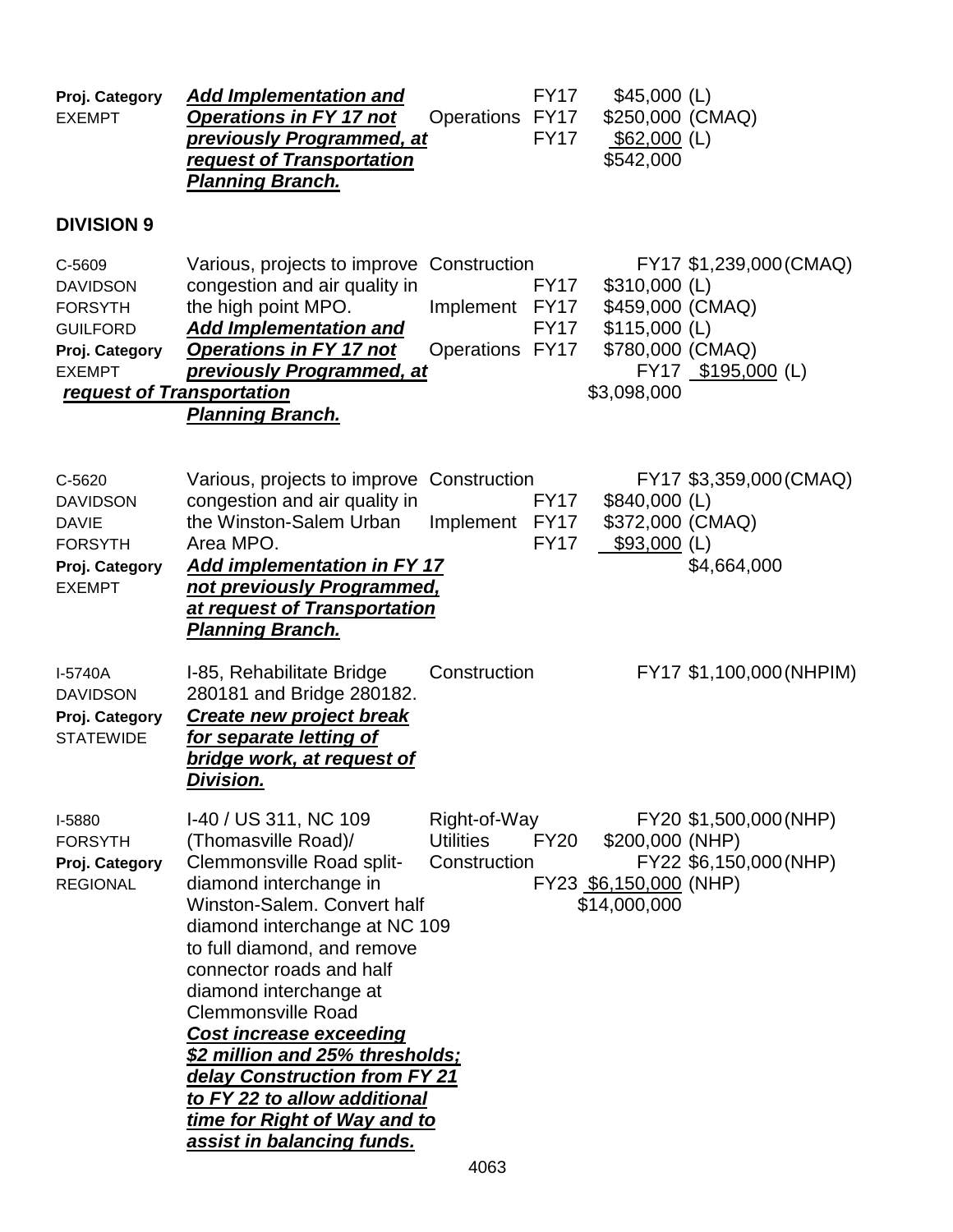| <b>DIVISION 10</b><br>C-5603<br><b>ROWAN</b><br><b>CABARRUS</b><br>Proj. Category<br><b>EXEMPT</b>                     | Various, projects to improve Engineering FY17 \$138,000 (CMAQ)<br>congestion and air quality in<br>the Cabarrus-Rowan MPO. Right-of-Way<br><b>Add Engineering and</b><br><b>Right-of-Way in FY 17 not</b> Construction<br><b>previously Programmed, at</b><br>request of Transportation<br><b>Planning Branch.</b>                                                        | <b>FY17</b><br>FY17                                                          | $$35,000$ (L)<br>$$38,000$ (L)<br>FY17 \$716,000 (L)<br>\$3,940,000                                      | FY17 \$150,000 (CMAQ)<br>FY17 \$2,863,000 (CMAQ)                |        |
|------------------------------------------------------------------------------------------------------------------------|---------------------------------------------------------------------------------------------------------------------------------------------------------------------------------------------------------------------------------------------------------------------------------------------------------------------------------------------------------------------------|------------------------------------------------------------------------------|----------------------------------------------------------------------------------------------------------|-----------------------------------------------------------------|--------|
| U-5114<br>MECKLENBURG<br>Proj. Category<br><b>TRANSITION</b>                                                           | Huntersville, intersection of Construction<br>US 21 and Gilead Road in<br>Huntersville. Construct<br>intersection improvements<br>including bicycle and<br>pedestrian accommodations.<br><b>Project is being combined</b><br>with I-5714. To align schedules,<br>delay Construction from<br>FY 18 to FY 19                                                                |                                                                              | FY19 \$6,650,000 (T)<br>\$10,500,000                                                                     | FY19 \$3,850,000 (BA)                                           |        |
| U-5805<br>MECKLENBURG<br>Proj. Category<br>Proj. Category<br><b>DIVISION</b>                                           | SR 1009 (Monroe Road),<br>Intersection of SR 1009<br>(Monroe Road) and Rama<br>Road/Idlewild Road.<br><b>Construct intersection</b><br>improvements.<br><b>Add Right-of-Way in FY 19</b><br>not previously Programmed.                                                                                                                                                    | Right-of-Way<br>Construction                                                 | \$3,400,000                                                                                              | FY19 \$750,000<br>(T)<br>FY21 \$2,650,000 (T)                   |        |
| <b>DIVISION 12</b><br>C-5606<br><b>CLEVELAND</b><br><b>GASTON</b><br><b>LINCOLN</b><br>Proj. Category<br><b>EXEMPT</b> | Various, projects to improve Engineering FY17<br>congestion and air quality in the<br>Gaston-Cleveland-Lincoln Right-of-Way<br>MPO.<br><b>Add Engineering, Right-of-</b><br><b>Way, Implementation, and</b><br><b>Operations in FY 17 not</b><br><b>previously Programmed, at</b><br>request of Transportation Operations FY17 \$71,000 (CMAQ)<br><b>Planning Branch.</b> | <b>FY17</b><br>FY17<br>FY17<br>Implement FY17 \$71,000 (CMAQ)<br><b>FY17</b> | \$175,000 (CMAQ)<br>\$44,000 (L)<br>$$7,000$ (L)<br>$$624,000$ (L)<br>$$18,000$ (L)<br>FY17 \$18,000 (L) | FY17 \$27,000<br>(CMAQ)<br>Construction FY17 \$2,497,000 (CMAQ) |        |
| <b>STATEWIDE</b><br>C-5600<br><b>STATEWIDE</b><br>Proj. Category<br><b>EXEMPT</b>                                      | Various, statewide CMAQ<br>projects to improve air quality<br>within nonattainment and<br>maintenance areas.<br><b>Add Engineering, Right of Construction</b><br><b>Way, and Implementation</b>                                                                                                                                                                           | Engineering FY17 \$3,405,000 (CMAQ)<br>Right-of-Way                          | \$3,552,000<br>FY17 \$851,000 (S(M))<br>FY17 \$497,000 (S(M))<br>FY17 \$5,782,000 (S(M))                 | FY17 \$1,989,000 (CMAQ)<br>FY17 \$23,127,000                    | (CMAQ) |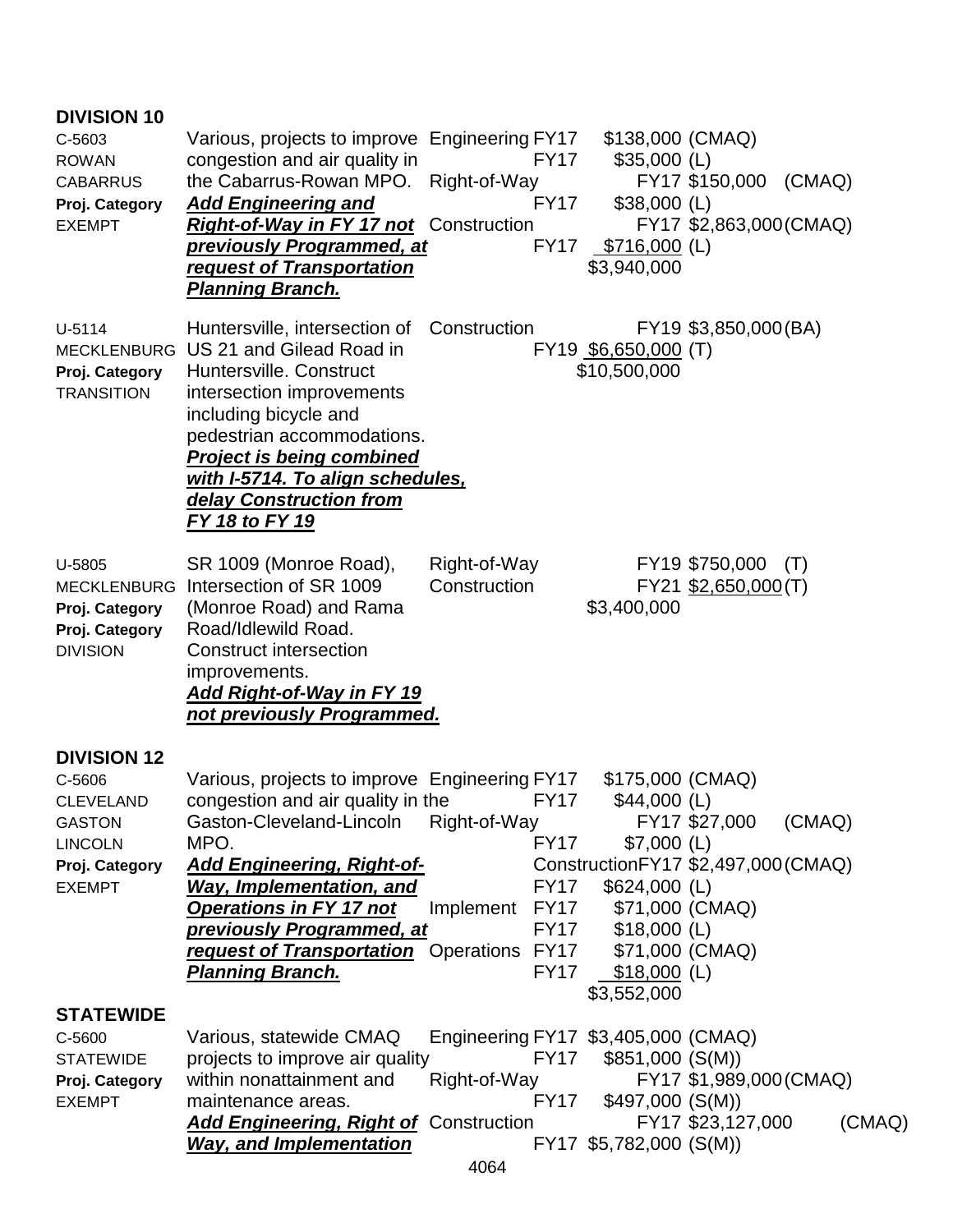|                                                               | in FY 17 not previously<br><b>Programmed, at request of</b><br><b>Transportation Planning</b><br><u>Branch.</u>                                                                                                                                                     |                                                |              |             | Implement FY17 \$2,400,000 (CMAQ)<br>FY17 \$600,000 (S(M))<br>\$38,651,000 |               |          |
|---------------------------------------------------------------|---------------------------------------------------------------------------------------------------------------------------------------------------------------------------------------------------------------------------------------------------------------------|------------------------------------------------|--------------|-------------|----------------------------------------------------------------------------|---------------|----------|
| C-5601<br><b>STATEWIDE</b><br>Proj. Category<br><b>EXEMPT</b> | Various, CMAQ projects to<br>improve air quality across<br>maintenance areas.<br>multiple nonattainment and<br><b>Add other-category</b><br><b>funding in FY 17 not</b><br><u>previously Programmed, at</u><br>request of Transportation<br><b>Planning Branch.</b> |                                                | Other        |             | FY17 \$4,494,000 (CMAQ)<br>FY17 \$1,124,000 (L)<br>\$5,618,000             |               |          |
| <b>DIVISION 10</b>                                            |                                                                                                                                                                                                                                                                     | <b>STIP DELETIONS</b>                          |              |             |                                                                            |               |          |
| EB-5780<br><b>MECKLENBURG</b>                                 | <b>Charlotte, Mallard Creek</b><br><b>Greenway Connector to CATS</b>                                                                                                                                                                                                |                                                | Right-of-Way | <b>FY17</b> | $$13,000$ (L)                                                              | FY17 \$51,000 | (STBGDA) |
| Proj. Category<br><b>DIVISION</b>                             | Park and Ride in Charlotte.<br>Construct greenway.<br><b>Delete at the request of</b><br>MPO.                                                                                                                                                                       |                                                | Construction | <b>FY17</b> | $$20,000$ (L)<br>\$165,000                                                 | FY17 \$81,000 | (STBGDA) |
| <b>MODIFICATION S</b>                                         | <b>ADDITION S</b><br><b>DELETION S</b><br>1                                                                                                                                                                                                                         | 224 PROJECTS<br>22 PROJECTS<br><b>PROJECTS</b> |              |             | \$9,595,000<br>\$165,000                                                   |               |          |
|                                                               |                                                                                                                                                                                                                                                                     | 247 PROJECTS                                   |              |             | \$9,430,000                                                                |               |          |

# **Approval – Municipal and Special Agreements**

A motion was made by Board Member Overholt, seconded by Board Member Palermo, to approve the following:

#### **SUMMARY: There are a total of 29 Agreements for approval by the Board of Transportation.**

**Statewide** 

| North Carolina Department<br>of Information Technology | This Interagency Agreement is to establish a management system<br>between the Department of Information Technology and NCDOT regarding<br>the identification, delivery, utilization, and classification of all data files and<br>web services ("Data Files") supplied to the State Government Data<br>Analytics Center. The Data Files are for the purpose of supporting the<br>publicly available Governmental Budget Transparency Online initiative. |
|--------------------------------------------------------|--------------------------------------------------------------------------------------------------------------------------------------------------------------------------------------------------------------------------------------------------------------------------------------------------------------------------------------------------------------------------------------------------------------------------------------------------------|
| North Carolina Department<br>of Revenue                | This Interagency Agreement is to provide the North Carolina Department of<br>Revenue (NCDOR) access to products and services under the NCDOT's<br>Information Technology Service Management (ITSM) contract with Service<br>Now/Carahsoft to implement and use ITSM. The NCDOR will use the                                                                                                                                                            |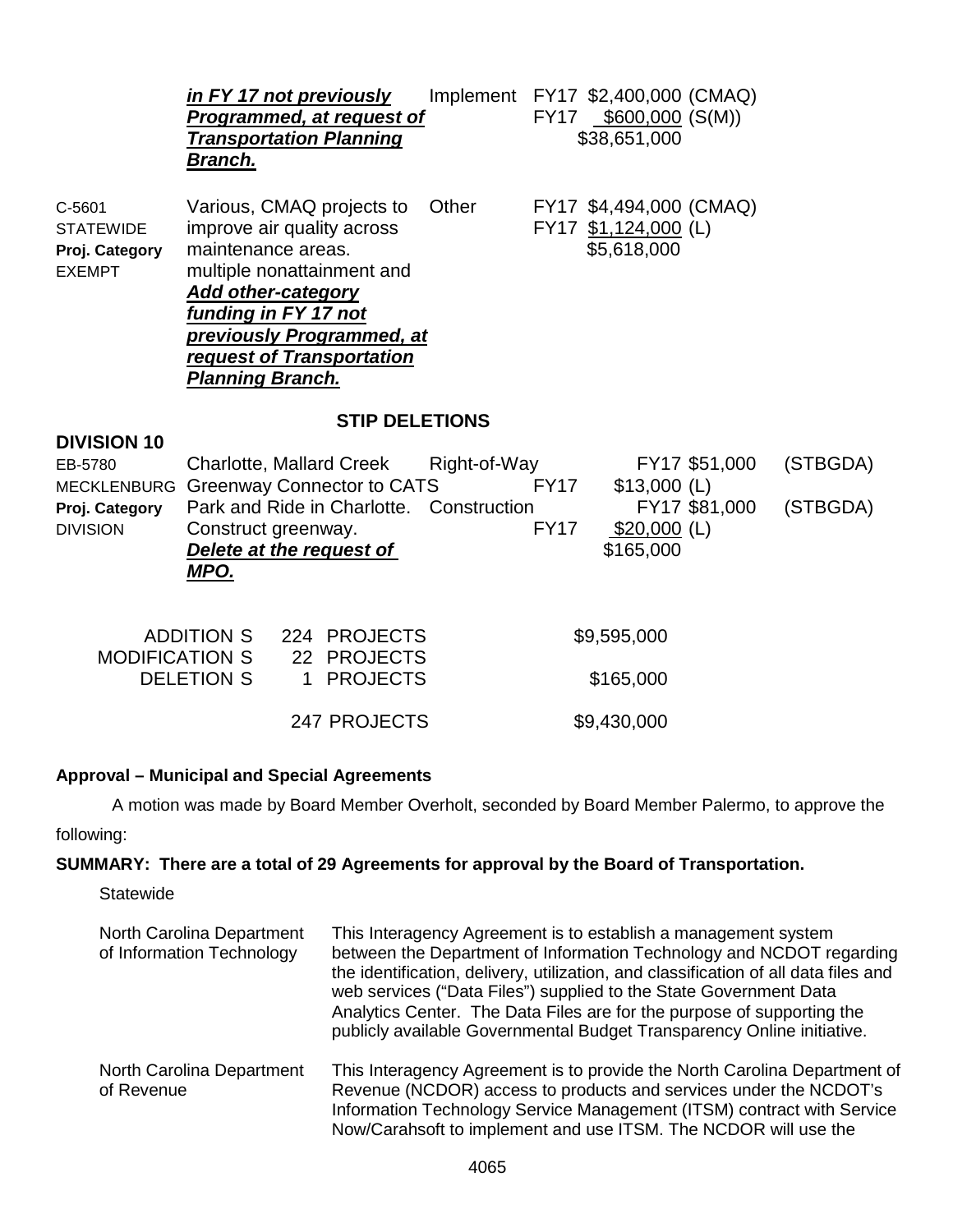|                                                                                                                         | pricing for products and services outlined in the NCDOT's ITSM contract.<br>The NCDOR shall provide payment for one hundred percent (100%) of the<br>cost of the products and services use under the NCDOT's ITSM contract.<br>The estimated amount is \$450,000.                                                                                                                                                                                                                                                                                                                                                      |
|-------------------------------------------------------------------------------------------------------------------------|------------------------------------------------------------------------------------------------------------------------------------------------------------------------------------------------------------------------------------------------------------------------------------------------------------------------------------------------------------------------------------------------------------------------------------------------------------------------------------------------------------------------------------------------------------------------------------------------------------------------|
| Division 1                                                                                                              |                                                                                                                                                                                                                                                                                                                                                                                                                                                                                                                                                                                                                        |
| <b>Eastern Federal Lands</b><br><b>Highway Division (EFLHD)</b><br>Dare County<br><b>Hyde County</b><br>F-5702<br>44973 | This Project consists of resurfacing of parking areas on Hatteras Island at<br>the Graveyard of the Atlantic Museum, construction for dock<br>improvements, and purchase of a passenger ferry if recommended by the<br>NCDOT feasibility study to improve public transportation on Ocracoke<br>Island, funded by \$5,470,288 in Federal Lands Access Program (FLAP)<br>funds. The Department shall provide the non-federal match of<br>\$1,284,841.90 and all cost that exceeds the total estimated Project cost of<br>\$6,755,129.90.                                                                                 |
| Division 2                                                                                                              |                                                                                                                                                                                                                                                                                                                                                                                                                                                                                                                                                                                                                        |
| <b>Pamlico County Water</b><br>System<br>Pamlico County<br><b>B-4598</b><br>38426.3.1                                   | This Project consists of replacement of Bridge 16 over Mason Creek on SR<br>1324 (Florence Road). At the request of the County the Department shall<br>include provisions in the construction contract for the contractor to adjust<br>and/or relocate County-owned water lines and for the installation of owner<br>supplied fire hydrants. The County shall reimburse the Department 100%<br>of the actual cost of said betterment work only. The estimated<br>reimbursement from the County is \$4,000.                                                                                                             |
| Division 3                                                                                                              |                                                                                                                                                                                                                                                                                                                                                                                                                                                                                                                                                                                                                        |
| <b>North Carolina Ports</b><br>Authority<br><b>New Hanover County</b><br>46393.1.9                                      | This Agreement covers the initiation of a Feasibility Study to investigate the<br>costs and impacts of improvements at the Port of Wilmington. This Study<br>will accommodate increased rail traffic due to the construction of the<br>Queen City Express Intermodal Service and the Central Carolina<br>Connector (CCX) intermodal facility in Rocky Mount. The Feasibility Study<br>will be prepared by the Department, with input from the Authority and other<br>stakeholders. The Authority will participate in the cost of the Study in the<br>amount of \$50,000. The estimated cost of the study is \$250,000. |
| Division 4                                                                                                              |                                                                                                                                                                                                                                                                                                                                                                                                                                                                                                                                                                                                                        |
| Carolina Coastal Railway,<br>Inc. (CLNA)<br><b>Nash County</b><br>8000.3.3.13                                           | This Agreement covers the approval of State Freight Rail and Rail<br>Crossing Safety Improvement (FRRCSI) funds to assist CLNA with the<br>construction of a 4,200 foot siding around milepost ABA 131.2, which will<br>allow the building of 90-car unit trains for Perdue Feed Mill in Nashville.<br>CLNA will perform the work. The Department will participate in the total<br>cost of the project up to \$150,000. The estimated cost of the project is<br>\$513,056.                                                                                                                                             |
| Division 5                                                                                                              |                                                                                                                                                                                                                                                                                                                                                                                                                                                                                                                                                                                                                        |
| Town of Fuquay Varina<br><b>Wake County</b><br>50138.3.94                                                               | This Project consists of the construction of turn lanes at the intersection of<br>SR 1301 (Sunset Lake Road) at SR 1393 (Bass Lake Road/Hilltop<br>Needmore Road). The estimated cost of the work is \$505,000. The<br>Department shall participate in the costs up to \$505,000. The Municipality                                                                                                                                                                                                                                                                                                                     |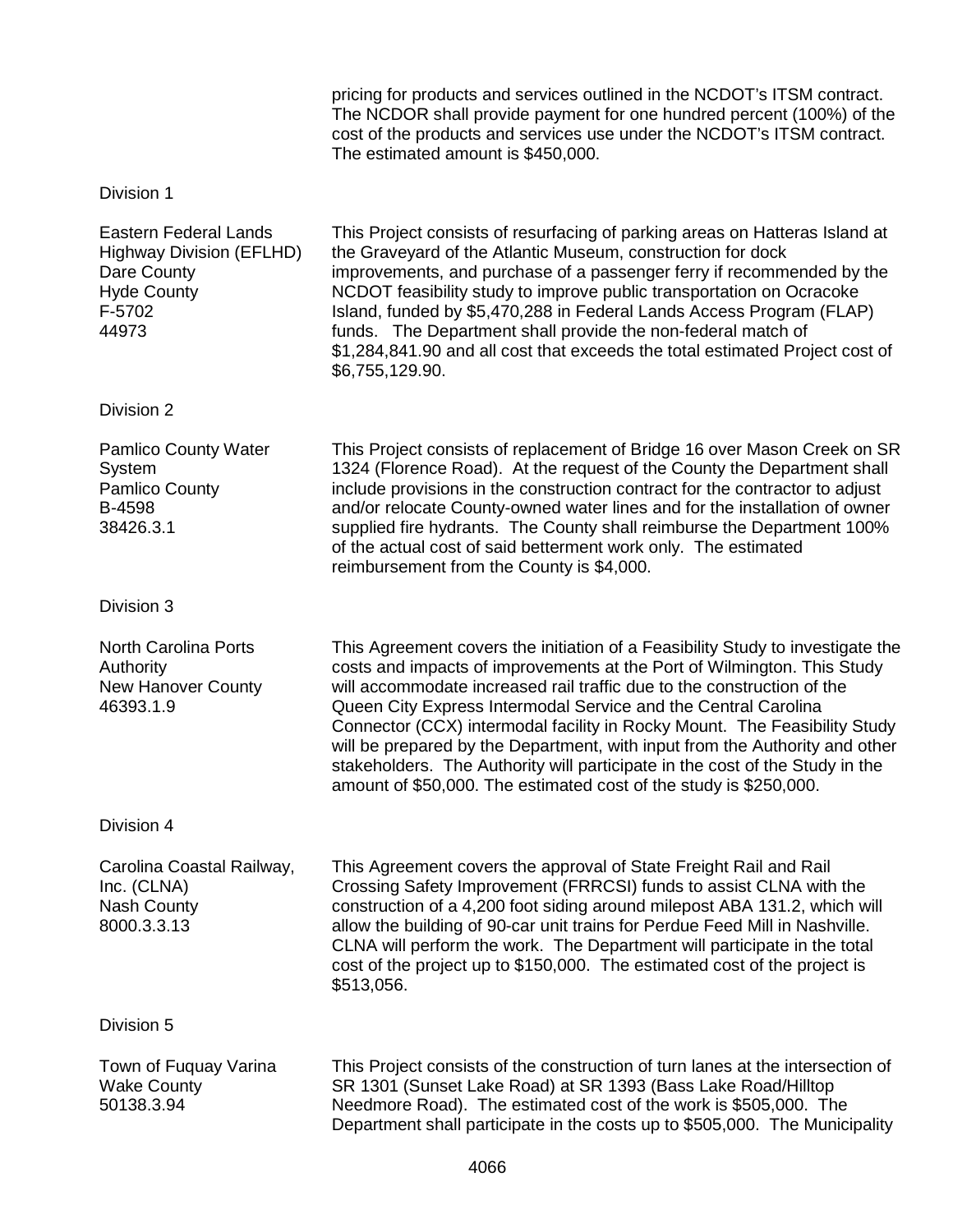will participate in actual costs that exceed \$505,000, up to an amount of \$150,000. CSX Transportation (CSXT) Wake County 44403 This Agreement provides for the sale of CSXT property located at the Department's Capital Yard maintenance facility and Rail Division offices at 862 Capital Boulevard, Raleigh, NC. The sale shall be by Quitclaim Deed from CSXT to the State. This conveyance shall be in conjunction with the Capital Yard Lead Track Project being undertaken by both Parties and shall not otherwise result in cost to the Department. The sale shall only occur upon completion and acceptance of the Capital Yard Lead Track Project, scheduled for June 2018. Division 6 City of Fayetteville Cumberland County U-5528 FD 50078.3.6 This Project consists of the construction of a greenway that will connect at River Trail to Linear Park in Fayetteville. The Municipality is responsible for all phases of the Project. The Department shall reimburse 80% of approved eligible costs from the Transportation Alternatives Program funds allocation, not to exceed \$161,392. The Municipality will be responsible for providing the 20% (\$40,348) non-federal match for the funds authorized and all costs that exceed the total available funding. Aberdeen and Rockfish Railroad (AR) Cumberland and Hoke **Counties** 80000.2.3.32 This Agreement covers the approval of State Freight Rail & Rail Crossing Safety Improvement (FRRCSI) funds to assist AR with the installation of new crossties between mileposts R 0.0 and R 2.1 in Cumberland County, and milepost ML 28.1 to ML 34.0 in both Cumberland and Hoke Counties. The work will also include the construction of an 800 foot siding at milepost 22.25 in Hoke County. AR will perform the work. The Department will participate in the cost of the project to the extent of 50% or up to \$196,797.25, whichever is less, of the total estimated cost of the project. The estimated cost of the project is \$393,594.50. Division 7 Town of Chapel Hill Orange County C-5179 46240.1.F1 46240.2.F1 46240.3.F1 This Project consists of the construction of sidewalk and bicycle lanes along Estes Drive from Martin Luther King Jr. Boulevard to Caswell Drive and the construction of a multi-use path on the north side of Estes Drive from Martin Luther King Jr. Boulevard through the Estes Drive Elementary site to Elliot Road in Chapel Hill. The Municipality is responsible for all phases of the Project. This Supplemental Agreement is to expand the scope of the Project to include the construction of intersection improvements at Martin Luther King Jr. Boulevard to include additional turn lanes. City of Greensboro Guilford County U-5532E 46297.3.6 This Project consists of construction and construction administration for the following sidewalks in Greensboro: Big Tree Way, Wendover Avenue to Elkhound Trail; Shelby Drive, Big Tree Way to Edith Lane; Hewitt Street, Norwalk Street to Merritt Drive; and Bridford Parkway and Hornaday Road, Wendover Avenue to existing west of Nicholas Road in Greensboro. The Municipality is responsible for all phases of the Project. The Department shall reimburse 80% of approved eligible costs from the STP-DA funds allocation, not to exceed \$1,510,476. The Municipality will be responsible for providing the 20% (\$377,619) non-federal match for the funds

4067

authorized and all costs that exceed the total available funding.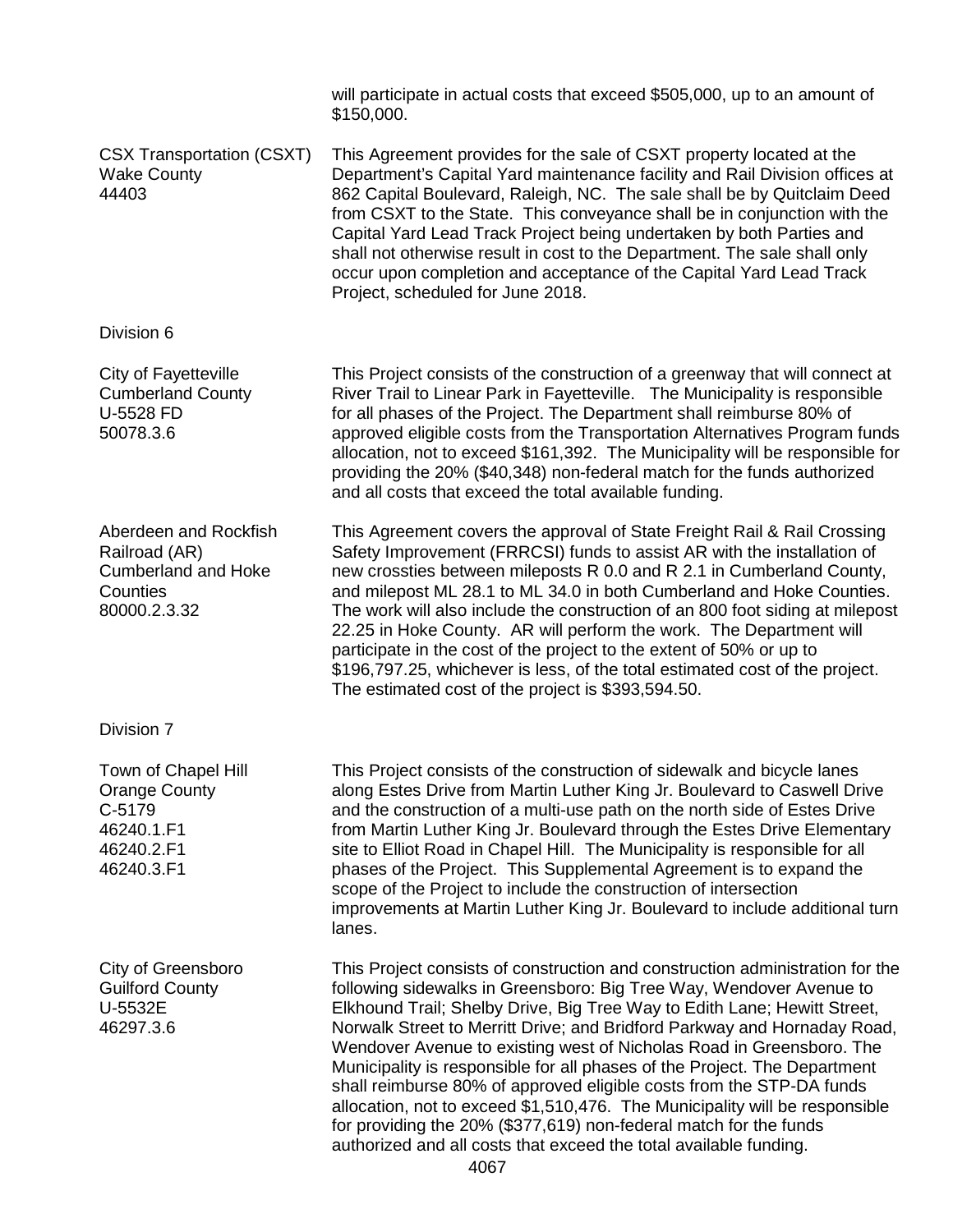| City of Greensboro<br><b>Guilford County</b><br>B-5345<br>46059.3.1         | This Project consists of replacement of Bridge No. 456 over Brush Creek<br>on SR 2136 (Fleming Road) in Greensboro. At the request of the<br>Municipality, the Department shall include provisions in the construction<br>contract for the contractor to adjust and/or relocate municipally-owned<br>water lines. The Municipality shall reimburse the Department the entire<br>cost of said utility work. The estimated reimbursement from the<br>Municipality is \$176,860.                                                                                        |
|-----------------------------------------------------------------------------|----------------------------------------------------------------------------------------------------------------------------------------------------------------------------------------------------------------------------------------------------------------------------------------------------------------------------------------------------------------------------------------------------------------------------------------------------------------------------------------------------------------------------------------------------------------------|
| Division 8                                                                  |                                                                                                                                                                                                                                                                                                                                                                                                                                                                                                                                                                      |
| City of Laurinburg<br><b>Scotland County</b><br>B-5746<br>45702.3.1         | This Project consists of replacement of Bridge No. 43 over Leith's Creek on<br>SR 1645 (Dixie Guano Road) in Laurinburg. At the request of the<br>Municipality, the Department shall include provisions in the construction<br>contract for the contractor to adjust and/or relocate municipally-owned<br>water lines. The Municipality shall reimburse the Department the entire<br>cost of said utility work. The estimated reimbursement from the<br>Municipality is \$29,976.                                                                                    |
| <b>Town of Southern Pines</b><br><b>Moore County</b><br>B-5758<br>45714.3.1 | This Project consists of the replacement of Bridge No. 13 Over Aberdeen<br>Creek on SR 1102 (Addor Road) in Southern Pines. At the request of the<br>Municipality, the Department shall include provisions in the construction<br>contract for the contractor to adjust and/or relocate municipally-owned<br>water lines. The Municipality shall reimburse the Department the entire<br>cost of said utility work. The estimated reimbursement from the<br>Municipality is \$4,040.                                                                                  |
| Division 9                                                                  |                                                                                                                                                                                                                                                                                                                                                                                                                                                                                                                                                                      |
| City of Winston-Salem<br><b>Forsyth County</b><br>45866                     | This Project consists of relocating existing City traffic signal cabinets in the<br>Downtown area from metal poles to concrete bases in Winston-Salem. The<br>Municipality shall be responsible for all phases of the Project. The<br>Department shall participate in the actual costs of the Project in an amount<br>not to exceed \$250,000. Costs that exceed this amount shall be borne by<br>the Municipality.                                                                                                                                                  |
| Division 10                                                                 |                                                                                                                                                                                                                                                                                                                                                                                                                                                                                                                                                                      |
| City of Monroe<br><b>Union County</b><br>Z-5700JB<br>44803                  | This Agreement covers the installation of warning devices and associated<br>roadway safety improvements at the municipal highway-railway grade<br>crossing of Secrest Avenue; Crossing # 631578J, milepost SF-303.07.<br>The Department will coordinate with the railroad for the warning devices,<br>and the municipality will be responsible for the roadway work. The<br>Department will be responsible for 90% of the cost of the work, and the<br>Municipality will be responsible for 10% of the cost of the work. Estimated<br>cost of the work is \$250,000. |
| City of Charlotte<br><b>Mecklenburg County</b><br>32213                     | This Agreement covers the initiation of an Environmental Study for<br>progressing a track realignment of the Aberdeen Carolina & Western<br>Railway in the Municipality. The Municipality shall reimburse the<br>Department 100% of the actual cost of the study. The estimated cost of<br>the study is \$300,000.                                                                                                                                                                                                                                                   |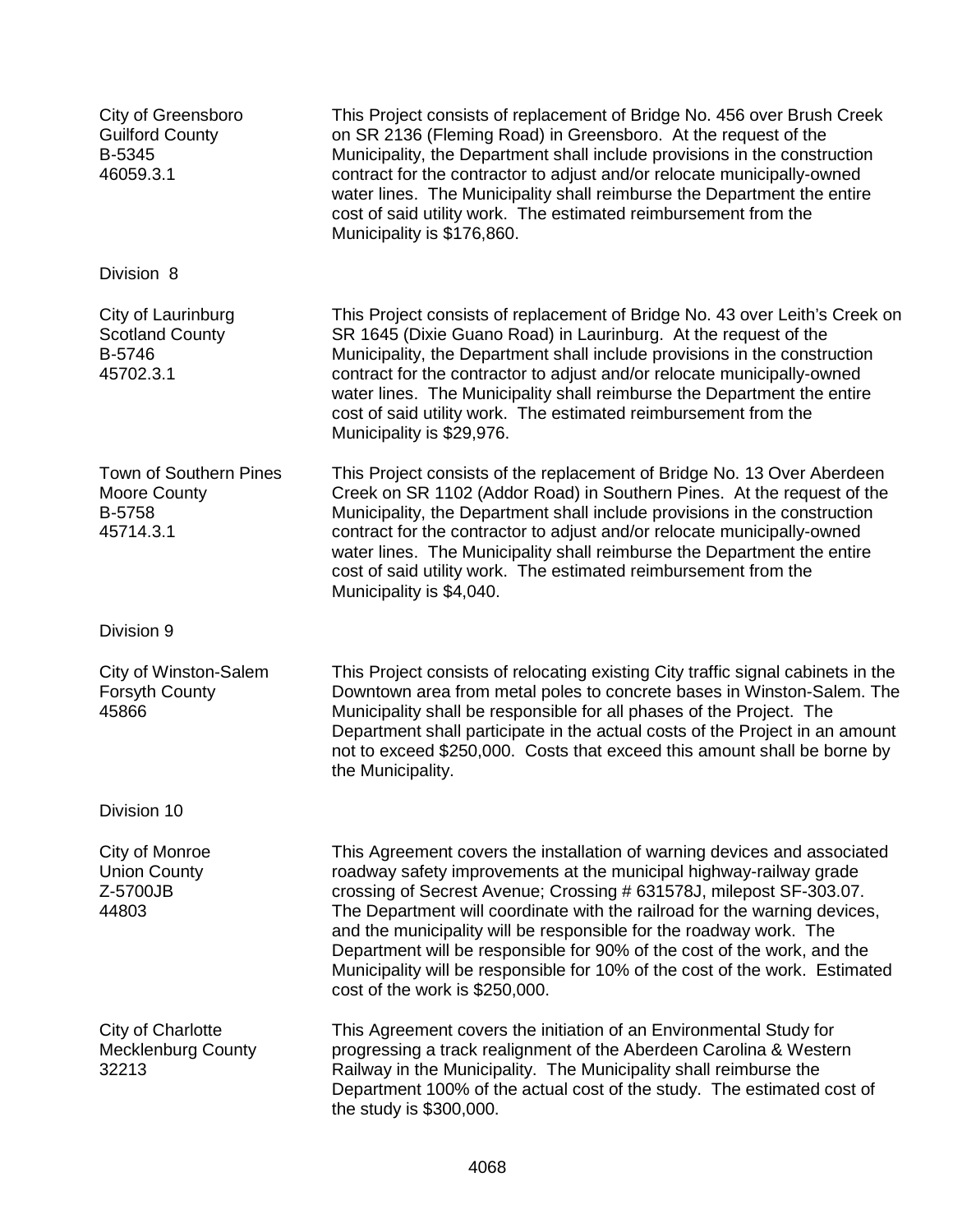Town of Cornelius Mecklenburg County EB-5777 46420.2.1 46420.3.1 This Project consists of the construction of a 1.6 mile paved trail from Catawba Avenue to Westmoreland Road. The Municipality is responsible for all phases of the Project. The Department shall reimburse 80% of approved eligible expenses from STBGDA funds allocation, not to exceed \$1,400,000. The Municipality shall be responsible for providing the 20% (\$350,000) non-federal match and all costs that exceed the total estimated cost of \$1,750,000. City of Monroe Union County U-5703 50129.3.1 This Project consists of reconfiguration of the intersection of Roosevelt Boulevard (US 74) and Rocky River Road (SR 1514) to a superstreet and will include realigning James Hamilton Road to intersect with Rocky River Road (SR 1514) at Myers Road. The Department is responsible for all phases of the Project. The Municipality shall participate in the costs of the project in the amount of \$250,000. The estimated cost of the project is \$2,400,000. Division 10, cont. Town of Harrisburg Cabarrus County 44833 This Project consists of the realignment of Saddle Creek Court at NC 49 and the installation of a traffic signal at the intersection of NC 49 and Saddle Creek Court. The Department is responsible for all phases of the project. The Municipality shall participate in the project costs in the amount of \$52,000. The estimated cost of the project is \$552,000. City of Charlotte Mecklenburg County I-5405C 45454.1.9 45454.3.10 This Project consists of the implementation of an express bus service and a marketing campaign to mitigate traffic congestion due to I-77 reconstruction. The Charlotte Area Transit Service (CATS) will be responsible for all phases of the project. The total estimated Project cost is \$1,374,000, funded by \$1,099,200 in State Transportation Block Grant (STBG) Funds. The Department shall provide the non-federal match of \$274,800. City of Charlotte Mecklenburg County C-5533 45506.1.F1 45506.2.F1 45506.3.1 This Project consists of the construction of a roundabout at Shopton and Beam Roads. This Supplemental Agreement is to provide an additional \$684,000 in STBGDA funding with the Municipality providing a match of \$171,000. The Agreement will also extend the completion date to 6/11/2019 in lieu of 7/31/2016. Division 11 City of Lenoir Caldwell County R-5745 50200.1.1 50200.3.1 This Project consists of intersection improvements at the intersection of US 64/NC 90/NC 18 (Wilkesboro Boulevard) and US 64/NC 90 (Taylorsville Road) in Lenoir. At the request of the Municipality, the Department shall include provisions in the construction contract for the contractor to adjust and/or relocate municipally-owned water and sewer lines. The Municipality shall reimburse the Department the entire cost of said utility work. The estimated reimbursement from the Municipality is \$54,294. Division 12 County of Catawba R-3100 A/B This Project consists of NC 16 from north of SR 1814 (Caldwell Road) to SR 1895 (Tower Road), combined with R-3100B; and NC 16 from north of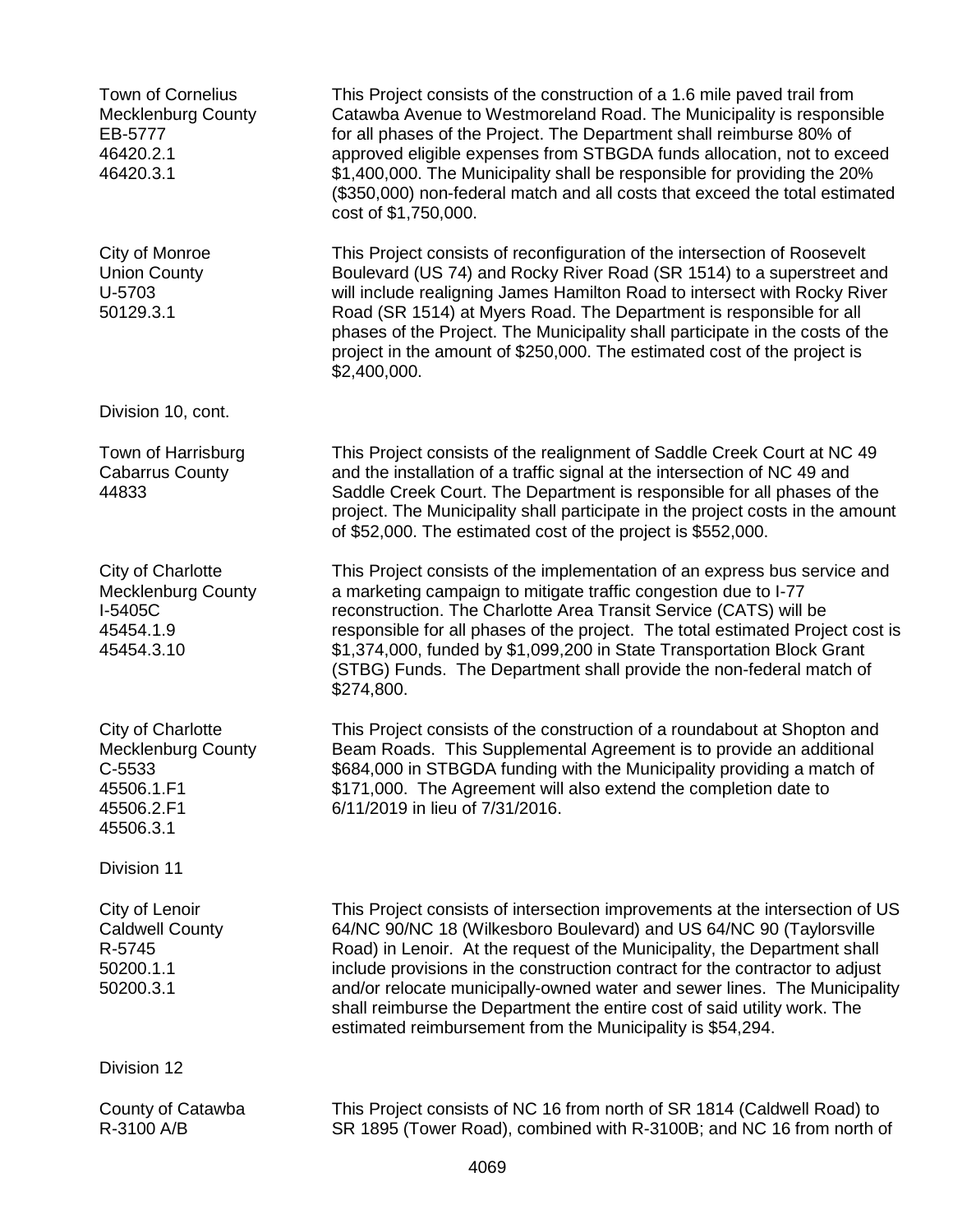| SR 1801 (Claremont Road) to north of SR 1814 (Caldwell Road),<br>combined with R-3100A). At the request of the Municipality, the<br>Department shall include provisions in the construction contract for the<br>contractor to adjust and/or relocate municipally-owned water and sewer<br>lines. The Municipality shall reimburse the Department the entire cost of<br>said utility work. The estimated reimbursement from the Municipality is<br>\$1,413,737. This agenda item supersedes the item that was approved by<br>the BOT on January 5, 2017.                                                           |
|-------------------------------------------------------------------------------------------------------------------------------------------------------------------------------------------------------------------------------------------------------------------------------------------------------------------------------------------------------------------------------------------------------------------------------------------------------------------------------------------------------------------------------------------------------------------------------------------------------------------|
| This Project consists of NC 16 from north of SR 1814 (Caldwell Road) to<br>SR 1895 (Tower Road), combined with R-3100B; and NC 16 from north of<br>SR 1801 (Claremont Road) to north of SR 1814 (Caldwell Road),<br>combined with R-3100A). At the request of the Municipality, the<br>Department shall include provisions in the construction contract for the<br>contractor to adjust and/or relocate municipally-owned water and sewer<br>lines. The Municipality shall reimburse the Department the entire cost of<br>said utility work. The estimated reimbursement from the Municipality is<br>\$3,765,078. |
| This Project consists of the replacement of Bridge No. 327 located on<br>Falling Creek Road over Falling Creek in Hickory. This Supplemental<br>Agreement is to provide additional funding in the amount of \$579,200 from<br>Municipal Bridge Program funds. The Municipality shall provide \$144,800<br>as the non-federal match. This agenda item supersedes the item that was<br>approved by the BOT on August 4, 2016.                                                                                                                                                                                       |
|                                                                                                                                                                                                                                                                                                                                                                                                                                                                                                                                                                                                                   |
| This Project consists of roadway improvements at the<br>I-26/NC 280<br>Interchange in Asheville. At the request of<br>the Municipality, the<br>Department shall include in the construction contract for the contractor to<br>adjust and relocate the municipal water lines. This Supplemental<br>Agreement is for the Municipality to reimburse the Department an<br>additional \$39,265.90. The Municipality's total participation in the Project is<br>\$342,945.90.                                                                                                                                           |
|                                                                                                                                                                                                                                                                                                                                                                                                                                                                                                                                                                                                                   |
| This Project consists of the replacement of Bridge #12 on Hogsed Creek<br>on SR 1538. The Department agrees to provide \$15,000 to the<br>Commission to be used by the Commission for the Appalachian Elktoe<br>Propogation Program.                                                                                                                                                                                                                                                                                                                                                                              |
|                                                                                                                                                                                                                                                                                                                                                                                                                                                                                                                                                                                                                   |

# **SUMMARY: There are a total of 35 agreements for informational purposes only.**

Division 1

Martin County Board of Education Martin County 36249.3644 This Project consists of asphalt pavement maintenance at Riverside High School, South Creek High School and Williamston Primary School. The County's original participation amount was \$90,000. This Supplemental Agreement is for the Grading, addition of aggregate base course and paving of the existing bus parking lot at Williamston Primary School. The County shall reimburse the Department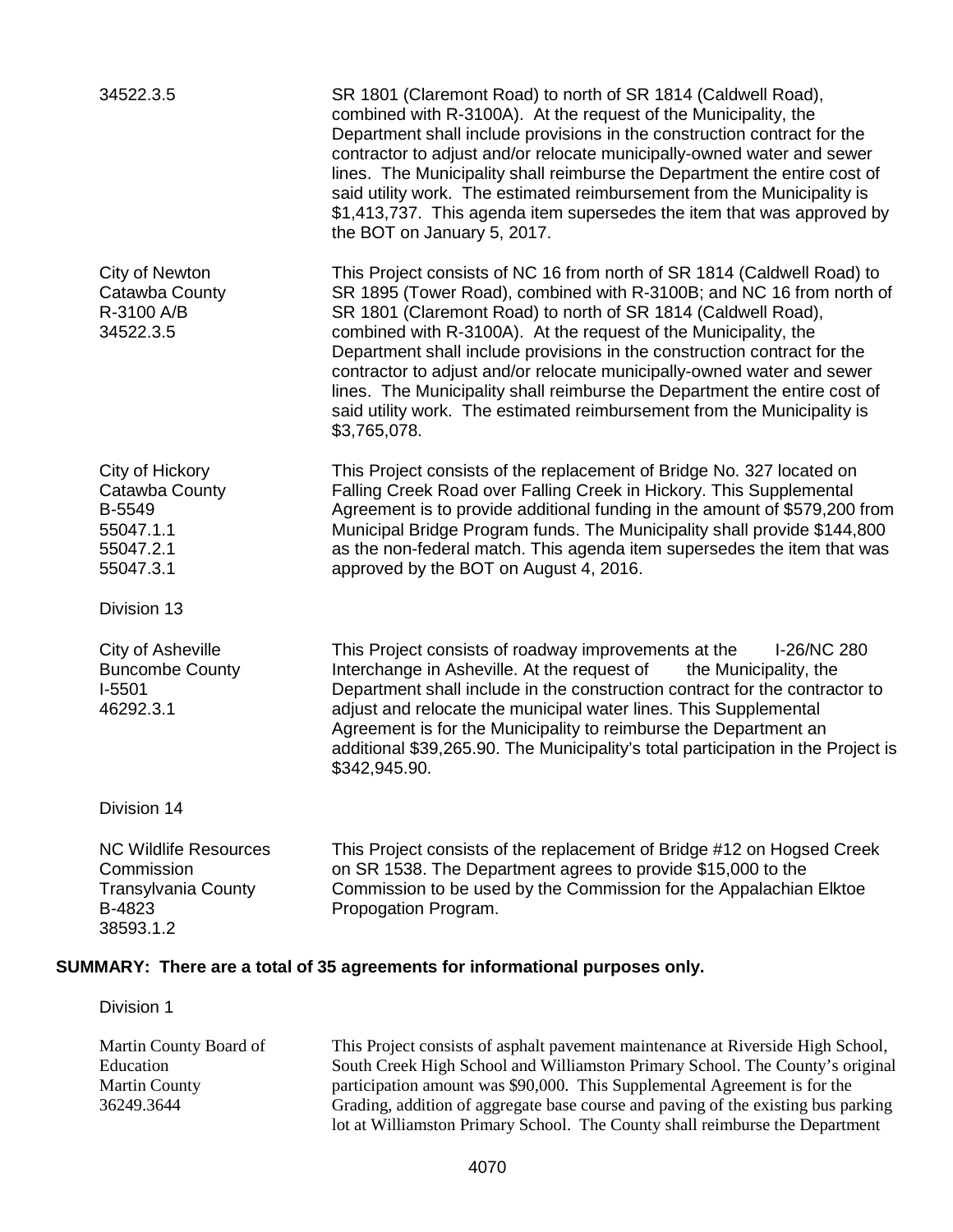|                                                                            | one 100% of the actual cost of the work performed by the Department. The<br>estimated reimbursement is \$48,000.                                                                                                                                                                                                                                                                        |
|----------------------------------------------------------------------------|-----------------------------------------------------------------------------------------------------------------------------------------------------------------------------------------------------------------------------------------------------------------------------------------------------------------------------------------------------------------------------------------|
| Division 3                                                                 |                                                                                                                                                                                                                                                                                                                                                                                         |
| <b>Town of Newton Grove</b><br><b>Sampson County</b><br>46305.3.23         | This Project consists of Landscape planting of plant beds on the Newton<br>Grove Roundabout at US 13, US 701 and US 50. The Department shall<br>develop the landscape design, prepare plans and site and install the<br>plantings. The Municipality shall assume maintenance of the plantings<br>after one year.                                                                        |
| Bailey and Associates, Inc.<br><b>Onslow County</b><br>36249.3720          | This Project consists of review and inspection of a traffic signal upgrade at the<br>intersection at NC 24<br>(West Corbett Avenue) and SR 1514 (Phillips Loop Road). The Developer shall<br>reimburse the Department 100% of the cost of the Department's review and<br>inspection of the signals. The estimated reimbursement is \$5,000.                                             |
| County of Onslow<br>36249.3722                                             | This Project consists of signal installation at NC 210 and Ridgefield Avenue<br>(non-system) for Onslow County Schools in Sneads Ferry. The<br>Department shall be responsible for all phases of the Project. The County<br>shall reimburse the Department 100% of the cost of the work performed by<br>the Department. The estimated reimbursement from the County is<br>\$179,186.47. |
| City of Jacksonville<br><b>Onslow County</b><br>36249.3721                 | This Project consists of review and inspection of (11) eleven traffic signal<br>modifications at various intersection within the Municipality. The Municipality<br>shall reimburse the Department 100% of the cost of the Department's review and<br>inspection of the signals. The estimated reimbursement is \$20,000.                                                                |
| Town of Leland<br><b>Brunswick County</b><br>36249.3724                    | This Project consists of review and inspection of a traffic signal installation at the<br>intersection at SR 1472 (Village Road) at Northgate Drive (non-system) and<br>Baldwin Drive (non-system) in Leland. The Municipality shall reimburse the<br>Department 100% of the cost of the Department's review and inspection of the<br>signals. The estimated reimbursement is \$5,000.  |
| Town of Wallace<br><b>Duplin County</b><br>36249.3739                      | This Project consists of review and inspection of a traffic signal installation at the<br>intersection at NC 41/SR 1163 (North Teachey Road) and NC 41/SR 1173. The<br>Municipality shall reimburse the Department 100% of the cost of the Department's<br>review and inspection of the signals. The estimated reimbursement is \$600.                                                  |
| M. M. Fowler, Inc.<br><b>New Hanover County</b><br>36249.3726              | This Project consists of review and inspection of a traffic signal upgrade at the<br>intersection at US 17 Business (Market Street) and 10th Street (non-system). The<br>Developer shall reimburse the Department 100% of the cost of the Department's<br>review and inspection of the signals. The estimated reimbursement is \$5,000.                                                 |
| Live Oak Development<br>Company<br><b>New Hanover County</b><br>36249.3727 | This Project consists of review and inspection of a traffic signal upgrade at the<br>intersection at US 421 (Carolina Beach Road) and SR 1209 (Independence<br>Boulevard). The Developer shall reimburse the Department 100% of the cost of<br>the Department's review and inspection of the signals. The estimated<br>reimbursement is \$10,000.                                       |
| City of Wilmington<br>New Hanover County<br>36249.3723                     | This Project consists of review and inspection of a traffic signal upgrade at the<br>intersection at NC 132 (South College Road) at SR 1736 (Pine Valley Drive). The                                                                                                                                                                                                                    |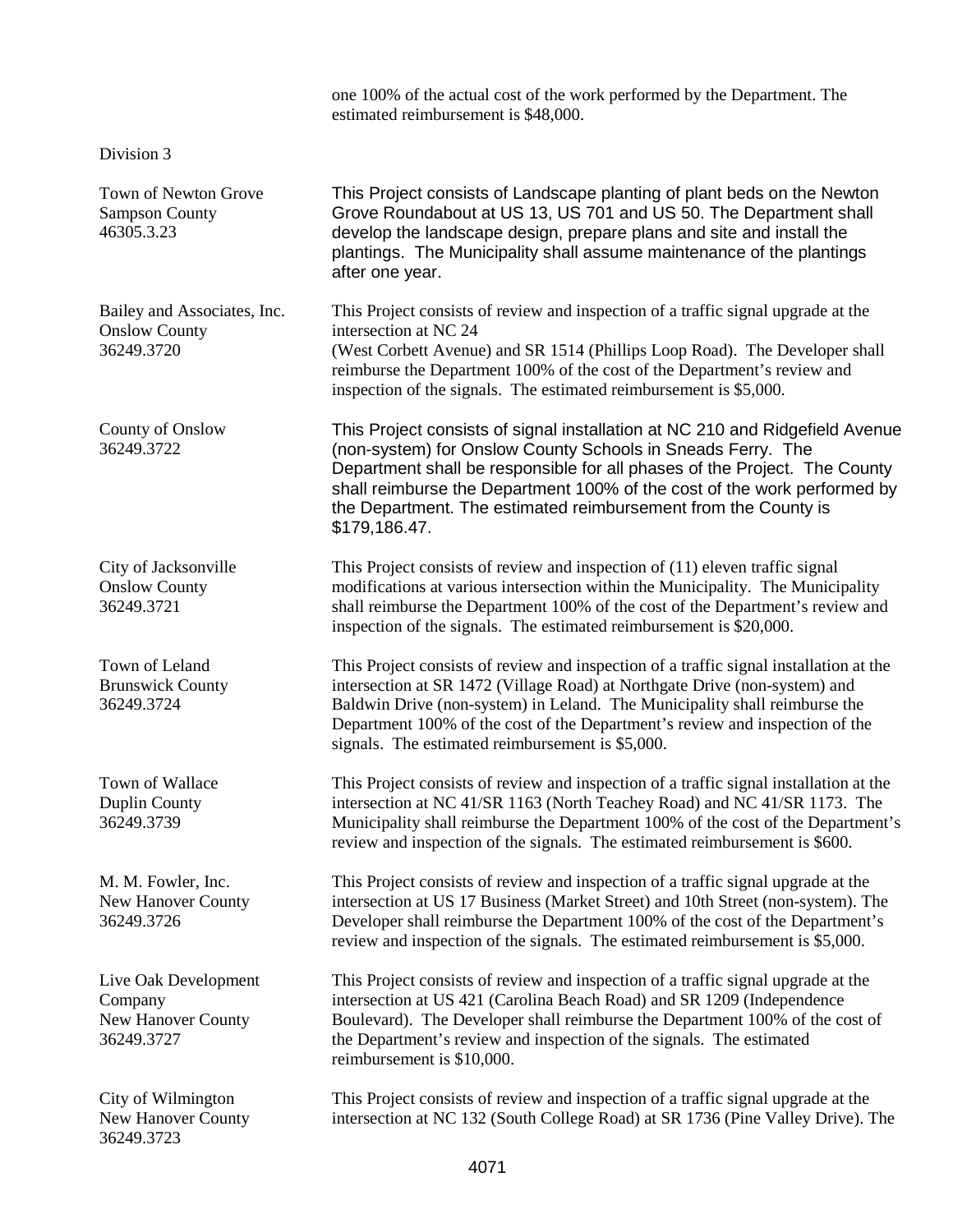|                                                                | Municipality shall reimburse the Department 100% of the cost of the Department's<br>review and inspection of the signals. The estimated reimbursement is \$2,500.                                                                                                                                                                                                                                                                                        |
|----------------------------------------------------------------|----------------------------------------------------------------------------------------------------------------------------------------------------------------------------------------------------------------------------------------------------------------------------------------------------------------------------------------------------------------------------------------------------------------------------------------------------------|
| City of Wrightsville Beach<br>New Hanover County<br>36249.3735 | This Project consists of milling and resurfacing on West Salisbury Street in each of<br>2 parking areas (identified as North and South). The Municipality shall reimburse<br>the Department 100% of the cost of the work performed by the Department. The<br>estimated reimbursement from the Municipality is \$42,000.                                                                                                                                  |
| New Hanover County<br>36249.3738                               | This Project consists of design, fabrication, and installation of a new<br>Welcome to New Hanover County sign on I-40 East of Holly Shelter Road<br>Exit 414. The County shall reimburse the Department 100% of the actual<br>cost of the Department's work. The estimated reimbursement is \$3,900.                                                                                                                                                     |
| Division 4                                                     |                                                                                                                                                                                                                                                                                                                                                                                                                                                          |
| Lidl US, LLC<br><b>Wayne County</b><br>36249.3728              | This Project consists of review and inspection of a traffic signal upgrade at the<br>intersection of SR 1556 (Wayne Memorial Drive). The Developer shall reimburse<br>the Department 100% of the cost of the Department's review and inspection of the<br>signals. The estimated reimbursement is \$5,000.                                                                                                                                               |
| Town of Smithfield<br><b>Johnston County</b><br>36249.3734     | This Project consists of review and inspection of the traffic signal conversions, at<br>various locations, to provide generator power during outages. The Municipality<br>shall reimburse the Department 100% of the cost of the Department's review and<br>inspection of the signals. The estimated reimbursement is \$2,500.                                                                                                                           |
| Division 5                                                     |                                                                                                                                                                                                                                                                                                                                                                                                                                                          |
| Mangum Development, LLC<br><b>Wake County</b><br>36249.3729    | This Project consists of the installation of a new traffic signal on Cary Parkway at<br>Proposed Tesoro Site Driveway/Parkway Office Court in Cary. The Department<br>will review the traffic signal plans and inspect the traffic signal installation. The<br>Developer shall reimburse the Department 100% of the cost of the Department's<br>review and inspection of the signals. The estimated reimbursement is \$5,000.                            |
| Mangum Development, LLC<br><b>Wake County</b><br>36249.3730    | This Project consists of signal upgrades at Kildaire Farm Road at Wake Medical<br>Drive; Kildaire Farm Road at Tryon Road; and Kildaire Farm Road at Advent<br>Court in Cary. The Department will review the traffic signal plans and inspect the<br>traffic signal installation. The Developer shall reimburse the Department 100% of<br>the cost of the Department's review and inspection of the signals. The estimated<br>reimbursement is \$10,000. |
| University Properties II, LLC<br>Durham County<br>36249.3706   | This Project consists of the installation of a signal at the intersection of SR 1110<br>(Southwest Durham Drive) and Witherspoon Drive, including signal timing. The<br>Department will review the traffic signal plans and inspect the traffic signal<br>installation. The Developer shall reimburse the Department 100% of the cost of<br>the Department's review and inspection of the signals. The estimated<br>reimbursement is \$5,000.            |
| <b>Evolve Companies</b><br><b>Wake County</b><br>36249.3731    | This Project consists of the signal upgrade at NC 55 and SR 1628 (O'Kelly Chapel<br>Road). The Department will review the traffic signal plans and inspect the traffic<br>signal installation. The Developer shall reimburse the Department 100% of the<br>cost of the Department's review and inspection of the signals. The estimated<br>reimbursement is \$5,000.                                                                                     |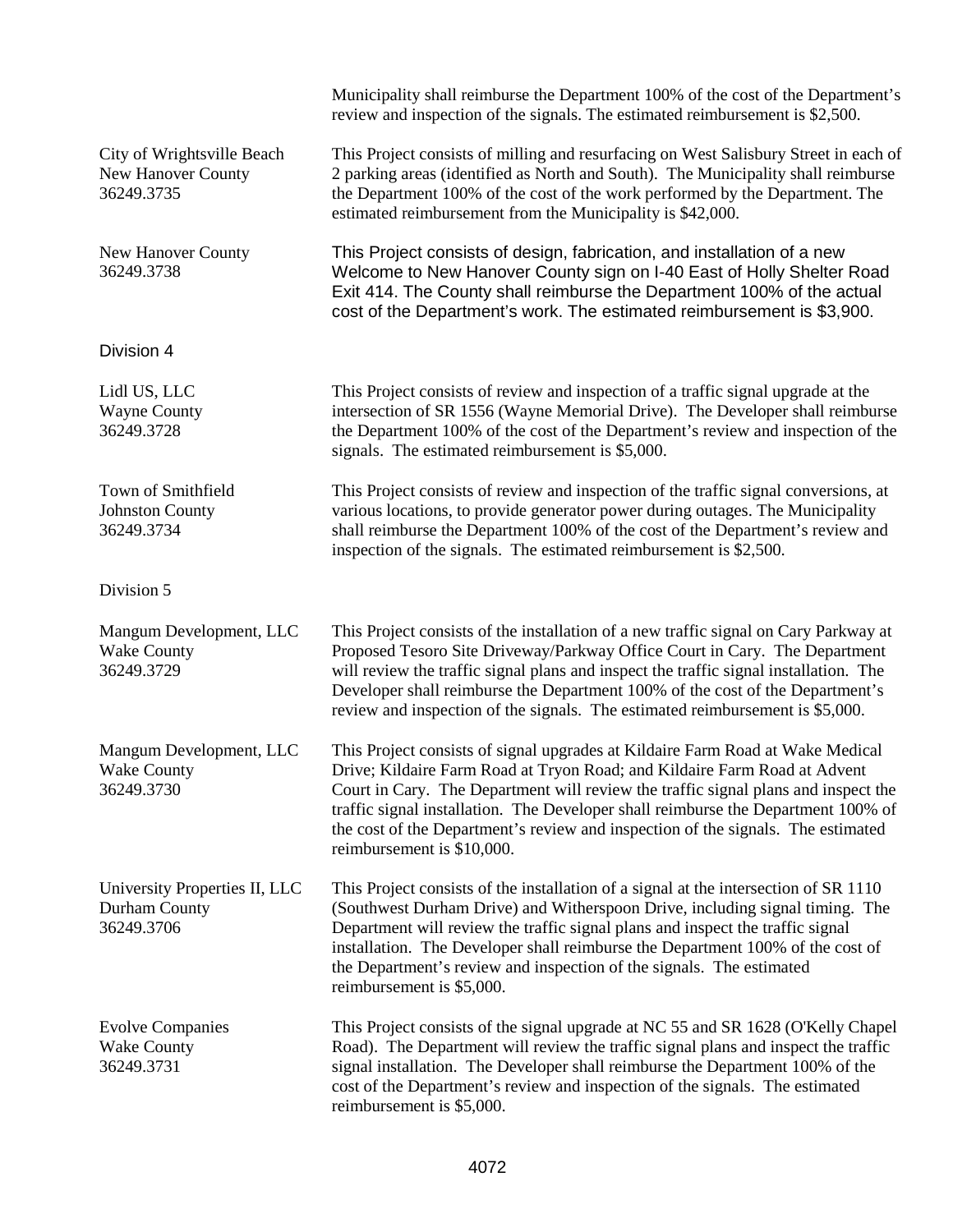| Northview Partners, LLC<br><b>Wake County</b><br>36249.3732                      | This Project consists of the signal upgrade at the intersection of SR 1010 (TenTen<br>Road) and SR 4070 (Reliance Avenue). The Department will review the traffic<br>signal plans and inspect the traffic signal installation. The Developer shall<br>reimburse the Department 100% of the cost of the Department's review and<br>inspection of the signals. The estimated reimbursement is \$5,000.                                                                                                                                                                                                                                                                                                    |
|----------------------------------------------------------------------------------|---------------------------------------------------------------------------------------------------------------------------------------------------------------------------------------------------------------------------------------------------------------------------------------------------------------------------------------------------------------------------------------------------------------------------------------------------------------------------------------------------------------------------------------------------------------------------------------------------------------------------------------------------------------------------------------------------------|
| First Citizens Bank & Trust<br>Company<br><b>Wake County</b><br>36249.3737       | This Project consists of the signal upgrade at the intersection of Hammond Road at<br>First Citizens Bank Driveway/proposed overflow parking lot. The Department<br>will review the traffic signal plans and inspect the traffic signal installation. The<br>Developer shall reimburse the Department 100% of the cost of the Department's<br>review and inspection of the signals. The estimated reimbursement is \$5,000.                                                                                                                                                                                                                                                                             |
| <b>Ashston Woods</b><br><b>Wake County</b><br>36249.3740                         | This Project consists of the signal upgrade at the intersection of SR 1625 (Green<br>Level Church Road) and SR 3127 (McCrimmon Parkway) in Cary. The<br>Department will review the traffic signal plans and inspect the traffic signal<br>installation. The Developer shall reimburse the Department 100% of the cost of<br>the Department's review and inspection of the signals. The estimated<br>reimbursement is \$5,000.                                                                                                                                                                                                                                                                           |
| Division 6                                                                       |                                                                                                                                                                                                                                                                                                                                                                                                                                                                                                                                                                                                                                                                                                         |
| Aldi, Inc. (Salisbury Division)<br><b>Cumberland County</b><br>36249.3717        | This Project consists of review and inspection of a traffic signal upgrade (or<br>installation) at the intersection of US 401 (Raeford Road) at Gillis Hill Road and<br>Gillis Hill/Rim Road. The Developer shall reimburse the Department 100% of the<br>cost of the Department's review and inspection of the signals. The estimated<br>reimbursement is \$10,000.                                                                                                                                                                                                                                                                                                                                    |
| CRP-Fayetteville Ramsey,<br><b>LLC</b><br><b>Cumberland County</b><br>36249.3719 | This Project consists of review and inspection of a traffic signal upgrade (or<br>installation) at the intersection of US 401 (Ramsey Street) and King's Creek Drive.<br>The Developer shall reimburse the Department 100% of the cost of the<br>Department's review and inspection of the signals. The estimated reimbursement<br>is \$10,000.                                                                                                                                                                                                                                                                                                                                                         |
| City of Fayetteville<br><b>Cumberland County</b><br>45428.3.2                    | This Project consists of safety improvements along<br>NC 24/210 (Grove<br>Street) from the Ramsey Street/Green Street intersection to I-95<br>Business/US 301Business (Eastern Boulevard) and improvements along I-<br>95 Business / US 301 Business (Eastern Boulevard) from Grove Street to<br>Person Street. The project will include landscape plantings and irrigation<br>system. The Department shall develop the landscape design, prepare<br>plans and site and install the plantings and irrigation system. The<br>Municipality shall reimburse the Department 100% (\$35,000) for the<br>irrigation system installation cost and shall assume maintenance of the<br>plantings after one year. |
| Town of Angier<br><b>Harnett County</b><br>46305.3.22                            | This Project consists of the renovation of existing landscape plantings and<br>the installation of an irrigation system at the intersection NC 55 and NC<br>210. The Department shall develop the landscape design, prepare plans<br>and site and install the plantings and irrigation system. The Municipality<br>shall reimburse the Department 100% (\$9,750) for the irrigation system<br>installation cost and shall assume maintenance of the plantings after one<br>year.                                                                                                                                                                                                                        |
| City of Lumberton<br>Robeson County                                              | This Project consists of replacing Bridge 36 on US 301 over I-95, widening<br>US 301 to multi-lanes and installing traffic signals. At the request of the                                                                                                                                                                                                                                                                                                                                                                                                                                                                                                                                               |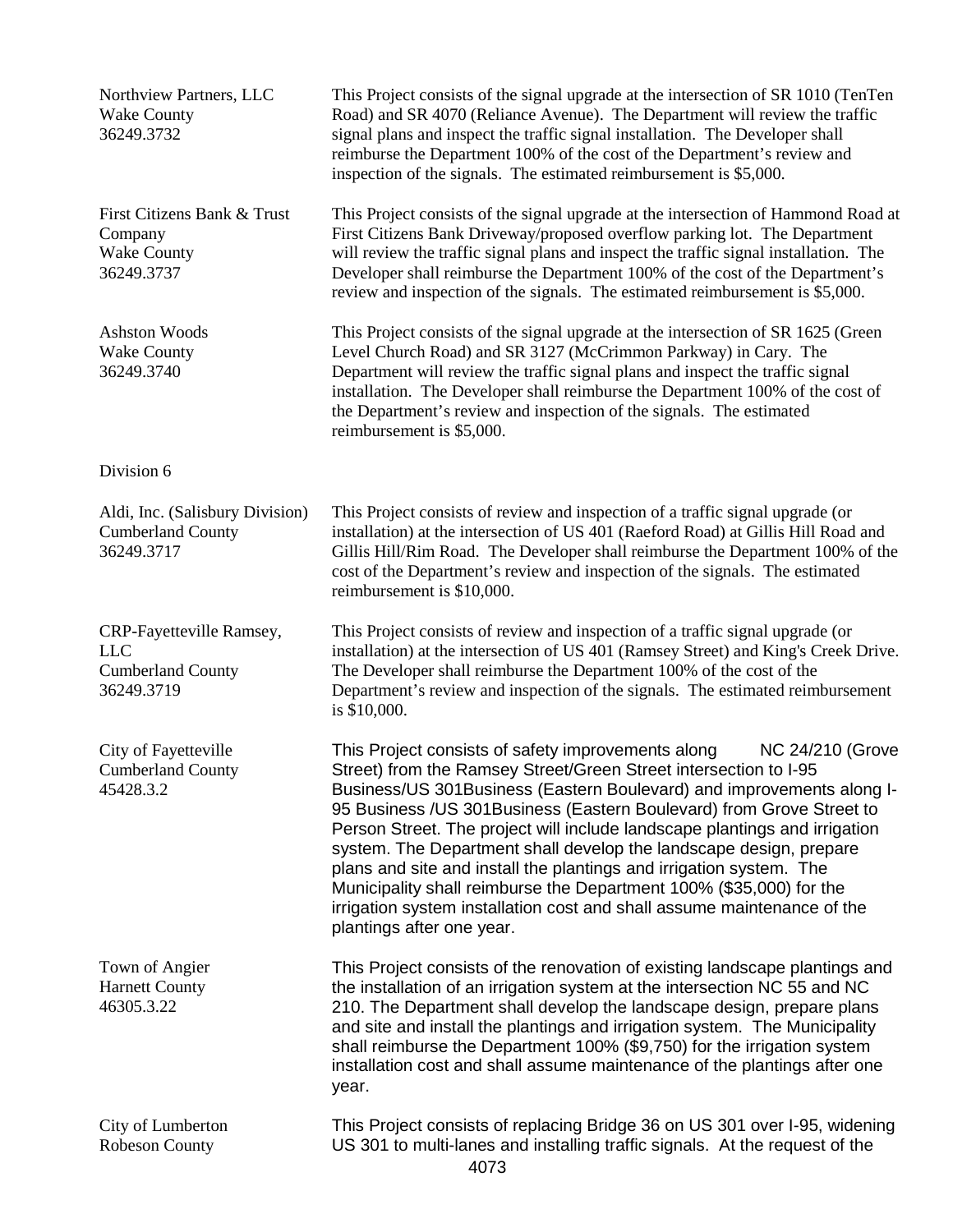| 35901.3.2                                                                     | City, landscaping will be included. The Department shall develop the<br>landscape design, prepare plans and site and install the plantings. The<br>Municipality shall assume maintenance of the plantings after one year.                                                                                                                                                                                                                                                                        |
|-------------------------------------------------------------------------------|--------------------------------------------------------------------------------------------------------------------------------------------------------------------------------------------------------------------------------------------------------------------------------------------------------------------------------------------------------------------------------------------------------------------------------------------------------------------------------------------------|
| Division 7                                                                    |                                                                                                                                                                                                                                                                                                                                                                                                                                                                                                  |
| Signature Burlington, LLC<br><b>Alamance County</b><br>36249.3716             | This Project consists of upgrading the existing traffic signal at the<br>intersection of SR 1436 (Garden Road) and Boone Station Drive in<br>Burlington. The upgrades include the installation of pedestrian signals and<br>crosswalks. The Department will review the traffic signal plans and inspect<br>the traffic signal installation. The Developer shall reimburse the<br>Department 100% of the cost of the work performed by the Department.<br>The estimated reimbursement is \$5,000. |
| City of High Point<br><b>Guildford County</b><br>M-0503<br>44559.11           | This Project consists of developing a concept plan which engages and<br>builds consensus among a variety of partners and community stakeholders<br>in Guilford County. This Supplemental Agreement is to extend the<br>completion date of the Project to 6/30/2017 in lieu of 12/31/2016.                                                                                                                                                                                                        |
| Capkov Ventures, Inc.<br><b>Orange County</b><br>36249.3736                   | This Project consists of traffic signal upgrades at the intersection of SR<br>1777 (Homestead Road) and SR 1834 (Seawell School Road) in Chapel<br>Hill. The Department will review the traffic signal plans and inspect the<br>traffic signal installation. The Developer shall reimburse the Department<br>100% of the actual cost of the work performed by the Department. The<br>estimated reimbursement is \$5,000.                                                                         |
| Division 9                                                                    |                                                                                                                                                                                                                                                                                                                                                                                                                                                                                                  |
| Centerlane Innes Street, LLC<br><b>Rowan County</b><br>36249.3718             | This Project consists of the review and inspection of traffic signal plans on US 52<br>at Newsome Road SR 1006 at Innes Street Market) in Rowan County. The<br>Department will review the traffic signal plans and inspect the traffic signal<br>installation. The Developer shall reimburse the Department one 100% of the actual<br>cost of the work performed by the Department. The estimated reimbursement is<br>\$7,500.                                                                   |
| Division 10                                                                   |                                                                                                                                                                                                                                                                                                                                                                                                                                                                                                  |
| City of Concord<br><b>Cabarrus County</b><br>U-5522<br>55059.1.1<br>55059.3.1 | This Project consists of Intelligent Transportation Systems (ITS) expansion<br>in Concord, including completion of the Transportation Management<br>Center and installation of fiber communications, twenty-two additional<br>traffic cameras and two dynamic message signs and structures. This<br>Supplemental Agreement is to extend the completion date to February 3,<br>2019 in lieu of June 30, 2014.                                                                                     |
| Division 11                                                                   |                                                                                                                                                                                                                                                                                                                                                                                                                                                                                                  |
| Town of Dobson<br><b>Surry County</b><br>36249.3581                           | This Agreement is to provide de-icing salt and salt brine solution to the<br>Municipality for the safe and efficient utilization of transportation systems in the<br>Town of Dobson. The Municipality shall reimburse the Department 100% of the<br>actual cost of the de-icing salt and salt brine solution. The estimated<br>reimbursement to the Department is \$84.04 per ton for deicing salt and \$0.80 cents<br>per gallon for the salt brine solution.                                   |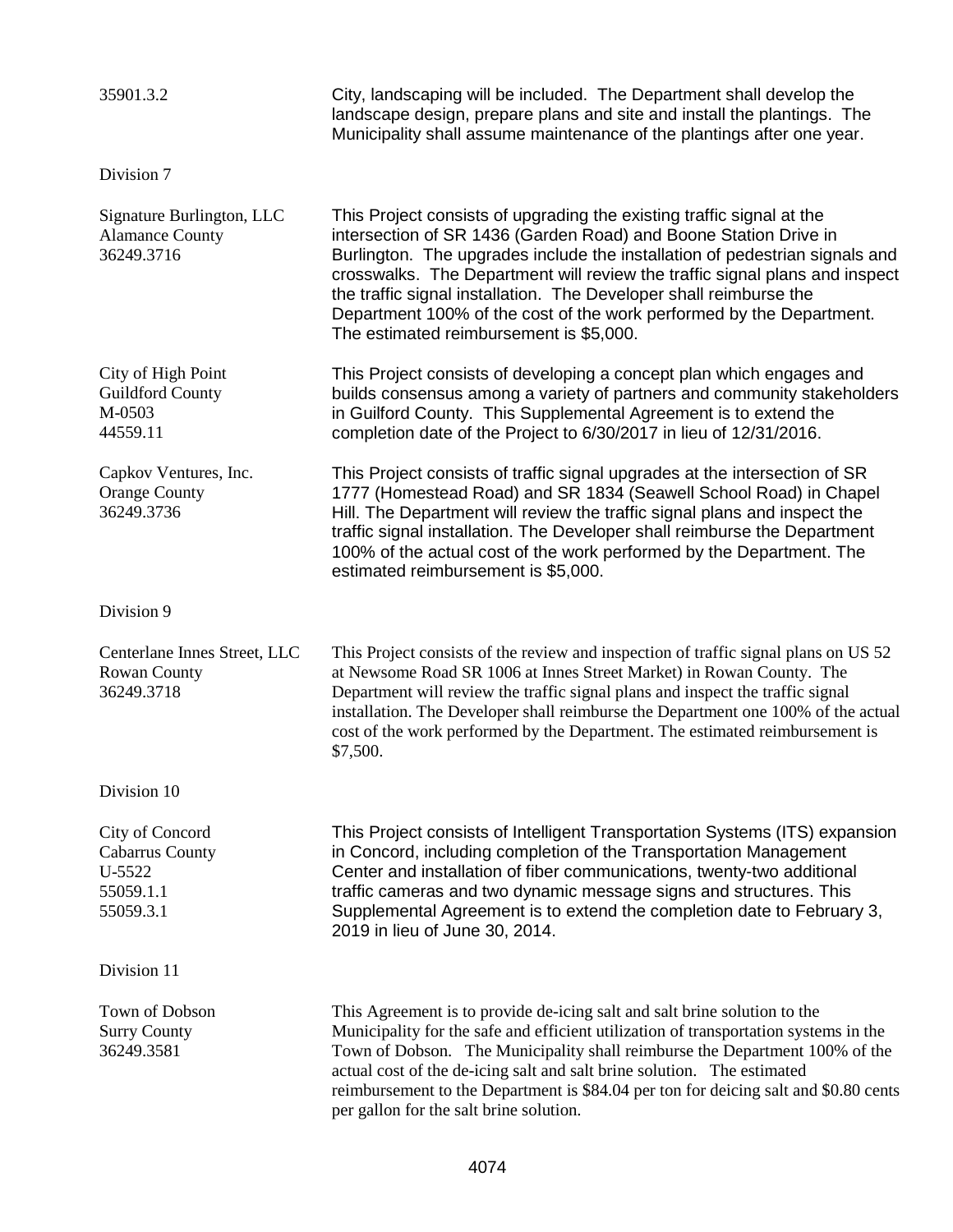## Division 12

| City of Gastonia<br><b>Gaston County</b><br>2017CPT.12.28.10361                                                                 | This Project consists of resurfacing 2 sections of US 29/74 (Franklin Blvd)<br>between SR 1136 (Myrtle School Road) and US 321 and between NC 274<br>and Thomas St/Belvedere Street; convert existing six-lane cross section to<br>a four-lane with two way left turn lanes and retrofitting and replacement of<br>curb ramps; traffic signals will be adjusted to complete the conversion. The<br>Department is responsible for all phases of the Project. The Municipality<br>shall participate in the project costs in the amount of \$48,056. |
|---------------------------------------------------------------------------------------------------------------------------------|---------------------------------------------------------------------------------------------------------------------------------------------------------------------------------------------------------------------------------------------------------------------------------------------------------------------------------------------------------------------------------------------------------------------------------------------------------------------------------------------------------------------------------------------------|
| Division 13                                                                                                                     |                                                                                                                                                                                                                                                                                                                                                                                                                                                                                                                                                   |
| City of Asheville<br><b>Buncombe County</b><br>44830                                                                            | This Project consists of the installation of new sidewalk along US 19/23<br>from the entrance to McDonalds just west of Acton Circle to tie in with the<br>existing sidewalk at Shell Station. The Department is responsible for all<br>phases of the Project. The Municipality shall assume maintenance of the<br>sidewalk upon completion of the Project.                                                                                                                                                                                       |
| Division 14                                                                                                                     |                                                                                                                                                                                                                                                                                                                                                                                                                                                                                                                                                   |
| <b>National Park Service/Great</b><br><b>Smoky Mountains National</b><br>Park<br><b>Haywood County</b><br>$C-5202$<br>46286.1.1 | This Project consists of educating visitors to the Great Smoky Mountains<br>National Park about transportation choices and how that affects air quality<br>in Haywood County. This Supplemental Agreement is to extend the project<br>completion date to 12/31/2018 in lieu of 12/31/2017.                                                                                                                                                                                                                                                        |

# **Preliminary Right of Way Plans**

A motion was made by Board Member Perkins seconded by Board Member Brown, to approve the following:

The Preliminary Right of Way Plans for the below projects, including Secondary Roads and Industrial Access Roads, provide for the construction, design, drainage and control of access as shown on the respective plans.

Based upon the recommendations of the Manager of the Right of Way Unit, the Board finds that such rights of way as shown on these preliminary plans and drawings, including existing public dedicated right of way, are for a public use and are necessary for the construction of said projects.

The rights of way for the location, construction, relocation, and control of access of highways embraced in the below projects shall be as shown in detail on the preliminary right of ways plans and drawings for said projects on file in the Right of Way Unit in the Department of Transportation in Raleigh.

The Board finds such right of way acquisition to be necessary and hereby authorizes the Right of Way Unit to acquire right of way on the below projects either by negotiation or by condemnation through the Attorney General's Office.

# **(Division 1)**

**Dare County; I.D. No. B-2500B; Project No. 32635.2.10:** Rodanthe on NC 12 long term improvements, phase II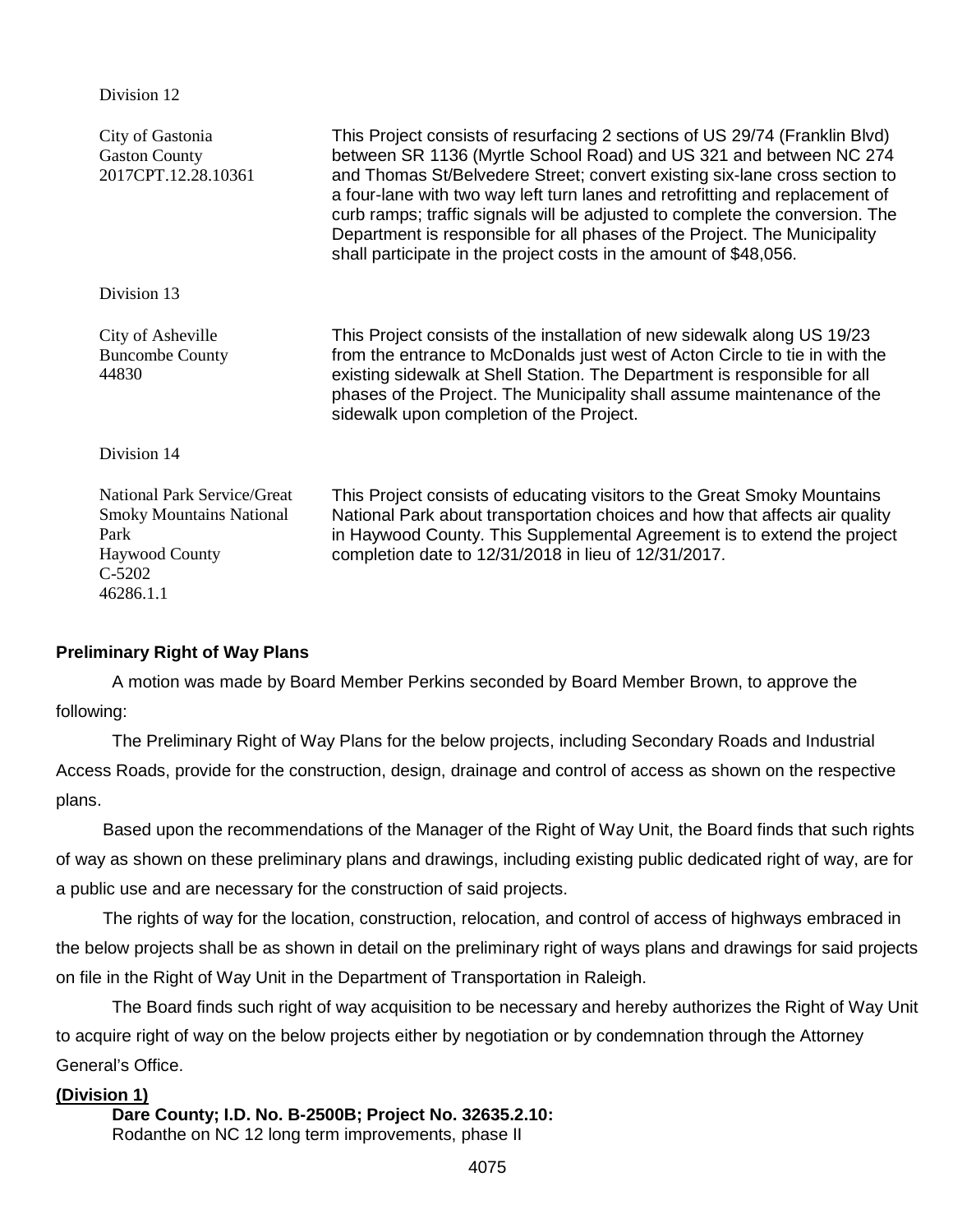## **(Division 6)**

# **Cumberland County; I.D. No. W-5601DE; Project No. 50138.2.110:**

SR 1141 (Cumberland Road) from SR 1219 (Ireland Drive) to SR 1149 (Boone Trail); Safety **Improvements** 

## **(Division 7)**

# **Rockingham County; I.D. No. B-4807; Project No. 38577.2.1:**

Bridge No. 06 over the Haw River on SR 2426 (Cunningham Mill Road)

#### **(Division 9)**

## **Forsyth County; I.D. No. B-5152; Project No. 42313.2.1:**

Bridge No. 95 over Blanket Creek on SR 1100

## **Rowan County; I.D. No. B-4808; Project No. 38578.2.1:**

Bridge No. 141 over South Second Creek on SR 1004 (Stokes Ferry Road)

#### **(Division 7)**

#### **Rockingham County; I.D. No. B-5352; Project No. 46066.2.1:**

Bridge No. 131 over the Norfolk Southern Railroad tracks on US 220 Northbound Lane

#### **(Division 9)**

#### **Rowan County; I.D. No. W-5601DY; Project No. 50138.2.127:**

NC 150 at SR 1547 (Graham/Caldwell Road)

# **(Division 11)**

## **Watauga County; I.D. No. U-4020; Project No. 35015.2.1:**

Boone – US 421 (King Street) from US 221 to US 321 (Hardin Street)

## **(Division 13)**

## **Yancey County; I.D. No. B-4848; Project No. 38618.2.1:**

Bridge No. 03 over Possum Trot Creek on SR 1128

# **Yancey County; I.D. No. B-5864; Project No. 48058.2.2:**

Bridge No. 49 over Browns Creek on NC 80

## **PRELIMINARY RIGHT OF WAY PLANS 8 PROJECT(S) \$0.00**

#### **Final Right of Way Plans**

Right of way acquisition in accordance with the preliminary right of way plans on file in the Right of Way Unit has been determined to be necessary for public use and was authorized by the Board. Certain changes in the right of way have necessitated alteration of the preliminary right of way plans. Final plans have been prepared and provide for the construction, design, drainage and control of access for these projects. The Board finds that such rights of way and control of access as shown on the final plans are for a public use and are necessary for construction. The sections of roads which were shown on the preliminary plans as sections of roads to be abandoned are hereby abandoned and removed from the State Highway System for Maintenance upon the completion and acceptance of the project.

The rights of way for the location, design and construction of highways embraced in the following projects shall be as shown in detail on the final plans for said projects as follows: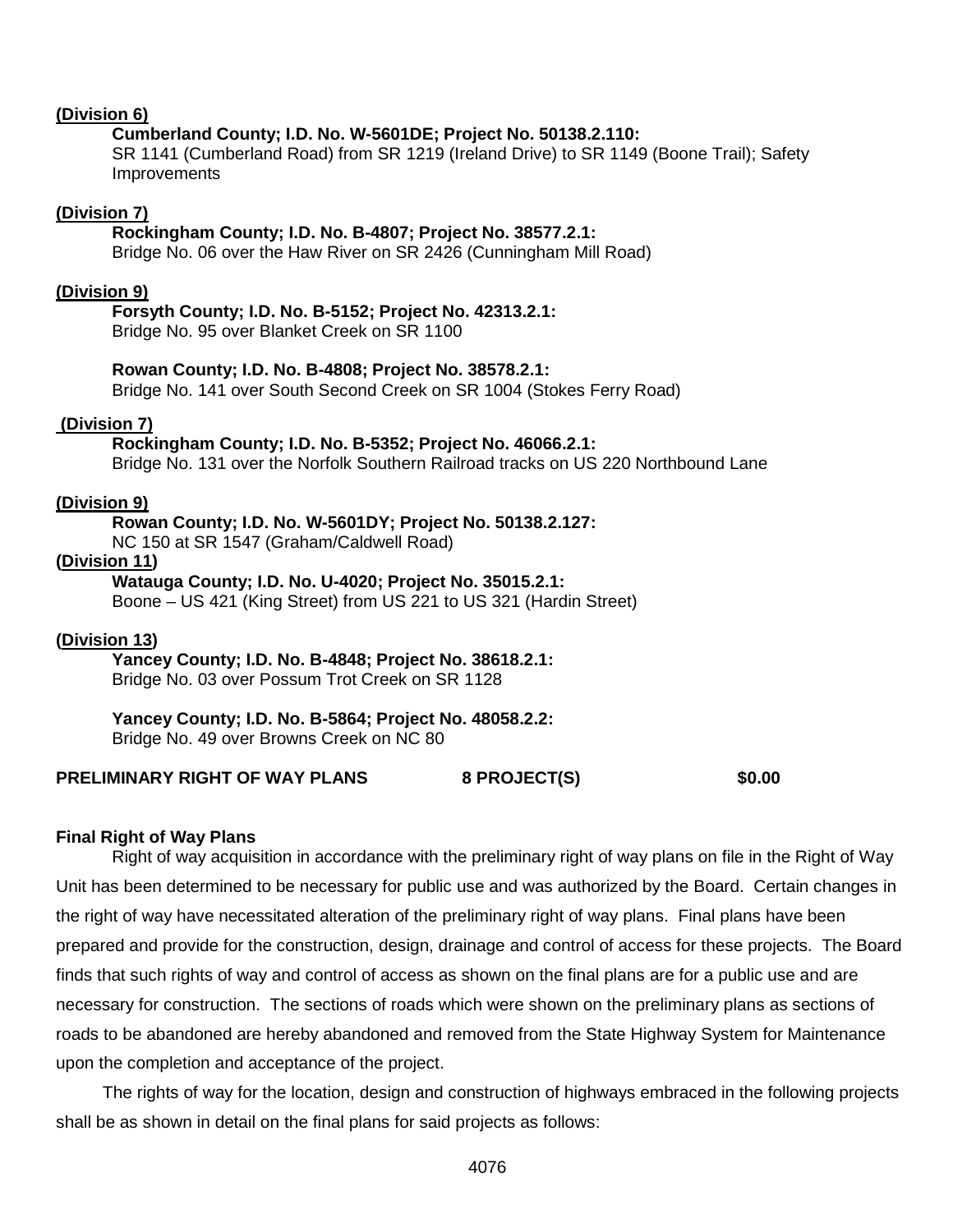# **(Division 9)**

# **Project No. 50138.2.40; Forsyth County; I.D. No. W-5601AM:**

Grading, drainage, widening and realignment on SR 2021 (Dobson St. / Kerner Rd.) at SR 2024 (Old Valley School Rd.) in Kernersville with the right of way indicated upon the final plans for said project.

# **(Division 10)**

# **Project No. 40373.2.D1; Cabarrus County; I.D. No. U-4910A:**

Grading, drainage, paving, widening, signals and structure on SR 1445 (Derita Road) from SR 2894 (Concord Mills Boulevard) to Aviation Boulevard with the right of way indicated upon the final plans for said project.

# **Project No. 40373.2.F2; Cabarrus County; I.D. No. U-4910B:**

Grading, drainage, paving, widening, signals and structure on SR 1445 (Derita Road) from Aviation Boulevard to SR 1394 (Popular Tent Road) with the right of way indicated upon the final plans for said project.

# **Project No. 50092.2.1; Union County; I.D. No. W-5520:**

Grading, drainage, paving, retaining wall and signals on US 74 from 1100 feet West of Indian Trail-Fairview Road to 1200 feet East of Sardis Church Road with the right of way indicated upon the final plans for said project.

# **(Division 11)**

# **Project No. 46098.2.1; Avery County; I.D. No. B-5383:**

Grading, drainage, structure and signing on Bridge No. 143 over Linville River on SR 1536 with the right of way indicated upon the final plans for said project.

# **(Division 12)**

# **Project No. 41153.2.FS1; Gaston County; I.D. No. I-5000:**

Grading, drainage, paving, signing, lighting, signals and culverts on geometric safety improvements to Interchange on I-85/US 321 with the right of way indicated upon the final plans for said project.

# **(Division 13)**

# **Project No. 46112.2.1; Rutherford County; I.D. No. B-5397:**

Grading, drainage, paving and structure on Bridge No. 51 over Floyds Creek on SR 2213 with the right of way indicated upon the final plans for said project.

# **FINAL RIGHT OF WAY PLANS 7 PROJECT(S) \$0.00**

## **Revisions of the Final Right of Way Plans**

Right of way acquisition in accordance with the final right of way plans for the following projects has been determined to be necessary and authorized by the Board. Plans are on file at the Office of the Secretary to the Board of Transportation as an addendum to the minutes of the meetings hereinafter indicated.

Certain changes in right of way, construction and drainage easements, and control of access have been necessitated by alterations in the construction plans of these projects. Amended plan sheets for these projects have been prepared which provide for changes of certain right of way areas, construction and drainage easements and control of access.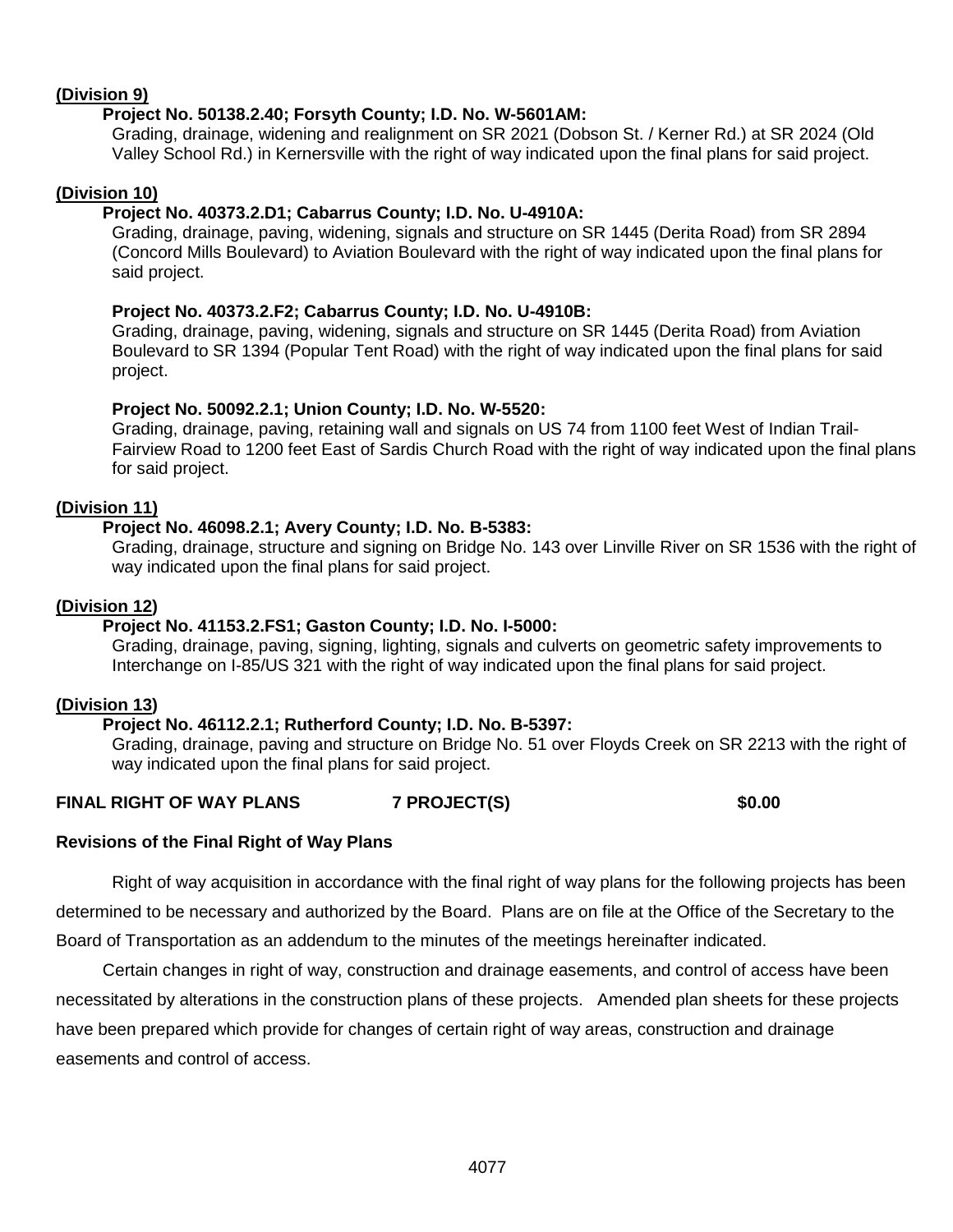The Board finds that the revised areas of right of way, construction and drainage easements and control of access, as shown on the amended plan sheets hereinafter set out, are for a public purpose and are necessary for the construction of projects.

The right of way, construction and drainage easements and control of access are hereby revised as shown on the plan sheets incorporated herein as an addendum, said projects, date of original final approval, and revised right of way, easements and access being as follows:

# **(Division 5)**

# **Project No. 34745.2.8; I.D. No. U-0071; Durham County:**

Final Right of Way plans approved on the minutes of the November 6, 2014 Board of Transportation Meeting. Revised additional right of way, easements or control of access shown on plan sheet(s) 7 as presented at the February 2, 2017 Board of Transportation Meeting.

# **Project No. 42263.2.1; I.D. No. B-5121; Wake County:**

Final Right of Way plans approved on the minutes of the June 2, 2016 Board of Transportation Meeting. Revised additional right of way, easements or control of access shown on plan sheet(s) 6 as presented at the February 2, 2017 Board of Transportation Meeting.

# **(Division 11)**

# **Project No. 34342.2.2/6.759003T; I.D. No. R-0529BA; Watauga County:**

Final Right of Way plans approved on the minutes of the July 10, 1998 Board of Transportation Meeting. Revised additional right of way, easements or control of access shown on plan sheet(s) 9 as presented at the February 2, 2017 Board of Transportation Meeting.

**REVISION FINAL ROW PLANS 3 PROJECT(S) \$0.00**

# **Approval of conveyance of Highway Right of Way Residues**

It is hereby resolved, based upon the recommendation of the Manager of the Right of

Way Unit that the following highway right of way conveyances are approved:

## **(Division 5)**

# **Project 35871.2.1, Parcel U-0703 004, Timber Drive East SR 1154**

# **Wake County**

Conveyance of an approximate 0.180-acre residue area to the Town of Garner for the appraised value of \$5,000.00.

## **(Division 8)**

## **Project 34923.2.2, Parcel U-3324 010, SR 1309 (Morganton Road) near US 1 Moore County**

Conveyance of an approximate 1.600-acre residue area to Aayushi Patel, the highest bidder after public advertisement, for the high bid amount of \$75,000.00.

## **(Division 9)**

**Project 40278.2.1, Parcel U-4909 143, SR 2643 (Union Cross Road) from SR 2691 (Wallburg Road) to SR 2632 (Sedge Garden Road)** 

# **Forsyth County**

Conveyance of an approximate 0.308-acre residue area to Everett Hiatt and Theresa Hiatt, the highest bidders after public advertisement, for the high bid amount of \$6,500.00.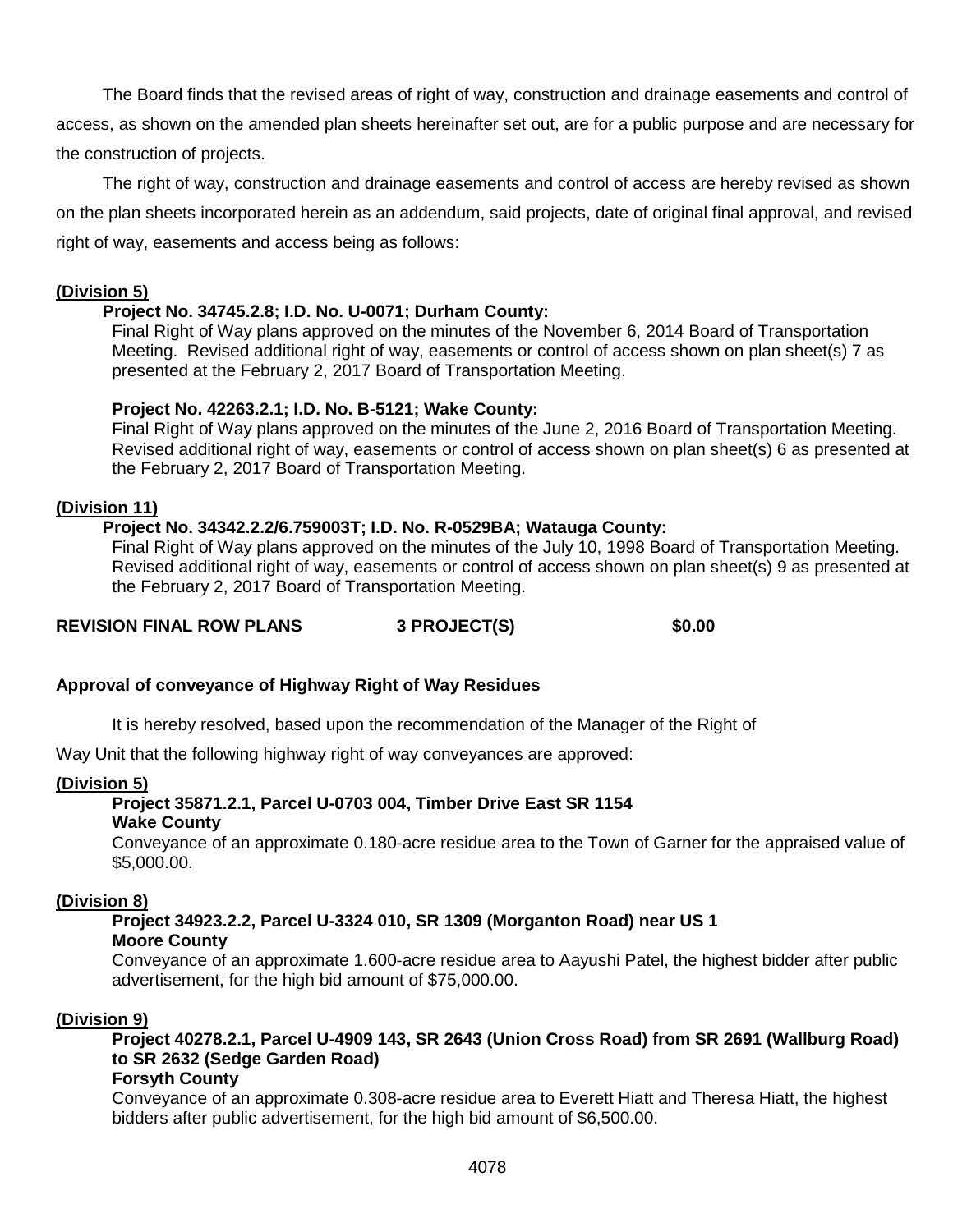# **(Division 10)**

# **Project 6.689004T, Parcel R-0967CC 919, NC 24/27 from East of Big Bear Creek to SR 1963 (St. Martin Road) in Albemarle**

# **Stanly County**

Conveyance of an approximate 0.528-acre, residue area to Nicky Wayne Teeter, Gail Teeter Lawhon, and Phillip Luther Teeter, the highest bidders after public advertisement, for the high bid amount of \$3,562.50.

#### **Project 6.689004T, Parcel R-0967CC 036, NC 24/27 from East of Big Bear Creek to SR 1963 (St. Martin Road) in Albemarle Stanly County**

Conveyance of an approximate 0.126-acre, residue area to Nicky Wayne Teeter, Gail Teeter Lawhon, and Phillip Luther Teeter, the highest bidders after public advertisement, for the high bid amount of \$1,100.00.

# **CONVEYANCE OF ROW RESIDUE 5 PROJECT(S) \$91,162.50**

# **Approval of conveyance of Surplus Highway Right of Way**

It is hereby resolved, based upon the recommendation of the Manager of the Right of

Way Unit that the following highway right of way conveyances are approved:

## **(Division 14)**

# **Project 34334.3.1, 208 Reed Drive in Flat Rock**

#### **Henderson County**

Abandonment of an approximate 0.138-acre permanent easement area to Lois McKinnish for no monetary consideration.

**CONVEYANCE OF SURPLUS RIGHT OF WAY 1 PROJECT(S) \$0.00**

## **Approval of Permanent Utility Easement Assignment**

It is hereby resolved, based upon the recommendation of the Manager of the Right of

Way Unit that the following highway right of way conveyances are approved:

## **(Division 12)**

# **Project 8.18229, Parcel 000F, South Battleground Avenue in Number Four Township Cleveland County**

The Department acquired an approximate 0.360-acre residue area from B. A. Smith and Bessie T. Smith for construction near S. Battleground Avenue. The Public Service Company of North Carolina, Incorporated has requested an approximate 0.190-acre permanent utility easement and an approximate 0.280-acre temporary construction/workspace easement for the installation and maintenance of a gas pipeline. The Department has determined that this conveyance would do minimal damage to the property. The Public Service Company of North Carolina, Incorporated has agreed to the conveyance for \$5,200.00.

# **APPROVAL OF PERMANENT UTILITY EASEMENT ASSIGNMENT 1 PROJECT(S) \$5,200.00**

## **Authorization to Condemn Right of Way for Secondary Road Project**

The Department has been unsuccessful in acquiring certain right of way for Secondary Roads; and the

indemnity bond for the cost of any condemnation proceeding required is being secured in keeping with the

Secondary Roads Policy of the Department.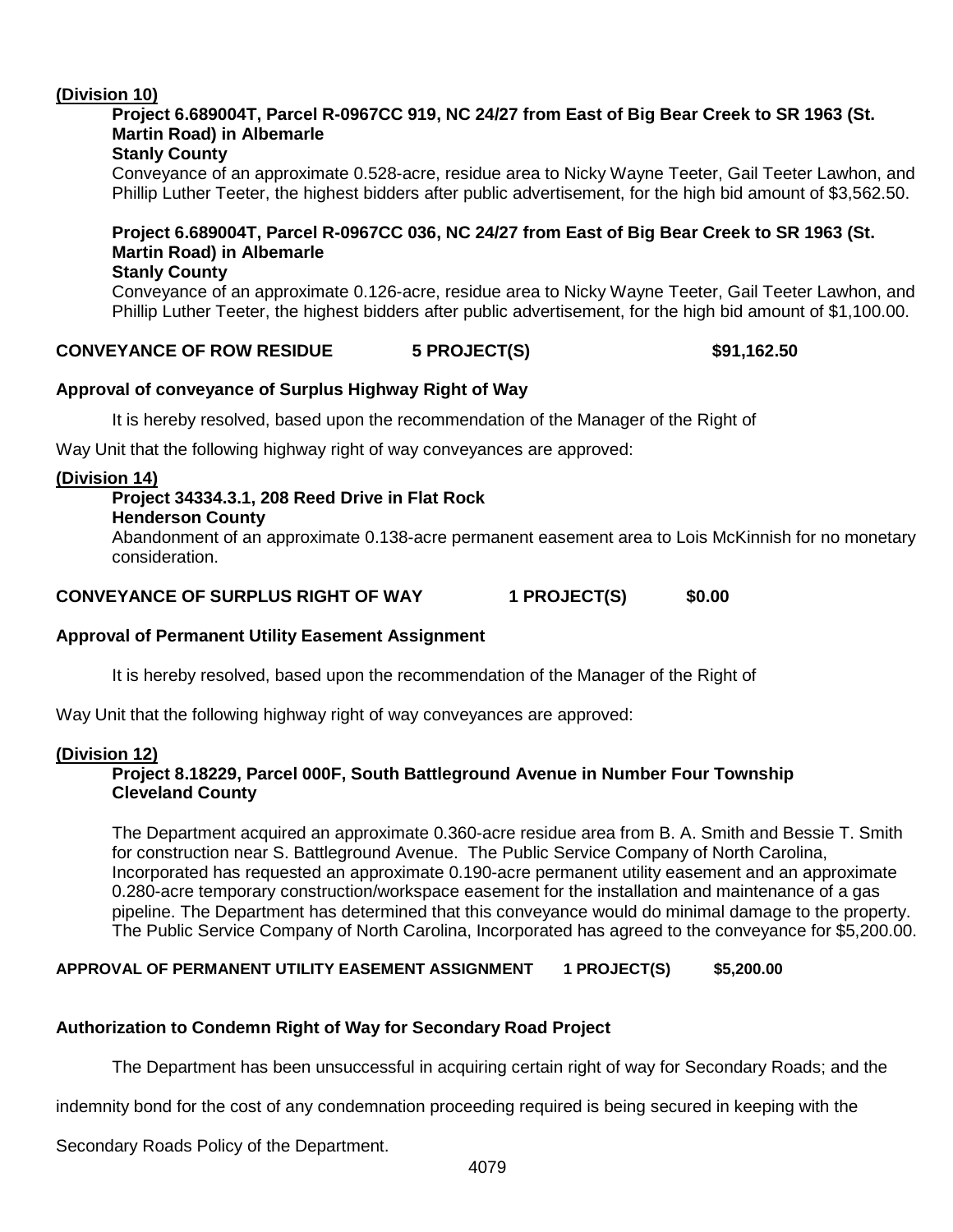Upon recommendation of the Chief Engineer, the Board finds and hereby authorizes the Right of Way Unit

to acquire right of way by condemnation through the Attorney General's office for the following parcel(s):

# **(Division 14)**

| <b>CLAIM OF:</b>                                                                          | John W. Dye, Jr.                                                            |
|-------------------------------------------------------------------------------------------|-----------------------------------------------------------------------------|
| WBS #:                                                                                    | 44170.14                                                                    |
| <b>PARCEL #:</b>                                                                          | 004                                                                         |
| <b>COUNTY:</b>                                                                            | Macon                                                                       |
| <b>SR#:</b>                                                                               | 1139 Sanders Road                                                           |
| WBS $#$ :<br><b>PARCEL #:</b><br><b>COUNTY:</b><br>SR #:                                  | CLAIM OF: John W. Dye, Jr.<br>44170.14<br>005<br>Macon<br>1139 Sanders Road |
| <b>CLAIM OF: Daren Sanders</b><br>WBS $#$ :<br><b>PARCEL#:</b><br><b>COUNTY:</b><br>SR #: | 44170.14<br>007<br>Macon<br>1139 Sanders Road                               |
| <b>CLAIM OF:</b>                                                                          | <b>Lisa Ann Metzker</b>                                                     |
| WBS #:                                                                                    | 44170.14                                                                    |
| <b>PARCEL#:</b>                                                                           | 008                                                                         |
| <b>COUNTY:</b>                                                                            | Macon                                                                       |
| <b>SR#:</b>                                                                               | 1139 Sanders Road                                                           |

**AUTHORIZATION TO CONDEM RIGHT OF WAY FOR SECONDARY ROAD PROJECT 4 PROJECT(S) \$0.00**

| <b>R-ITEM SUMMARY</b> |  |
|-----------------------|--|
|-----------------------|--|

**R-ITEM SUMMARY 29 PROJECT(S) TOTAL: \$ 96,362.50**

#### **Committee Reports**

Chair Curran – Chair of the Audit Committee, provided an update and shared highlights from 2016.

Jake Alexander, Chair of the Highway Committee, provided an update and shared highlights from 2016.

Terry Hutchens, Chair of the Economic Development and Intergovernmental Relations Committee, provided an update and shared highlights from 2016.

Andy Perkins, Chair of the Multi-Modal Committee, provided an update and shared highlights from 2016.

Cheryl McQueary, Chair of the FAST Committee, provided an update and shared highlights from 2013-2016.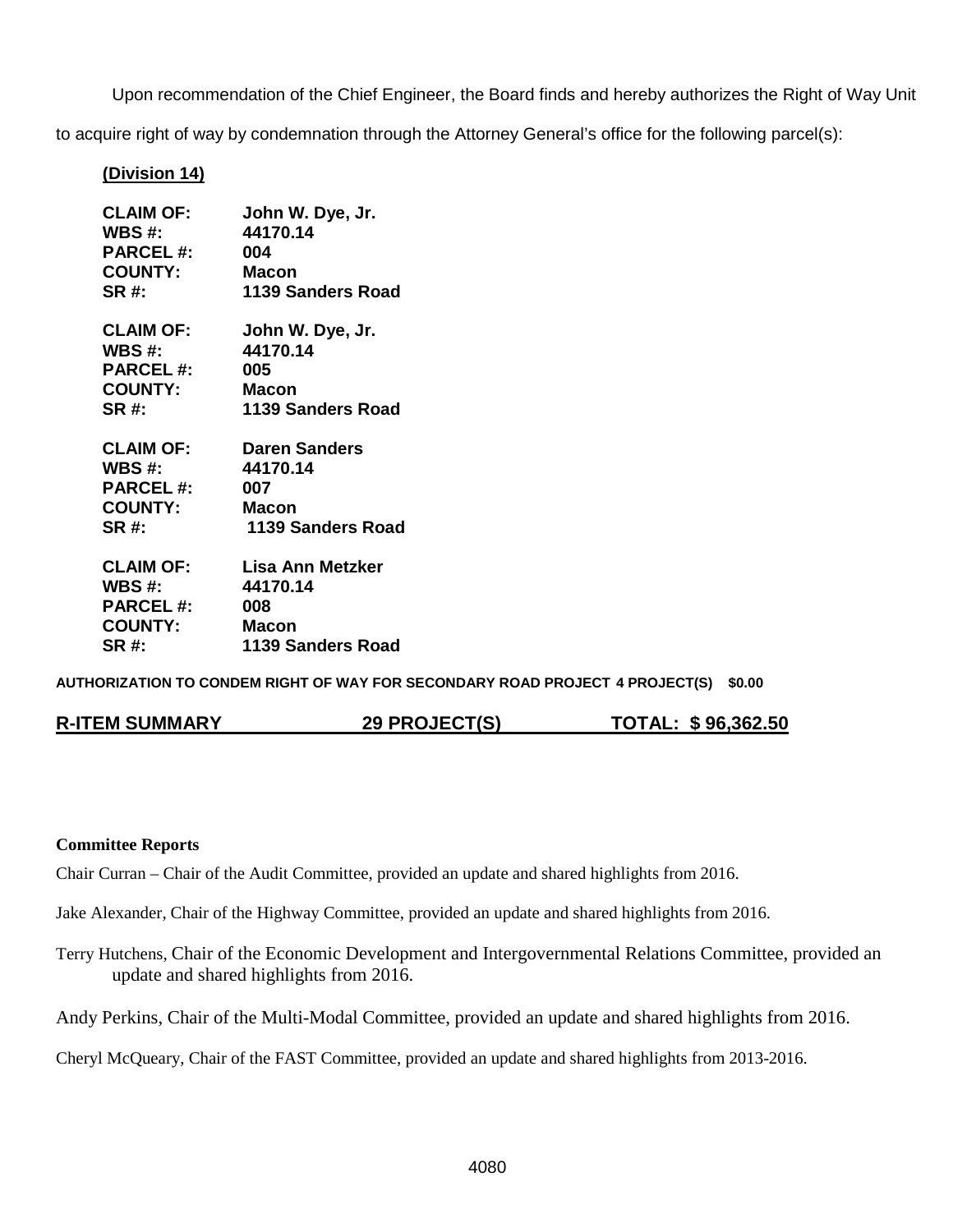## **Other Business**

# **Adjournment**

There being no further business to come before the Board, the meeting was adjourned

at 9:43 a.m.

Chairman, North Carolina Board of Transportation

Attest: Secretary to the Board of Transportation

١H ب<br>day of March, 2017.` Dated this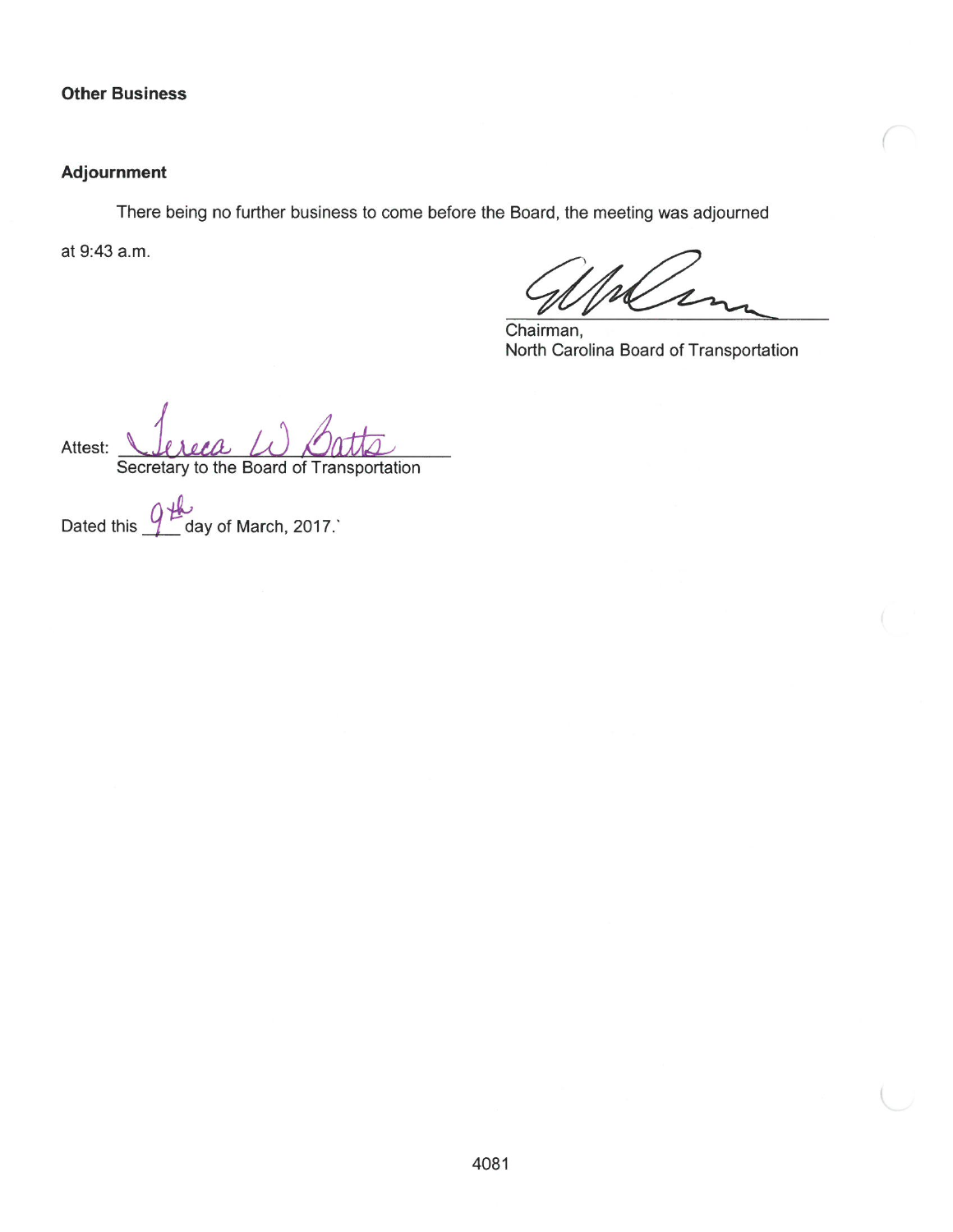

# **FEDERALLY FUNDED PROJECTS SELECTED BY ENTITIES OTHER THAN THE NORTH CAROLINA DEPARTMENT OF TRANSPORTATION (NCDOT)**

# **NCDOT POLICY (#) A.09.0101**

| <b>Business Category: Secretary's Office</b>                                                     |                               | <b>Business Area: North Carolina Board of Transportation</b>   |                             |
|--------------------------------------------------------------------------------------------------|-------------------------------|----------------------------------------------------------------|-----------------------------|
| Approval Date: 11/3/2005                                                                         | Last Revision Date: 11/3/2016 |                                                                | Next Review Date: 10/5/2020 |
| <b>Authority: Strategic Transportation Investment Law, FHWA 23 CFR</b><br>Select all that apply: |                               | <b>Policy Owner: Transportation</b><br>Program Management Unit |                             |
| $\Box$ N/A                                                                                       |                               |                                                                |                             |
| $\boxtimes$ Requires Board approval                                                              |                               |                                                                |                             |
| $\Box$ Requires FHWA approval                                                                    |                               |                                                                |                             |
| $\Box$ Requires other external agency approval                                                   |                               |                                                                |                             |
| Definitions: N/A                                                                                 |                               |                                                                |                             |

**Policy:** When a Metropolitan Planning Organization (MPO), Rural Planning Organization (RPO) or other local government agency directs funds to a project that is not funded in the current State Transportation Improvement Program (STIP), then it shall be the general position of the North Carolina Department of Transportation (NCDOT) that the requesting local government agency shall be responsible for conducting all necessary pre-construction and construction activities to complete the project (construction activities are defined by the NCDOT Local Programs Management Handbook 2009 - Funding, Eligible Costs, and Match Requirements, 2012 update). In addition, it is the general position of NCDOT that a local government agency administer all contracts for projects off NCDOT system roadways (i.e., greenways, private property improvements) or those ultimately maintained by a local government agency (i.e., sidewalks). The local government agency shall also be responsible for providing all funds over the original approved funding amount and all matching funds for the project.

Currently, the affected programs are the Federal-aid Surface Transportation Block Grant-Direct Apportionment (STBGDA), Surface Transportation Block Grant Set aside for Transportation Alternatives- Direct Apportionment (TAPDA) and the Congestion Mitigation and Air Quality (CMAQ) programs. Other potentially affected programs include Fixing America's Surface Transportation (FAST) Act funding programs, as well as locally requested and federally funded earmark or grant projects. In the case of direct apportionment funds applied to a project that qualifies for funding under a prioritization process covered by the **[Strategic Transportation Investment Law](http://www.ncleg.net/EnactedLegislation/Statutes/HTML/ByArticle/Chapter_136/Article_14B.html)**, there are limited circumstances under which NCDOT may consider providing the required match.

Local government agencies may request the assistance of NCDOT in developing and constructing these locally selected and funded projects. In such cases, NCDOT participation will be at the North Carolina Board of Transportation's discretion. If it is determined that it is appropriate for NCDOT to participate in one of the projects, and sufficient resources exist to provide assistance, NCDOT will include financial participation and other expectations in the written agreement for the project. However, regardless of funding decision, NCDOT will continue to provide oversight in accordance with the Federal Highways Administration (FHWA) and NCDOT Stewardship and Oversight Agreement dated June 2015. Exception may be given for projects involving rail crossings or improvements where the railroad company utilizes NCDOT Rail Division as one point of contact in the State for project coordination. In this circumstance, the local government agency must provide written documentation from the MPO, RPO or local government agency that allows NCDOT to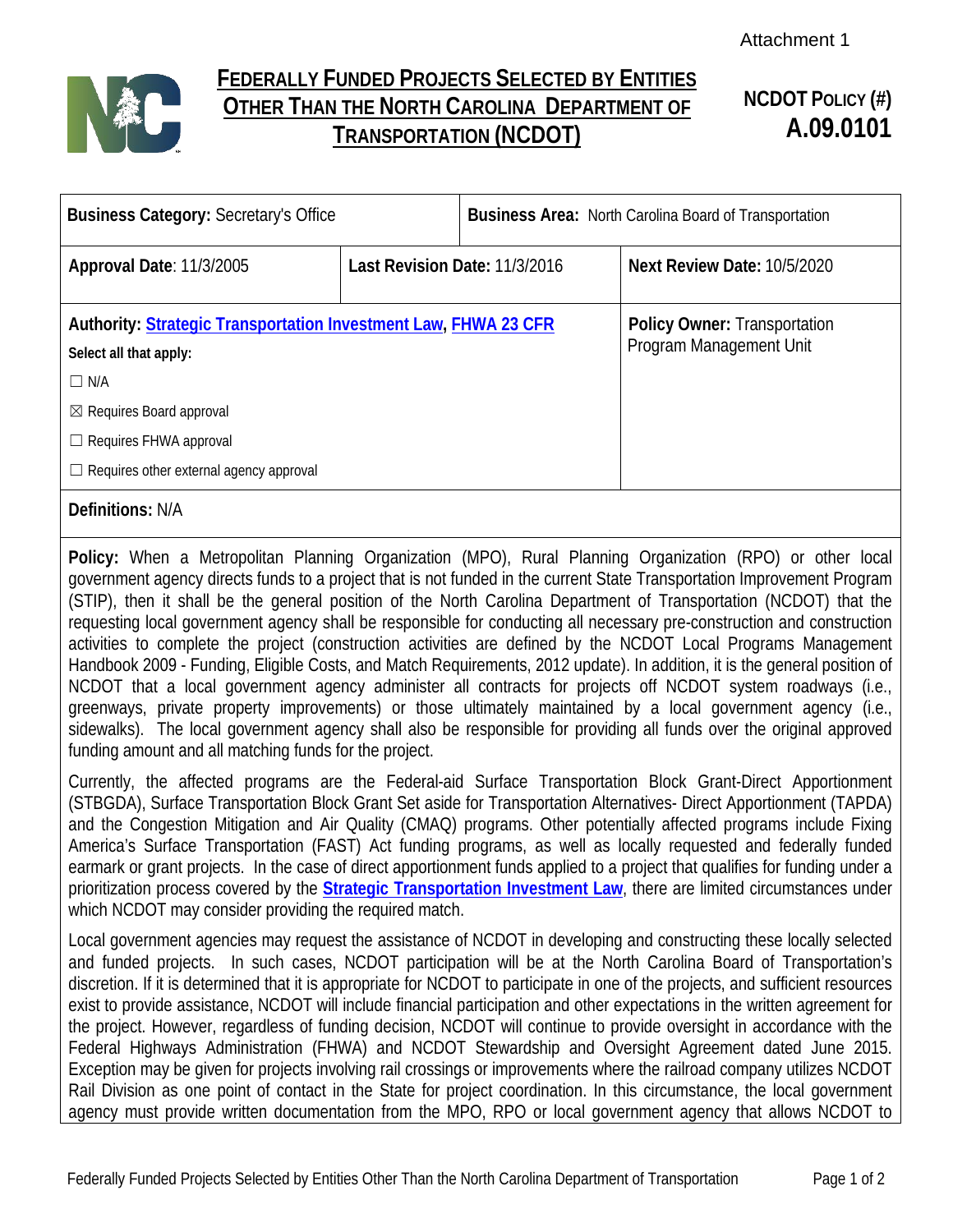charge its costs to project funds.

**Scope:** The policy applies to all public entities in the State of North Carolina that engage in transportation projects funded by public funds, for public use, subject to the Local Programs Management Handbook 2009. The policy differentiates between projects that are prioritized and selected by the North Carolina Board of Transportation, and those prioritized and selected by other local government agencies. Additionally, it reflects the limited funding and workload capacity of NCDOT. It allows each MPO, RPO or other local government agency to advance its selected priorities on its own timetable, unaffected by the resource constraints of NCDOT.

**Procedures:** N/A

**Related Documents:** N/A

| <b>Revision History</b> |                        |                                                                                           |
|-------------------------|------------------------|-------------------------------------------------------------------------------------------|
| <b>Revision Date</b>    | <b>Revision Number</b> | <b>Description</b>                                                                        |
| 11/3/2016               |                        | Clarification which includes NCDOT's role in overall project oversight<br>responsibility. |
|                         |                        |                                                                                           |
|                         |                        |                                                                                           |
|                         |                        |                                                                                           |